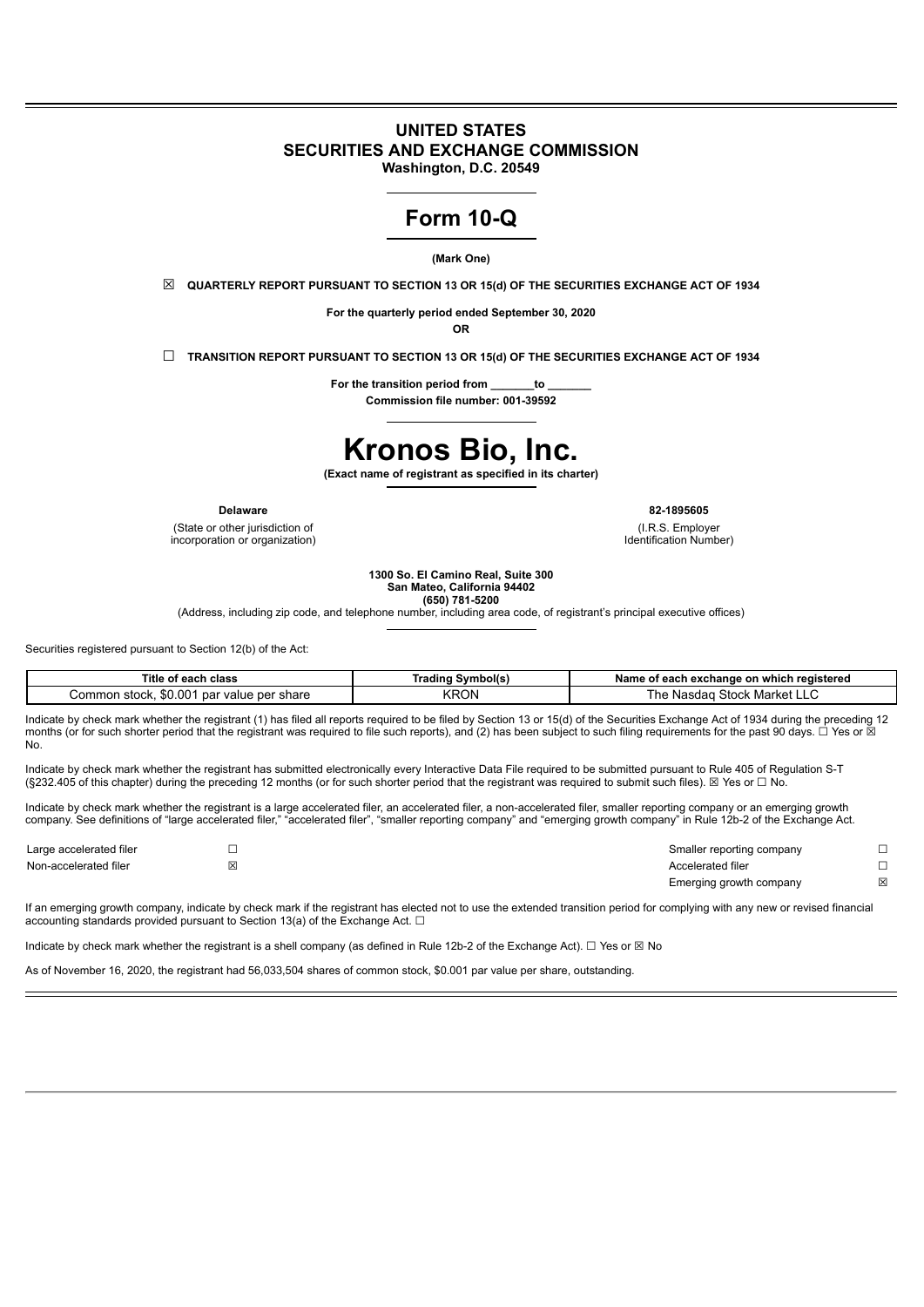# **TABLE OF CONTENTS**

|            |                                                                                                                                                         | Page           |
|------------|---------------------------------------------------------------------------------------------------------------------------------------------------------|----------------|
|            | PART I. FINANCIAL INFORMATION                                                                                                                           |                |
| Item 1.    | Financial Statements (Unaudited):                                                                                                                       |                |
|            | Condensed Balance Sheets as of September 30, 2020 and December 31, 2019                                                                                 | $\overline{3}$ |
|            | Condensed Statements of Operations and Comprehensive Loss for the Three and Nine Months ended September<br>30, 2020 and 2019                            | 4              |
|            | <b>Condensed Statements of Convertible Preferred Stock and Stockholders' Deficit for the Three and Nine Months</b><br>Ended September 30, 2020 and 2019 | 5              |
|            | <u>Condensed Statements of Cash Flows for the Nine Months Ended September 30, 2020 and 2019</u>                                                         |                |
|            | <b>Notes to Condensed Financial Statements</b>                                                                                                          | 8              |
| Item 2.    | <b>Management's Discussion and Analysis of Financial Condition and Results of Operations</b>                                                            | 31             |
| Item 3.    | <b>Quantitative and Qualitative Disclosures About Market Risk</b>                                                                                       | 44             |
| Item 4.    | <b>Controls and Procedures</b>                                                                                                                          | 45             |
|            | PART II. OTHER INFORMATION                                                                                                                              |                |
| Item $1$ . | <b>Legal Proceedings</b>                                                                                                                                | 46             |
| Item 1A.   | <b>Risk Factors</b>                                                                                                                                     | 47             |
| Item 2.    | Unregistered Sales of Equity Securities and Use of Proceeds                                                                                             | 109            |
| Item 6.    | <b>Exhibits</b>                                                                                                                                         | 112            |
|            | <b>Signatures</b>                                                                                                                                       | 113            |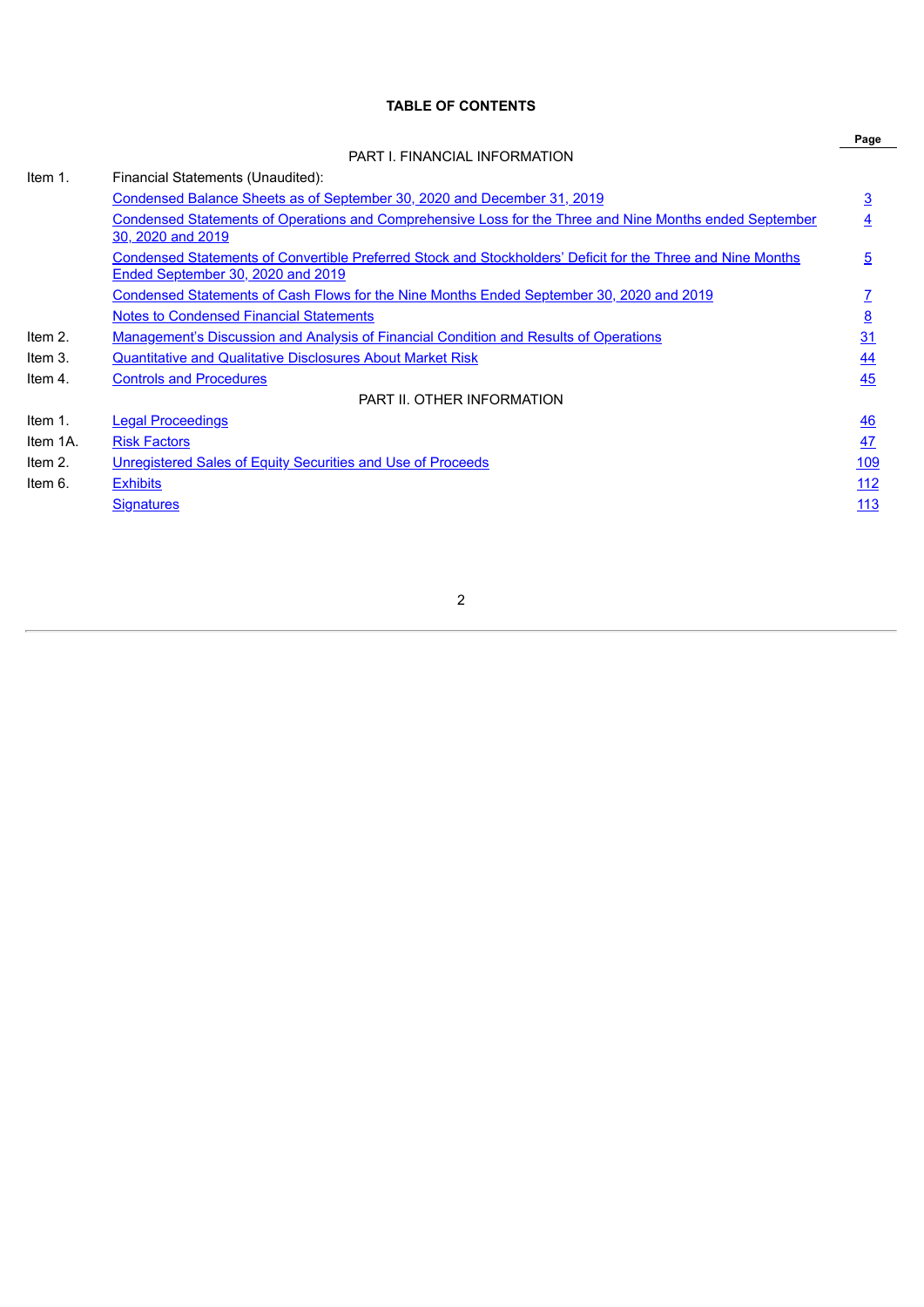# **PART 1. FINANCIAL INFORMATION**

# <span id="page-2-0"></span>**ITEM 1. FINANCIAL STATEMENTS**

# **KRONOS BIO, INC. Condensed Balance Sheets** *(Unaudited)*

(in thousands, except share and per share amounts)

|                                                                                                                                                                                                                                                                                                                                                                                                      |                | September 30,<br>2020 |      | December 31,<br>2019 |
|------------------------------------------------------------------------------------------------------------------------------------------------------------------------------------------------------------------------------------------------------------------------------------------------------------------------------------------------------------------------------------------------------|----------------|-----------------------|------|----------------------|
| <b>Assets</b>                                                                                                                                                                                                                                                                                                                                                                                        |                |                       |      | (1)                  |
| Current assets:                                                                                                                                                                                                                                                                                                                                                                                      |                |                       |      |                      |
| Cash and cash equivalents                                                                                                                                                                                                                                                                                                                                                                            | \$             | 156,196               | - \$ | 32,570               |
| Short-term investments                                                                                                                                                                                                                                                                                                                                                                               |                | 55,069                |      | 59,614               |
| Prepaid expenses and other current assets                                                                                                                                                                                                                                                                                                                                                            |                | 1,628                 |      | 1,119                |
| Total current assets                                                                                                                                                                                                                                                                                                                                                                                 |                | 212,893               |      | 93,303               |
| Long-term investments                                                                                                                                                                                                                                                                                                                                                                                |                | 4,774                 |      | 4,762                |
| Property and equipment, net                                                                                                                                                                                                                                                                                                                                                                          |                | 10,301                |      | 3,721                |
| Operating lease right-of-use assets                                                                                                                                                                                                                                                                                                                                                                  |                | 29,355                |      | 473                  |
| Restricted cash                                                                                                                                                                                                                                                                                                                                                                                      |                | 2,026                 |      |                      |
| Other noncurrent assets                                                                                                                                                                                                                                                                                                                                                                              |                | 3.207                 |      | 427                  |
| Total assets                                                                                                                                                                                                                                                                                                                                                                                         | \$             | 262,556               | \$   | 102.686              |
| Liabilities, convertible preferred stock and stockholders' deficit                                                                                                                                                                                                                                                                                                                                   |                |                       |      |                      |
| Current liabilities:                                                                                                                                                                                                                                                                                                                                                                                 |                |                       |      |                      |
| Accounts payable                                                                                                                                                                                                                                                                                                                                                                                     | $\mathfrak{S}$ | 4,443                 | -\$  | 1.506                |
| Accrued expenses                                                                                                                                                                                                                                                                                                                                                                                     |                | 1.780                 |      | 818                  |
| Convertible notes payable, at fair value                                                                                                                                                                                                                                                                                                                                                             |                | 173,944               |      |                      |
| Current portion of operating lease liabilities                                                                                                                                                                                                                                                                                                                                                       |                | 1,300                 |      | 285                  |
| Current portion of other liabilities                                                                                                                                                                                                                                                                                                                                                                 |                | 2,137                 |      | 88                   |
| <b>Total current liabilities</b>                                                                                                                                                                                                                                                                                                                                                                     |                | 183,604               |      | 2,697                |
| Noncurrent operating lease liabilities                                                                                                                                                                                                                                                                                                                                                               |                | 29.484                |      | 211                  |
| Other noncurrent liabilities                                                                                                                                                                                                                                                                                                                                                                         |                | 2,841                 |      | 74                   |
| <b>Total liabilities</b>                                                                                                                                                                                                                                                                                                                                                                             |                | 215,929               |      | 2,982                |
| Commitments and contingencies (Note 13)                                                                                                                                                                                                                                                                                                                                                              |                |                       |      |                      |
| Convertible preferred stock, \$0.001 par value; 21,506,977 and 21,506,977 shares authorized as of<br>September 30, 2020 and December 31, 2019, respectively; 21,504,893 and 21,504,893 share<br>issued and outstanding as of September, 2020 and December 31, 2019, respectively; \$123,016<br>and \$123,016 liquidation preference as of September 30, 2020 and December 31, 2019,<br>respectively. |                | 122,907               |      | 122,907              |
| Stockholder's equity:                                                                                                                                                                                                                                                                                                                                                                                |                |                       |      |                      |
| Common stock, \$0.001 par value, 40,000,000 and 40,000,000 shares authorized as of September<br>30, 2020 and December 31, 2019 respectively; 6,284,326 and 5,660,391 shares issued and<br>outstanding as of September 30, 2020 and December 31, 2019, respectively.                                                                                                                                  |                | 6                     |      | 6                    |
| Additional paid-in capital                                                                                                                                                                                                                                                                                                                                                                           |                | 2,416                 |      | 271                  |
| Accumulated deficit                                                                                                                                                                                                                                                                                                                                                                                  |                | (78, 749)             |      | (23, 462)            |
| Accumulated other comprehensive income (loss)                                                                                                                                                                                                                                                                                                                                                        |                | 47                    |      | (18)                 |
| Total stockholders' deficit                                                                                                                                                                                                                                                                                                                                                                          |                | (76, 280)             |      | (23, 203)            |
| Total liabilities, convertible preferred stock and stockholders' deficit                                                                                                                                                                                                                                                                                                                             | \$             | 262,556               | \$   | 102,686              |

<span id="page-2-1"></span>(1) The balance sheet as of December 31, 2019 is derived from the audited financial statements as of that date.

*The accompanying notes are an integral part of these unaudited condensed financial statements.*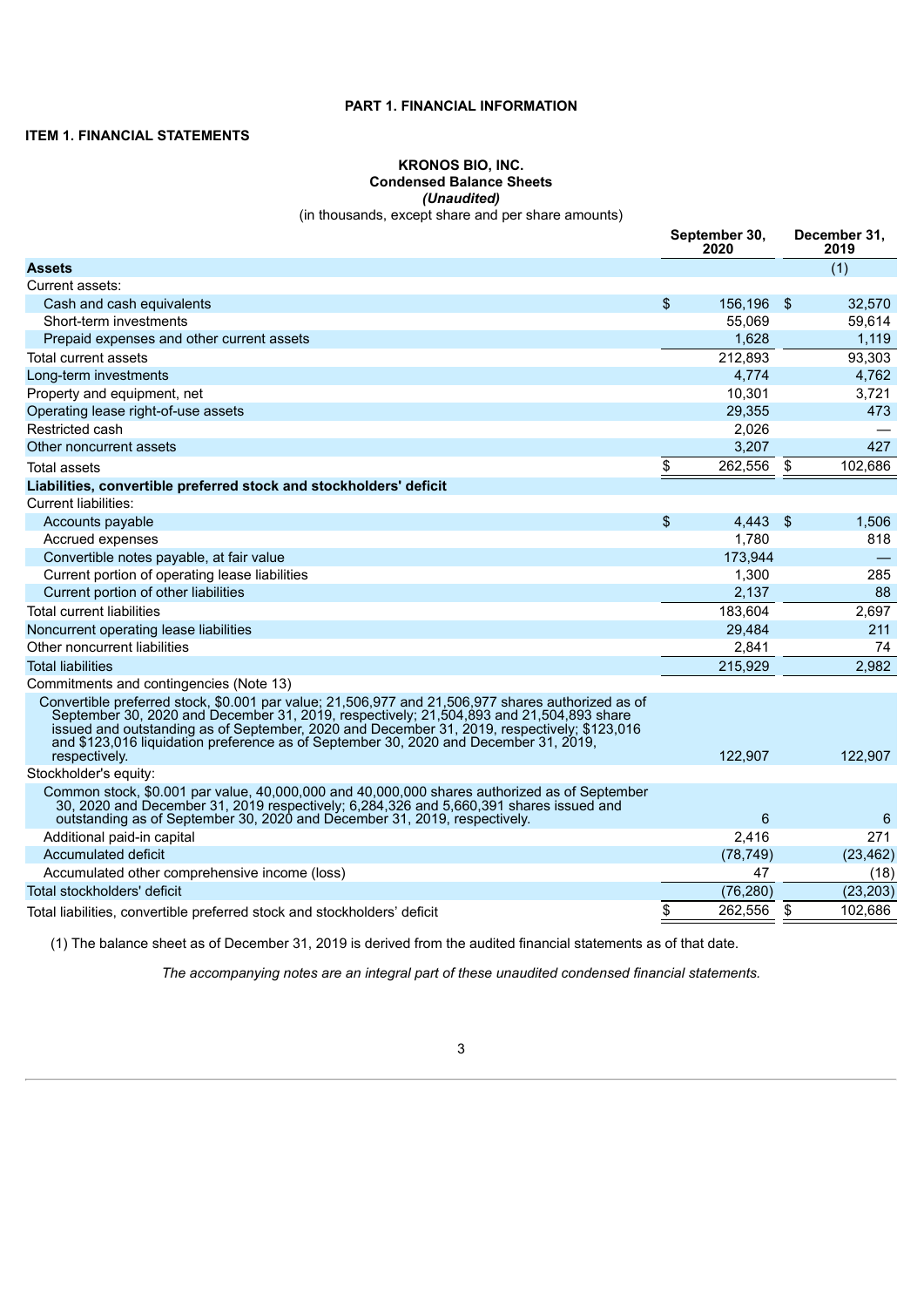# **KRONOS BIO, INC. Condensed Statements of Operations and Comprehensive Loss** *(Unaudited)*

(in thousands, except share and per share amounts)

|                                                             | Three months ended September 30, |     |           |      | Nine months ended September 30, |     |           |
|-------------------------------------------------------------|----------------------------------|-----|-----------|------|---------------------------------|-----|-----------|
|                                                             | 2020                             |     | 2019      |      | 2020                            |     | 2019      |
| Operating expenses:                                         |                                  |     |           |      |                                 |     |           |
| Research and development                                    | \$<br>16,755                     | -\$ | 3,526     | \$   | $30,125$ \$                     |     | 8,698     |
| General and administrative                                  | 4,054                            |     | 797       |      | 6,831                           |     | 2,262     |
| Total operating expenses                                    | 20,809                           |     | 4,323     |      | 36,956                          |     | 10,960    |
| Loss from operations                                        | (20, 809)                        |     | (4,323)   |      | (36, 956)                       |     | (10, 960) |
| Other income (expense), net:                                |                                  |     |           |      |                                 |     |           |
| Change in fair value of convertible notes payable           | (15, 215)                        |     |           |      | (15, 215)                       |     |           |
| Interest expense                                            | (3,889)                          |     | (1)       |      | (3,890)                         |     | (3)       |
| Interest and other income, net                              | 200                              |     | 311       |      | 774                             |     | 311       |
| Total other income (expense), net                           | (18,904)                         |     | 310       |      | (18, 331)                       |     | 308       |
| Net loss                                                    | (39, 713)                        |     | (4,013)   |      | (55, 287)                       |     | (10, 652) |
| Other comprehensive income (loss):                          |                                  |     |           |      |                                 |     |           |
| Net unrealized gain (loss) on available-for-sale securities | (117)                            |     |           |      | 65                              |     |           |
| Net comprehensive loss                                      | (39, 830)                        | S   | (4,013)   | -\$  | (55, 222)                       | \$  | (10, 652) |
| Net loss per share, basic and diluted                       | (6.48)                           | \$  | (0.74)    | - \$ | (9.39)                          | -\$ | (2.05)    |
| Weighted-average shares of common stock, basic and diluted  | 6,127,146                        |     | 5,409,433 |      | 5,886,191                       |     | 5,196,681 |

<span id="page-3-0"></span>*The accompanying notes are an integral part of these unaudited condensed financial statements.*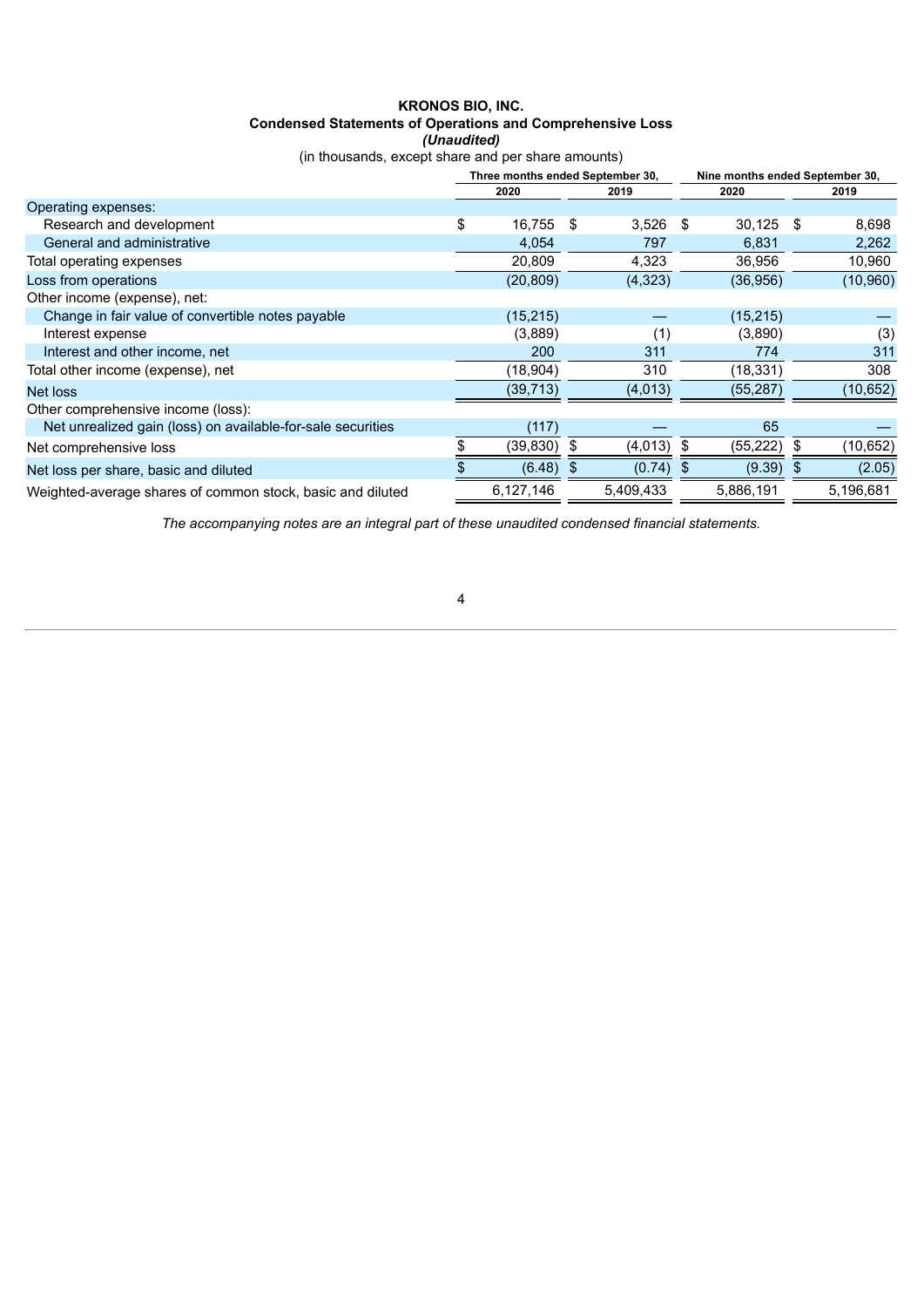# **KRONOS BIO, INC. Condensed Statements of Convertible Preferred Stock and Stockholders' Deficit** *(Unaudited)*

(in thousands, except share and per share data)

|                                                                                                           | <b>Convertible Preferred Stock</b> |              |           | <b>Common Stock</b> |        |   | Accumulated<br>Other<br><b>Additional</b><br>Comprehensive<br><b>Accumulated</b> |                 |               |    |                | <b>Total</b><br>Stockholders' |           |  |
|-----------------------------------------------------------------------------------------------------------|------------------------------------|--------------|-----------|---------------------|--------|---|----------------------------------------------------------------------------------|-----------------|---------------|----|----------------|-------------------------------|-----------|--|
|                                                                                                           | <b>Shares</b>                      |              | Amount    | <b>Shares</b>       | Amount |   |                                                                                  | Paid-in Capital | Income (Loss) |    | <b>Deficit</b> | <b>Deficit</b>                |           |  |
| <b>Balance at December 31, 2018</b>                                                                       | 7.806.977                          | $\mathbb{S}$ | 17.985    | 4.966.227           | \$     | 5 | $\mathfrak{L}$                                                                   | 44              | \$.           | S  | (7, 345)       | - \$                          | (7, 296)  |  |
| Issuance of common stock upon vesting<br>and exercise of options and vesting of<br>restricted stock       |                                    |              |           | 29,704              |        |   |                                                                                  |                 |               |    |                |                               |           |  |
| Stock-based compensation expense                                                                          |                                    |              |           |                     |        |   |                                                                                  | 16              |               |    |                |                               | 16        |  |
| Net loss                                                                                                  |                                    |              |           |                     |        |   |                                                                                  |                 |               |    | (3, 130)       |                               | (3, 130)  |  |
| Balance at March 31, 2019                                                                                 | 7,806,977                          | $\mathbb{S}$ | 17,985    | 4,995,931           | \$     | 5 | $\mathcal{S}$                                                                    | 61              | $\mathbf{s}$  | \$ | (10, 475)      | $\mathfrak{F}$                | (10,409)  |  |
| Issuance of common stock upon vesting<br>and exercise of options and vesting of<br>restricted stock       |                                    |              |           | 386,239             |        |   |                                                                                  | 45              |               |    |                |                               | 45        |  |
| Stock-based compensation expense                                                                          |                                    |              |           |                     |        |   |                                                                                  | 21              |               |    |                |                               | 21        |  |
| Issuance of Series A convertible<br>preferred stock at \$7.67 per share, net<br>of issuance costs of \$70 | 7,142,488                          |              | 54,680    |                     |        |   |                                                                                  |                 |               |    |                |                               |           |  |
| Net loss                                                                                                  |                                    |              |           |                     |        |   |                                                                                  |                 |               |    | (3,509)        |                               | (3,509)   |  |
| Balance at June 30, 2019                                                                                  | 14,949,465                         | \$           | 72,665    | 5,382,170           | \$     | 5 | \$                                                                               | 127             | \$            | \$ | (13,984)       | \$                            | (13, 852) |  |
| Issuance of common stock upon vesting<br>and exercise of options and vesting of<br>restricted stock       |                                    |              |           | 106,091             |        |   |                                                                                  | 11              |               |    |                |                               | 11        |  |
| Stock-based compensation expense                                                                          |                                    |              |           |                     |        |   |                                                                                  | 23              |               |    |                |                               | 23        |  |
| Issuance of Series A convertible<br>preferred stock at \$7.67 per share, net<br>of issuance costs of \$78 | 6,555,428                          |              | 50,242    |                     |        |   |                                                                                  |                 |               |    |                |                               |           |  |
| Net loss                                                                                                  |                                    |              |           |                     |        |   |                                                                                  |                 |               |    | (4,013)        |                               | (4,013)   |  |
| <b>Balance at September 30, 2019</b>                                                                      | 21.504.893                         |              | \$122,907 | 5,488,261           |        | 5 | \$                                                                               | 161             | $\mathbf{s}$  | \$ | (17, 997)      | \$                            | (17, 831) |  |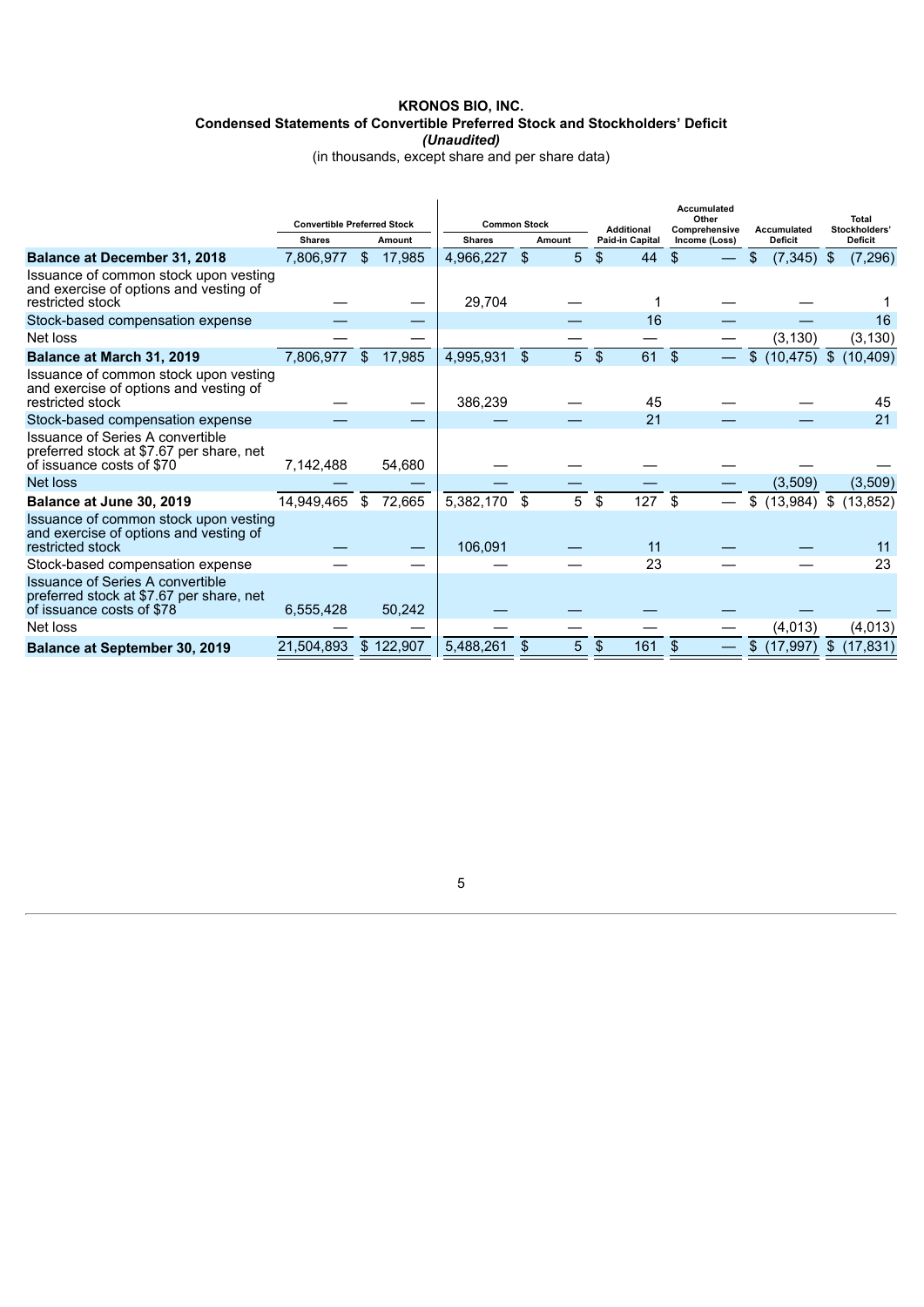# **KRONOS BIO, INC. Condensed Statements of Convertible Preferred Stock and Stockholders' Deficit** *(Unaudited)*

(in thousands, except share and per share data)

|                                                                                                     | <b>Convertible Preferred Stock</b> |           | <b>Common Stock</b> |         | <b>Additional</b>     | <b>Accumulated</b><br>Other<br>Comprehensive | Accumulated     | <b>Total</b><br>Stockholders' |
|-----------------------------------------------------------------------------------------------------|------------------------------------|-----------|---------------------|---------|-----------------------|----------------------------------------------|-----------------|-------------------------------|
|                                                                                                     | <b>Shares</b>                      | Amount    | <b>Shares</b>       | Amount  | Paid-in Capital       | Income (Loss)                                | <b>Deficit</b>  | <b>Deficit</b>                |
| <b>Balance at December 31, 2019</b>                                                                 | 21,504,893                         | \$122,907 | 5,660,391           | \$<br>6 | \$<br>271             | (18)<br>\$.                                  | (23, 462)<br>\$ | (23, 203)<br>\$               |
| Issuance of common stock upon vesting<br>and exercise of options and vesting of<br>restricted stock |                                    |           | 119,939             |         | 20                    |                                              |                 | 20                            |
| Stock-based compensation expense                                                                    |                                    |           |                     |         | 188                   |                                              |                 | 188                           |
| Net unrealized gain on available-for-<br>sale securities                                            |                                    |           |                     |         |                       | 158                                          |                 | 158                           |
| Net loss                                                                                            |                                    |           |                     |         |                       |                                              | (6,995)         | (6,995)                       |
| Balance at March 31, 2020                                                                           | 21,504,893                         | \$122,907 | 5,780,330           | \$<br>6 | \$<br>479             | \$<br>140                                    | (30, 457)<br>\$ | \$<br>(29, 832)               |
| Issuance of common stock upon vesting<br>and exercise of options and vesting of<br>restricted stock |                                    |           | 171,713             |         | 113                   |                                              |                 | 113                           |
| Stock-based compensation expense                                                                    |                                    |           |                     |         | 293                   |                                              |                 | 293                           |
| Net unrealized gain on available-for-<br>sale securities                                            |                                    |           |                     |         |                       | 24                                           |                 | 24                            |
| Net loss                                                                                            |                                    |           |                     |         |                       | —                                            | (8,579)         | (8, 579)                      |
| Balance at June 30, 2020                                                                            | 21,504,893                         | \$122,907 | 5,952,043           | \$<br>6 | $\mathfrak{F}$<br>885 | -\$<br>164                                   | (39,036)<br>\$  | $\mathfrak{F}$<br>(37, 981)   |
| Issuance of common stock upon vesting<br>and exercise of options and vesting of<br>restricted stock |                                    |           | 332,283             |         | 278                   |                                              |                 | 278                           |
| Stock-based compensation expense                                                                    |                                    |           |                     |         | 1,253                 |                                              |                 | 1,253                         |
| Net unrealized loss on available-for-sale<br>securities                                             |                                    |           |                     |         |                       | (117)                                        |                 | (117)                         |
| Net loss                                                                                            |                                    |           |                     |         |                       |                                              | (39, 713)       | (39, 713)                     |
| Balance at September 30, 2020                                                                       | 21,504,893                         | \$122,907 | 6,284,326           | 6       | \$<br>2,416           | 47                                           | (78, 749)<br>\$ | \$<br>(76, 280)               |

<span id="page-5-0"></span>*The accompanying notes are an integral part of these unaudited condensed financial statements.*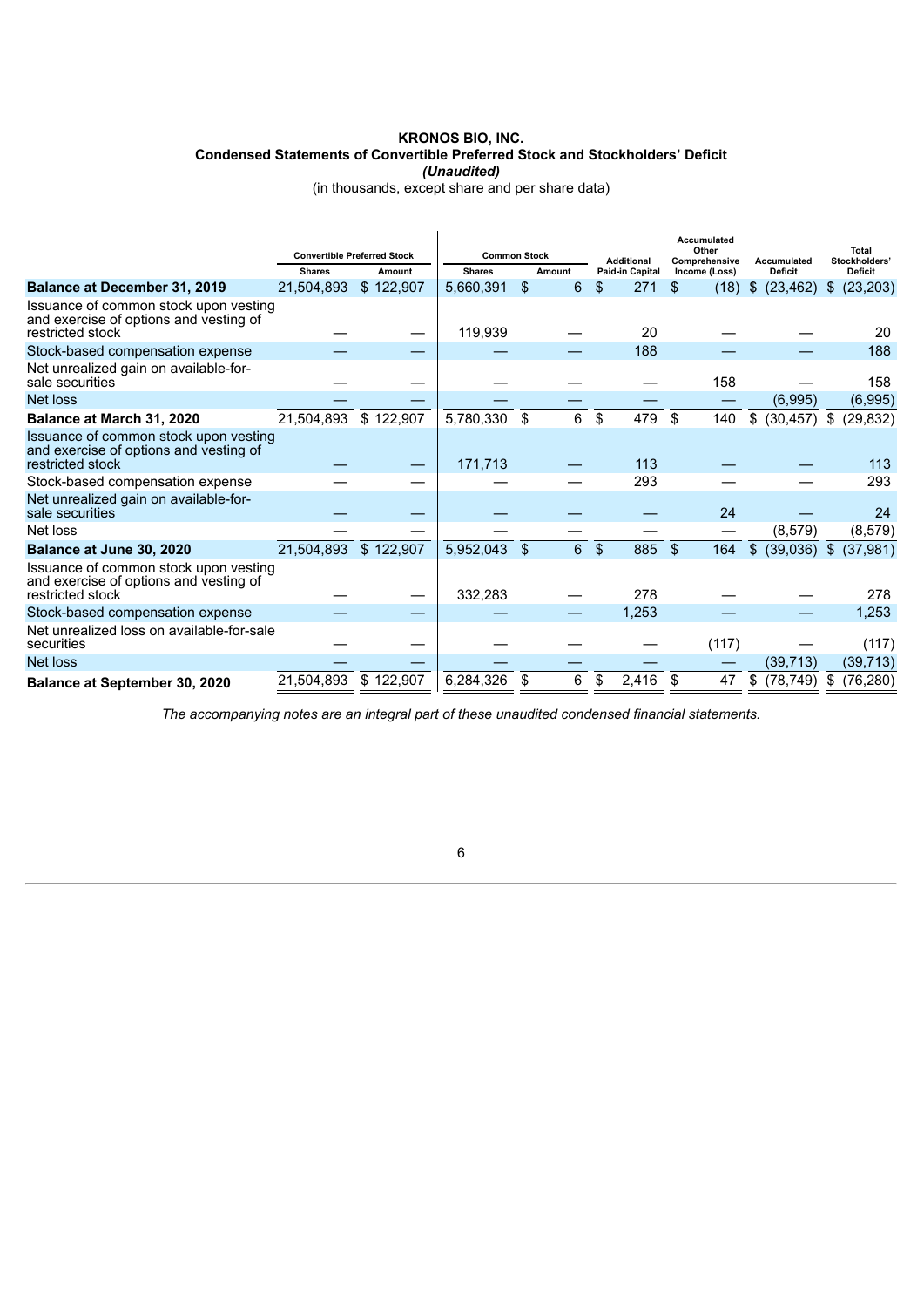# **KRONOS BIO, INC. Condensed Statements of Cash Flows** *(Unaudited)* (in thousands)

|                                                                                    |      | Nine months ended September 30, |                            |           |
|------------------------------------------------------------------------------------|------|---------------------------------|----------------------------|-----------|
|                                                                                    |      | 2020                            |                            | 2019      |
| Cash flows from operating activities:                                              |      |                                 |                            |           |
| Net loss                                                                           | \$   | $(55,287)$ \$                   |                            | (10, 652) |
| Adjustments to reconcile net loss to cash used in operating activities:            |      |                                 |                            |           |
| Depreciation and amortization                                                      |      | 539                             |                            | 215       |
| Net amortization/accretion on available-for-sale securities                        |      | 105                             |                            |           |
| Change in accrued interest on available-for-sale securities                        |      | 71                              |                            |           |
| Stock-based compensation expense                                                   |      | 1,734                           |                            | 60        |
| Noncash lease expense                                                              |      | 1,994                           |                            | 183       |
| Change in fair value of convertible notes payable                                  |      | 15,215                          |                            |           |
| Debt issuance costs on convertible notes payable                                   |      | 3,889                           |                            |           |
| Acquired in-process research and development                                       |      | 3,565                           |                            |           |
| Changes in operating assets and liabilities:                                       |      |                                 |                            |           |
| Prepaid expenses and other current assets                                          |      | (493)                           |                            | (271)     |
| Other long-term assets                                                             |      | 150                             |                            | (152)     |
| Accounts payable                                                                   |      | 1,129                           |                            | 258       |
| Accrued expenses                                                                   |      | 879                             |                            | 434       |
| Right-of-use operating assets and liabilities, net                                 |      | (588)                           |                            | (183)     |
| Other liabilities                                                                  |      | 4,816                           |                            | (32)      |
| Net cash used in operating activities                                              |      | (22, 282)                       |                            | (10, 140) |
| <b>Cash flows from investing activities:</b>                                       |      |                                 |                            |           |
| Purchase of property and equipment                                                 |      | (5,886)                         |                            | (2, 311)  |
| Purchase of available-for-sale securities                                          |      | (41, 205)                       |                            |           |
| Maturities of available-for-sale securities                                        |      | 45,611                          |                            |           |
| Net cash used by investing activities                                              |      | (1,480)                         |                            | (2, 311)  |
|                                                                                    |      |                                 |                            |           |
| Cash flows from financing activities:                                              |      |                                 |                            |           |
| Principal payments on finance lease                                                |      | (24)                            |                            | (22)      |
| Proceeds from issuance of common stock                                             |      | 411                             |                            | 56        |
| Proceeds from issuance of preferred stock, net of financing fees                   |      |                                 |                            | 104,929   |
| Proceeds from issuance of convertible notes, net of issuance costs                 |      | 151,275                         |                            |           |
| Payments of deferred offering costs                                                |      | (2, 248)                        |                            |           |
| Net cash provided by financing activities                                          |      | 149,414                         |                            | 104,963   |
| Net increase in cash and cash equivalents                                          |      | 125,652                         |                            | 92,512    |
| Cash, cash equivalents and restricted cash at beginning of period                  |      | 32,570                          |                            | 10,226    |
| Cash, cash equivalents and restricted cash at end of period                        | $\,$ | 158,222                         | $\boldsymbol{\mathsf{\$}}$ | 102,738   |
| Supplemental disclosures of non-cash activities:                                   |      |                                 |                            |           |
| Property and equipment additions included in accounts payable and accrued expenses | \$   | 1,325                           | \$                         | 478       |
| Right-of-use asset obtained in exchange for operating lease liability              | \$   | 30,898                          | $\mathfrak{F}$             |           |
| Deferred offering costs included in accounts payable and accrued expenses          | \$   | 682                             | \$                         |           |
| Preferred stock issuance costs in accounts payable and accrued expenses            | \$   | $\equiv$                        | \$                         | 8         |
|                                                                                    |      |                                 |                            |           |

<span id="page-6-0"></span>*The accompanying notes are an integral part of these unaudited condensed financial statements.*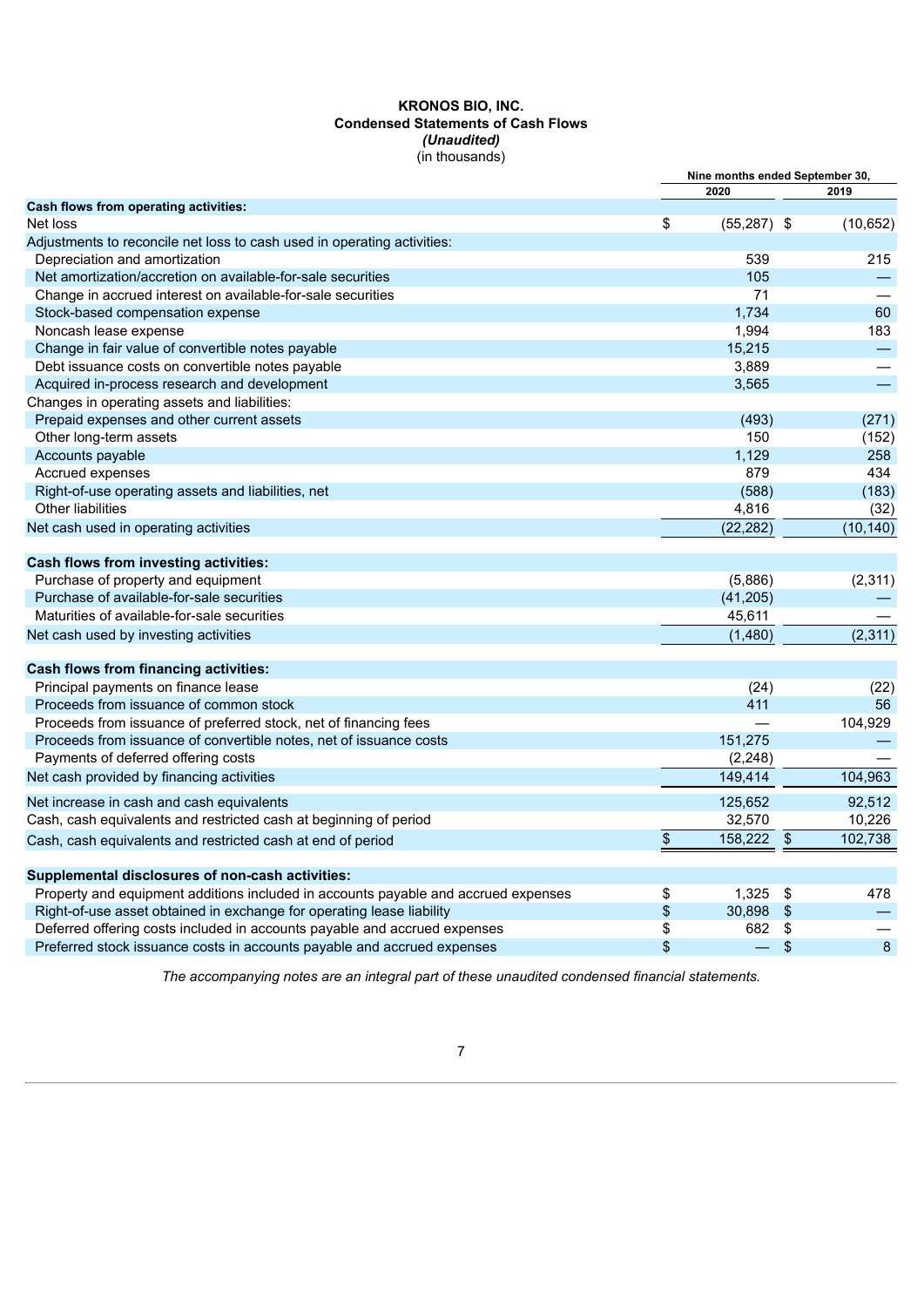**Notes to Condensed Financial Statements** *(Unaudited)*

#### **1. NATURE OF OPERATIONS AND BASIS OF PRESENTATION**

Kronos Bio, Inc. (Kronos or the Company), a Delaware corporation, was incorporated on June 2, 2017. The Company is a clinical-stage biopharmaceutical company dedicated to the discovery and development of novel cancer therapeutics designed to transform patient outcomes through a precision medicine strategy by targeting dysregulated transcription.

The Company operates in one business segment, the development of biopharmaceutical products.

# *Initial Public Offering*

In October 2020, the Company completed an initial public offering (IPO) of its common stock. In connection with its IPO, the Company issued and sold 15,131,579 shares of its common stock, which included 1,973,684 shares of its common stock issued and sold pursuant to the full exercise of the underwriters' option to purchase additional shares, at a price to the public of \$19.00 per share. As a result of the IPO, the Company received approximately \$263.9 million in net proceeds, after deducting underwriting discounts and commissions of \$20.1 million and offering expenses of approximately \$3.5 million payable by the Company. At the closing of the IPO, 21,504,893 shares of outstanding convertible preferred stock were automatically converted to 22,687,625 shares of common stock and the 2020 Notes (See Note 15) were automatically converted into 9,610,713 shares of common stock. At the closing of the IPO, the Gilead Note (See Note 13) was also converted into 188,567 shares of common stock. Following the IPO, there were no shares of convertible preferred stock outstanding. As of September 30, 2020, the Company had incurred \$2.9 million of deferred offering costs, which will be offset against the net proceeds received from the sale of common stock.

#### *Need for Additional Capital*

The Company has incurred net operating losses since its inception of \$78.7 million as of September 30, 2020. The Company expects that its cash, cash equivalents and investments as of September 30, 2020, in addition to its approximate net cash proceeds of \$263.9 million from the Company's IPO, which closed on October 14, 2020, will enable it to fund its planned operating expenses and capital expenditure requirements for at least one year from the date of issuance of these condensed financial statements. Management expects to incur additional losses in the future to fund its operations and conduct product research and development and recognizes the need to raise additional capital to fully implement its business plan.

The Company intends to raise additional capital through the issuance of equity securities, debt financings or other sources in order to further implement its business plan. However, if such financing is not available when needed and at adequate levels, the Company will need to reevaluate its operating plan and may be required to delay the development of its product candidates. The Company expects that its cash and cash equivalents and investments will be sufficient to fund its operations for a period of at least one year from the date the accompanying unaudited condensed consolidated financial statements are filed with the Securities and Exchange Commission (SEC).

In March 2020, the World Health Organization declared the global novel coronavirus disease (COVID-19) outbreak a pandemic. The Company cannot at this time predict the specific extent, duration, or full impact that the COVID-19 pandemic will have on its financial condition and operations, including ongoing and planned clinical trials. The impact of the COVID-19 pandemic on the financial performance of the Company will depend on future developments, including the duration and spread of the pandemic and related governmental advisories and restrictions. These developments and the impact of the COVID-19 pandemic on the financial markets and the overall economy are highly uncertain. If the financial markets and/or the overall economy are impacted for an extended period, the Company's results may be adversely affected.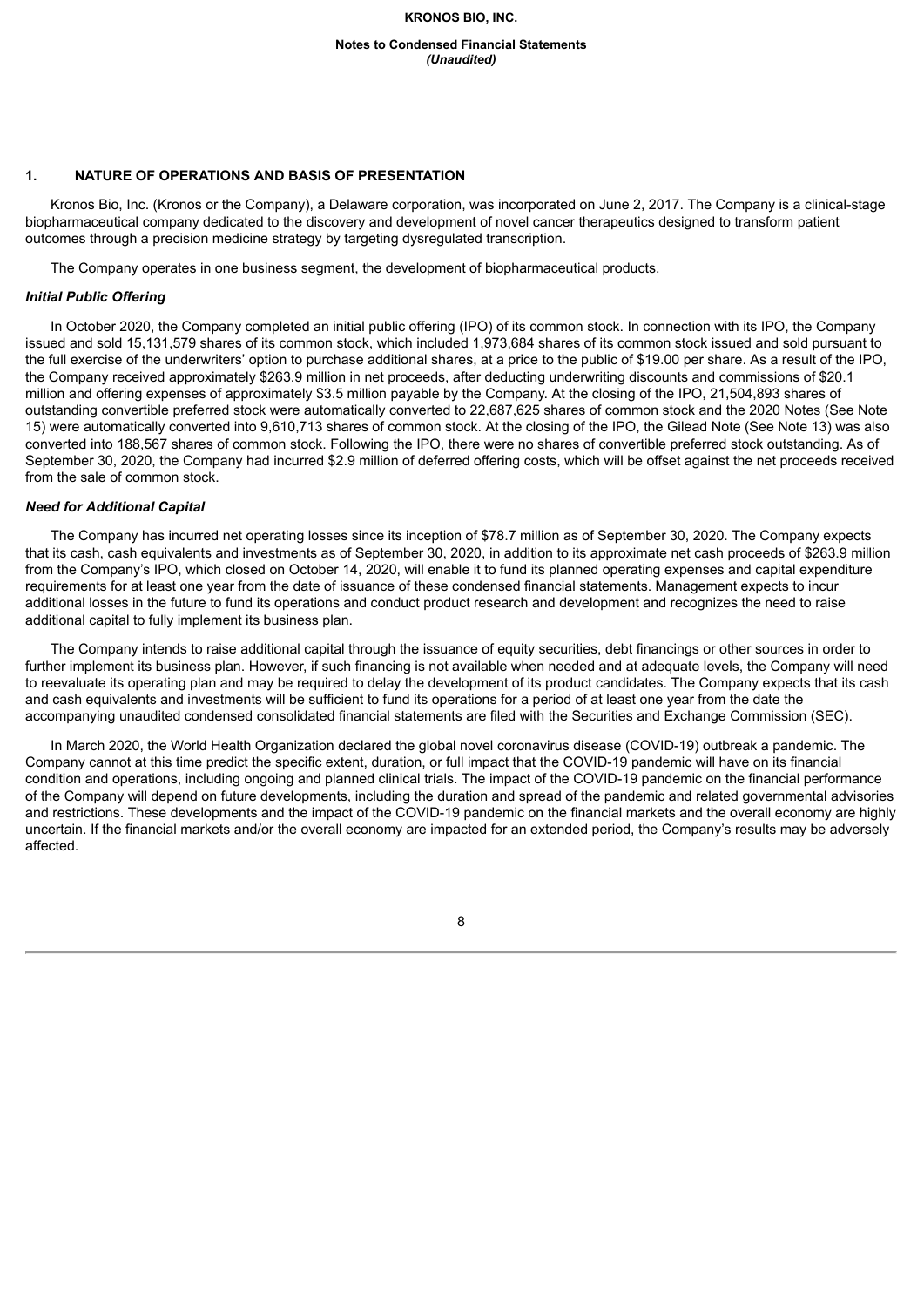#### **Notes to Condensed Financial Statements** *(Unaudited)*

The future viability of the Company is dependent on its ability to generate cash from operating activities or to raise additional capital to finance its operations. The Company's failure to raise capital as and when needed could have a material adverse effect on its financial condition and ability to pursue business strategies. The Company may not be able to obtain financing on acceptable terms, or at all, and the Company may not be able to enter into collaboration arrangements or obtain government grants. The terms of any financing may adversely affect the holdings or the rights of the Company's stockholders. If the Company is unable to obtain funding, the Company could be forced to delay, reduce, or eliminate its research and development programs, product portfolio expansion or commercialization efforts, which could adversely affect its business prospects. In the event that the Company requires additional funding, there can be no assurance that it will be successful in obtaining sufficient funding on terms acceptable to the Company to fund its continuing operations, if at all.

# *Forward Stock Split*

On October 2, 2020, the Company filed an amendment to the Company's amended and restated certificate of incorporation to effect a forward split of shares of the Company's common stock on a 1.055-for-1 basis (the Forward Stock Split). In connection with the Forward Stock Split, the conversion ratio for the Company's outstanding convertible preferred stock was proportionally adjusted such that the common stock issuable upon conversion of such preferred stock was increased in proportion to the Forward Stock Split. The par value of the common stock was not adjusted as the result of the Forward Stock Split. All references to common stock, options to purchase common stock, early exercised options, share data, per share data, convertible preferred stock (to the extent presented on an as-converted to common stock basis) and related information contained in these condensed financial statements have been retrospectively adjusted to reflect the effect of the Forward Stock Split for all periods presented.

# **2. SIGNIFICANT ACCOUNTING POLICIES, ESTIMATES AND JUDGMENTS**

#### *Basis of Presentation*

The accompanying unaudited condensed financial statements have been prepared in accordance with accounting principles generally accepted in the United States of America (GAAP) for interim financial information and pursuant to Form 10-Q and Article 10 of Regulation S-X of the Securities and Exchange Commission (SEC). Accordingly, they do not include all of the information and footnotes required by GAAP for complete financial statements.

#### *Unaudited Interim Financial Information*

The accompanying balance sheet as of September 30, 2020, the statements of operations and comprehensive loss for the three and nine months ended September 30, 2020 and 2019, the statements of convertible preferred stock and stockholders' deficit as of September 30, 2020 and 2019, the statements of cash flows for the nine months ended September 30, 2020 and 2019, and the financial data and other financial data and other information disclosed to in the notes to the condensed financial statements are unaudited. The unaudited interim financial statements have been prepared on a basis consistent with the Company's audited annual financial statements and, in the opinion of management, reflect all adjustments, consisting solely of normal recurring adjustments, necessary for the fair presentation of the Company's financial position as of September 30, 2020 and the results of its operations the three and nine months ended September 30, 2020 and 2019. The results for the three and nine months ended September 30, 2020 are not necessarily indicative of results to be expected for the year ending December 31, 2020, any other interim periods, or any future year or period. These financial statements should be read in conjunction with the Company's audited financial statements included in the prospectus dated October 8, 2020 that forms a part of the Company's Registration Statements on Form S-1 (File No. 333-248925), as filed with the SEC pursuant to Rule 424 promulgated under the Securities Act of 1933, as amended, on October 9, 2020.

#### *Use of Estimates*

The preparation of financial statements in conformity with GAAP requires management to make estimates and assumptions that affect the reported amounts of assets and liabilities, the disclosure of assets and liabilities at the date of the financial statements and the reported amounts of expenses during the reporting periods.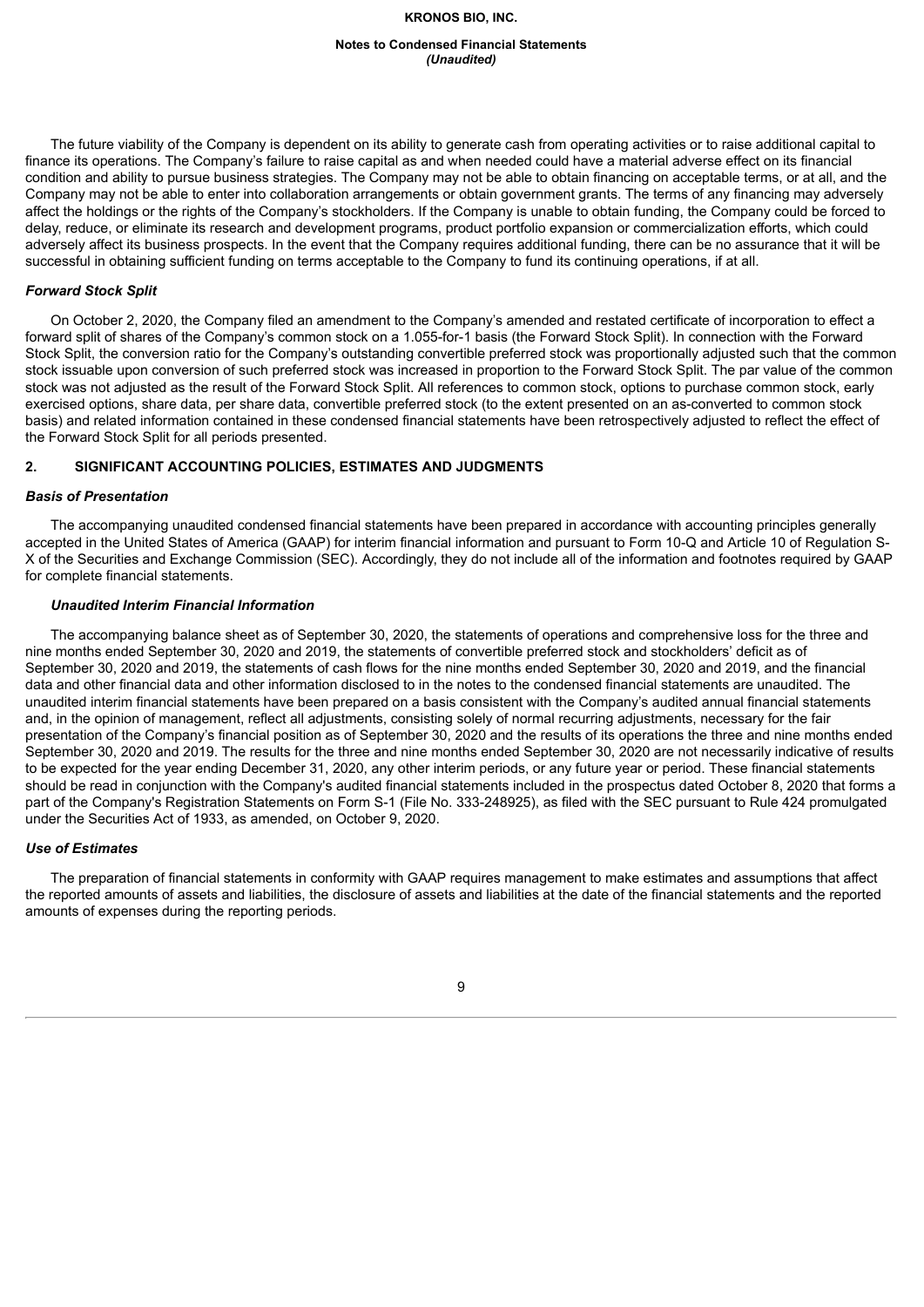#### **Notes to Condensed Financial Statements** *(Unaudited)*

Significant estimates and assumptions reflected in these condensed financial statements include, but are not limited to, the accrual of research and development expenses, the fair value of convertible notes and investments, income tax uncertainties, the valuation of equity instruments and the incremental borrowing rate for determining the operating lease assets and liabilities. Estimates are periodically reviewed in light of changes in circumstances, facts and experience. Actual results could differ from the Company's estimates.

The full extent to which the COVID-19 pandemic will directly or indirectly impact the Company's business, results of operations and financial condition, including expenses, clinical trials and research and development costs, will depend on future developments that are highly uncertain, including as a result of new information that may emerge concerning COVID-19 and the actions taken to contain or treat COVID-19, as well as the economic impact on local, regional, national and international markets.

#### *Research and Development Expenses*

Research and development (R&D) expenses consist primarily of personnel costs, including salaries, benefits and stock-based compensation, discovery research performed by contract research organizations (CROs), materials and supplies, licenses and fees and overhead allocations consisting of various support and facility-related costs. The Company expenses R&D costs as the services are performed or the goods are received. Research and development expenses for the three and nine months ended September 30, 2020 included \$6.6 million related to acquired intangible assets as research and development costs pursuant to the Asset Purchase Agreement with Gilead (See Note 13) as, at the time of acquisition of the asset, the technology was under development; was not approved by the U.S. Food and Drug Administration or other regulatory agencies for marketing; had not reached technical feasibility; or otherwise had no foreseeable alternative future use. There were no acquired intangible assets expensed for the three and nine months ended September 30, 2019.

CRO costs are a significant component of R&D expenses. The Company monitors levels of performance under each significant contract through communications with its CROs. The Company accrues costs for discovery research performed by CROs over the service periods specified in the contracts and adjusts our estimates, if required, based upon its ongoing review of the level of effort and costs actually incurred by the CROs. All of the Company's material CRO contracts are terminable by the Company upon written notice and it is generally only liable for actual services completed by the CRO and certain non-cancellable expenses incurred at any point of termination.

#### *Cash and Cash Equivalents*

The Company considers all highly liquid investments with an original maturity of three months or less from the date of purchase to be cash equivalents.

#### *Restricted Cash*

The Company has deposited cash of \$2.0 million as of September 30, 2020 to secure a letter of credit in connection with the lease of the 301 Binney facility (See Note 14). The Company has classified the restricted cash as a noncurrent asset on its balance sheets.

# *Concentration of Credit Risk and Other Risks and Uncertainties*

Financial instruments, which potentially subject the Company to significant concentrations of credit risk, consist primarily of cash and cash equivalents and investments. The primary objectives for the Company's investment portfolio are the preservation of capital and the maintenance of liquidity. The Company does not enter into any investment transaction for trading or speculative purposes.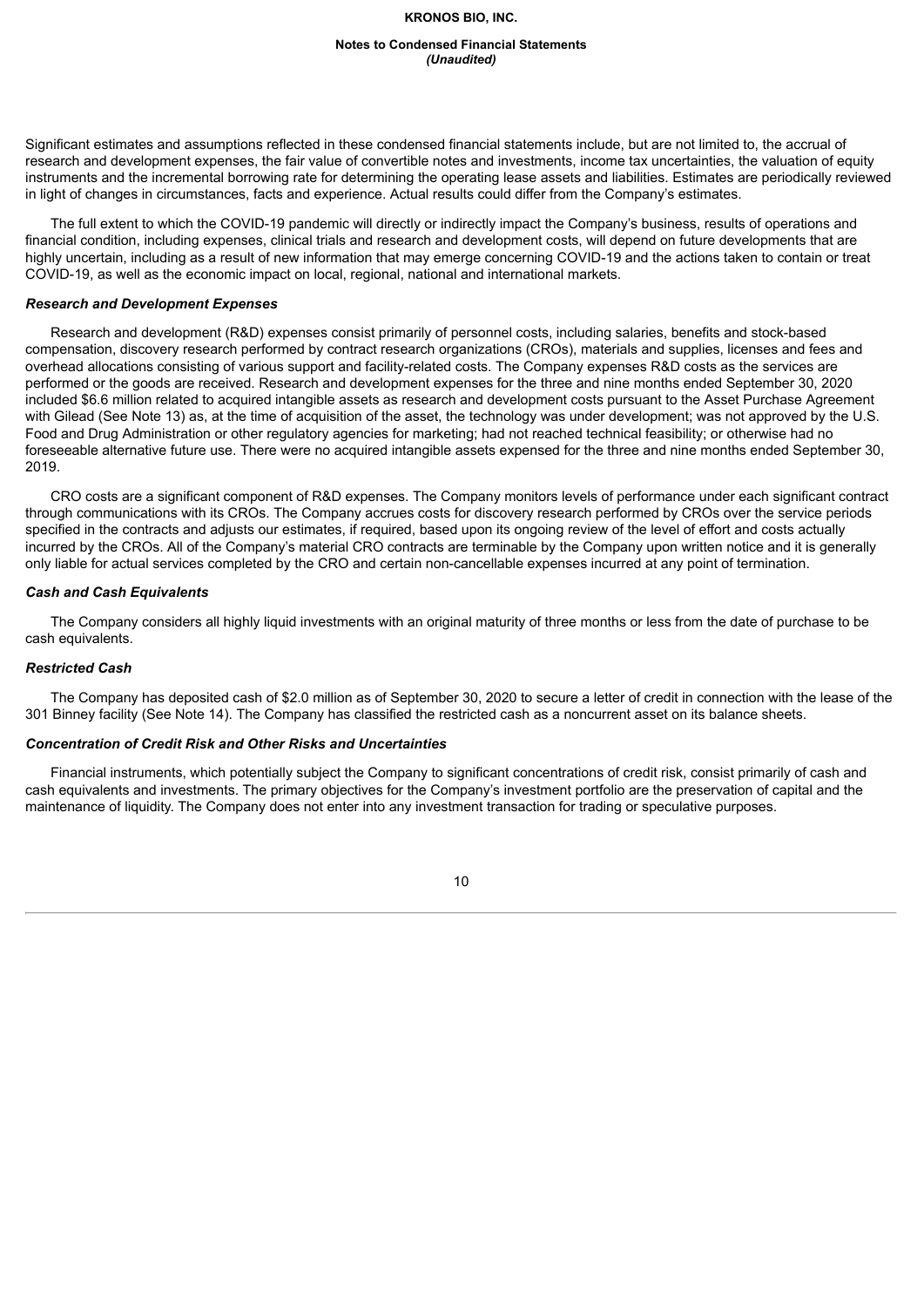#### **Notes to Condensed Financial Statements** *(Unaudited)*

The Company's investment policy limits investments to certain types of instruments such as certificates of deposit, money market instruments, obligations issued by the U.S. government and U.S. government agencies as well as corporate debt securities, and places restrictions on maturities and concentration by type and issuer. The Company maintains cash balances in excess of amounts insured by the FDIC and concentrated within a limited number of financial institutions. The accounts are monitored by management and management believes that the financial institutions are financially sound, and, accordingly, minimal credit risk exists with respect to these financial institutions. As of September 30, 2020 and December 31, 2019, the Company has not experienced any credit losses in such accounts or investments.

The Company is subject to a number of risks common for biopharmaceutical companies, including, but not limited to, dependency on the clinical and commercial success of its product candidates, ability to obtain regulatory approval of its product candidates, the need for substantial additional financing to achieve its goals, uncertainty of broad adoption of its approved products, if any, by physicians and patients, significant competition, and untested manufacturing capabilities.

#### *Investments*

Investments are available-for-sale and are carried at estimated fair value. The Company's valuations of available-for-sale securities are generally derived from independent pricing services based upon quoted prices in active markets for similar securities, with prices adjusted for yield and number of days to maturity, or based on industry models using data inputs, such as interest rates and prices that can be directly observed or corroborated in active markets. Management determines the appropriate classification of its investments in debt securities at the time of purchase. Investments with original maturities beyond three months at the date of purchase and which mature at, or less than 12 months from, the balance sheet date are classified as short-term investments.

Unrealized gains and losses are excluded from earnings and are reported as components of comprehensive loss. The Company periodically evaluates whether declines in fair values of its available-for-sale securities below their book value are other-than-temporary. This evaluation consists of several qualitative and quantitative factors regarding the severity and duration of the unrealized loss as well as the Company's ability and intent to hold the available-for-sale security until a forecasted recovery occurs. Additionally, the Company assesses whether it has plans to sell the security or it is more likely than not that it will be required to sell any available-for-sale securities before recovery of its amortized cost basis. Realized gains and losses and declines in fair value judged to be other than temporary, if any, on available-for-sale securities are included in interest income (expense), net. The cost of investments sold is based on the specific-identification method. Interest income on investments is included in interest income (expense), net on the Company's statements of operations and comprehensive loss.

#### *Fair Value Measurement*

Assets and liabilities recorded at fair value on a recurring basis in the balance sheets are categorized based upon the level of judgment associated with the inputs used to measure their fair values. Fair value is defined as the exchange price that would be received for an asset or an exit price that would be paid to transfer a liability in the principal or most advantageous market for the asset or liability in an orderly transaction between market participants on the measurement date. Valuation techniques used to measure fair value must maximize the use of observable inputs and minimize the use of unobservable inputs. The authoritative guidance on fair value measurements establishes a three-tier fair value hierarchy for disclosure of fair value measurements as follows:

Level 1—Observable inputs such as unadjusted, quoted prices in active markets for identical assets or liabilities at the measurement date.

Level 2—Inputs (other than quoted prices included in Level 1) are either directly or indirectly observable for the asset or liability. These include quoted prices for similar assets or liabilities in active markets and quoted prices for identical or similar assets or liabilities in markets that are not active.

Level 3— Unobservable inputs that are supported by little or no market activity and that are significant to the fair value of the assets or liabilities.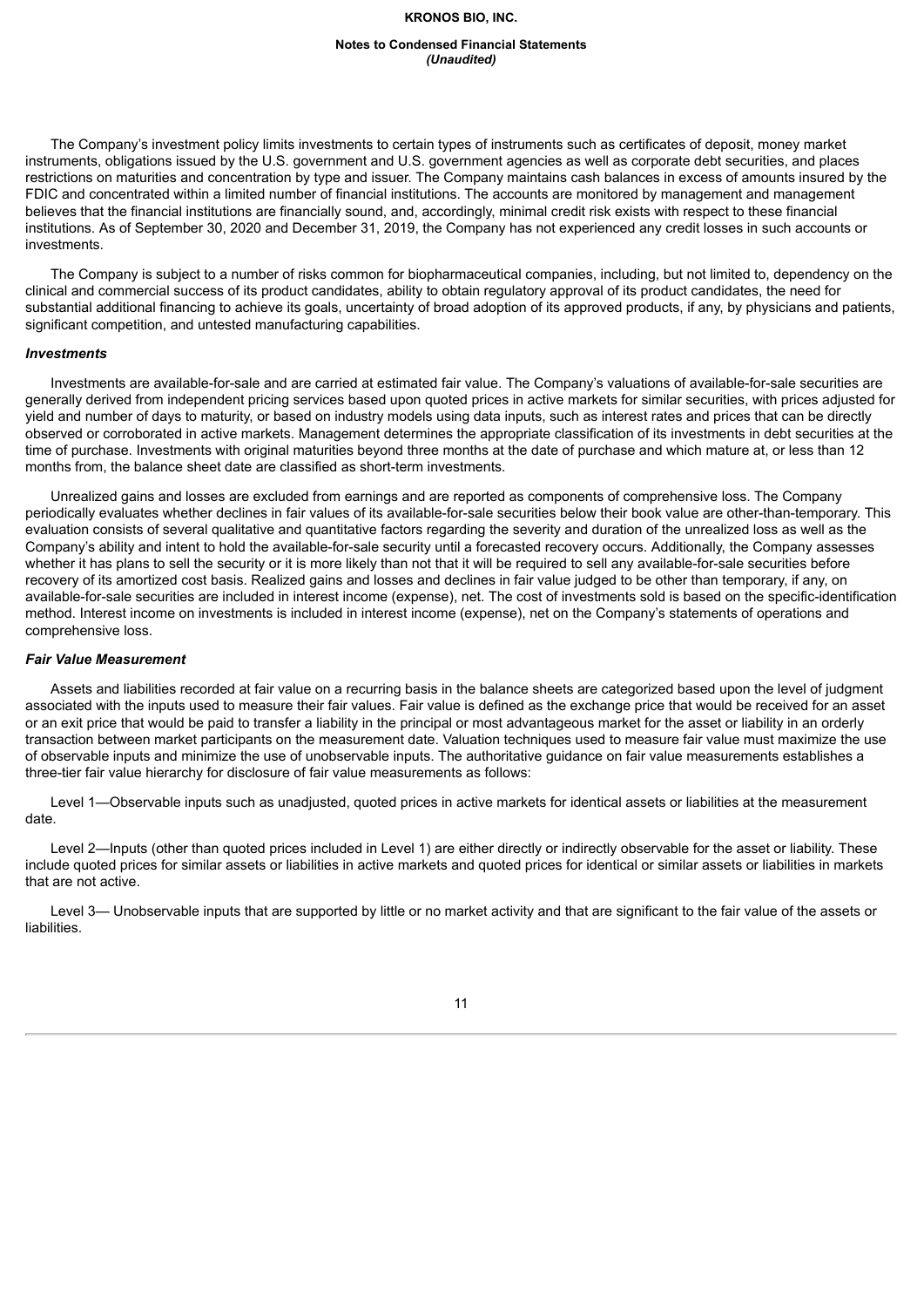#### **Notes to Condensed Financial Statements** *(Unaudited)*

The fair value estimates are made at a discrete point in time based on relevant market information and information about the financial instruments. Fair value estimates are based on judgments regarding future expected loss experience, current economic conditions, risk characteristics of various financial instruments, and other factors. These estimates are subjective in nature and involve uncertainties and matters of significant judgment and, therefore, cannot be determined with precision. Changes in assumptions could significantly affect the estimates.

As of September 30, 2020, the Company recorded both financial assets and financial liabilities requiring fair value measurement. The financial assets include cash equivalents and investments. The financial liabilities consist of the convertible promissory note (Gilead Note) from the Gilead Asset Purchase Agreement (See Note 13) and the convertible promissory notes (2020 Notes) sold in August 2020 (See Note 15).

As of December 31, 2019, the Company recorded financial assets, including cash equivalents, and investments, requiring fair value measurement. There were no financial liabilities as of December 31, 2019.

#### *Fair Value Option*

Under U.S. GAAP, the Company has the irrevocable option to report most financial assets and financial liabilities at fair value on an instrument by instrument basis, with changes in fair value reported in the statements of operations. The option was elected for the treatment of the Company's convertible promissory note from the Gilead Asset Purchase Agreement entered into in July 2020 (See Note 13) and the convertible promissory notes (2020 Notes) sold in August 2020 (See Note 15) in order to more accurately reflect the economic value of the notes.

#### *Property and Equipment, Net*

Property and equipment is stated at cost less accumulated depreciation and amortization. Depreciation and amortization are recognized using the straight-line method over the estimated useful lives of the respective assets. Leasehold improvements are amortized over the lesser of their useful lives or the remaining life of the lease. When assets are retired or otherwise disposed of, the cost and related accumulated depreciation and amortization are removed from the balance sheet and the resulting gain or loss is reflected in operations in the period realized. Repairs and maintenance costs are expensed as incurred.

Estimated useful lives in years are generally as follows:

| <b>Description</b>     | <b>Estimated Useful Life</b>         |
|------------------------|--------------------------------------|
| Lab equipment          | 3 to 7 years                         |
| Leasehold improvements | Shorter of useful life or lease term |

#### *Deferred Offering Costs*

Offering costs, including legal, accounting, and filing fees related to the IPO, were deferred and were offset against the offering proceeds upon the completion of the IPO. As of September 30, 2020, \$2.9 million of deferred offering costs have been capitalized, which are included in the accompanying balance sheet within other noncurrent assets. There were no deferred offering costs recorded as of December 31, 2019.

#### *Leases*

The Company determines if an arrangement is a lease at inception. Operating leases are included in operating lease right-of-use (ROU) assets, current portion of operating lease liabilities, and noncurrent operating lease liabilities on the Company's balance sheet. Finance leases are included in property and equipment, current portion of other liabilities, and other noncurrent liabilities on the balance sheet.

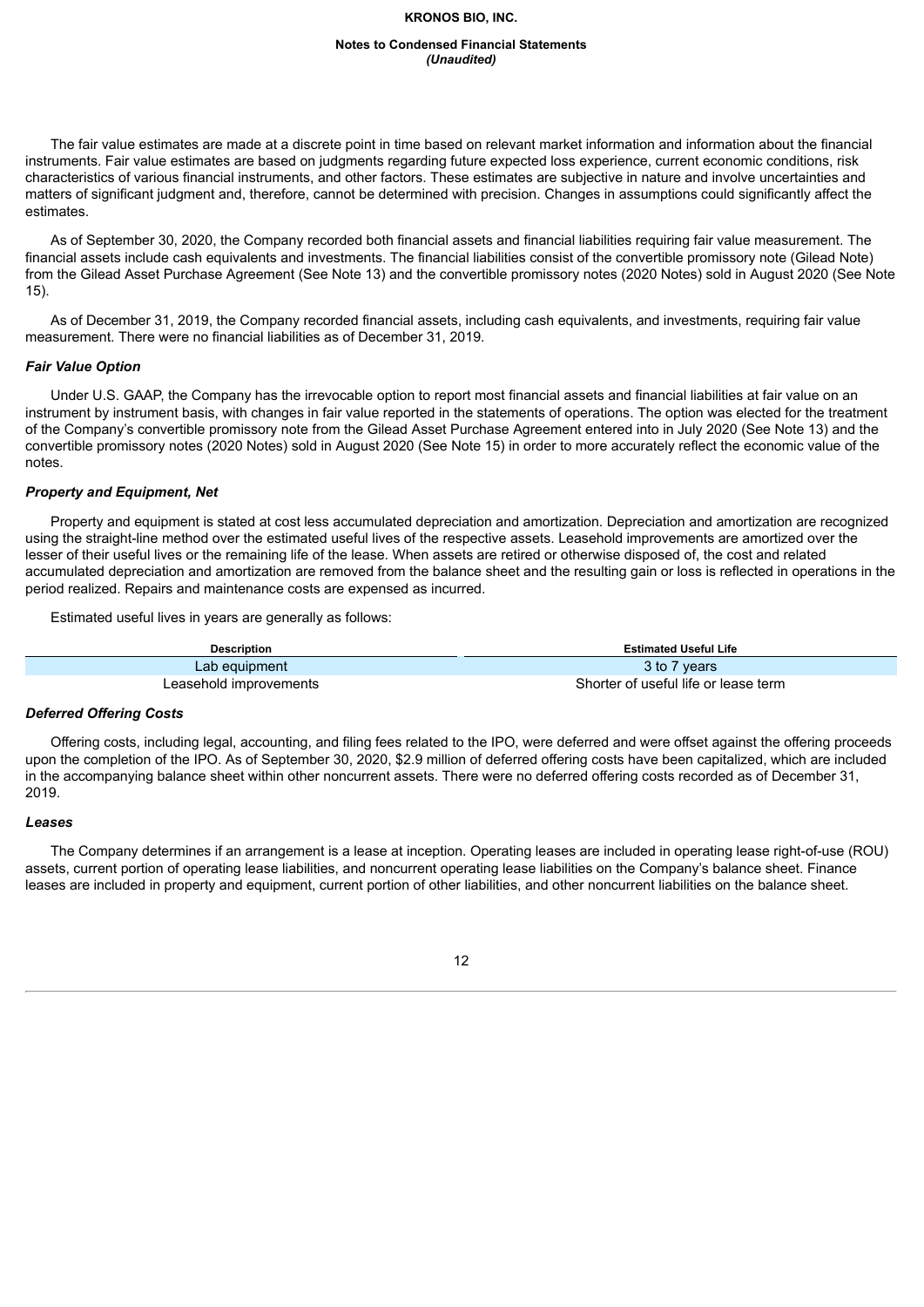#### **Notes to Condensed Financial Statements** *(Unaudited)*

ROU assets represent the Company's right to use an underlying asset for the lease term and lease liabilities represent the Company's obligation to make lease payments arising from the lease. Operating lease ROU assets and liabilities are recognized at commencement date based on the present value of lease payments over the lease term. As most of our leases do not provide an implicit rate, the Company uses its incremental borrowing rate based on the information available at commencement date in determining the present value of lease payments. The operating lease ROU asset also includes any lease payments and initial direct costs incurred, net of lease incentives. The Company's lease terms may include options to extend or terminate the lease when it is reasonably certain that we will exercise that option. Lease expense for lease payments is recognized on a straight-line basis over the lease term. The Company elected to exclude from its balance sheets recognition of leases having a term of 12 months or less (short-term leases) and elected to not separate lease components and non-lease components for its long-term real-estate leases.

#### *Impairment of Long-Lived Assets*

Long-lived assets, including property and equipment, are reviewed for impairment whenever facts or circumstances either internally or externally may suggest that the carrying value of an asset or asset group may not be recoverable. Should there be an indication of impairment, the Company tests for recoverability by comparing the estimated undiscounted future cash flows expected to result from the use of the asset or asset group and its eventual disposition to the carrying amount of the asset or asset group. Any excess of the carrying value of the asset or asset group over its estimated fair value is recognized as an impairment loss.

#### *Stock-Based Compensation*

The Company measures stock-based awards granted to employees and nonemployees based on the fair value on the date of the grant and recognizes stock-based compensation expense of those awards over the requisite service period, which is generally the vesting period of the respective award. The Company calculates the fair value measurement of stock options using the Black-Scholes option-pricing model. Forfeitures are accounted for as they occur. As of September 30, 2020 and December 31, 2019, the Company has only issued stock options with service-based vesting conditions and records the expense for these awards using the straight-line method.

#### *Income Taxes*

The Company recognizes deferred tax assets and liabilities for the expected future tax consequences of events that have been recognized in the Company's financial statements or tax returns. Under this method, deferred tax assets and liabilities are determined based on differences between the financial statement carrying amounts and the tax bases of the assets and liabilities using the enacted tax rates in effect in the years in which the differences are expected to reverse. A valuation allowance against deferred tax assets is recorded if, based on the weight of the available evidence, it is more likely than not that some or all of the deferred tax assets will not be realized.

The Company accounts for uncertainty in income taxes recognized in the financial statements by applying a two-step process to determine the amount of tax benefit to be recognized. First, the tax position must be evaluated to determine the likelihood that it will be sustained upon external examination by the taxing authorities. If the tax position is deemed more-likely-than-not to be sustained, the tax position is then assessed to determine the amount of benefit to recognize in the financial statements. The amount of the benefit that may be recognized is the largest amount that has a greater than 50% likelihood of being realized upon ultimate settlement. The provision for income taxes includes the effects of any resulting tax reserves, or unrecognized tax benefits, that are considered appropriate as well as the related net interest and penalties.

#### *Comprehensive Loss*

Comprehensive loss includes net loss as well as other changes in stockholders' equity (deficit) that result from transactions and economic events other than those with stockholders. For the three and nine months ended September 30, 2020, other comprehensive loss consisted of unrealized gains and losses from available-for-sale securities. There was no difference between net loss and comprehensive loss for the three and nine months ended September 30, 2019.

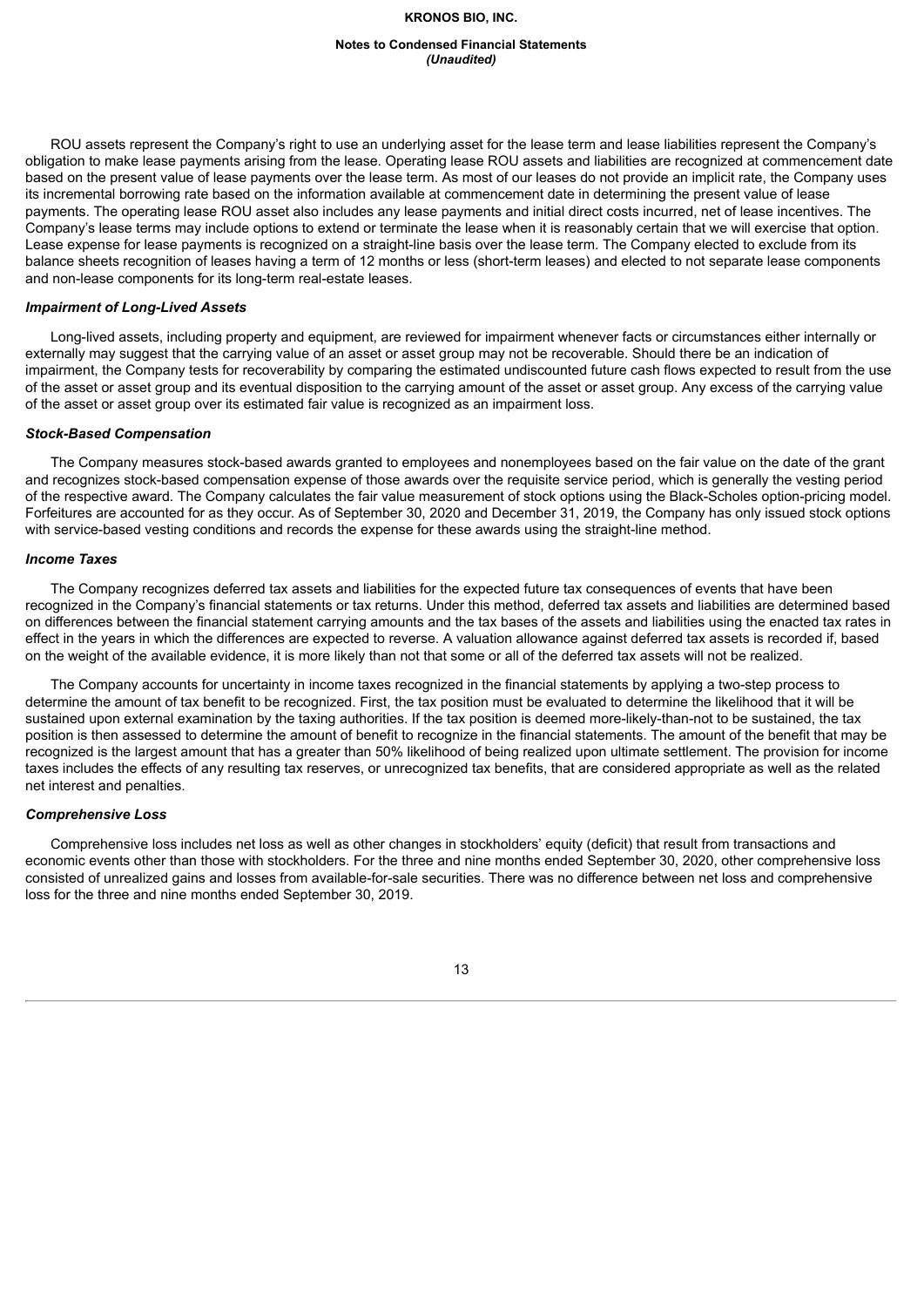#### **Notes to Condensed Financial Statements** *(Unaudited)*

# *Net Loss Per Share*

Basic net loss per share is computed using the weighted-average number of shares of common stock outstanding during the period. Diluted net loss per share is computed using the sum of the weighted-average number of shares of common stock outstanding during the period and the effect of dilutive securities.

In periods in which the Company reports a net loss, diluted net loss per share is the same as basic net loss per share, since dilutive shares of common stock are not assumed to have been issued if their effect on net loss per share is anti-dilutive.

#### *Recently Adopted Accounting Pronouncements*

In August 2018, the Financial Accounting Standards Board (FASB) issued Accounting Standards Update (ASU) No. 2018-13, Fair Value Measurement (Topic 820) Disclosure Framework—Changes to the Disclosure Requirements for Fair Value Measurement (ASU 2018-13). The Company adopted ASU No. 2018-13 on January 1, 2019. This standard modifies certain disclosure requirements on fair value measurements. The adoption of this standard did not have a material impact on the Company's financial statements.

In November 2016, the FASB issued ASU No. 2016-18, *Statement of Cash Flows, Restricted Cash* (ASU 2016-18). This ASU requires changes in restricted cash during the period to be included with cash and cash equivalents when reconciling the beginning-of-period and end-of-period total amounts shown on the statement of cash flows. If cash, cash equivalents and restricted cash are presented in more than one line item on the balance sheet, the new guidance requires a reconciliation of the total in the statement of cash flows to the related captions in the balance sheet. The Company elected to adopt ASU 2016-18 on January 1, 2019 and has reflected the adoption in its financial statements. A reconciliation of the cash, cash equivalents, and restricted cash reported within the balance sheet that sum to the total of the same amounts shown in the statement of cash flows is as follows:

|                                                                                           | September 30.  |         |
|-------------------------------------------------------------------------------------------|----------------|---------|
|                                                                                           | 2020           | 2019    |
|                                                                                           | (in thousands) |         |
| Cash and cash equivalents                                                                 | 156.196        | 102.738 |
| Restricted cash                                                                           | 2.026          | __      |
| Total cash, cash equivalents and restricted cash as shown on the statements of cash flows | 158,222        | 102.738 |

In addition, the Company adopted ASU No 2016-15, *Statement of Cash Flow* (ASU 2016-15) in 2019. The guidance reduces diversity in how certain cash receipts and cash payments are presented and classified in the statements of cash flows. The adoption of ASU 2016-15 did not have a material impact on the Company's condensed financial statements.

In June 2016, the FASB issued ASU 2016-13, *Financial Instruments—Credit Losses: Measurement of Credit Losses on Financial Instruments* and also issued subsequent amendments to the initial guidance: ASU 2018-19, ASU 2019-04, ASU 2019-05, and ASU 2019-11. The standard requires measurement and recognition of expected credit losses for financial assets by requiring an allowance to be recorded as an offset to the amortized cost of such assets. For available-for-sale debt securities, expected credit losses should be estimated when the fair value of the debt securities is below their associated amortized costs. The standard will become effective for the Company in the first quarter of 2020, with early adoption permitted beginning the first quarter of 2019. The modified retrospective approach should be applied upon adoption of this new guidance. The Company's financial instruments that are in the scope of ASU 2016-13 include available-for-sale debt securities. The Company adopted this standard on January 1, 2020 and this amendment did not have a material impact on its financial statements.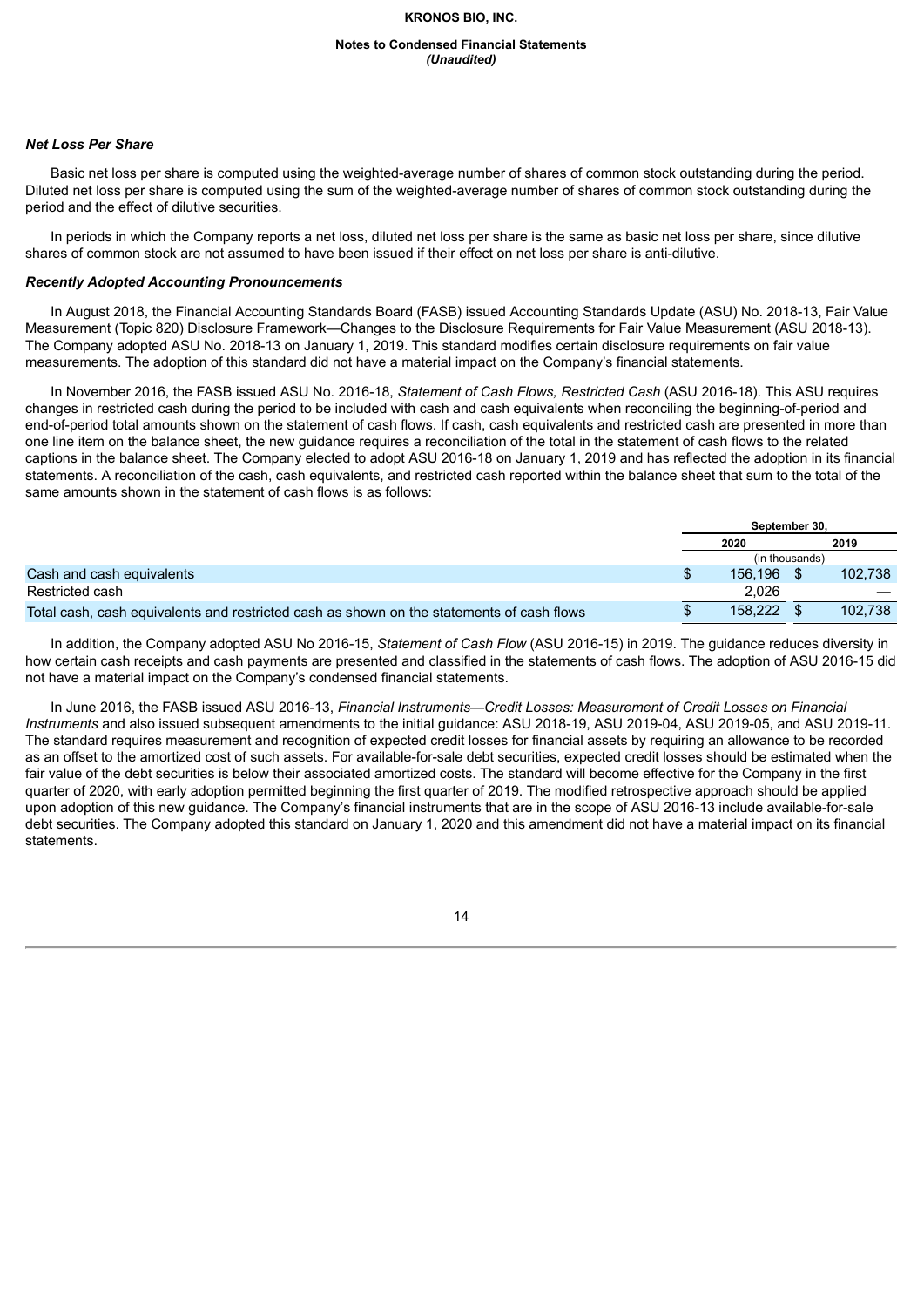#### **Notes to Condensed Financial Statements** *(Unaudited)*

In December 2019, the FASB issued ASU No. 2019-12, *Income Taxes (Topic 740): Simplifying the Accounting for Income Taxes* (ASU 2019-12), which simplifies the accounting for income taxes, eliminates certain exceptions within ASC 740, *Income Taxes*, and clarifies certain aspects of the current guidance to promote consistency among reporting entities. This guidance will be effective for the Company in the first quarter of 2021 on a prospective basis, and early adoption is permitted. The Company has adopted this standard as of January 1, 2020, which did not have a material impact on its financial statements.

# **3. FAIR VALUE MEASUREMENTS**

The Company follows authoritative accounting guidance, which among other things, defines fair value, establishes a consistent framework for measuring fair value and expands disclosure for each major asset and liability category measured at fair value on either a recurring or nonrecurring basis. Fair value is an exit price, representing the amount that would be received to sell an asset or paid to transfer a liability in an orderly transaction between market participants. As such, fair value is a market-based measurement that should be determined based on assumptions that market participants would use in pricing an asset or liability.

The Company measures and reports its cash equivalents, investments, and convertible notes at fair value.

Money market funds are measured at fair value on a recurring basis used quoted prices and are classified as Level 1. Investments are measured at fair value based on inputs other than quoted prices that are derived from observable market data and are classed as Level 2 inputs.

Level 3 liabilities consist of the Company's convertible notes payable. The determination of the fair values for the Gilead Note and the 2020 Notes and the change in the fair value of these notes are discussed in Note 13 and Note 15, respectively.

Financial assets and liabilities subject to fair value measurements on a recurring basis and the level of inputs used in such measurements by major security type as of September 30, 2020 and December 31, 2019 were as follows:

|                                    | September 30, 2020 |                          |     |                          |     |            |     |                   |
|------------------------------------|--------------------|--------------------------|-----|--------------------------|-----|------------|-----|-------------------|
|                                    |                    | Level 1                  |     | Level 2                  |     | Level 3    |     | <b>Fair Value</b> |
|                                    |                    |                          |     | (in thousands)           |     |            |     |                   |
| <b>Financial Assets:</b>           |                    |                          |     |                          |     |            |     |                   |
| Money market funds                 | \$                 | 84,635 \$                |     | $\qquad \qquad -$        | -\$ |            | \$  | 84,635            |
| Certificates of deposit            |                    | 1,234                    |     |                          |     |            |     | 1,234             |
| Corporate bonds                    |                    |                          |     | 18.021                   |     |            |     | 18.021            |
| U.S. treasury securities           |                    | 40,926                   |     |                          |     |            |     | 40,926            |
| Total financial assets             |                    | 126,795                  | \$. | 18,021                   |     |            | \$  | 144,816           |
|                                    |                    |                          |     |                          |     |            |     |                   |
| <b>Financial Liabilities:</b>      |                    |                          |     |                          |     |            |     |                   |
| 2020 Notes                         | \$                 | $\overline{\phantom{a}}$ | \$  | $\overline{\phantom{0}}$ | \$  | 168,506 \$ |     | 168,506           |
| Gilead Note                        |                    |                          |     |                          |     | 5,488      |     | 5,488             |
| <b>Total financial liabilities</b> | \$                 |                          |     | $\overline{\phantom{0}}$ |     | 173,994    | \$. | 173,994           |
|                                    |                    |                          |     |                          |     |            |     |                   |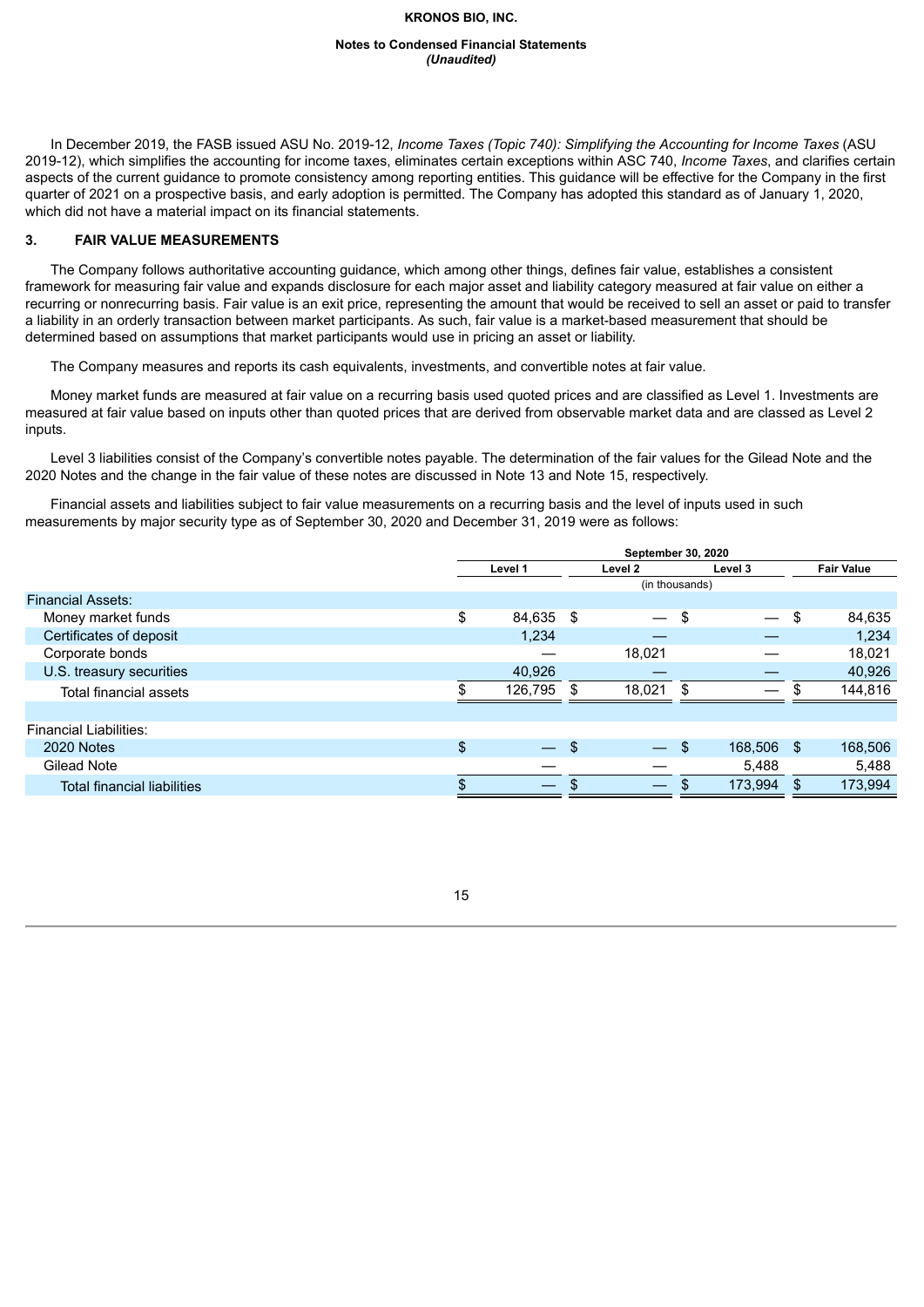#### **Notes to Condensed Financial Statements** *(Unaudited)*

|                          | December 31, 2019 |         |    |                          |                |         |    |                   |
|--------------------------|-------------------|---------|----|--------------------------|----------------|---------|----|-------------------|
|                          |                   | Level 1 |    | Level 2                  |                | Level 3 |    | <b>Fair Value</b> |
|                          |                   |         |    |                          | (in thousands) |         |    |                   |
| <b>Financial Assets:</b> |                   |         |    |                          |                |         |    |                   |
| Money market funds       | Φ<br>J            | 112     | \$ | $\overline{\phantom{0}}$ | - \$           |         | \$ | 112               |
| Certificates of deposit  |                   | 1,715   |    |                          |                |         |    | 1,715             |
| Commercial paper         |                   |         |    | 4.489                    |                |         |    | 4.489             |
| Corporate bonds          |                   |         |    | 26,432                   |                |         |    | 26,432            |
| U.S. agency securities   |                   |         |    | 1.499                    |                |         |    | 1.499             |
| U.S. treasury securities |                   | 36,880  |    |                          |                |         |    | 36,880            |
| Total financial assets   |                   | 38,707  |    | $32,420$ \$              |                |         |    | 71,127            |

The carrying amounts of accounts payable and accrued expenses approximate their fair values due to their short-term maturities. The Company's Level 2 securities are valued using third-party pricing sources. The pricing services utilize industry standard valuation models, including both income- and market-based approaches, for which all significant inputs are observable, either directly or indirectly.

Both observable and unobservable inputs were used to determine the fair value of positions that the Company has classified within the Level 3 category as of September 30, 2020. Recorded losses associated within the Level 3 category include changes to fair value and are recorded within change in fair value of convertible notes in the statement of operations. Refer to Note 13 and Note 15 for the fair value determination of the Level 3 financial liabilities.

The Company did not have any financial assets or liabilities as of December 31, 2019 that required Level 3 inputs. There were no transfers of assets between the fair value measurement levels during any of the periods presented in the accompanying financial statements.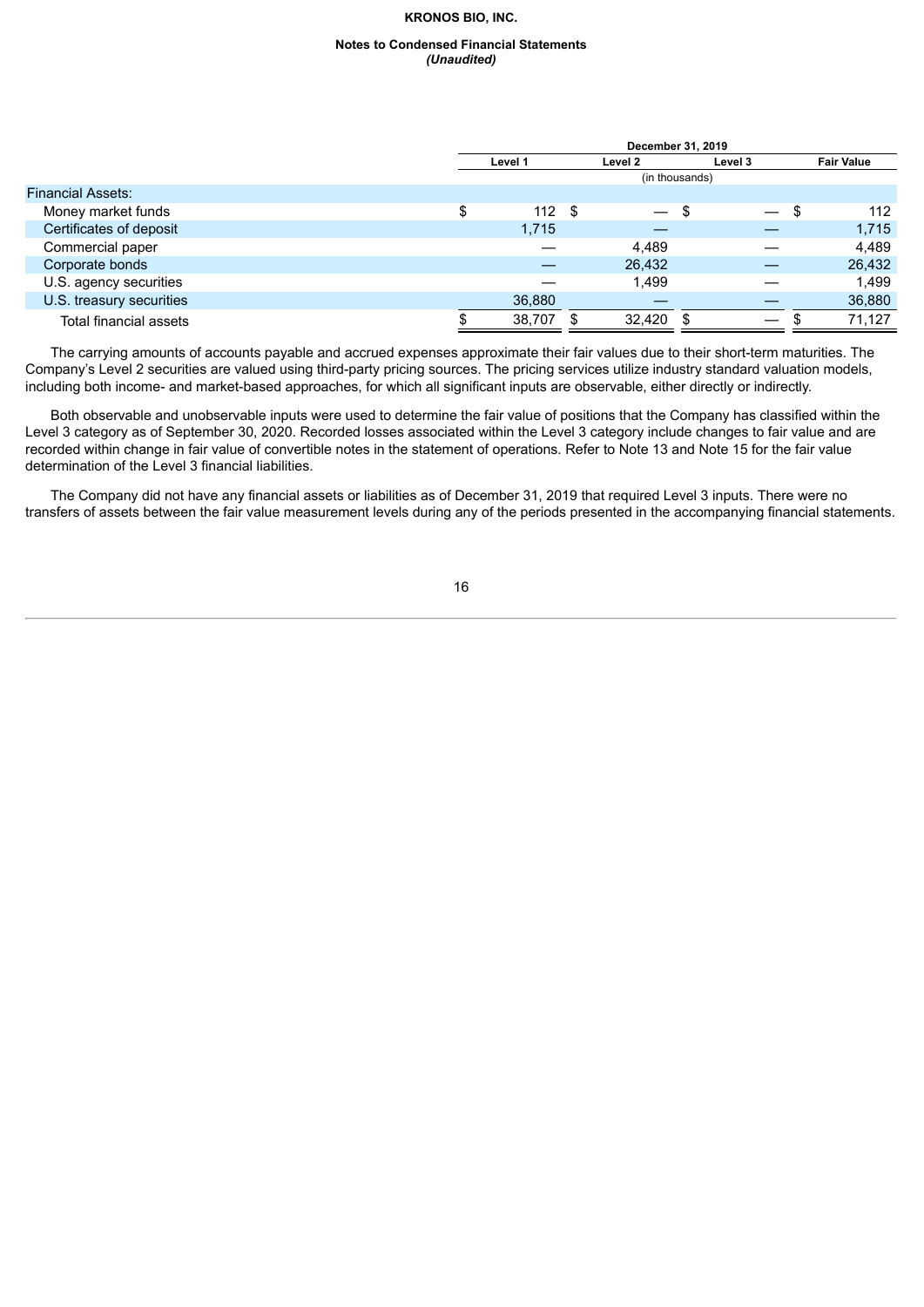#### **Notes to Condensed Financial Statements** *(Unaudited)*

# **4. INVESTMENTS**

The fair value and amortized cost of available-for-sale securities by major security type as of September 30, 2020 and December 31, 2019 were as follows:

|                                        | <b>September 30, 2020</b> |         |                         |    |                          |      |      |                   |  |
|----------------------------------------|---------------------------|---------|-------------------------|----|--------------------------|------|------|-------------------|--|
|                                        | <b>Amortized Cost</b>     |         | <b>Unrealized Gains</b> |    | <b>Unrealized Losses</b> |      |      | <b>Fair Value</b> |  |
|                                        |                           |         |                         |    | (in thousands)           |      |      |                   |  |
| Money market funds                     |                           | 84,635  |                         |    | - \$                     |      | - \$ | 84,635            |  |
| Certificates of deposit                |                           | 1.225   |                         |    |                          |      |      | 1.234             |  |
| Corporate bonds                        |                           | 18.011  |                         | 18 |                          | (8)  |      | 18.021            |  |
| U.S. treasury securities               |                           | 40.898  |                         | 30 |                          | (2)  |      | 40.926            |  |
| Total cash equivalents and investments |                           | 144.769 |                         | 57 |                          | (10) | - \$ | 144.816           |  |

|                                        | December 31, 2019     |        |                         |                          |                          |      |      |                   |
|----------------------------------------|-----------------------|--------|-------------------------|--------------------------|--------------------------|------|------|-------------------|
|                                        | <b>Amortized Cost</b> |        | <b>Unrealized Gains</b> |                          | <b>Unrealized Losses</b> |      |      | <b>Fair Value</b> |
|                                        |                       |        |                         |                          | (in thousands)           |      |      |                   |
| Money market funds                     | \$                    | 112    | - \$                    | $\overline{\phantom{0}}$ | - 5                      |      | - \$ | 112               |
| Certificates of deposit                |                       | 1.715  |                         |                          |                          |      |      | 1.715             |
| Commercial paper                       |                       | 4,490  |                         |                          |                          | (1)  |      | 4,489             |
| Corporate bonds                        |                       | 26.444 |                         |                          |                          | (13) |      | 26,432            |
| U.S. agency securities                 |                       | 1.500  |                         |                          |                          | (1)  |      | 1,499             |
| U.S. treasury securities               |                       | 36.884 |                         |                          |                          | (5)  |      | 36,880            |
| Total cash equivalents and investments |                       | 71,145 |                         | $\overline{2}$           | $\mathbf{3}$             | (20) |      | 71.127            |

These available-for-sale securities were classified on the Company's balance sheets as of September 30, 2020 and December 31, 2019 as:

|                                        | <b>Fair Value</b> |                           |                |                   |  |
|----------------------------------------|-------------------|---------------------------|----------------|-------------------|--|
|                                        |                   | <b>September 30, 2020</b> |                | December 31, 2019 |  |
|                                        |                   |                           | (in thousands) |                   |  |
| Cash equivalents                       |                   | 84.973 \$                 |                | 6.751             |  |
| Short-term investments                 |                   | 55.069                    |                | 59.614            |  |
| Long-term investments                  |                   | 4.774                     |                | 4.762             |  |
| Total cash equivalents and investments |                   | 144.816                   |                | 71.127            |  |

The fair values of available-for-sale securities by contractual maturity as of September 30, 2020 and December 31, 2019 were as follows:

|                                               | <b>September 30, 2020</b> |                | December 31, 2019 |
|-----------------------------------------------|---------------------------|----------------|-------------------|
|                                               |                           | (in thousands) |                   |
| Due in 1 year or less                         | 55.407                    |                | 66,253            |
| Due in 1 to 2 years                           | 4.774                     |                | 4.762             |
| Instruments not due at a single maturity date | 84.635                    |                | 112               |
| Total cash equivalents and investments        | 144.816                   |                | 71.127            |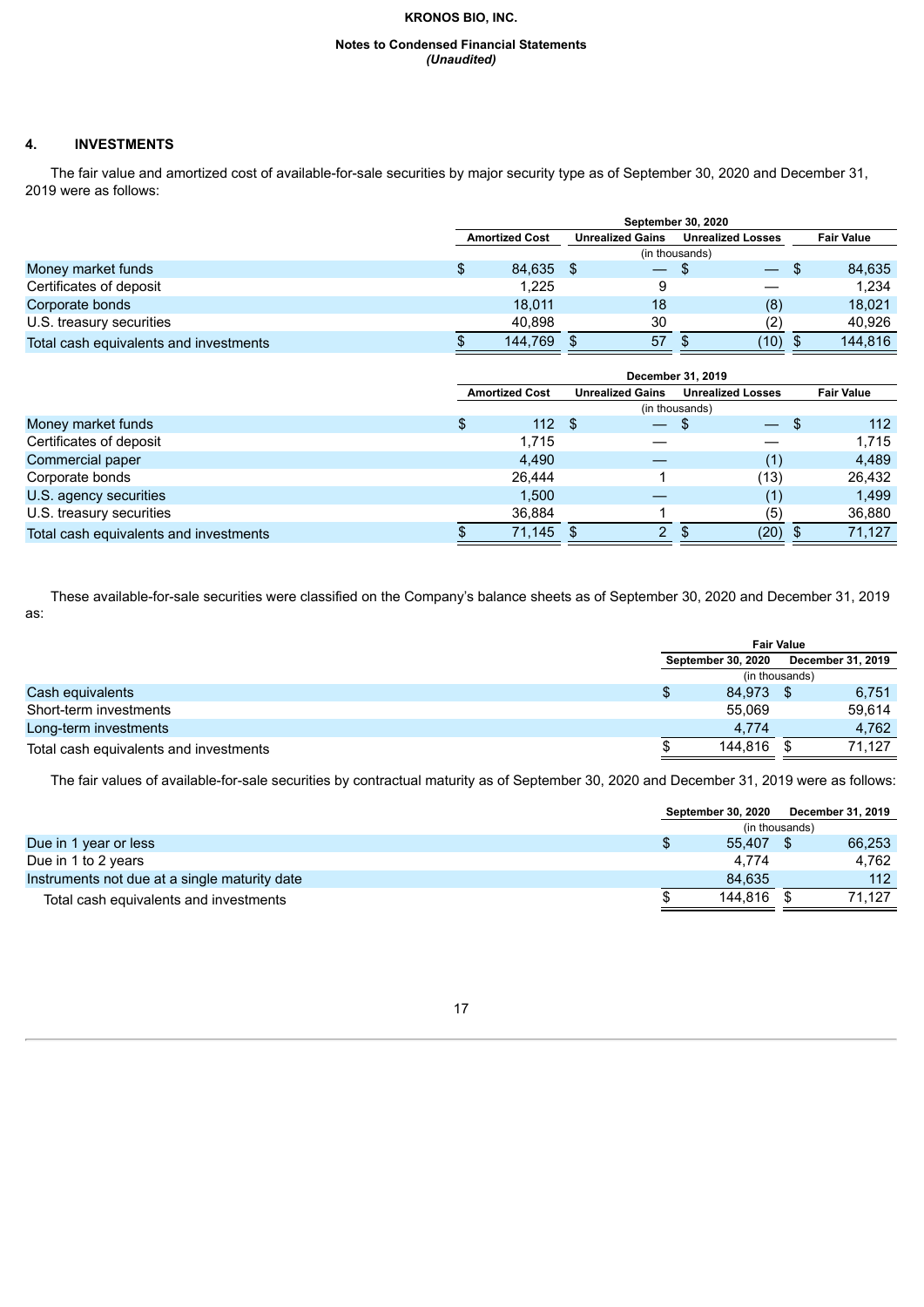#### **Notes to Condensed Financial Statements** *(Unaudited)*

As of September 30, 2020 and December 31, 2019, the remaining contractual maturities of available-for-sale securities were less than 23 months and 18 months, respectively. There have been no significant realized losses on available-for-sale securities for any of the periods presented in the accompanying financial statements. Based on the Company's review of its available-for-sale securities, the Company believes that it had no other-than-temporary impairments on these securities as of September 30, 2020 and December 31, 2019 because the Company does not intend to sell these securities nor does it believe that it will be required to sell these securities before the recovery of their amortized cost basis. Gross realized gains and gross realized losses were immaterial for any of the periods presented in the accompanying financial statements.

# **5. PREPAID EXPENSES AND OTHER CURRENT ASSETS**

Prepaid expenses and other current assets consisted of the following as of September 30, 2020 and December 31, 2019:

|                                                              | <b>September 30, 2020</b> |      | December 31, 2019 |
|--------------------------------------------------------------|---------------------------|------|-------------------|
|                                                              | (in thousands)            |      |                   |
| Accrued interest on short-term available-for-sale securities | 217                       | - \$ | 198               |
| Prepaid equipment service contracts                          | 432                       |      | 191               |
| Prepaid external research and development                    | 410                       |      | 113               |
| Prepaid software                                             | 254                       |      | 180               |
| Prepaid insurance                                            | 36                        |      | 23                |
| Prepaid rent                                                 | 3                         |      | 196               |
| Other prepaid expenses                                       | 276                       |      | 218               |
| Total prepaid expenses and other current assets              | 1.628                     |      | 1.119             |

# **6. PROPERTY AND EQUIPMENT, NET**

Property and equipment, net consisted of the following as of September 30, 2020 and December 31, 2019:

|                                                 | <b>September 30, 2020</b> |        |                | December 31, 2019 |
|-------------------------------------------------|---------------------------|--------|----------------|-------------------|
|                                                 |                           |        | (in thousands) |                   |
| Property and equipment:                         |                           |        |                |                   |
| Lab equipment                                   |                           | 5.256  | - \$           | 3,978             |
| Finance lease on R&D equipment                  |                           | 139    |                | 139               |
| Construction in progress                        |                           | 5.891  |                | 50                |
| Total property and equipment                    |                           | 11.286 |                | 4,167             |
| Less: Accumulated depreciation and amortization |                           | (985)  |                | (446)             |
| Total property and equipment, net               |                           | 10.301 |                | 3.721             |

Depreciation and amortization expense was \$0.2 million and \$0.1 million for the three months ended September 30, 2020 and 2019, respectively, and \$0.5 million and \$0.2 million for the nine months ended September 30, 2020 and 2019, respectively.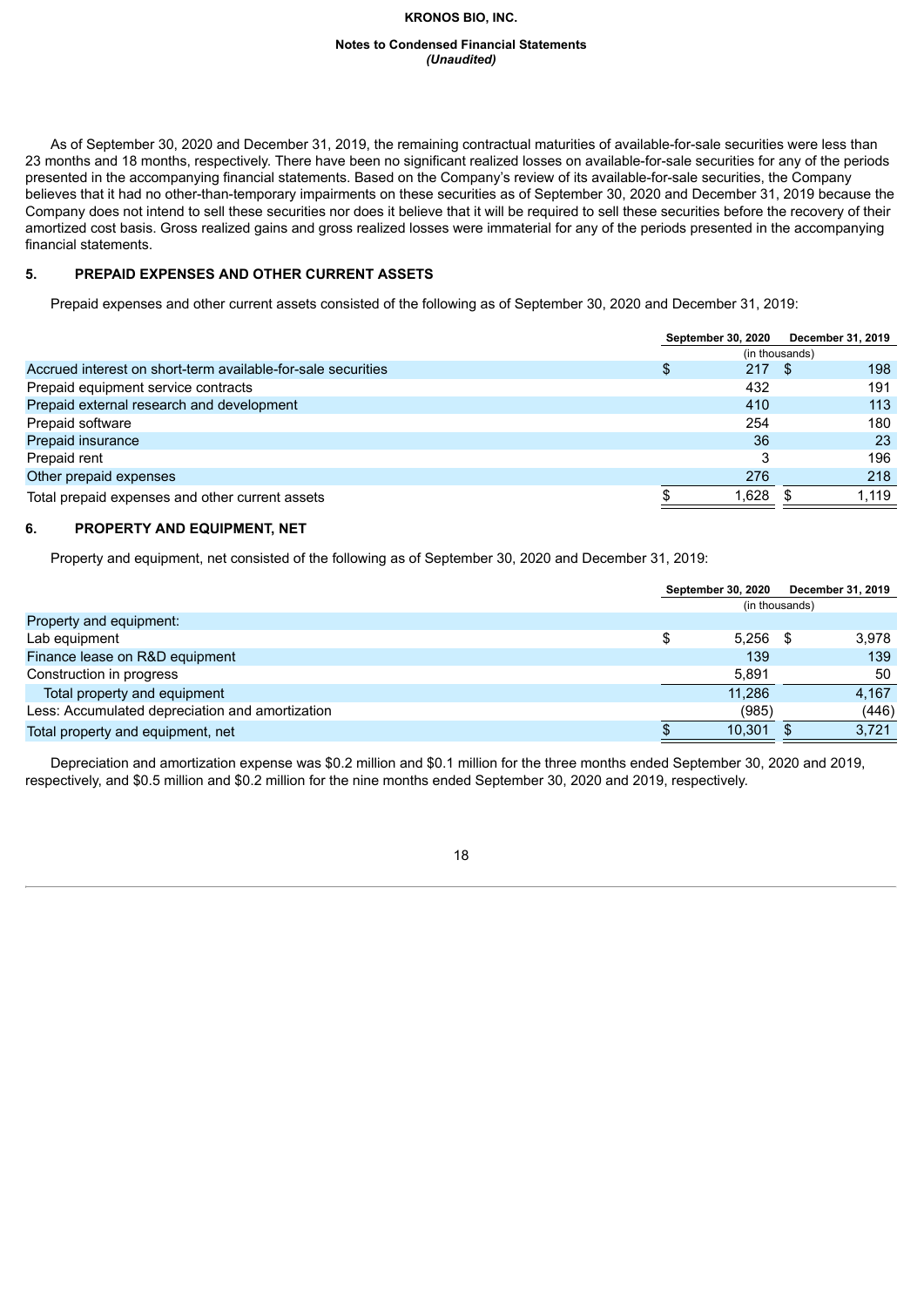#### **Notes to Condensed Financial Statements** *(Unaudited)*

# **7. ACCRUED EXPENSES AND CURRENT PORTION OF OTHER LIABILITIES**

Accrued expenses consisted of the following as of September 30, 2020 and December 31, 2019:

|                                   | <b>September 30, 2020</b> |                | December 31, 2019 |
|-----------------------------------|---------------------------|----------------|-------------------|
|                                   |                           | (in thousands) |                   |
| Accrued compensation              | 1.107                     | -S             | 528               |
| Accrued franchise tax             | 38                        |                | 43                |
| External research and development | 469                       |                | 241               |
| Accrued offering costs            | 83                        |                |                   |
| Other accrued expenses            | -83                       |                | 6                 |
| Total accrued expenses            | 1.780                     | S.             | 818               |
|                                   |                           |                |                   |

Current portion of other liabilities consist of the following as of September 30, 2020 and December 31, 2019:

|                                                             | <b>September 30, 2020</b> |                | December 31, 2019 |    |
|-------------------------------------------------------------|---------------------------|----------------|-------------------|----|
|                                                             |                           | (in thousands) |                   |    |
| Current portion of finance lease liability                  |                           |                |                   | 32 |
| Current portion of unvested early exercised share liability |                           | 2.123          |                   | 56 |
| Total current portion of other current liabilities          |                           | 2.137          |                   | 88 |

#### **8. PREFERRED STOCK**

On May 22, 2018, the Company completed a private placement (Series Seed Financing) in which it issued an aggregate of 7,806,977 shares of its Series Seed Convertible Preferred Stock (Series Seed Preferred Stock) at a purchase price of \$2.30769 per share, for aggregate gross proceeds of \$18.0 million.

On July 1, 2019, the Company completed a private placement (the Series A Financing) in which it issued 13,697,916 shares of its Series A Convertible Preferred Stock (Series A Preferred Stock) at a purchase price of \$7.6654 per share, for aggregate gross proceeds of \$105.0 million less issuance costs of \$0.1 million.

The Preferred Stock (as defined below) consisted of the following as of September 30, 2020 and December 31, 2019:

|                                    | <b>September 30, 2020</b>                      |                                                               |  |                                      |  |                           |                                                              |  |  |  |  |
|------------------------------------|------------------------------------------------|---------------------------------------------------------------|--|--------------------------------------|--|---------------------------|--------------------------------------------------------------|--|--|--|--|
|                                    | Preferred<br><b>Stock</b><br><b>Authorized</b> | Preferred<br><b>Stock</b><br><b>Issued and</b><br>Outstanding |  | Carrying<br>Value                    |  | Liauidation<br>Preference | Common<br><b>Stock</b><br><b>Issuable Upon</b><br>Conversion |  |  |  |  |
|                                    |                                                |                                                               |  | (in thousands, except share amounts) |  |                           |                                                              |  |  |  |  |
| <b>Series Seed Preferred Stock</b> | 7.806.977                                      | 7.806.977                                                     |  | 17.985                               |  | 18.016                    | 8,236,347                                                    |  |  |  |  |
| Series A Preferred Stock           | 13.700.000                                     | 13.697.916                                                    |  | 104.922                              |  | 105.000                   | 14.451.278                                                   |  |  |  |  |
| Total                              | 21.506.977                                     | 21.504.893                                                    |  | 122.907                              |  | 123.016                   | 22,687,625                                                   |  |  |  |  |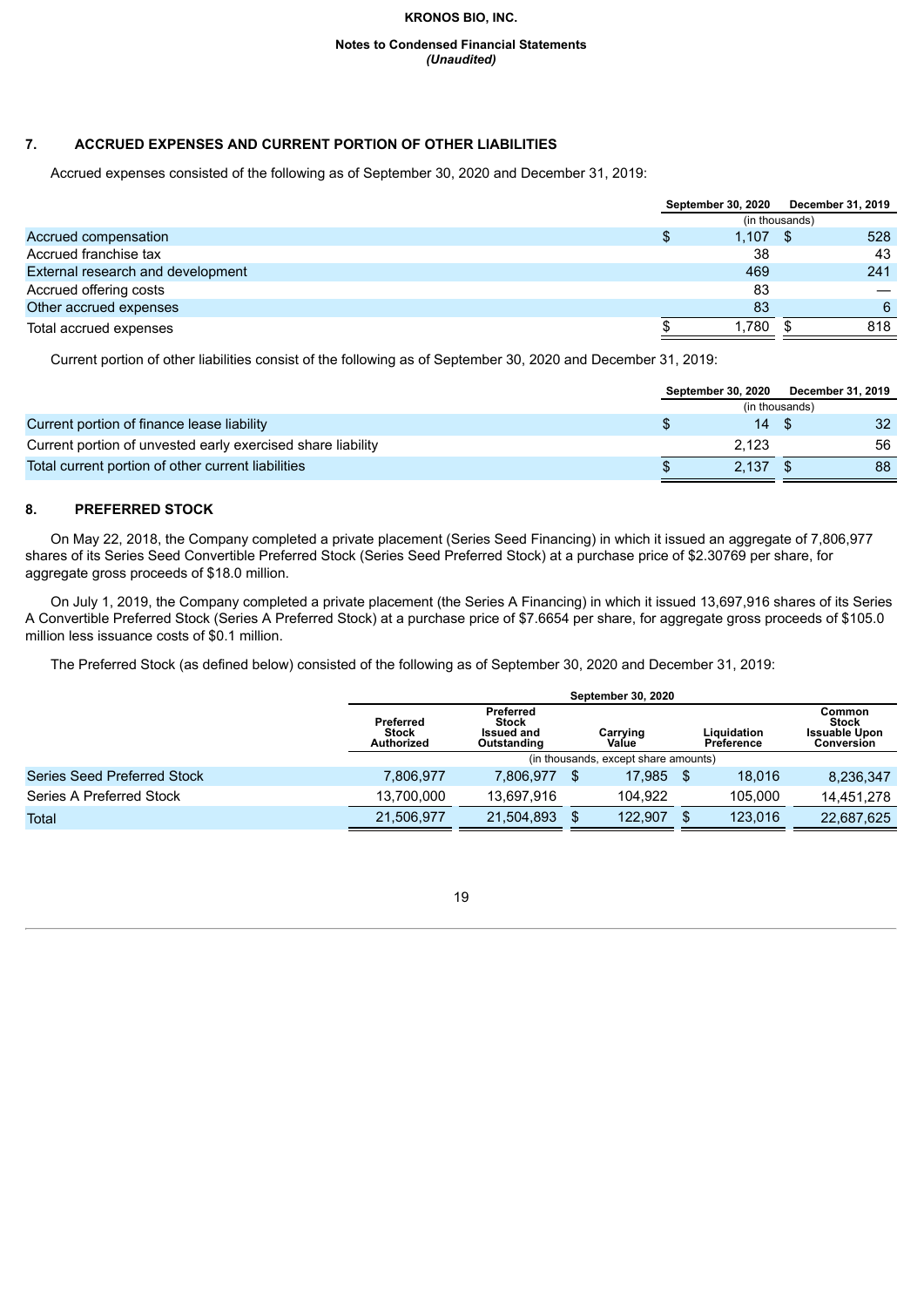#### **Notes to Condensed Financial Statements** *(Unaudited)*

|                             | December 31, 2019                       |                                                                                                                        |  |                                      |      |                                                              |            |  |  |  |  |
|-----------------------------|-----------------------------------------|------------------------------------------------------------------------------------------------------------------------|--|--------------------------------------|------|--------------------------------------------------------------|------------|--|--|--|--|
|                             | Preferred<br><b>Stock</b><br>Authorized | Preferred<br><b>Stock</b><br>Liquidation<br>Carrying<br><b>Issued and</b><br>Value<br>Outstanding<br><b>Preference</b> |  |                                      |      | Common<br><b>Stock</b><br><b>Issuable Upon</b><br>Conversion |            |  |  |  |  |
|                             |                                         |                                                                                                                        |  | (in thousands, except share amounts) |      |                                                              |            |  |  |  |  |
| Series Seed Preferred Stock | 7.806.977                               | 7.806.977                                                                                                              |  | 17.985                               | - \$ | 18.016                                                       | 8,236,347  |  |  |  |  |
| Series A Preferred Stock    | 13.700.000                              | 13,697,916                                                                                                             |  | 104.922                              |      | 105.000                                                      | 14.451.278 |  |  |  |  |
| Total                       | 21,506,977                              | 21,504,893                                                                                                             |  | 122.907                              |      | 123,016                                                      | 22,687,625 |  |  |  |  |

Upon the completion of the IPO (See Note 1), all outstanding shares of convertible preferred stock were automatically converted into 22,687,625 shares of common stock.

# **9. COMMON STOCK**

Pursuant to the Company's amended and restated certificate of incorporation, filed on July 1, 2019, the Company was authorized to issue up to 40,000,000 shares of its common stock, par value \$0.001. As of September 30, 2020 and December 31, 2019, there were 6,284,326 and 5,660,391 shares issued and outstanding, respectively.

Each share of common stock entitles the holder to one vote on all matters submitted to a vote of the Company's stockholders. Subject to the rights of the Preferred Stock, holders of the Company's common stock are entitled to receive dividends, as may be declared by the Board of Directors.

# **10. STOCK-BASED COMPENSATION**

#### *2017 Equity Incentive Plan*

The Company's 2017 Equity Incentive Plan, as amended (the 2017 Plan), provides that the Company may sell or issue shares of common stock or restricted common stock, or to grant incentive stock options or nonqualified stock options for the purchase of shares of common stock, to employees, members of the Board of Directors, and consultants of the Company. The exercise prices, vesting, and other restrictions are determined at the discretion of the Board of Directors, or a designated committee thereof, except that the exercise price per share of stock options may not be less than 100% of the fair market value of the common share on the date of grant and the term of stock option may not be greater than 10 years. The Company recognizes the impact of forfeitures on stock-based compensation expense as forfeitures occur. The Company applies the straight-line method of expense recognition to all awards with only service-based vesting conditions. Vesting periods are determined at the discretion of the Board of Directors. Stock options typically vest over four years. The maximum contractual term is 10 years.

As of September 30, 2020 and December 31, 2019, the total number of shares of the Company's common stock that may have been issued was 6,857,500 and 3,692,500 shares, respectively. As of September 30, 2020 and December 31, 2019, there were 358,596 and 1,365,647 shares, respectively, reserved by the Company under the 2017 Plan for the future issuance of equity awards.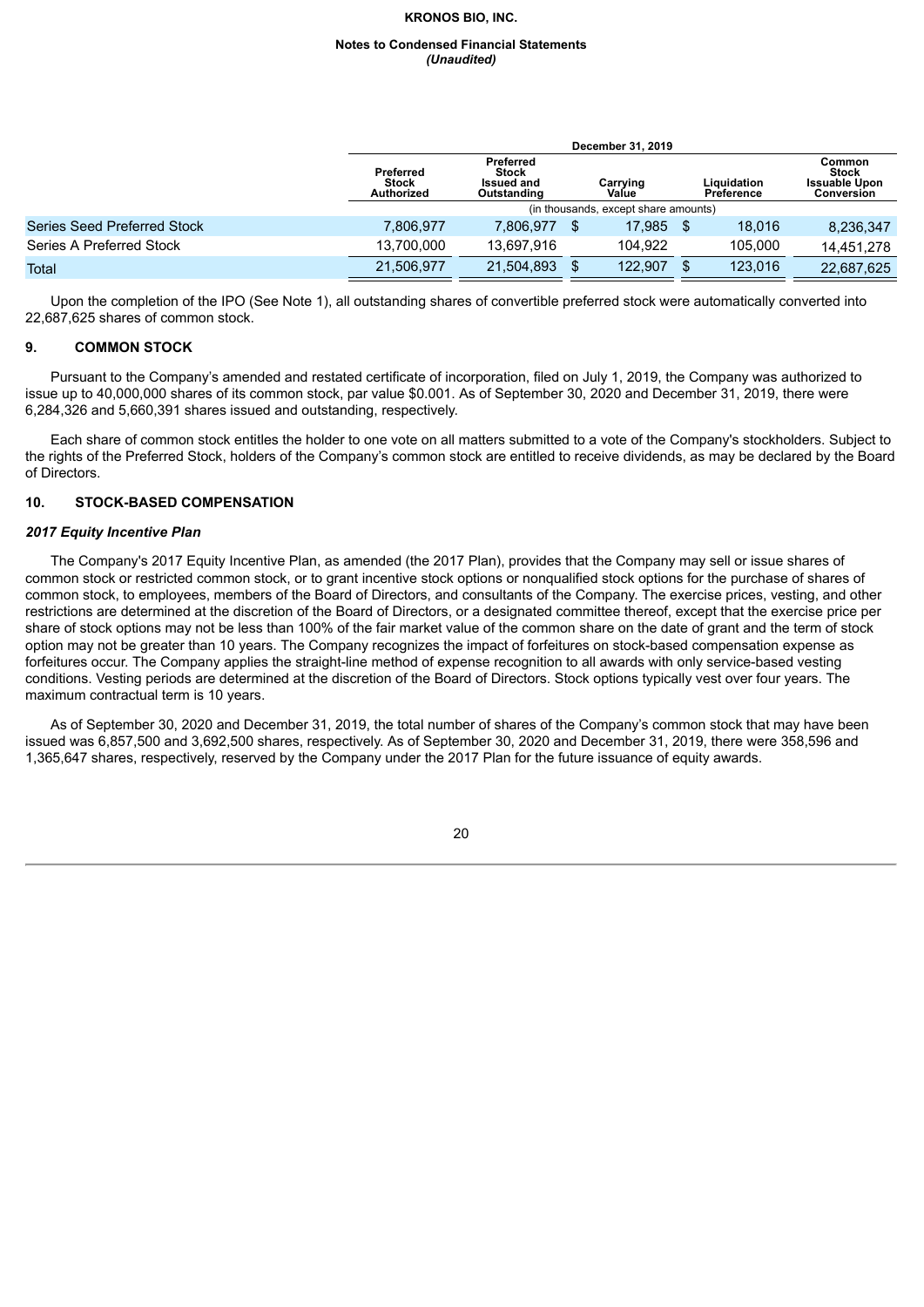#### **Notes to Condensed Financial Statements** *(Unaudited)*

# *Stock Option Valuation*

The Company estimates the fair value of each stock option grant on the date of grant using the Black-Scholes option-pricing model. This model requires the use of highly subjective assumptions to determine the fair value of stock-based awards, including:

- *Fair Value of Common Stock*—In order to determine the fair value of the Company's common stock underlying option grants, the Board of Directors considered, among other things, valuations of the Company's common stock prepared by an unrelated third-party valuation firm in accordance with the guidance provided by the *American Institute of Certified Public Accountants Practice Guide, Valuation of Privately-Held-Company Equity Securities Issued as Compensation.* Other objective and subjective factors considered included the Company's stage of development and material risks related to its business, the progress of its research and development programs, its business conditions and projections, its financial position and its historical and forecasted performance and operating results, the lack of an active public market for its securities, its Preferred Stock, biopharmaceutical company performance, the likelihood of achieving a liquidity event, the hiring of key personnel and the experience of management, industry trends and developments, and external market conditions and industry trends.
- *Expected Term*—The expected term represents the period that the stock-based awards are expected to be outstanding. The Company uses the simplified method to determine the expected term, which is based on the average of the time-to-vesting and the contractual life of the options.
- **Expected Volatility**—Since the Company is not yet a public company and does not have any trading history for its common stock, the expected volatility is estimated based on the average historical volatilities of common stock of comparable publicly traded entities over a period equal to the expected term of the stock option grants. The comparable companies are chosen based on their size, stage in the product development cycle or area of specialty. The Company will continue to apply this process until a sufficient amount of historical information regarding the volatility of our own stock price becomes available.
- *Risk-Free Interest Rate*—The risk-free interest rate is based on the U.S. Treasury yield in effect at the time of grant for zero-coupon U.S. Treasury notes with maturities approximately equal to the expected term of the awards.
- *Expected Dividend*—The Company has never paid dividends on its common stock and has no plans to pay dividends on its common stock. Therefore, the Company used an expected dividend yield of zero.

The Black-Scholes option-pricing model assumptions that the Company used to determine the grant-date fair value of stock options for the three and nine months ended September 30, 2020 and 2019 were as follows, presented on a weighted-average basis:

|                                      | Three months ended September 30, |          |  |        | Nine months ended September 30. |        |  |        |  |
|--------------------------------------|----------------------------------|----------|--|--------|---------------------------------|--------|--|--------|--|
|                                      |                                  | 2020     |  | 2019   |                                 | 2020   |  | 2019   |  |
| Fair value of common stock per share |                                  | 6.79     |  | 2.53   |                                 | 4.70   |  | 1.35   |  |
| Expected term (in years)             |                                  | 5.99     |  | 6.03   |                                 | 5.99   |  | 6.06   |  |
| Expected volatility                  |                                  | 81.72%   |  | 66.88% |                                 | 76.93% |  | 76.97% |  |
| Risk-free interest rate              |                                  | $0.36\%$ |  | 1.67%  |                                 | 0.73%  |  | 2.15%  |  |
| Expected dividend                    |                                  | $-$ %    |  | $-\%$  |                                 | $-\%$  |  | $-\%$  |  |

The weighted-average grant-date fair value per share of stock options granted, using the assumptions listed above, was \$4.66 and \$1.54 during the three months ended September 30, 2020 and 2019, respectively, and \$3.16 and \$0.88 during the nine months ended September 30, 2020 and 2019, respectively. The weighted-average grant-date fair value per share of stock options vested was \$0.69 and \$0.09 during the nine months ended September 30, 2020 and 2019, respectively.

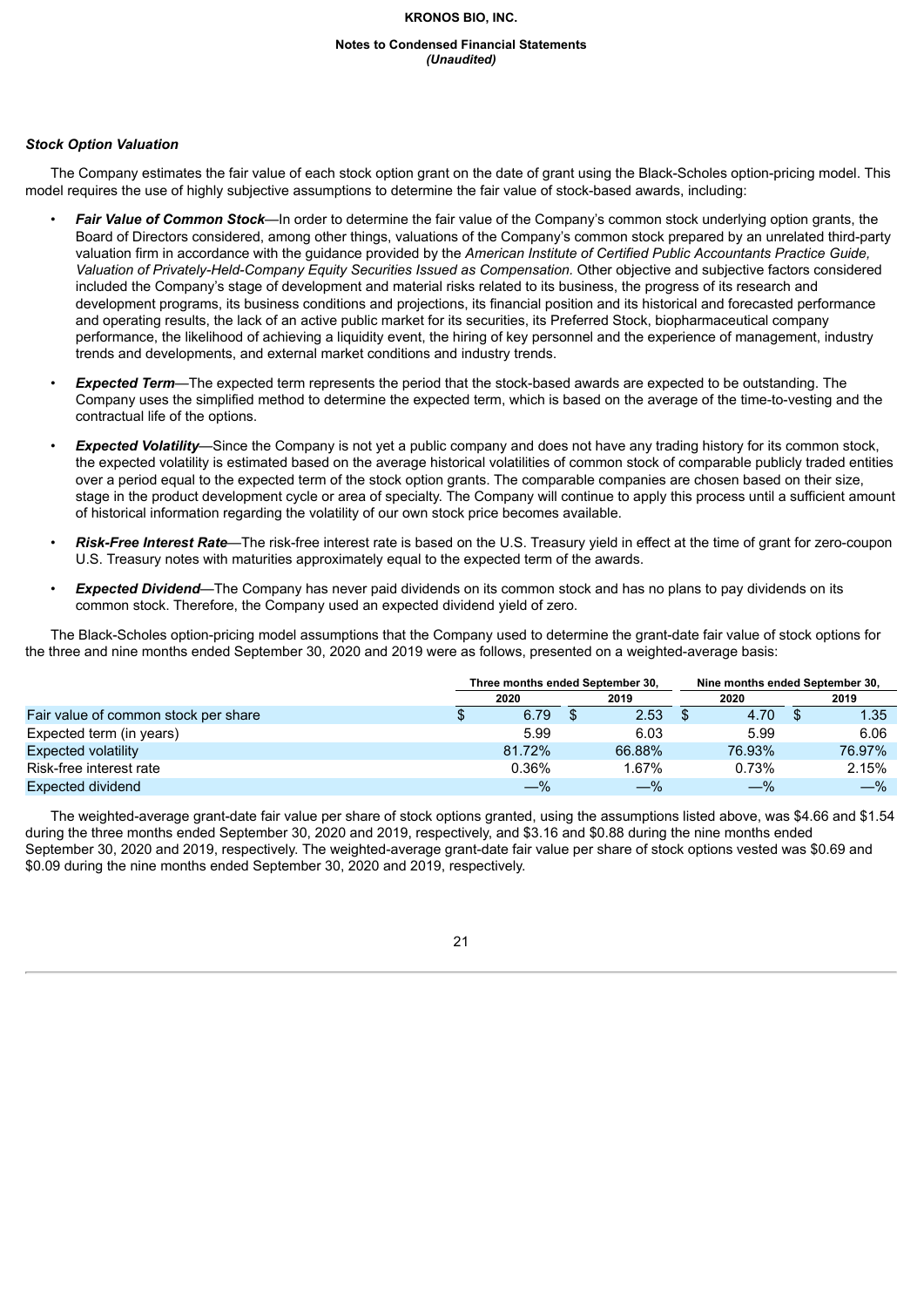#### **Notes to Condensed Financial Statements** *(Unaudited)*

#### *Stock Options*

Stock option activity under the 2017 Plan as of September 30, 2020 is summarized as follows:

|                                                     | Number of<br><b>Options</b> | Weighted-Average<br><b>Exercise Price</b> |      |                    |  |        |  |  |  |  |  |  |  |  |  |  |  |  |  |  |  |  |  | <b>Weighted-Average</b><br>Remaining<br><b>Contractual Term</b><br>(in years) |  | Aggregate Intrinsic<br>Value<br>(in thousands) |
|-----------------------------------------------------|-----------------------------|-------------------------------------------|------|--------------------|--|--------|--|--|--|--|--|--|--|--|--|--|--|--|--|--|--|--|--|-------------------------------------------------------------------------------|--|------------------------------------------------|
| Balance at December 31, 2019                        | 1,726,233                   |                                           | 1.19 | $9.05 \text{ } $s$ |  | 27,287 |  |  |  |  |  |  |  |  |  |  |  |  |  |  |  |  |  |                                                                               |  |                                                |
| Granted                                             | 4,015,631                   |                                           | 4.70 |                    |  |        |  |  |  |  |  |  |  |  |  |  |  |  |  |  |  |  |  |                                                                               |  |                                                |
| Forfeited                                           | (117, 921)                  |                                           | 0.76 |                    |  |        |  |  |  |  |  |  |  |  |  |  |  |  |  |  |  |  |  |                                                                               |  |                                                |
| Exercised                                           | (406.057)                   |                                           | 1.01 |                    |  |        |  |  |  |  |  |  |  |  |  |  |  |  |  |  |  |  |  |                                                                               |  |                                                |
| Balance at September 30, 2020                       | 5.217.886                   |                                           | 3.91 | $9.34 \text{ } $s$ |  | 68.291 |  |  |  |  |  |  |  |  |  |  |  |  |  |  |  |  |  |                                                                               |  |                                                |
| Exercisable at September 30, 2020                   | 69.910                      |                                           | 1.33 | $8.43 \text{ } $$  |  | 1.096  |  |  |  |  |  |  |  |  |  |  |  |  |  |  |  |  |  |                                                                               |  |                                                |
| Unvested and expected to vest at September 30, 2020 | 5.147.976                   |                                           | 3.95 | 9.36 <sup>5</sup>  |  | 67.195 |  |  |  |  |  |  |  |  |  |  |  |  |  |  |  |  |  |                                                                               |  |                                                |

The aggregate intrinsic values of options outstanding, exercisable, vested and expected to vest were calculated as the difference between the exercise price of the options and the estimated fair value of the Company's common stock, as determined by the Board of Directors, as of the end of the respective period. The intrinsic value of options exercised for the three months ended September 30, 2020 and 2019 was \$1.5 million and \$0.2 million, respectively, and \$2.0 million and \$0.4 million for the nine months ended September 30, 2020 and 2019 respectively, determined as of the applicable date of exercise. There was no future tax benefit related to options exercised, as the Company had accumulated net operating losses as of September 30, 2020 and December 31, 2019.

#### *Stock-Based Compensation*

Stock-based compensation expense was classified in the Company's statements of operations and comprehensive loss for the three and nine months ended September 30, 2020 and 2019 as follows:

|                                        | Three months ended September 30, |       |  | Nine months ended September 30, |  |       |  |                 |
|----------------------------------------|----------------------------------|-------|--|---------------------------------|--|-------|--|-----------------|
|                                        |                                  | 2020  |  | 2019                            |  | 2020  |  | 2019            |
|                                        |                                  |       |  | (in thousands)                  |  |       |  |                 |
| Research and development expenses      |                                  | 246   |  |                                 |  | 541   |  | 20 <sup>°</sup> |
| General and administrative expenses    |                                  | 1.007 |  | 14                              |  | 1.193 |  | 40              |
| Total stock-based compensation expense |                                  | 1.253 |  | 23                              |  | .734  |  | 60              |

As of September 30, 2020, total unrecognized compensation cost related to the unvested share-based awards was \$14.1 million, which is expected to be recognized over a weighted average period of 3.53 years.

# *Early Exercised Options*

The Company allows certain of its employees and its consultants to exercise options granted under the 2017 Plan prior to vesting. The shares related to early exercised stock options are subject to the Company's lapsing repurchase right upon termination of employment or service on the Board of Directors at the lesser of the original purchase price or fair market value at the time of repurchase. In order to vest, the holders are required to provide continued service to the Company. The early exercise by an employee or consultant of a stock option is not considered to be a substantive exercise for accounting purposes, and therefore the payment received by the employer for the exercise price is recognized as a liability. For accounting purposes, unvested early exercised shares are not considered issued and outstanding and therefore not reflected as issued and outstanding in the accompanying statements of convertible preferred stock and stockholders' deficit until the awards vest.

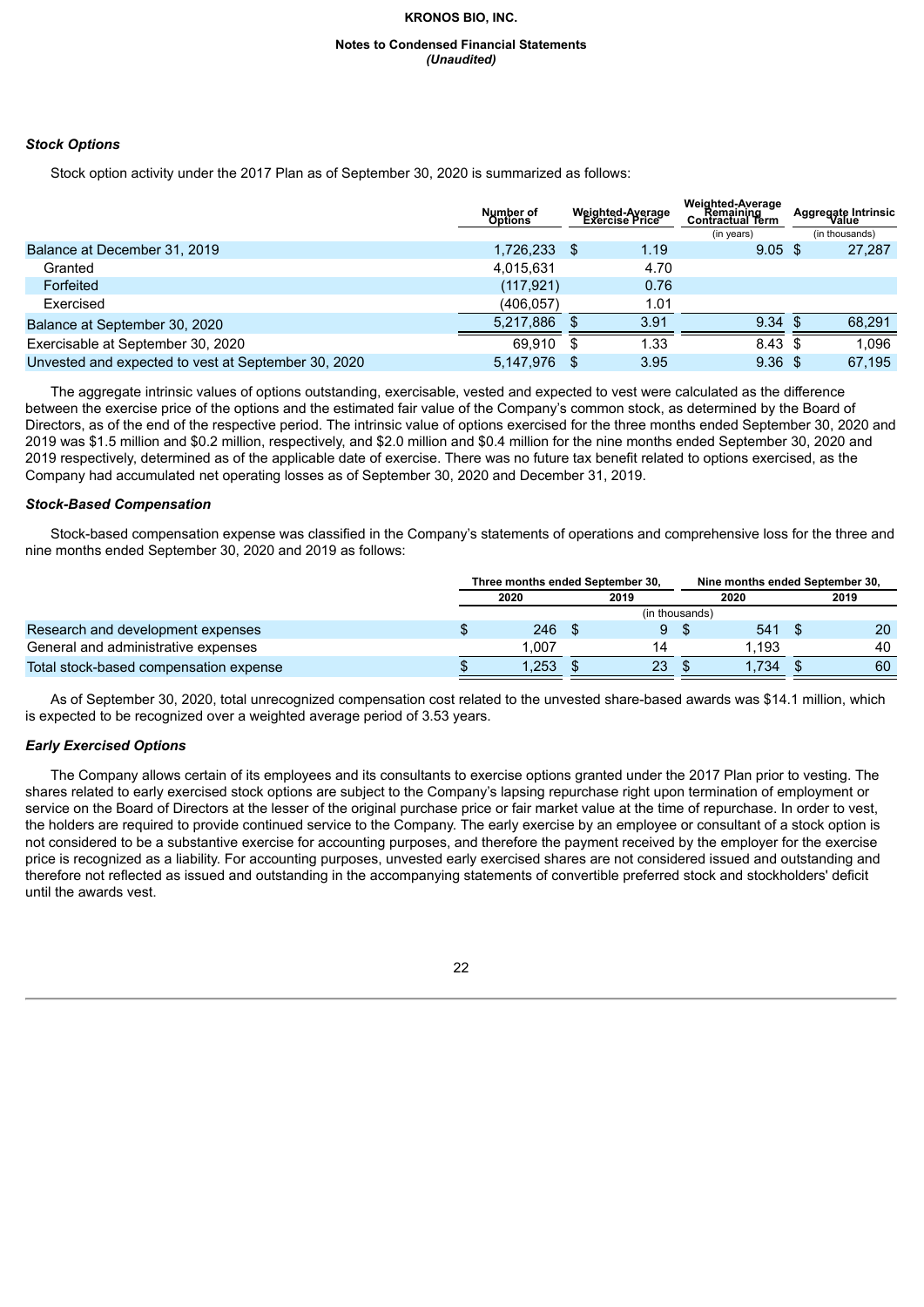#### **Notes to Condensed Financial Statements** *(Unaudited)*

The deposits received are initially recorded in current portion of other liabilities and other noncurrent liabilities for the noncurrent portion. The liabilities are reclassified to common stock and paid-in capital as the repurchase right lapses. During the three months ended September 30, 2020 and 2019, and nine months ended September 30, 2020 and 2019, 850,937, 60,924, 1,551,361, and 60,924 shares of the Company's common stock were early exercised, respectively. At September 30, 2020 and December 31, 2019, there was \$2.1 million and \$0.1 million recorded in current portion of other liabilities, and \$2.8 million and \$0.1 million recorded in other noncurrent liabilities, respectively, related to shares held by employees and nonemployees that were subject to repurchase.

# *Restricted Stock*

In 2017, the Company issued 538,050 restricted stock awards to a non-employee at a fair value of \$0.05 per share. In July 2020, the Company issued 274,341 restricted stock awards to an executive employee at a fair value of \$4.14 per share. As of September 30, 2020, the restricted stock awards outstanding were 271,683 which are subject to lapsing repurchase rights. In order to vest, the holder is required to provide service to the Company. For accounting purposes, unvested restricted stock awards are not considered issued and outstanding and therefore are not reflected as issued and outstanding in the accompanying statements of convertible preferred stock and stockholders' deficit until the awards vest. The Company recorded stock-based compensation expense for these awards of \$599.1 thousand, \$1.3 thousand, \$601.7 thousand and \$3.8 thousand for the three months ended September 30, 2020 and 2019 and the nine months ended September 30, 2020 and 2019, respectively, in research and development in the statements of operations and comprehensive loss.

# **11. INCOME TAXES**

The Company did not recorded any income tax expense for the three and the nine months ended September 30, 2020 and 2019. The Company has incurred net operating losses for all the periods presented and has not reflected any benefit of such net operating loss carryforwards in the accompanying financial statements. The Company has recorded a full valuation allowance against all of its deferred tax assets as it is not more likely than not that such assets will be realized in the near future.

It is the Company's policy to record penalties and interest related to income taxes as a component of income tax expense. The Company has not recorded any interest or penalties related to income taxes during the three and nine months ended September 30, 2020 and 2019. The Company has not identified any new uncertain tax positions as of September 30, 2020. Unrecognized tax benefits are not expected to change during the next 12 months. The reversal of the unrecognized tax benefits would not affect the effective tax rate. The Company is subject to examination by U.S. federal and state tax authorities for all years since its inception.

# **12. NET LOSS PER SHARE**

The following table summarizes the computation of basic and diluted net loss per share of the Company for the three and nine months ended September 30, 2020 and 2019:

|                                                              |                                                    | Three months ended September 30. |  |              | Nine months ended September 30, |           |  |           |
|--------------------------------------------------------------|----------------------------------------------------|----------------------------------|--|--------------|---------------------------------|-----------|--|-----------|
|                                                              |                                                    | 2020                             |  | 2019         |                                 | 2020      |  | 2019      |
|                                                              | (in thousands, except share and per share amounts) |                                  |  |              |                                 |           |  |           |
| Net loss                                                     |                                                    | (39.713)                         |  | $(4.013)$ \$ |                                 | (55.287)  |  | (10,652)  |
| Weighted-average common stock outstanding, basic and diluted |                                                    | 6.127.146                        |  | 5.409.433    |                                 | 5.886.191 |  | 5.196.681 |
| Net loss per share, basic and diluted                        |                                                    | (6.48)                           |  | (0.74)       |                                 | (9.39)    |  | (2.05)    |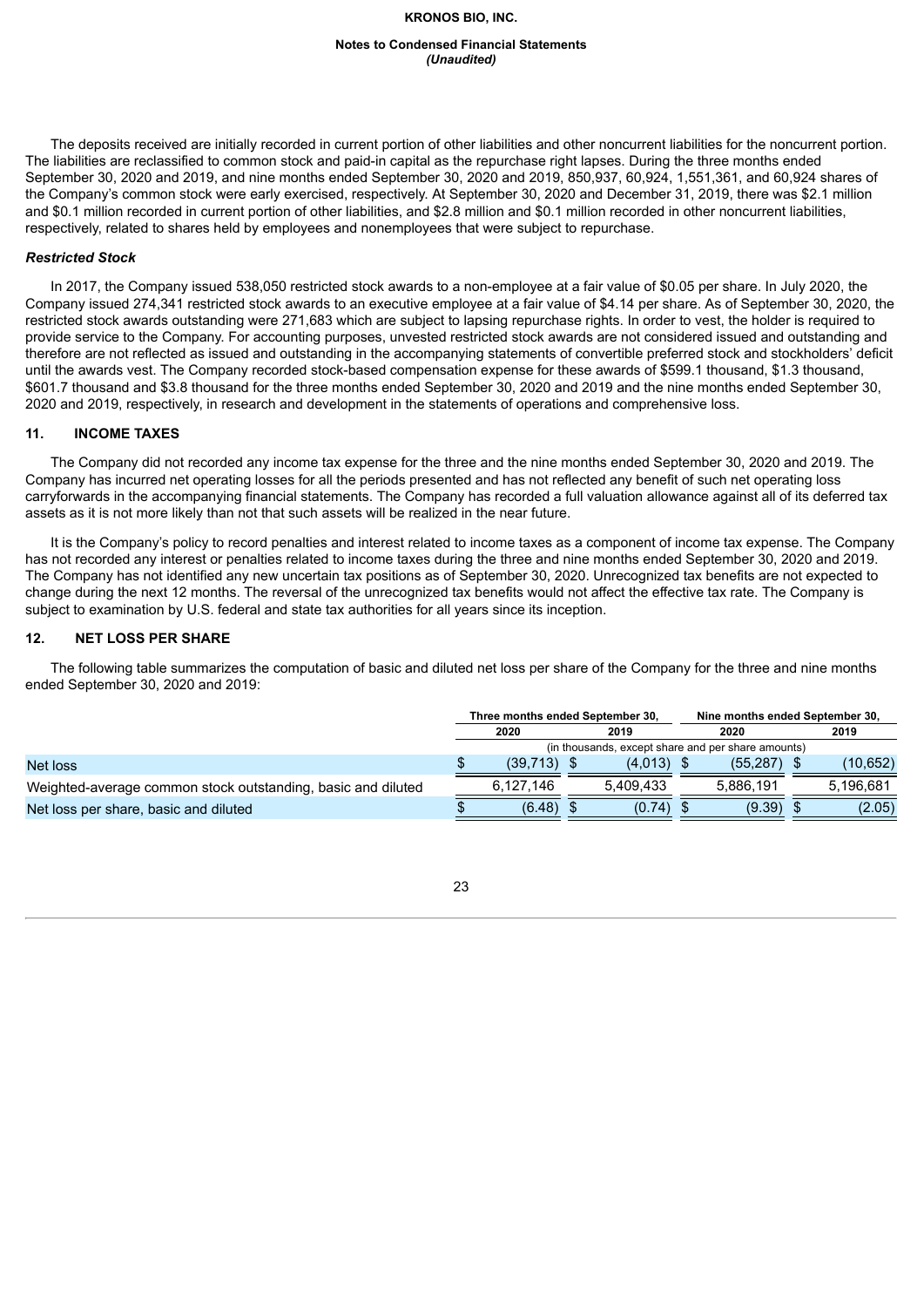#### **Notes to Condensed Financial Statements** *(Unaudited)*

The Company's potentially dilutive securities, which include the Preferred Stock and options to purchase shares of the Company's common stock, have been excluded from the computation of diluted net loss per share as the effect would be to reduce the net loss per share. Therefore, the weighted-average number of shares of common stock outstanding used to calculate both basic and diluted net loss per share is the same. The Company excluded the following potential shares of common stock, presented based on amounts outstanding at each stated period end, from the computation of diluted net loss per share for the periods indicated because including them would have had an anti-dilutive effect:

|                                                         | <b>September 30, 2020</b> | <b>September 30, 2019</b> |
|---------------------------------------------------------|---------------------------|---------------------------|
| Convertible preferred stock                             | 22,687,625                | 22,687,625                |
| 2020 Notes                                              | 10,741,406                |                           |
| Gilead Note                                             | 210.752                   |                           |
| Stock options to purchase common stock                  | 3.359.622                 | 389.086                   |
| Early exercised stock options subject to future vesting | 1.858.264                 | 854.123                   |
| Restricted stock award subject to future vesting        | 271.683                   | 242.123                   |
| Total                                                   | 39,129,352                | 24,172,957                |

# **13. COMMITMENTS AND CONTINGENCIES**

#### *Asset Purchase Agreement*

In July 2020, the Company entered into an asset purchase agreement (Gilead Asset Purchase Agreement) with Gilead Sciences, Inc. (Gilead), pursuant to which the Company acquired certain assets from Gilead related to entospletinib (ENTO) and lanraplenib (LANRA), and patents and other intellectual property covering or related to the development, manufacture and commercialization of ENTO and LANRA.

In consideration for such assets, on the date of the Gilead Asset Purchase Agreement, the Company made a \$3.0 million upfront cash payment and issued a \$3.0 million principal amount convertible promissory note to Gilead (Gilead Note)The Company also made a \$0.7 million payment to reimburse Gilead for certain liabilities assumed by the Company pursuant to the Gilead Asset Purchase Agreement. In addition, the Company is required to make milestone payments upon successful achievement of certain regulatory and sales milestones for ENTO, LANRA and other selective spleen tyrosine kinase inhibitor compounds covered by the patent rights acquired pursuant to the Gilead Asset Purchase Agreement and developed by the Company as a back-up to ENTO or LANRA (Other Compounds). Upon initiation of the Company's planned registrational Phase 2/3 clinical trial of ENTO in combination with induction chemotherapy in acute myeloid leukemia patients with NPM1 mutations, the Company will be required to pay a milestone to Gilead of \$29.0 million, and upon successful completion of certain other regulatory milestones in the United States, European Union and United Kingdom for ENTO, LANRA and any Other Compounds, across up to two distinct indications, the Company will be required to pay to Gilead an aggregate total of \$51.3 million. Upon achieving certain thresholds for the aggregate annual net sales of ENTO, LANRA and any Other Compounds combined, the Company would owe to Gilead potential milestone payments totaling \$115.0 million.

Gilead is also eligible to receive (i) tiered marginal royalties ranging from the very low-teens to high-teens on annual worldwide net sales of ENTO, (ii) tiered marginal royalties ranging from high-single digits to the mid-teens on annual worldwide net sales of LANRA and (iii) tiered marginal royalties ranging from low single digits to mid-single digits on annual worldwide net sales of any Other Compounds. The royalties in the foregoing clauses are subject to reduction, on a country-by-country basis, for products not covered by certain claims within the assigned patents, for generic entry and, in the case of ENTO and LANRA, for any royalties paid for future licenses of third party intellectual property required to develop or commercialize ENTO or LANRA. The Company's royalty obligation with respect to a given product in a given country begins upon the first commercial sale of such product in such country and ends on the latest of (i) expiration of the last claim of a defined set of the assigned patent rights covering such product in such country; (ii) loss of exclusive data or marketing rights to such product in such country; or (iii) 10 years from the first commercial sale of such product in such country.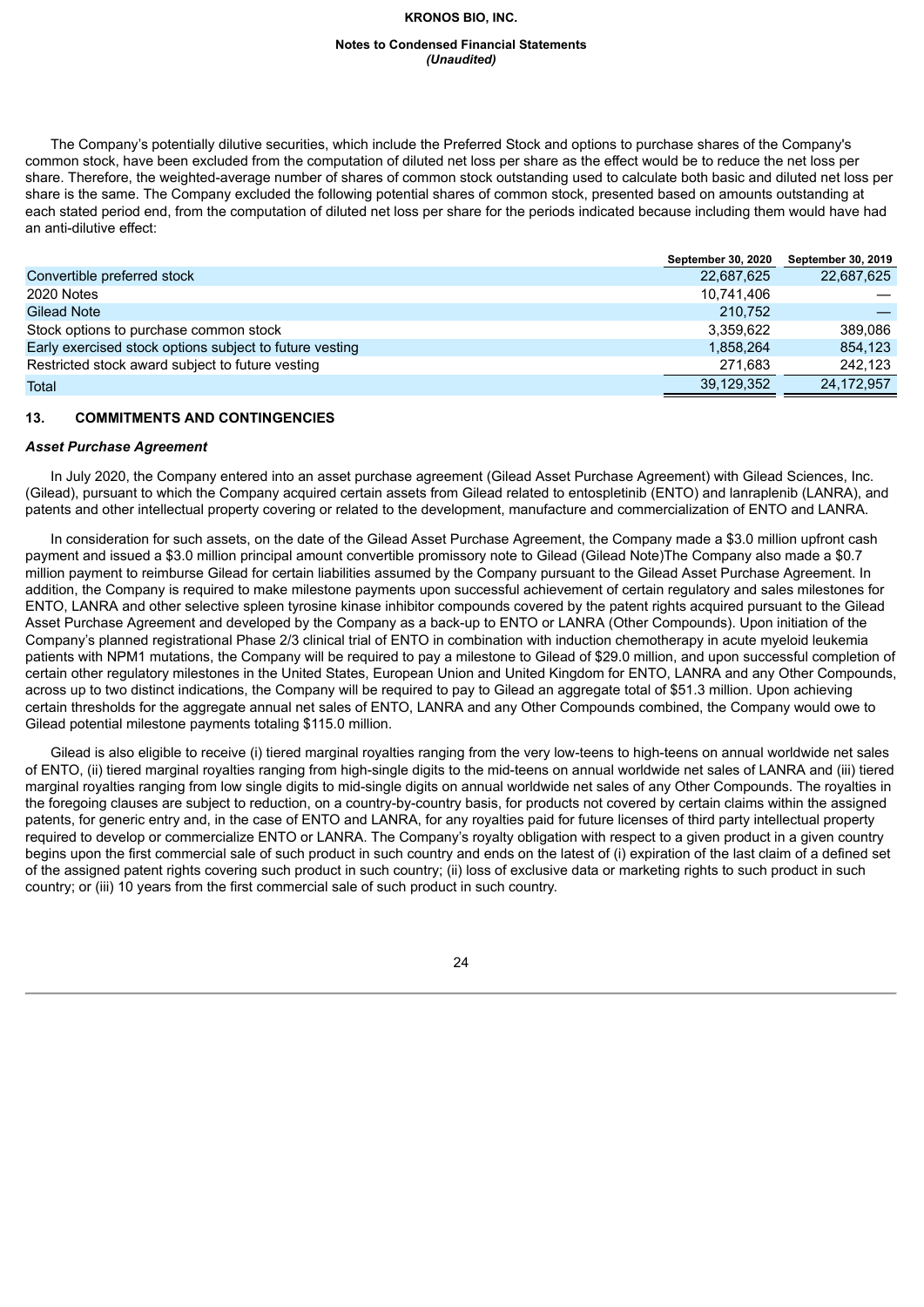#### **Notes to Condensed Financial Statements** *(Unaudited)*

Under the Gilead Asset Purchase Agreement, the Company is required to use commercially reasonable efforts to develop, obtain regulatory approval for and commercialize either ENTO or LANRA.

The Gilead Note accrues interest at a rate of 6% per year, compounded annually, and has a maturity date of July 14, 2020. The Gilead Note provides that, upon the completion of the Company's IPO, the Gilead Note will settle through the Company payment to Gilead of \$6.0 million plus unpaid accrued interest unless Gilead elected, within a specified time, that the Gilead Note, including unpaid accrued interest, be converted into shares of the Company's common stock.

On issuance, the Company elected to account for the Gilead Note at fair value with any changes in fair value being recognized through the statements of operations until the Gilead Note settled. The fair value of the Gilead Note was determined to be \$3.6 million on issuance and \$5.5 million as of September 30, 2020. For the three and nine months ended September 30, 2020, the Company recognized \$1.9 million in the accompanying statements of operations and comprehensive loss as the change in fair value of the 2020 Gilead Note.

The Company determined the fair value of the Gilead Note as of September 30, 2020 by determining the present value of the Gilead Note if they were to settle either upon closing of an IPO, a deemed liquidation, or a qualified or non-qualified equity fundraise. Key valuation assumptions are as follows:

|                        | As of September 30, 2020 |                             |                            |                                     |                                    |  |  |  |  |  |  |
|------------------------|--------------------------|-----------------------------|----------------------------|-------------------------------------|------------------------------------|--|--|--|--|--|--|
|                        | Fundraise scenario       | IPO cash payout<br>scenario | IPO conversion<br>scenario | Liguidation cash<br>pavout scenario | Liquidation<br>conversion scenario |  |  |  |  |  |  |
| Remaining term (years) | 1.78                     | 0.08                        | 0.08                       | 1.79                                | 1.79                               |  |  |  |  |  |  |
| Discount rate          | $24.2 \%$                | 24.2 %                      | 24.2 %                     | 24.2 %                              | 24.2 %                             |  |  |  |  |  |  |
| Weighting              | $1.5 \%$                 | 95.0%                       | $-$ %                      | 2.0%                                | $1.5 \%$                           |  |  |  |  |  |  |

The Company determined the fair value of the Gilead Note at inception by determining the present value of the Gilead Note if they were to settle either upon closing of an IPO, a deemed liquidation, or a qualified or non-qualified equity fundraise. Key valuation assumptions are as follows:

|                        | At inception       |                             |                            |                                     |                                    |  |  |  |  |
|------------------------|--------------------|-----------------------------|----------------------------|-------------------------------------|------------------------------------|--|--|--|--|
|                        | Fundraise scenario | IPO cash payout<br>scenario | IPO conversion<br>scenario | Liguidation cash<br>payout scenario | Liguidation<br>conversion scenario |  |  |  |  |
| Remaining term (years) | 2.00               | 0.30                        | 0.30                       | 2.00                                | 2.00                               |  |  |  |  |
| Discount rate          | 24.2%              | $24.2 \%$                   | $24.2 \%$                  | 24.2 %                              | 24.2%                              |  |  |  |  |
| Weighting              | 18.6%              | 12.9%                       | $-$ %                      | 50.0%                               | 18.6 %                             |  |  |  |  |

# *Purchase Commitments*

In the normal course of business, the Company enters into contracts with CROs for preclinical studies and other vendors for other services and products for operating purposes. These agreements generally provide for termination or cancellation, other than for costs already incurred.

# *Contingencies*

In the normal course of business, the Company enters into contracts and agreements that contain a variety of representations and warranties and provide for general indemnifications. The Company's exposure under these agreements is unknown, because it involves claims that may be made against the Company in the future, but have not yet been made. The Company accrues a liability for such matters when it is probable that future expenditures will be made and such expenditures can be reasonably estimated.

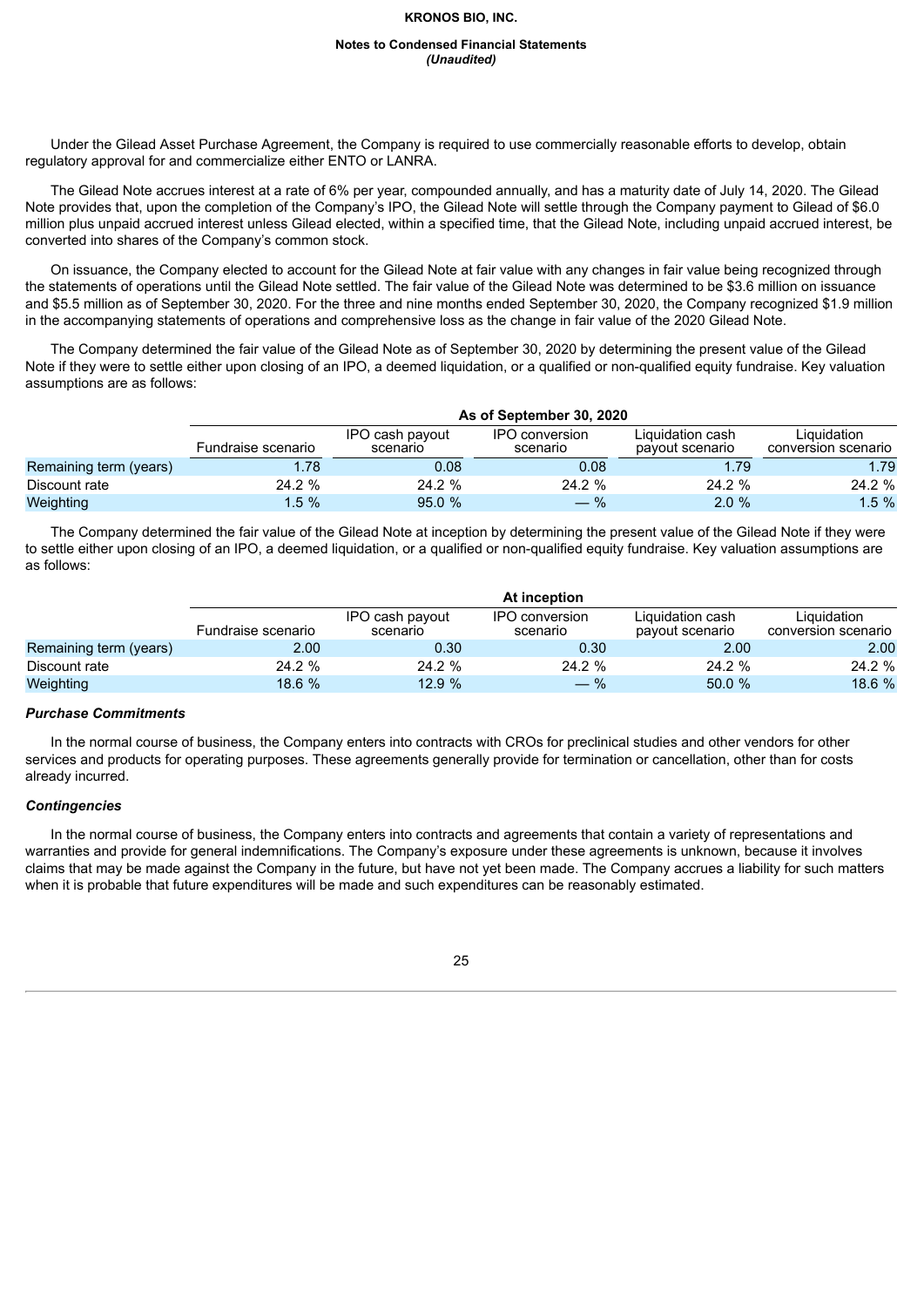#### **Notes to Condensed Financial Statements** *(Unaudited)*

#### *Indemnification*

In accordance with the Company's amended and restated certificate of incorporation and amended and restated bylaws, the Company has indemnification obligations to its officers and directors for certain events or occurrences, subject to certain limits, while they are serving in such capacity. There have been no claims to date, and the Company has a directors and officers liability insurance policy that may enable it to recover a portion of any amounts paid for future claims.

# **14. LEASES**

In May 2020, the Company amended its month-to-month rental agreement for the 21 Erie Street, Cambridge, Massachusetts lab space, to extend its non-cancellable lease term. The amendment was executed on May 5, 2020 and has a term expiration date of May 31, 2021. As the lease term is longer than 12 months, the Company determined that this amendment requires assessment under ASC 842. In connection with the lease, the Company recognized an operating lease right-of-use asset of \$1.6 million and an aggregate lease liability of \$1.0 million on the September 30, 2020 balance sheet. The remaining lease term is 8 months, and the estimated incremental borrowing rate is 12.71%.

In March 2020, the Company entered into an 11-year lease agreement to move its research and development operations from 21 Erie Street, Cambridge, Massachusetts, to a 40,514 square-feet facility at 301 Binney Street, Cambridge, Massachusetts. The new lease commenced on March 1, 2020 with a monthly base rent of \$0.3 million. The initial rent payment was paid as of September 30, 2020, with rent payments escalating 3.0% annually after the initial 12 payments. As discussed in Note 2, the Company executed a letter of credit for \$2.0 million in connection with the lease. The lease includes \$3.7 million in certain tenant improvement allowances, which the Company included in its calculation of the right-of-use asset in the lease at commencement. In connection with the lease, the Company recognized an operating lease right-of-use asset of \$25.7 million and an aggregate lease liability of \$27.7 million on the September 30, 2020 balance sheet. The remaining lease term is 10 years and 5 months, and the estimated incremental borrowing rate is 8.50%.

In July 2018, the Company entered into a lease agreement for a 4,661 square-foot office space to be used for general and administrative activities in San Mateo, California. The lease commenced on August 1, 2018 and has a 37-month initial term expiring on August 31, 2021. The lease also contains an option for the Company to extend the lease upon its initial expiration. In connection with the lease, the Company made a one-time cash security deposit in the amount of \$27.8 thousand. In May 2020, the Company amended its agreement to extend the lease for its office in San Mateo, California through April 2025. The initial annual base rent is \$26.1 thousand, and such amount will increase by 3% annually on each anniversary of the commencement date. In connection with the lease, the Company recognized an operating lease right-of-use asset of \$1.2 million \$0.5 million and an aggregate lease liability of \$1.2 million and \$0.5 million on the September 30, 2020 and December 31, 2019 balance sheets, respectively. The Company expanded to an adjacent suite in July 2020, which is treated as a separate lease for accounting purposes. The additional space is approximately 3,414 square feet and will similarly be used for general and administrative activities. The lease commenced on July 1, 2020 and will expire on April 30, 2025. In connection with the additional space leased, the Company made a one-time additional cash security deposit in the amount of \$24.8 thousand. The initial base rent for the expansion is \$19.2 thousand, and such amount will increase by 3% annually on each anniversary of the commencement date. In connection with the lease, the Company recognized an operating lease right-of-use asset of \$0.9 million and an aggregate lease liability of \$0.9 million on the September 30, 2020 balance sheet. The remaining lease term is for both spaces is 4 years and 7 months, and the estimated incremental borrowing rate is 12.07%.

In March 2018, the Company entered into a finance lease for R&D equipment that has a bargain purchase option at the end of its threeyear term. The finance lease is included in property and equipment, net, other current liabilities, and other noncurrent liabilities on the Company's balance sheets.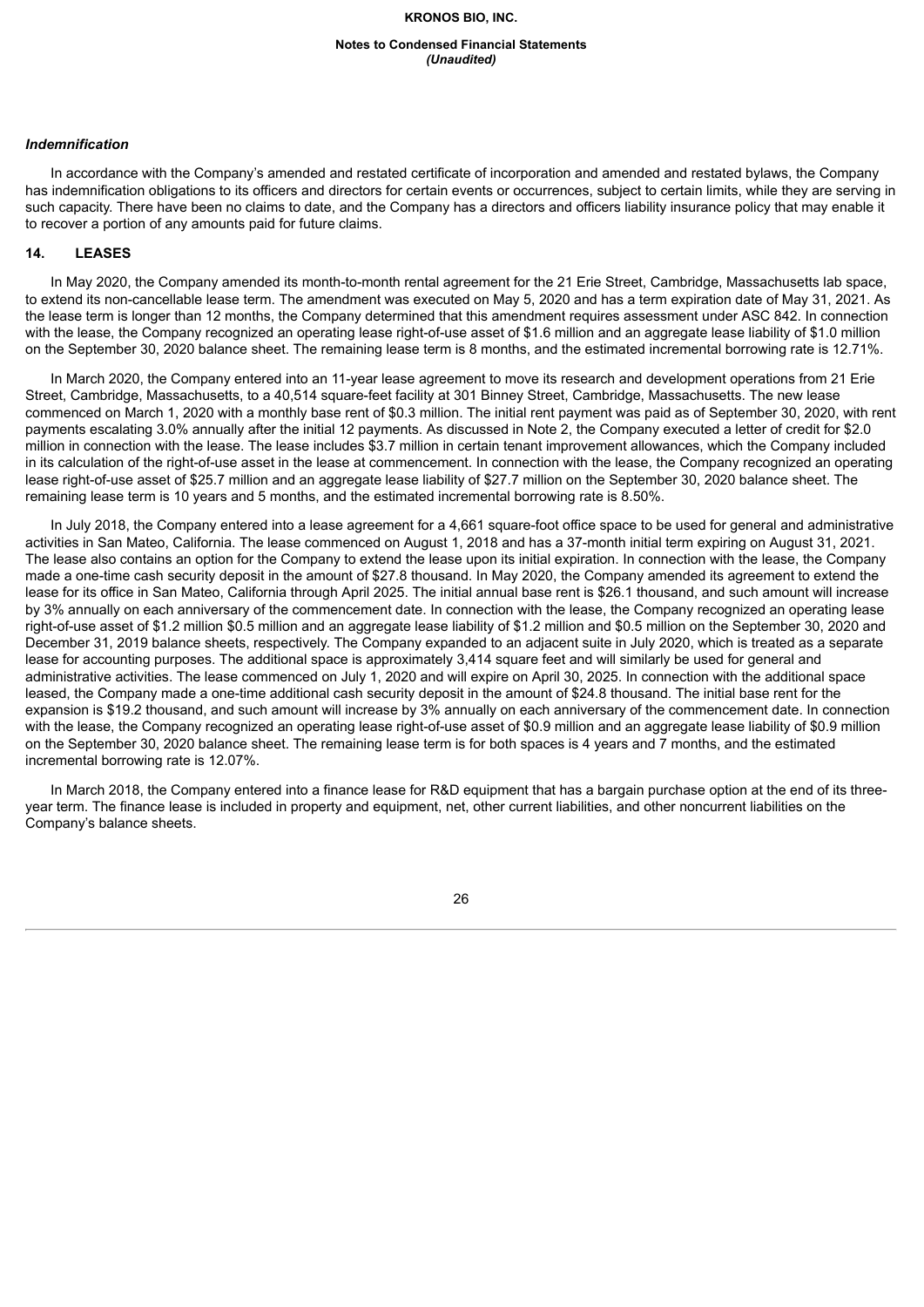#### **Notes to Condensed Financial Statements** *(Unaudited)*

The following table summarizes the presentation of the Company's finance lease in its balance sheets as of September 30, 2020 and December 31, 2019:

| <b>Balance Sheet Caption</b>         | <b>September 30, 2020</b> | December 31, 2019 |
|--------------------------------------|---------------------------|-------------------|
|                                      |                           | (in thousands)    |
| Assets:                              |                           |                   |
| Property and equipment, net          | 88                        | 103               |
| Liabilities:                         |                           |                   |
| Current portion of other liabilities | 14                        | 32                |
| Other noncurrent liabilities         |                           | 5                 |
| Total finance lease liabilities      | 14                        | 37                |
|                                      |                           |                   |

The following table summarizes the presentation of the Company's operating leases in its balance sheets as of September 30, 2020 and December 31, 2019:

| <b>Balance Sheet Caption</b>                   |                | <b>September 30, 2020</b> |      | December 31, 2019 |
|------------------------------------------------|----------------|---------------------------|------|-------------------|
|                                                | (in thousands) |                           |      |                   |
| Assets:                                        |                |                           |      |                   |
| Operating lease assets                         |                | 29.355                    | -S   | 473               |
| Liabilities:                                   |                |                           |      |                   |
| Current portion of operating lease liabilities | S              | 1.300                     | - \$ | 285               |
| Noncurrent operating lease liabilities         |                | 29.484                    |      | 211               |
| Total operating lease liabilities              |                | 30.784                    |      | 496               |

The following table summarizes the effect of finance lease costs in the Company's statements of operations and comprehensive loss for the three and nine months ended September 30, 2020 and 2019:

| <b>Statement of Operations and</b><br><b>Comprehensive Loss Caption</b> | Three months ended September 30,<br>Nine months ended September 30, |    |      |                |      |                 |      |    |
|-------------------------------------------------------------------------|---------------------------------------------------------------------|----|------|----------------|------|-----------------|------|----|
|                                                                         | 2020                                                                |    |      | 2019           | 2020 |                 | 2019 |    |
|                                                                         |                                                                     |    |      | (in thousands) |      |                 |      |    |
| Research and development                                                |                                                                     | 5S |      | 5S             |      | 15 <sup>1</sup> |      | 15 |
| Interest income (expense), net                                          |                                                                     |    |      |                |      |                 |      |    |
| Total finance lease cost                                                |                                                                     | 5  | - \$ | 6.             | - \$ | 16              |      | 18 |

The following table summarizes the effect of operating lease costs in the Company's statements of operations and comprehensive loss for the three and nine months ended September 30, 2020 and 2019:

| <b>Statement of Operations and</b><br><b>Comprehensive Loss Caption</b> | Three months ended September 30, |       |  |                          | Nine months ended September 30, |       |  |      |
|-------------------------------------------------------------------------|----------------------------------|-------|--|--------------------------|---------------------------------|-------|--|------|
|                                                                         |                                  | 2020  |  | 2019                     |                                 | 2020  |  | 2019 |
|                                                                         |                                  |       |  | (in thousands)           |                                 |       |  |      |
| Research and development                                                |                                  | l.397 |  | $\overline{\phantom{0}}$ |                                 | 2.843 |  |      |
| General and administrative                                              |                                  | 388   |  | 78                       |                                 | 890   |  | 233  |
| Total operating lease cost                                              |                                  | 1.785 |  | 78                       |                                 | 3,733 |  | 233  |

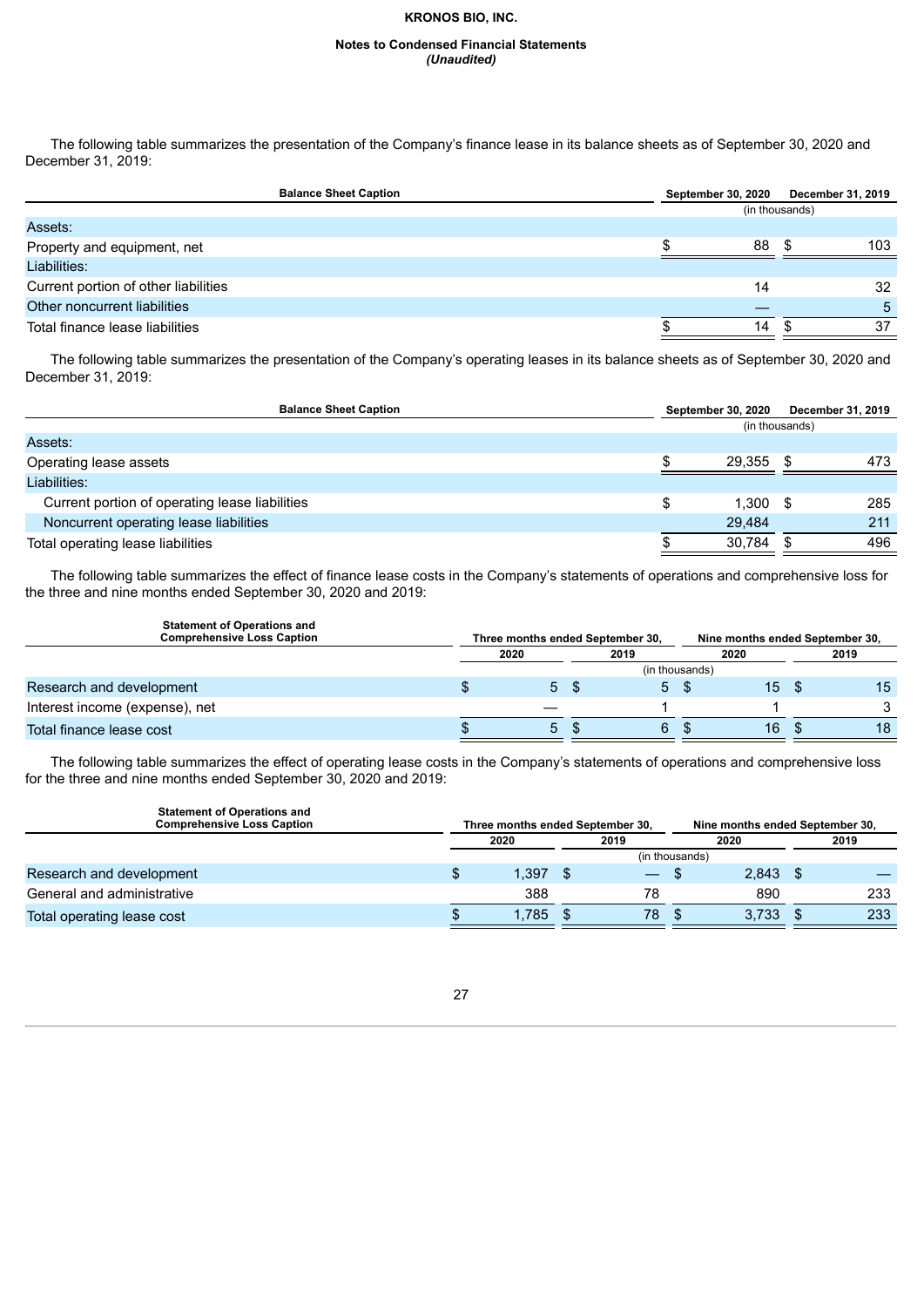#### **Notes to Condensed Financial Statements** *(Unaudited)*

The Company made cash payments of \$0.7 million, \$0.1 million, \$1.3 million, and \$0.2 million under the lease agreements during the three months ended September 30, 2020 and 2019 and the nine months ended September 30, 2020 and 2019, respectively.

The undiscounted future non-cancellable lease payments under the Company's operating leases as of September 30, 2020 for the next five years and thereafter is expected to be as follows:

| Period Ending December 31,                   | Amount         |
|----------------------------------------------|----------------|
|                                              | (in thousands) |
| Remaining three months of 2020               | 1,329<br>\$    |
| 2021                                         | 5,770          |
| 2022                                         | 4,789          |
| 2023                                         | 4,933          |
| 2024 and thereafter                          | 35,915         |
| Total undiscounted lease payments            | 52.736         |
| Less: Present value adjustment               | (18, 238)      |
| Less: Tenant improvement allowance           | (3,714)        |
| Present value of operating lease liabilities | 30,784         |
|                                              |                |

#### **15. 2020 Notes**

In August 2020, the Company entered into a note purchase agreement pursuant to which it sold and issued and aggregate of \$155.2 million in convertible promissory notes (2020 Notes) and received net cash proceeds of \$151.3 million.

The 2020 Notes do not accrue interest. The 2020 Notes were settled in exchange for 9,610,713 shares of common stock in connection with the closing of the Company's IPO (See Note 1) at a settlement per share price equal to 85% of the IPO price per share. The 2020 Notes also contained other settlement provisions if an IPO did not occur within 18-months of the 2020 Notes issuance date. If the Company was acquired, completed a business combination resulting in a change of control or sold all or substantially all of its assets (each, a liquidation transaction) prior to the 18-month anniversary of the issuance dates of the 2020 Notes, the 2020 Notes unless previously settled into shares of common stock in the IPO, will settle into shares of the Company's common stock at a price per share equal to 85% of the estimated fair value of the consideration per share payable to the holders of its common stock in connection with such liquidation transaction. If neither the IPO nor a liquidation transaction occurs prior to the 18th-month anniversary of the issuance dates of the 2020 Notes, the 2020 Notes will be converted into shares of newly designated Series B convertible preferred stock of the Company at a settlement price that will be determined based on a stipulation \$500.0 million valuation of the Company and its fully diluted capitalization as of immediately prior to the conversion of the 2020 Notes. The 2020 Notes contain additional redemption features contingent upon the occurrence of certain future events.

On issuance, the Company elected to account for the 2020 Notes at fair value with any changes in fair value being recognized through the statements of operations until the 2020 Notes settled. On issuance, the fair value of the 2020 Notes was determined to be equal to \$155.2 million, which is the principal amount of the 2020 Notes, and total debt issuance costs of \$3.9 million were expensed and recognized as interest expense in the accompanying statements of operations and comprehensive loss. An additional \$50 thousand was reimbursed to investors for legal costs incurred and netted against total proceeds received on the Company's balance sheet.

#### *Fair Value*

The Company determined the fair value of the 2020 Notes as of September 30, 2020 by determining the present value of the 2020 Notes if they were to settle either upon closing of an IPO, in shares of Series B convertible preferred stock 18-months after issuance (February 2022), or upon a financing scenario. Key valuation assumptions are as follows:

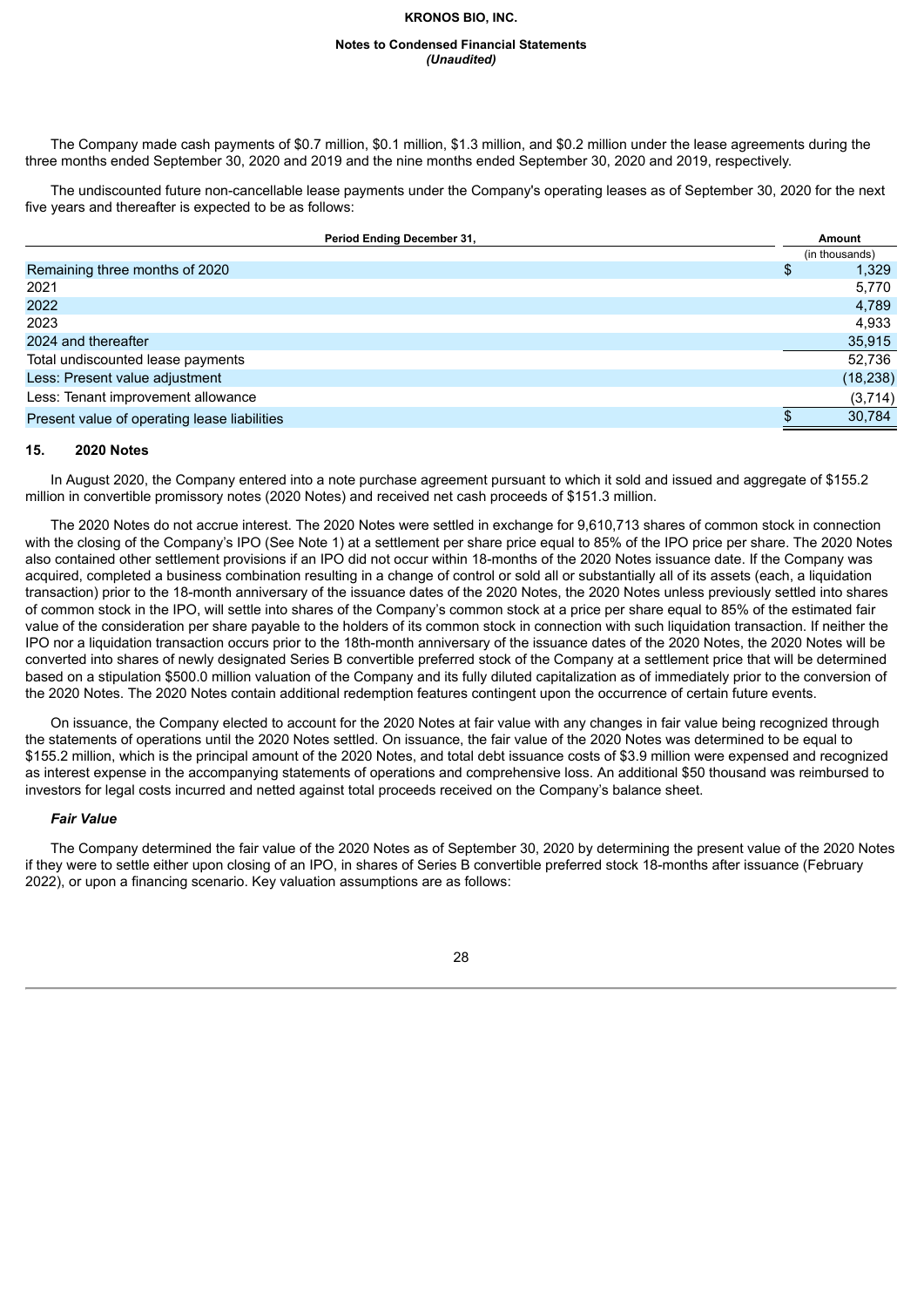#### **Notes to Condensed Financial Statements** *(Unaudited)*

|                        |              | As of September 30, 2020 |                           |  |  |  |  |  |
|------------------------|--------------|--------------------------|---------------------------|--|--|--|--|--|
|                        | IPO Scenario | Series B Scenario        | <b>Financing Scenario</b> |  |  |  |  |  |
| Remaining term (years) | 0.08         | 1.39                     | 1.39                      |  |  |  |  |  |
| Discount rate          | $24.2 \%$    | 24.2 %                   | 24.2 %                    |  |  |  |  |  |
| Weighting              | 95.0%        | 2.5%                     | $2.5\%$                   |  |  |  |  |  |

The fair value of the 2020 Notes was determined to be \$155.2 million on issuance and \$168.5 million as of September 30, 2020. For the three and nine months ended September 30, 2020, the Company recognized \$13.3 million in the accompanying statements of operations and comprehensive loss as the change in fair value of the 2020 Notes.

# **16. RELATED PARTIES**

On December 1, 2017, the Company entered into a three-year services agreement with Two River Consulting, LLC (Two River) to provide various clinical development, operational, managerial, accounting and financial, and administrative services to the Company. Arie Belldegrun, M.D., FACS, the Chairman of the Board of Directors, is the Chairman of Two River. Mr. Joshua Kazam and Mr. David Tanen, each a director of the Company, are each partners of Two River. Mr. Tanen additionally serves as our Corporate Secretary. Mr. Christopher Wilfong, a strategic advisor to the Company, is an Operating Partner of Two River and Mr. Sean Algeo, serving as the Company's Treasurer, is the Chief Financial Officer of Two River. During the three months ended September 30, 2020 and 2019 and the nine months ended September 30, 2020 and 2019, the Company incurred expense of \$0.3 million, \$0.2 million, \$0.8 million and \$0.6 million respectively, for these services.

Some of the Company's expenses are periodically paid by Two River. The Company reimburses Two River for these expenses and no interest is charged on the outstanding balance. These reimbursable expenses totaled \$15.0 thousand and \$7.4 thousand for three months ended September 30, 2020 and 2019, respectively, and \$24.1 thousand and \$44.9 thousand for the nine months ended September 30, 2020 and 2019, respectively. As of September 30, 2020 and December 31, 2019, the Company had payables to Two River of \$92.5 thousand and \$75.0 thousand, respectively. All balances owed as December 31, 2019 were paid in full during the first quarter of 2020.

In 2019, the Company entered into a consulting agreement with Bellco Capital, LLC (Bellco) to provide various executive services to the Company. Arie Belldegrun, M.D., FACS, the Chairman of the Board of Directors, is the Chairman of Bellco. Rebecka Belldegrun, M.D., a director of the Company, is the President and Chief Executive Officer of Bellco. During the three months ended September 30, 2020 and 2019 and the nine months ended September 30, 2020 and 2019, the Company incurred expense of \$6.3 thousand, \$6.3 thousand, \$18.9 thousand and \$18.9 thousand, respectively, for these services.

# **17. SUBSEQUENT EVENTS**

In preparing the interim financial statements as of September 30, 2020 for the three and nine months periods then ended, the Company evaluated subsequent events for recognition and measurement purposes. The Company concluded that no events or transactions have occurred that require disclosure in the accompanying financial statements, other than the following.

# **a. Authorization of Preferred Stock**

On October 14, 2020, the Company amended and restated its certificate of incorporation. Among other things, the amended and restated certification of incorporation authorizes 10,000,000 shares of undesignated preferred stock with a par value of \$0.001.

# **b. Increase in Authorization of Common Stock**

On October 2, 2020, the Company amended its certificate of incorporation to, among other things, increase the number of authorized shares of common stock from 40,000,000 to 200,000,000.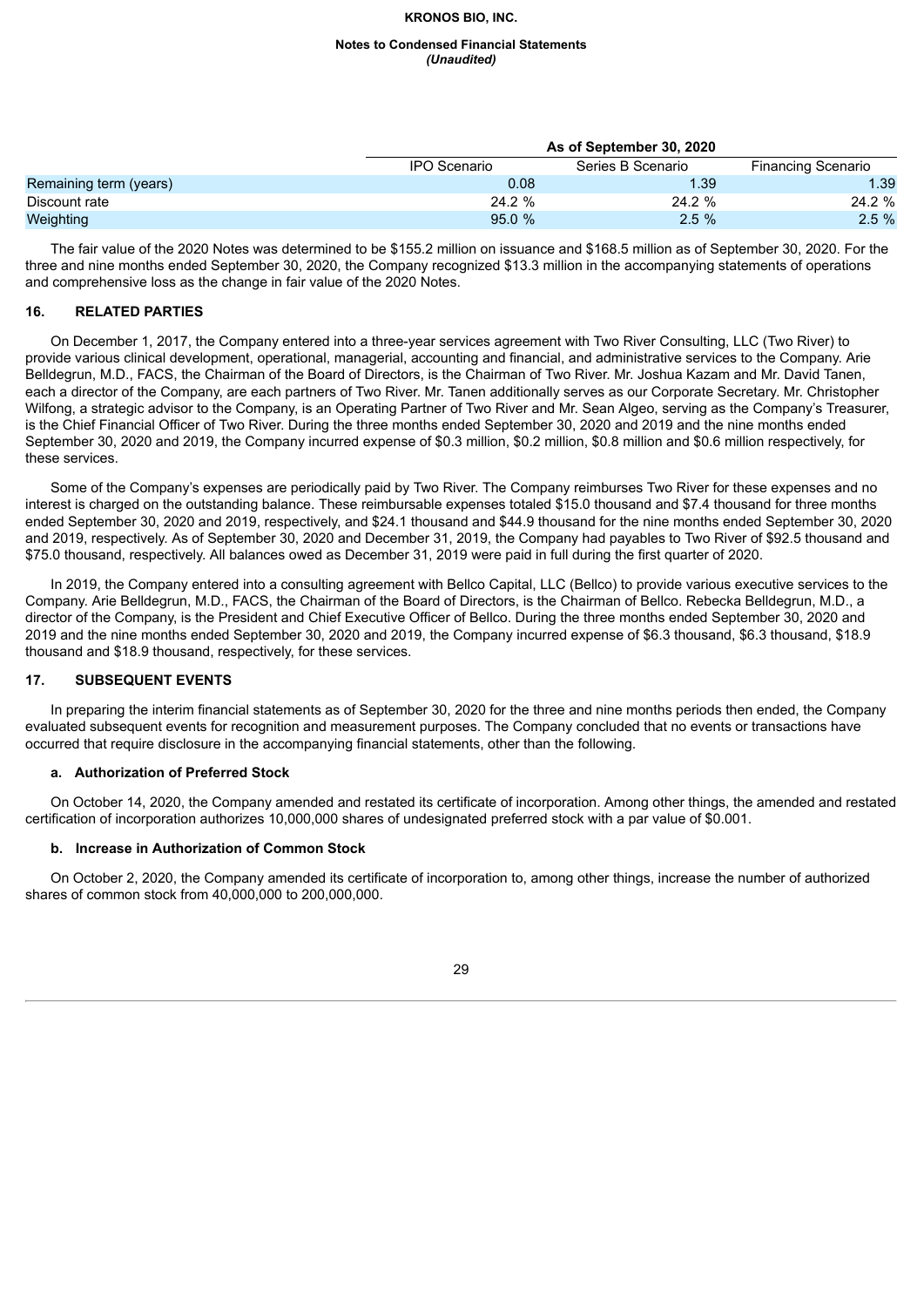#### **Notes to Condensed Financial Statements** *(Unaudited)*

### **c. Amendments to Convertible Preferred Stock**

On October 1, 2020, the required holders of the Company's Convertible Preferred Stockholders authorized the automatic conversion of all shares of the Convertible Preferred Stock in the IPO.

#### **d. Forward Stock Split**

On October 2, 2020, the Company effected a 1.055-for-1 forward stock split of its issued and outstanding shares of common stock and a proportional adjustment to the existing ratios for each series of the Company's Preferred Stock. In addition, the number of shares subject to each stock option outstanding was proportionally increased by the forward stock split ratio, and the exercise price per share was proportionally decreased by the forward stock split ratio. Accordingly, all share and per share amounts for all periods presented in the accompanying financial statements and notes thereto have been adjusted retrospectively, where applicable, to reflect this forward stock split and adjustment of the preferred stock conversion ratios.

#### **e. 2020 Equity Incentive Plan**

In October 2020, the Company's board of directors and stockholders approved the Company's 2020 Equity Incentive Plan (the 2020 Plan), which became effective on October 8, 2020. The 2020 Plan provides for the issuance of up to 11,938,152 of share-based awards.

#### **f. Employee Stock Purchase Plan**

In October 2020, the Company's board of directors and stockholders approved the Company's 2020 Employee Stock Purchase Plan (the ESPP). The ESPP became effective October 8, 2020. The ESPP provides for the issuance of up to 688,000 of share-based awards.

#### **g. Conversion of convertible notes**

In October 2020, upon the closing Company's IPO, the 2020 Notes automatically converted into 9,610,713 shares of common stock (See Note 15). Upon the closing of the IPO, the Gilead Note was also converted into 188,567 shares of common stock as the result of Gilead's election (See Note 13). The Company will record a loss of \$14.1 million and a gain of \$1.9 million in the fourth quarter of fiscal 2020 upon the settlement of the 2020 Notes and Gilead Note, respectively.

#### **h. Lease termination**

<span id="page-29-0"></span>In November 2020, the Company entered into a lease termination agreement for its lab space in Cambridge, Massachusetts. The lease will terminate as of January 31, 2021 rather than continue through May 2021. The cost for early termination is a payment of \$0.1 million.

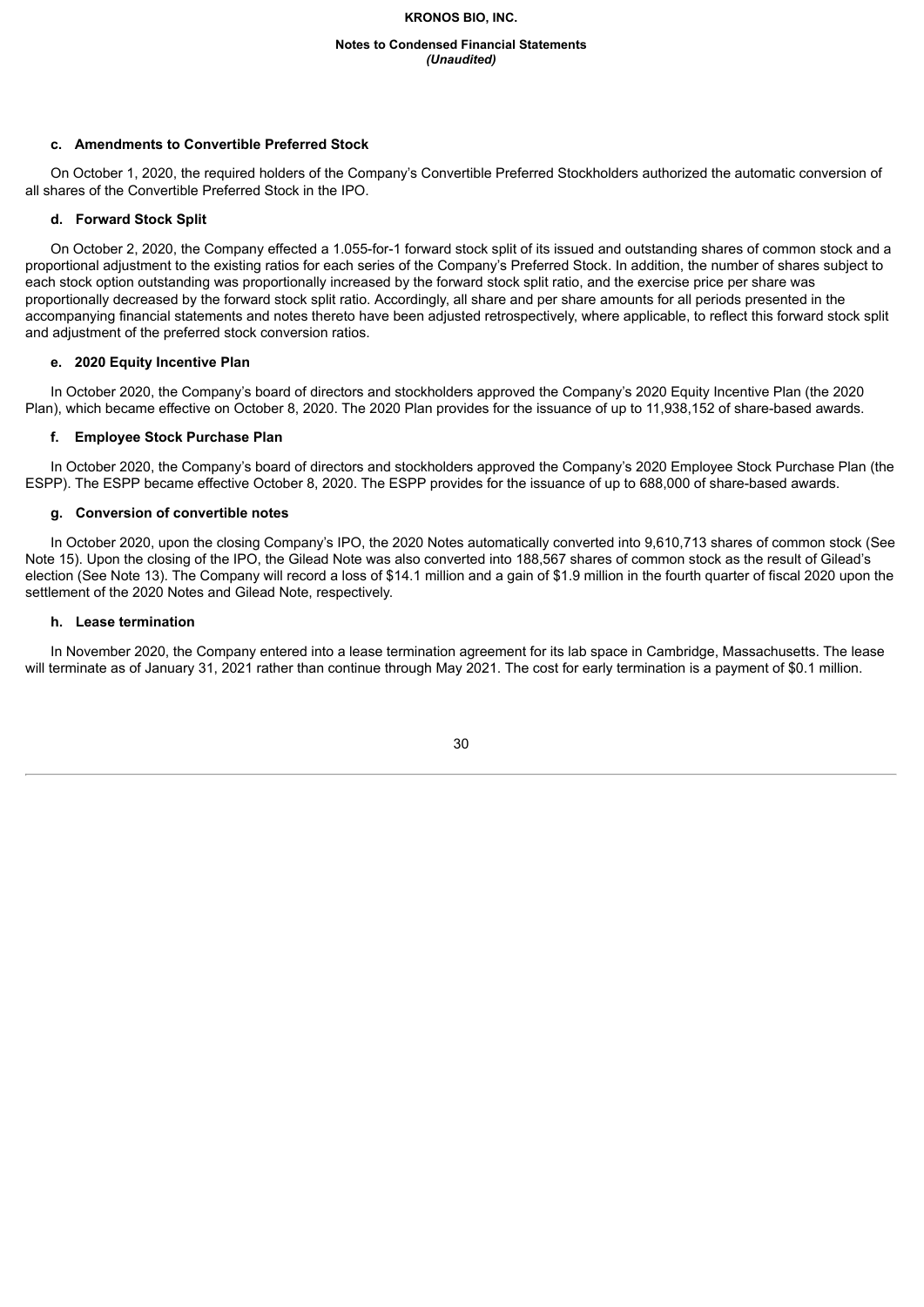#### **ITEM 2. MANAGEMENT'S DISCUSSION AND ANALYSIS OF FINANCIAL CONDITION AND RESULTS OF OPERATIONS**

The following discussion and analysis of our financial condition and results of operations should be read together with the our condensed financial statements and related notes included in Item 1 of Part I of this Quarterly Report on Form 10-Q and with the audited financial statements and related notes as of and for the fiscal year ended December 31, 2019, and the related Management's Discussion and Analysis of Financial Condition and Results of Operation, both of which are included in our final prospectus dated October 8, 2020 filed with the Securities and Exchange Commission, or the SEC, pursuant to Rule 424(b)(4) of the Securities Act of 1933, as amended ("the Prospectus") *on October 9, 2020.*

#### *Forward Looking Statements*

This discussion and other parts of this Quarterly Report on Form 10-Q contain forward-looking statements that involve risks and uncertainties, such as statements of our plans, objectives, expectations, and intentions. In some cases, you could identify forward-looking statements by terminology such as "anticipate," "believe," "continue," "could," "estimate," "expect," "intend," "may," "plan," "potentially," "predict," "should," "will," or the negative of these terms or similar expressions. As a result of many factors, including those factors set forth under "Risk Factors" included in Item 1A of Part II of this Quarterly Report on Form 10-Q, our actual results could differ materially from the results described in or implied by the forward-looking statements contained in the following discussion and analysis.

In addition, statements that "we believe" and similar statements reflect our beliefs and opinions on the relevant subject. These statements are based upon information available to us as of the date of this Quarterly Report on Form 10-Q, and while we believe such information forms a reasonable basis for such statements, such information may be limited or incomplete, and our statements should not be read to indicate that we have conducted an exhaustive inquiry into, or review of, all potentially available relevant information. These *statements are inherently uncertain and investors are cautioned not to unduly rely upon these statements.*

#### **Overview**

We are a clinical-stage biopharmaceutical company dedicated to the discovery and development of novel cancer therapeutics designed to transform patient outcomes through a precision medicine strategy by targeting dysregulated transcription. Our proprietary product engine focuses on dysregulated transcription factors and the transcriptional regulatory networks (TRNs) that drive their oncogenic activity.

Our lead product candidate, entospletinib (ENTO), is an orally administered, selective SYK inhibitor that has been tested in more than 200 AML patients. Based on clinical results in a biomarker-defined subset of patients and subject to discussions with regulatory agencies that we intend to have in the first half of 2021, we plan to initiate a registrational Phase 2/3 clinical trial in 2021 in newly-diagnosed AML patients with NPM1 mutations, with an anticipated data readout in 2023. We are also planning to initiate a Phase 1/2 clinical trial in patients with relapsed or refractory FLT3 mutated AML in 2021, with an anticipated data readout in 2022.

In July 2020, we entered into an asset purchase agreement to acquire a portfolio of selective, orally bioavailable small molecule inhibitors of SYK from Gilead Sciences, Inc. Our expertise in TRN biology allowed us to recognize SYK as a critical node in the HOX/MEIS TRN, and this acquisition accelerated our pipeline to late clinical stage. The acquisition included two clinical-stage compounds entosplentinib (ENTO) and lanraplenib (LANRA).

In addition, we are developing KB-0742 for the treatment of MYC-amplified solid tumors. KB-0742 is designed to be an orally bioavailable inhibitor of CDK9 with a differentiated selectivity profile. Subject to clearance of the IND for KB-0742, we plan to initiate a Phase 1/2 clinical trial in patients with advanced solid tumors in the first half of 2021.

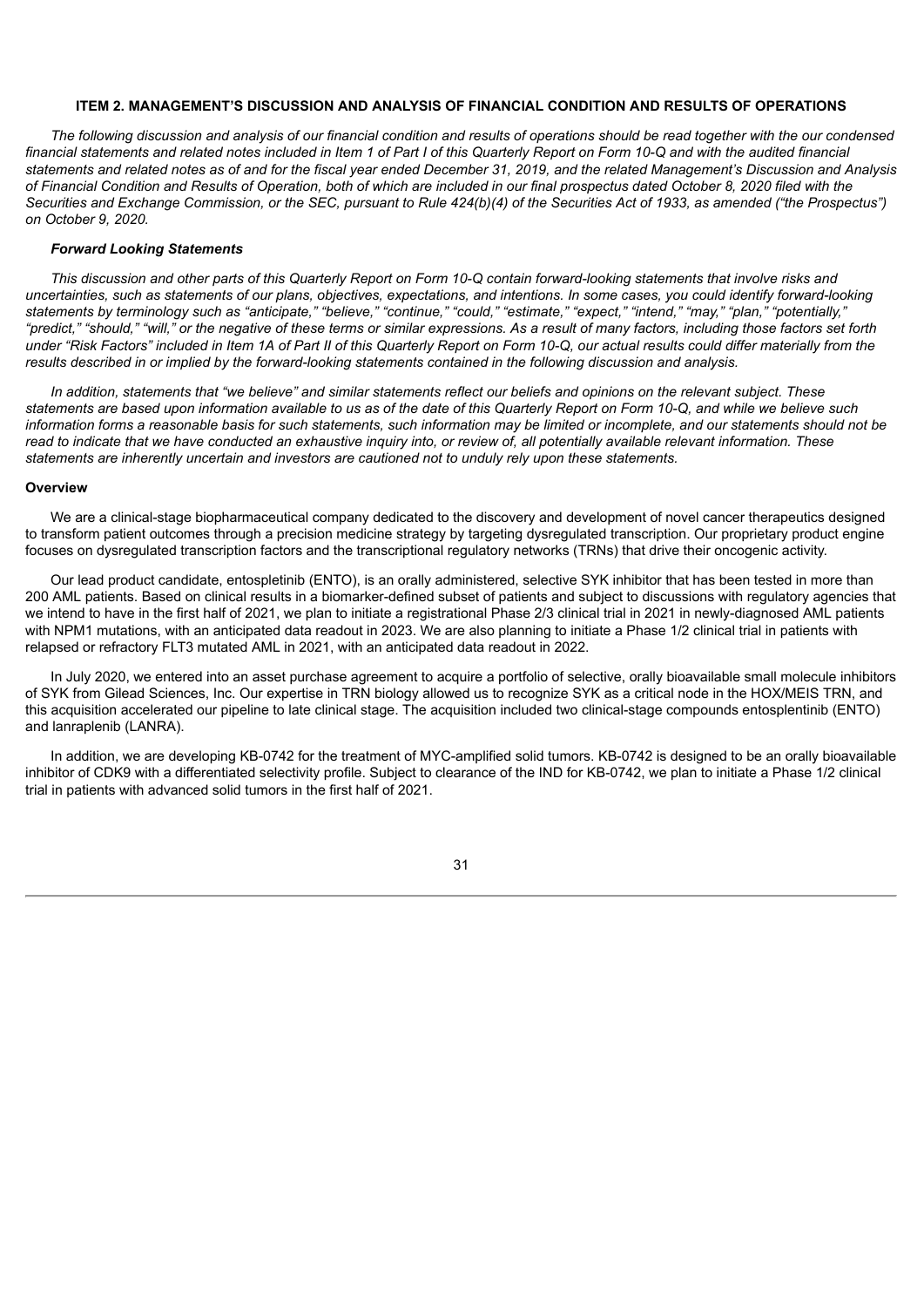We are also leveraging our product engine to drive multiple oncology discovery programs targeting dysregulated transcription factors and their associated TRNs. We have discovery initiatives focused on four cancer types where dysregulated transcription plays a central role: hematologic malignancies, prostate cancer, MYC-driven cancers, and small cell/neuroendocrine cancers. Our active discovery programs are focused on the specific TRNs MYC, MYB, ARv7, IRF4 and ASCL1. We anticipate submitting an IND for a drug candidate arising from one of these programs in 2022.

The current COVID-19 pandemic has presented substantial public health and economic challenges around the world. We cannot at this time predict the specific extent, duration or impact that COVID-19 will have on our financial condition and operations, including ongoing research activities, planned clinical trials and our financial results. While we are currently continuing to prepare to initiate clinical trials in 2021, COVID-19 precautions may directly or indirectly impact their timelines and interrupt clinical enrollment.

Since inception, we had significant operating losses, primarily from costs incurred in connection with research and development activities and general and administrative costs associated with our operations. Our net loss was \$39.7 million and \$4.0 million for the three months ended September 30, 2020 and 2019, respectively, and \$55.3 million and \$10.7 million for the nine months ended September 30, 2020 and 2019, respectively. As of September 30, 2020, we had an accumulated deficit of \$78.7 million. As of September 30, 2020, we had \$211.3 million of cash, cash equivalents and short-term investments. In October 2020, we completed an initial public offering (IPO) of our common stock. As a result of the IPO, we received approximately \$263.9 million in net proceeds, after deducting underwriting discounts and commissions and offering expenses. Our primary use of cash is to fund operating expenses, which consist primarily of research and development expenditures and, to a lesser extent, general and administrative expenditures. We expect to continue to incur net losses for the foreseeable future, and we expect our research and development expenses, general and administrative expenses, and capital expenditures will continue to increase.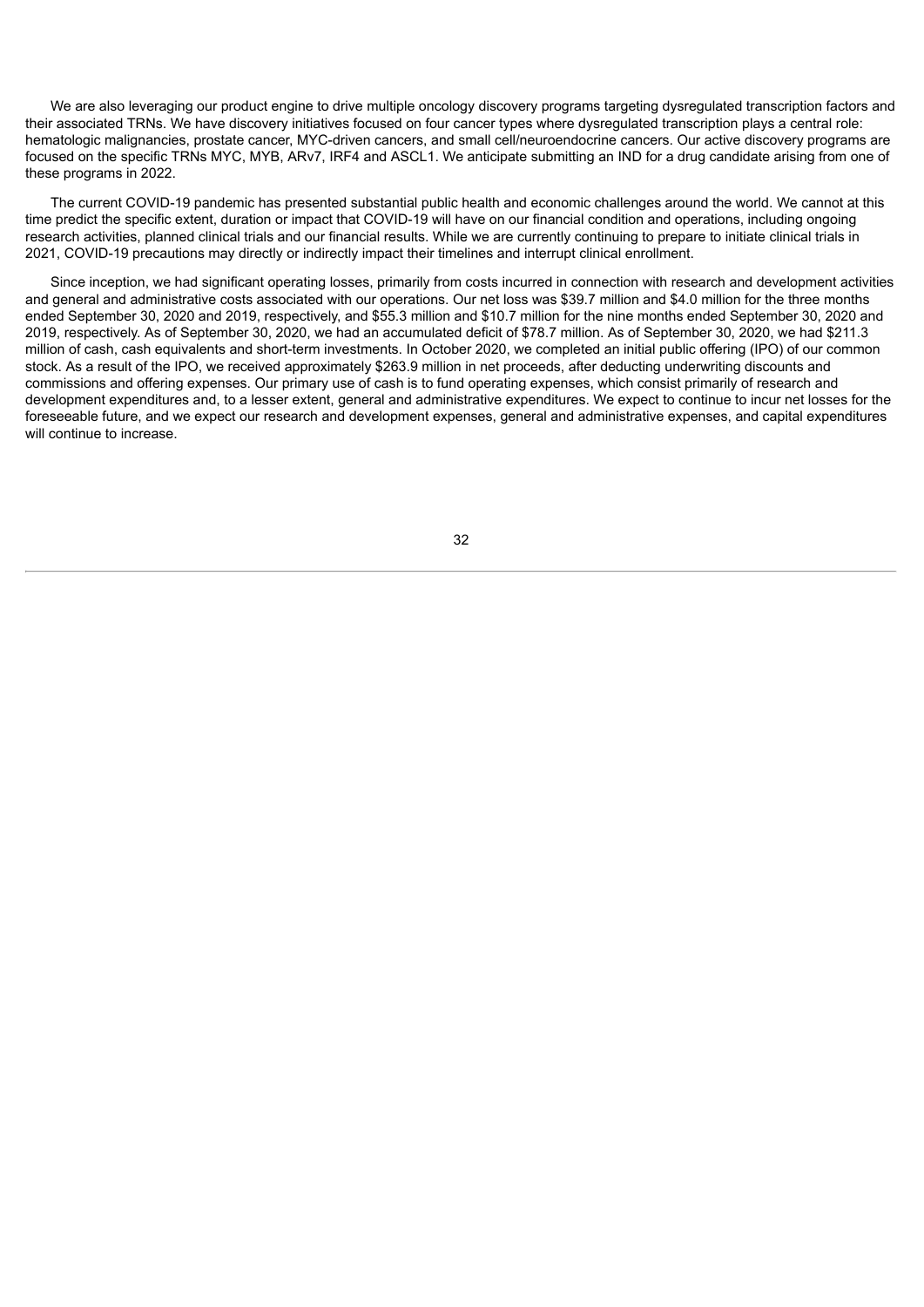#### **Strategic Agreements**

#### *Gilead Asset Purchase Agreement*

In July 2020, we entered into the Gilead Asset Purchase Agreement, pursuant to which we acquired certain assets from Gilead related to ENTO and LANRA, and patents and other intellectual property covering or related to the development, manufacture and commercialization of ENTO and LANRA.

In consideration for such assets, on the date of the Gilead Asset Purchase Agreement, we made a \$3.0 million upfront cash payment and issued a \$3.0 million principal amount convertible promissory note to Gilead (Gilead Note). We also made a \$0.7 million payment to reimburse Gilead for certain liabilities we assumed pursuant to the Gilead Asset Purchase Agreement. In addition, we are required to make milestone payments upon successful achievement of certain regulatory and sales milestones for ENTO, LANRA and other SYK inhibitor compounds covered by the patent rights acquired pursuant to the Gilead Asset Purchase Agreement and developed by us as a back-up to ENTO or LANRA (Other Compounds). Upon initiation of our planned registrational Phase 2/3 clinical trial of ENTO in combination with IC in AML patients with NPM1 mutations, we will be required to pay a milestone to Gilead of \$29.0 million, and upon successful completion of certain other regulatory milestones in the United States, European Union and United Kingdom for ENTO, LANRA and any Other Compounds, across up to two distinct indications, we will be required to pay to Gilead an aggregate total of \$51.3 million. Upon achieving certain thresholds for the aggregate annual net sales of ENTO, LANRA and any Other Compounds combined, we would owe to Gilead potential milestone payments totaling \$115.0 million.

Gilead is also eligible to receive (i) tiered marginal royalties ranging from the very low-teens to high-teens on annual worldwide net sales of ENTO, (ii) tiered marginal royalties ranging from high-single digits to the mid-teens on annual worldwide net sales of LANRA and (iii) tiered marginal royalties ranging from the low single digits to mid-single digits on annual worldwide net sales of any Other Compounds. The royalties in the foregoing clauses are subject to reduction, on a country-by-country basis, for products not covered by certain claims within the assigned patents, for generic entry and, in the case of ENTO and LANRA, for any royalties paid for future licenses of third party intellectual property required to develop or commercialize ENTO or LANRA. Our royalty obligation with respect to a given product in a given country begins upon the first commercial sale of such product in such country and ends on the latest of (i) expiration of the last claim of a defined set of the assigned patent rights covering such product in such country; (ii) loss of exclusive data or marketing rights to such product in such country; or (iii) 10 years from the first commercial sale of such product in such country.

Under the Gilead Asset Purchase Agreement, we are required to use commercially reasonable efforts to develop, obtain regulatory approval for and commercialize either ENTO or LANRA.

#### *Harvard License Agreement*

In January 2018, we entered into a license agreement with President and Fellows of Harvard College (Harvard), pursuant to which Harvard granted us a non-exclusive, worldwide, royalty-free license to certain intellectual property for the purpose of commercializing products relating to our SMM platform. We paid a one-time license fee in the amount of \$10,000 on the date of the agreement and an annual license maintenance fee of \$20,000 on each of the first two anniversaries. We are required to pay \$25,000 on each subsequent anniversary until the last to expire of any valid claim included in the licensed patents.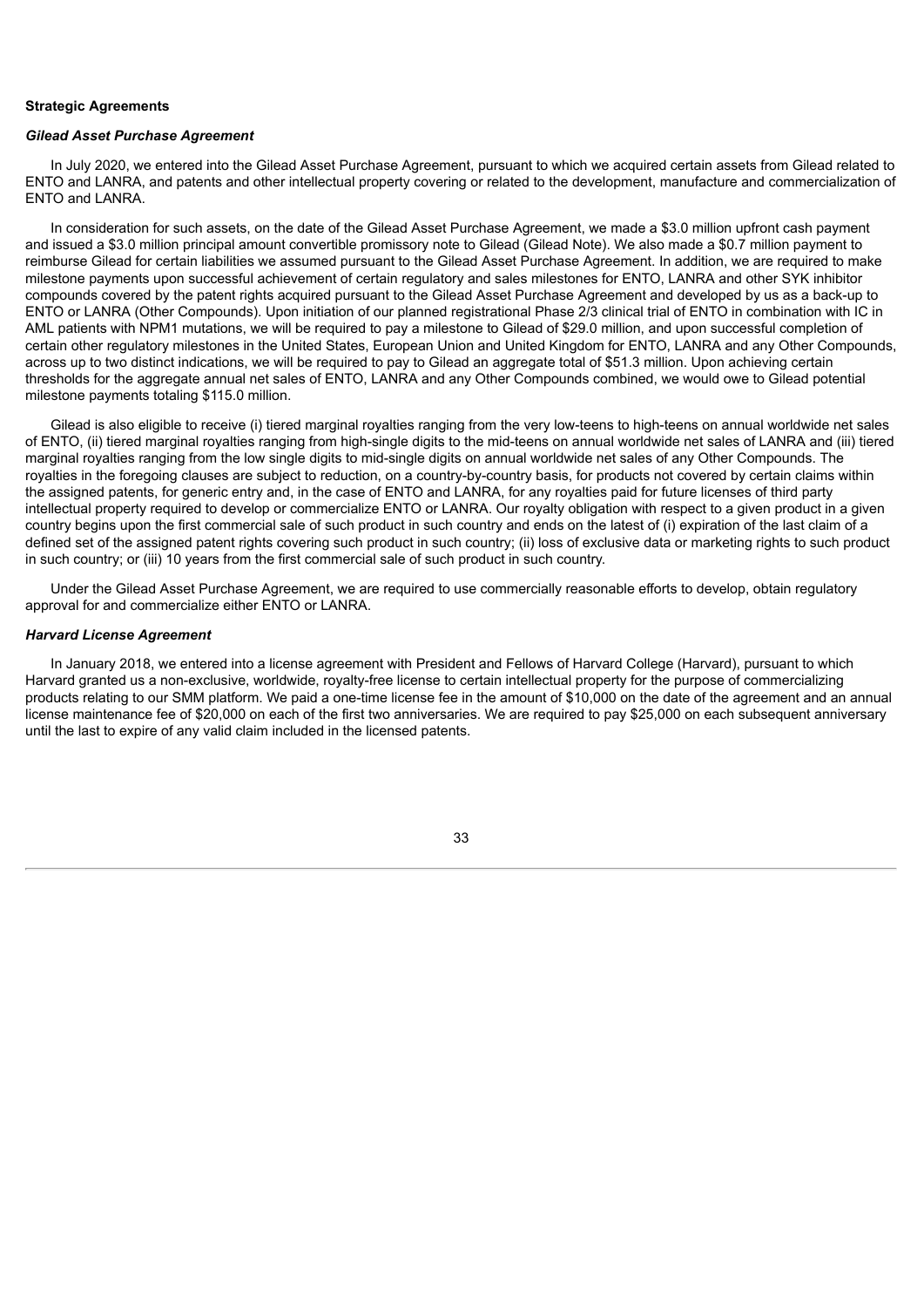# **Components of Our Results of Operations**

# *Operating Expenses*

Our operating expenses consisted of research and development expenses and general and administrative expenses.

#### *Research and Development Expenses*

Our research and development expenses consist primarily of direct and indirect costs incurred in connection with our therapeutic discovery efforts and the preclinical and clinical development of our product candidates, as well as the development of our product engine.

Direct costs include:

- expenses incurred under agreements with contract research organizations (CROs) and other vendors that conduct our clinical trials and preclinical activities;
- costs of outside consultants, including their fees, stock-based compensation and related travel expenses;
- costs of acquiring, developing, and manufacturing clinical trial materials and lab supplies; and
- payments made under third-party strategic agreements.

Indirect costs include:

- personnel costs, which include salaries, benefits, and other employee related costs, including stock-based compensation, for personnel engaged in research and development functions;
- costs related to compliance with regulatory requirements; and
- facilities costs, depreciation and other expenses, which include direct and allocated expenses for rent and maintenance of facilities, insurance and other supplies.

We expense research and development costs as the services are performed or the goods are received. We recognize costs for certain development activities based on an evaluation of the progress to completion of specific tasks using information provided to us by our vendors and our internal management. Payments for these activities are based on the terms of the individual agreements, which may differ from the pattern of costs incurred, and are reflected in our financial statements as prepaid or accrued research and development expenses.

Because we are working on multiple research and development programs at any one time, we track our direct costs by the stage of program, clinical or preclinical. In the periods presented, we have not incurred clinical program research and development costs. In future periods when clinical trial expenses are incurred, our direct costs will be broken out between our clinical programs and our preclinical programs. However, our internal costs, employees and infrastructure are not directly tied to any one program and are deployed across multiple programs. As such, we do not track indirect costs on a specific program basis.

Our research and development expenses may vary significantly based on a variety of factors, such as:

- the scope, rate of progress, expense and results of our preclinical development activities;
- per patient trial costs;
- the number of trials required for approval; the number of sites included in the trials;
- the number of patients that participate in the trials;
- the countries in which the trials are conducted;
- uncertainties in clinical trial design and patient enrollment or drop out or discontinuation rates, particularly in light of the current COVID-19 pandemic environment;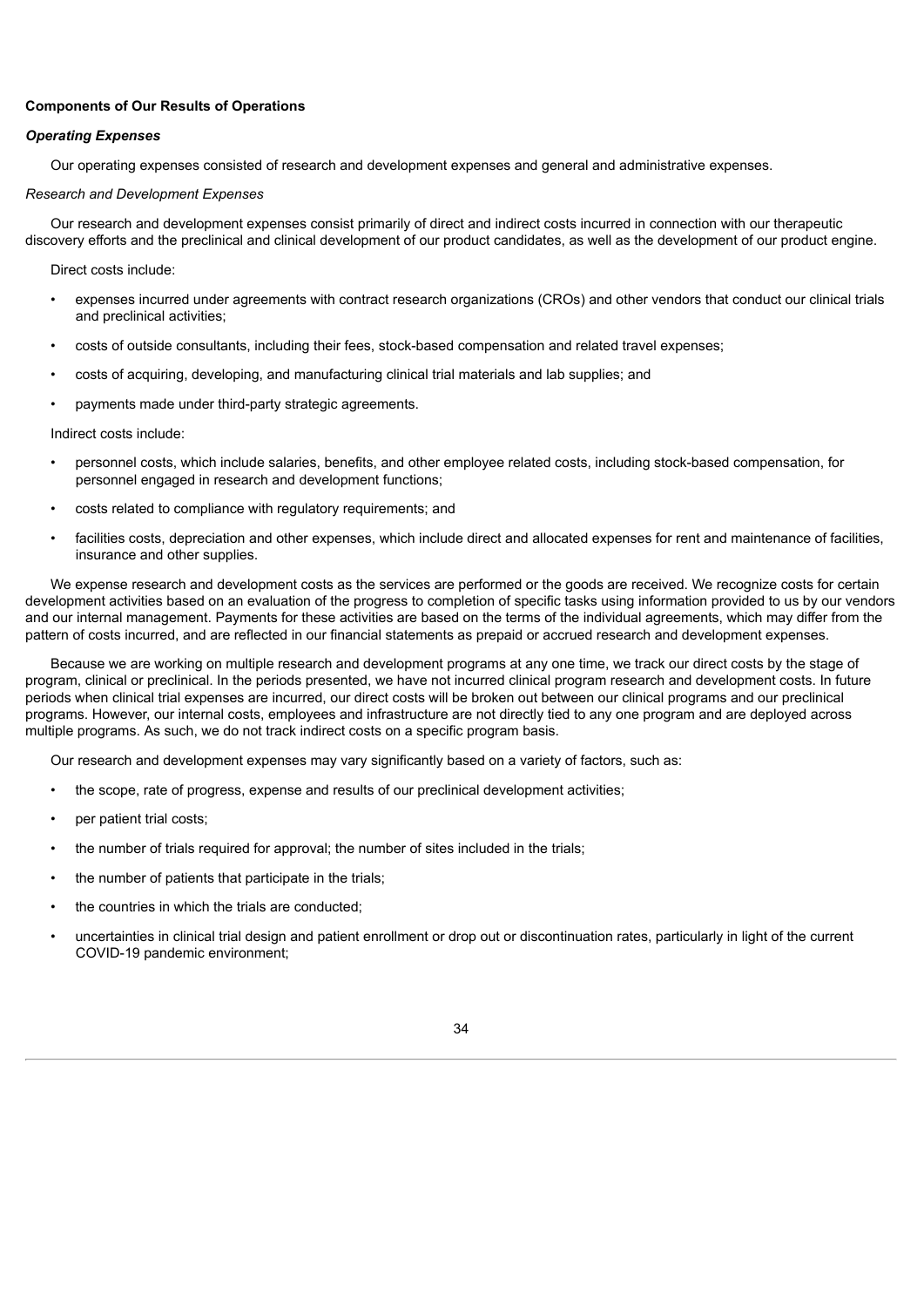- potential additional safety monitoring requested by regulatory agencies;
- the duration of patient participation in the trials and follow-up;
- the safety and efficacy of our product candidates;
- the timing, receipt, and terms of any approvals from applicable regulatory authorities including the FDA and non-U.S. regulators;
- significant and changing government regulation and regulatory guidance;
- potential additional trials requested by regulatory agencies;
- establishing clinical and commercial manufacturing capabilities or making arrangements with third-party manufacturers in order to ensure that we or our third-party manufacturers are able to make product successfully;
- the extent to which we establish additional strategic collaborations or other arrangements;
- the impact of any business interruptions to our operations or to those of the third parties with whom we work, particularly in light of the current COVID-19 pandemic environment;
- the expense of filing, prosecuting, defending, and enforcing any patent claims and other intellectual property rights; and
- maintaining a continued acceptable safety profile of our product candidates following approval, if any, of our product candidates.

A change in the outcome of any of these variables with respect to the development of any of our product candidates could significantly change the costs and timing associated with the development of that product candidate.

We expect that our research and development expenses will continue to increase substantially for the foreseeable future as we continue to identify and develop additional product candidates and as more of our product candidates move into later stages of clinical development, which typically have higher development costs than those in earlier stages of clinical development due to the increased size and duration of later-stage clinical trials.

The process of conducting the necessary preclinical and clinical research to obtain regulatory approval is costly and time-consuming. The actual probability of success for our product candidates may be affected by a variety of factors. We may never succeed in achieving regulatory approval for any of our product candidates. Further, a number of factors, including those outside of our control, could adversely impact the timing and duration of our product candidates' development, which could increase our research and development expenses.

#### *General and Administrative Expenses*

General and administrative expenses consist primarily of personnel costs, which include salaries, benefits and other employee related costs, such as stock-based compensation, for personnel in our executive, finance, corporate and business development, and administrative functions. General and administrative expenses also include legal fees relating to patent and corporate matters; professional fees for accounting, auditing, tax and consulting services; insurance costs; recruiting costs; travel expenses; and facilities-related costs.

We expect that our general and administrative expenses will continue to increase substantially for the foreseeable future as we continue to increase our general and administrative personnel headcount to support personnel in research and development, and to support our operations generally as we increase our research and development activities and activities related to the potential commercialization of our product candidates. We also expect to incur increased expenses associated with operating as a public company, including costs of accounting, audit, legal, regulatory and tax-related services associated with maintaining compliance with exchange listing and SEC requirements, director and officer insurance costs, and investor and public relations costs.

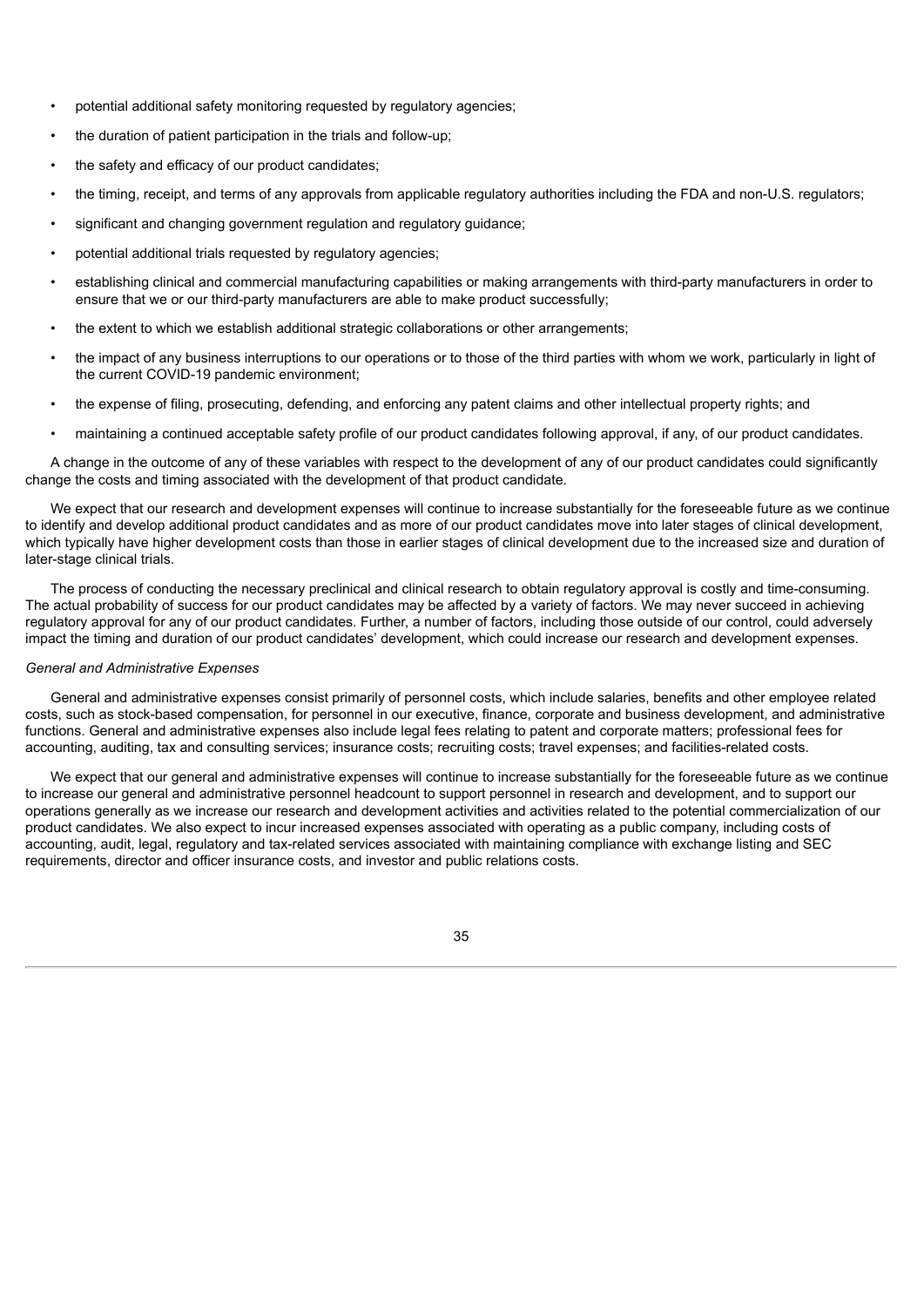# *Change in Fair Value of Convertible Notes Payable*

We elected on issuance to account for our convertible notes payable (2020 Notes and Gilead Note) at fair value until their settlement. In this reporting period, the change in fair value of our convertible notes payable was recognized through the statement of operations. The 2020 Notes and the Gilead Note settled on the closing of our IPO in October 2020.

# *Interest Expense*

Interest expense consists of debt issuance costs we incurred to issue the 2020 Notes. The debt issuance costs were expensed on issuance because we elected to record the 2020 Notes at fair value.

#### *Interest and Other Income, Net*

Interest and other income, net primarily consists of interest earned on our cash, cash equivalents and investments.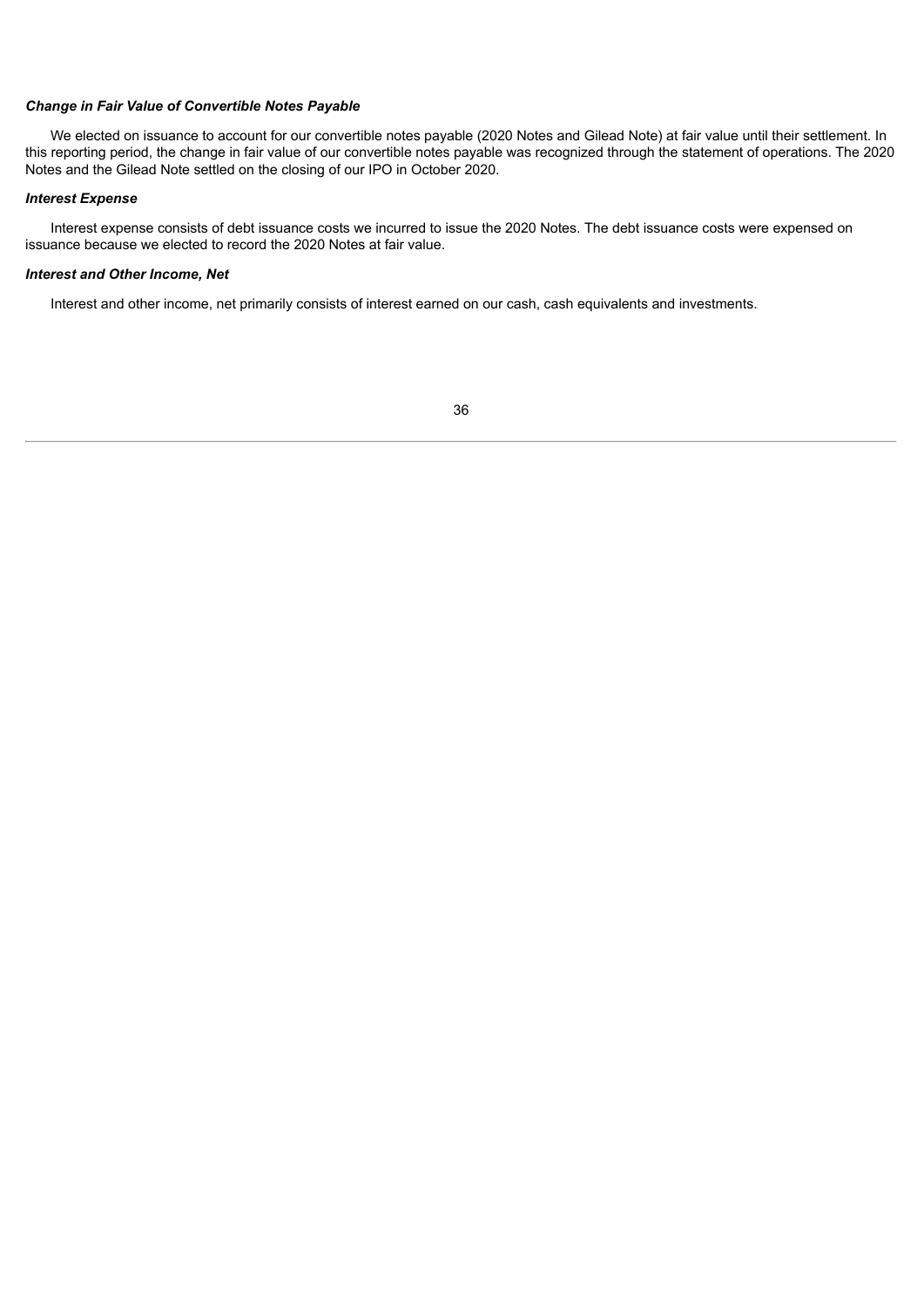# **Results of Operations**

# *Comparison of Three Months Ended September 30, 2020 and 2019*

The following table summarizes our results of operations for the three months ended September 30, 2020 and 2019:

|                                                   | <b>Three Months Ended</b><br>September 30, |              |      |           |
|---------------------------------------------------|--------------------------------------------|--------------|------|-----------|
|                                                   | 2020                                       | 2019         |      | Change    |
|                                                   |                                            |              |      |           |
| Operating expenses:                               |                                            |              |      |           |
| Research and development                          | \$<br>16,755 \$                            | 3,526        | - \$ | 13,229    |
| General and administrative                        | 4,054                                      | 797          |      | 3,257     |
| Total operating expenses                          | 20,809                                     | 4,323        |      | 16,486    |
| Loss from operations                              | (20, 809)                                  | (4,323)      |      | (16, 486) |
| Other income (expense), net:                      |                                            |              |      |           |
| Change in fair value of convertible notes payable | (15, 215)                                  |              |      | (15, 215) |
| Interest expense                                  | (3,889)                                    | (1)          |      | (3,888)   |
| Interest and other income, net                    | 200                                        | 311          |      | (111)     |
| Total other income (expense), net                 | (18,904)                                   | 310          |      | (19, 214) |
| Net loss                                          | $(39,713)$ \$                              | $(4,013)$ \$ |      | (35,700)  |
|                                                   |                                            |              |      |           |

# *Research and Development Expenses*

 $\frac{1}{2}$ 

The following table summarizes our research and development expenses for the three months ended September 30, 2020 and 2019:

|                                             | <b>Three Months Ended</b><br>September 30, |        |  |                |     |        |
|---------------------------------------------|--------------------------------------------|--------|--|----------------|-----|--------|
|                                             | 2020                                       |        |  | 2019           |     | Change |
|                                             |                                            |        |  | (in thousands) |     |        |
| Direct Costs <sup>(1)</sup>                 | \$                                         | 12,292 |  | 2.077          | \$. | 10,215 |
| Indirect Costs:                             |                                            |        |  |                |     |        |
| Personnel                                   |                                            | 2,592  |  | 634            |     | 1,958  |
| Facilities, depreciation and other expenses |                                            | 1.871  |  | 815            |     | 1,056  |
| Total research and development expenses     |                                            | 16,755 |  | 3.526          |     | 13,229 |

(1) In future periods when clinical trial expenses are incurred, direct costs will be broken out between our clinical programs and our preclinical programs.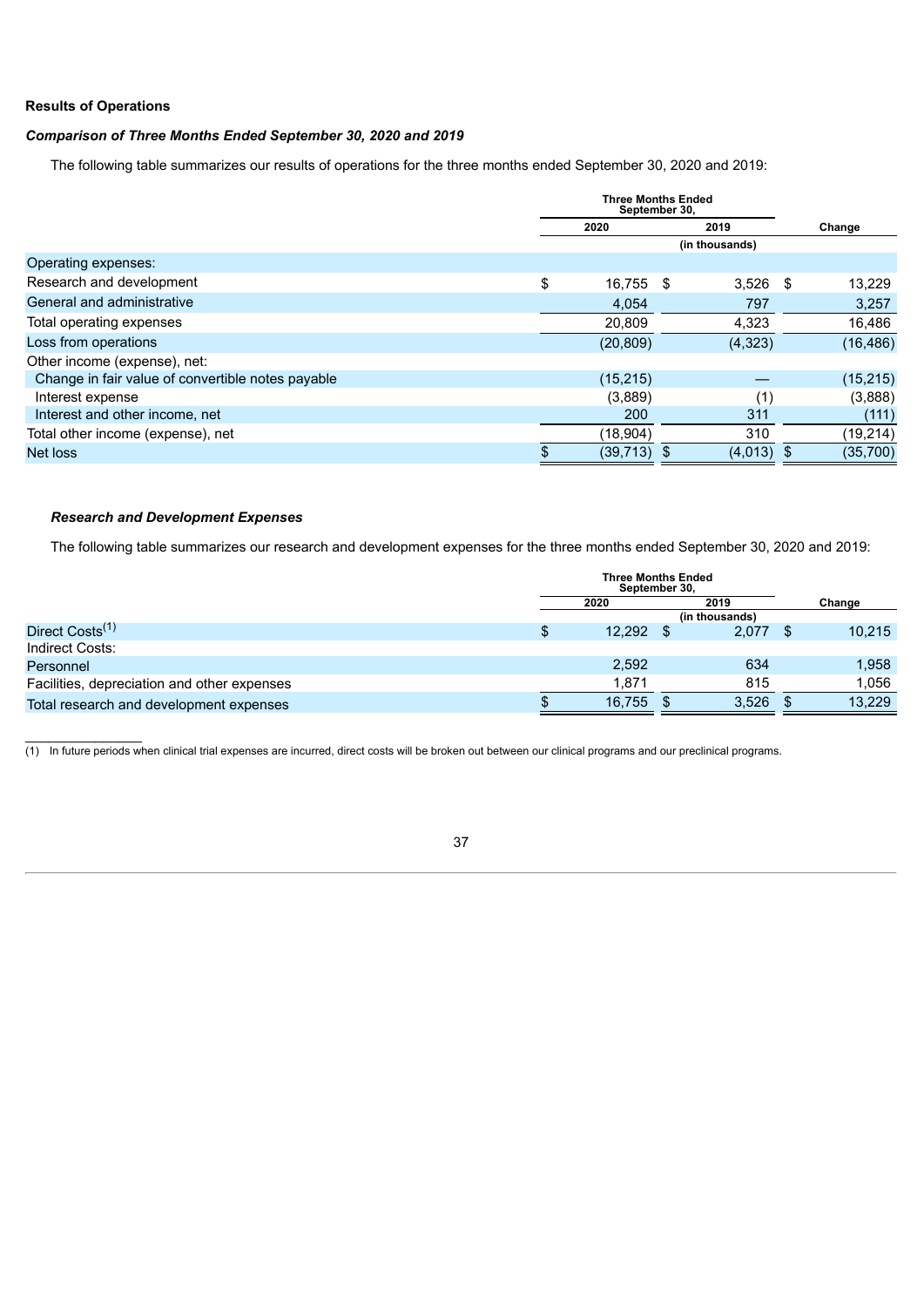Research and development expenses were \$16.8 million for the three months ended September 30, 2020, compared to \$3.5 million for the three months ended September 30, 2019. The increase of \$13.2 million was primarily due to \$6.6 million in acquisition costs for our SYK portfolio related to the Gilead Asset Purchase Agreement (See Note 13), an increase of \$2.7 million in outside and consulting research expenses, and an increase of \$2.0 million in personnel costs primarily attributable to increased research and development personnel headcount, including an increase in stock-based compensation of \$0.2 million. Also contributing to this increase in research and development expenses is an increase of \$0.5 million in facilities, depreciation and other expenses primarily attributable to the commencement of the lease for our 301 Binney facility (as described below) in March 2020, and an increase of \$0.3 million in lab supplies related to increased development activity in connection with our preclinical product candidates.

#### *General and Administrative Expenses*

General and administrative expenses were \$4.1 million for the three months ended September 30, 2020 compared to \$0.8 million for the three months ended September 30, 2019. The increase of \$3.3 million was primarily due to \$0.6 million in personnel costs, primarily attributable to increased general and administrative personnel headcount to support the growth of our research and development organization, \$0.9 million in professional fees primarily attributable to legal and outside consultant costs, \$0.9 million in other expenses primarily attributable to employee onboarding costs, and an increase in stock-based compensation of \$1.0 million attributable to both the increases in personnel costs and outside consulting services.

#### *Change in Fair Value of Convertible Notes Payable*

The change in fair value of convertible notes payable of \$15.2 million for the three months ended September 30, 2020 was directly attributable to the Company's progress towards completing an IPO from the issuance of the 2020 Notes and the Gilead Note through September 30, 2020.

#### *Interest Expense*

Interest expense of \$3.9 million for the three months ended September 30, 2020 and consists of debt issuance costs that were expensed on issuance of the 2020 Notes.

# *Interest and Other Income, Net*

Interest and other income, net primarily consists of interest earned on our cash, cash equivalents, and investments.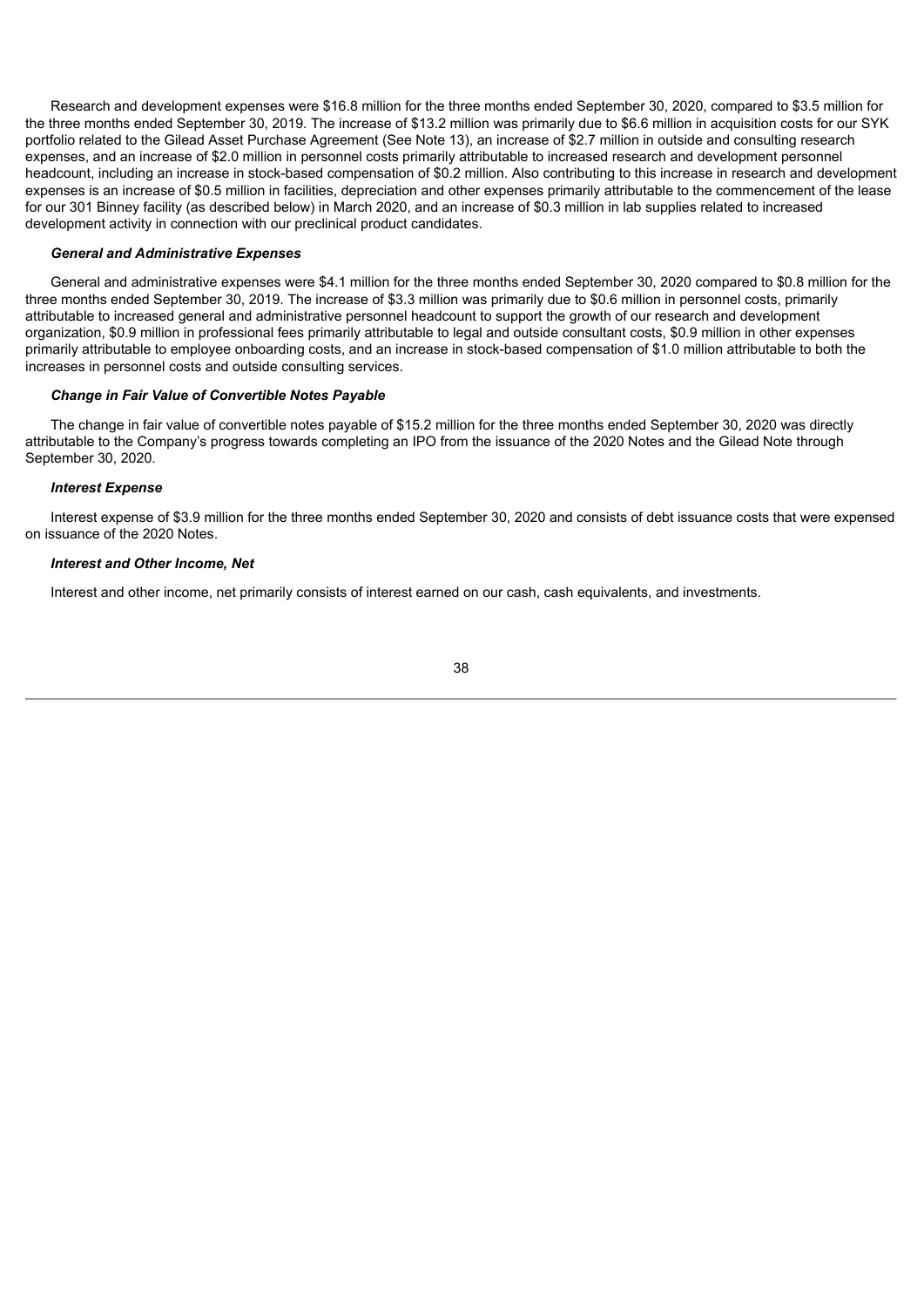# *Comparison of Nine Months Ended September 30, 2020 and 2019*

The following table summarizes our results of operations for the nine months ended September 30, 2020 and 2019:

|                                                   | Nine Months Ended September 30, |                |                |
|---------------------------------------------------|---------------------------------|----------------|----------------|
|                                                   | 2020                            | 2019           | Change         |
|                                                   |                                 | (in thousands) |                |
| Operating expenses:                               |                                 |                |                |
| Research and development<br>\$                    | $30,125$ \$                     | 8.698          | 21,427<br>- \$ |
| General and administrative                        | 6,831                           | 2,262          | 4,569          |
| Total operating expenses                          | 36,956                          | 10,960         | 25,996         |
| Loss from operations                              | (36,956)                        | (10,960)       | (25,996)       |
| Other income (expense), net:                      |                                 |                |                |
| Change in fair value of convertible notes payable | (15, 215)                       |                | (15, 215)      |
| Interest expense                                  | (3,890)                         | (3)            | (3,887)        |
| Interest and other income, net                    | 774                             | 311            | 463            |
| Total other income (expense), net                 | (18, 331)                       | 308            | (18,639)       |
| Net loss                                          | (55, 287)                       | (10, 652)      | (44, 635)      |

### *Research and Development Expenses*

 $\frac{1}{2}$ 

The following table summarizes our research and development expenses for the nine months ended September 30, 2020 and 2019:

|                                             | Nine Months Ended September 30, |                |      |       |      |        |  |  |  |
|---------------------------------------------|---------------------------------|----------------|------|-------|------|--------|--|--|--|
|                                             |                                 | 2020           | 2019 |       |      | Change |  |  |  |
|                                             |                                 | (in thousands) |      |       |      |        |  |  |  |
| Direct Costs <sup>(1)</sup>                 | \$                              | 18,498 \$      |      | 4.925 | - \$ | 13,573 |  |  |  |
| Indirect Costs:                             |                                 |                |      |       |      |        |  |  |  |
| Personnel                                   |                                 | 6,726          |      | 1.568 |      | 5,158  |  |  |  |
| Facilities, depreciation and other expenses |                                 | 4.901          |      | 2,205 |      | 2,696  |  |  |  |
| Total research and development expenses     |                                 | 30,125         |      | 8,698 |      | 21,427 |  |  |  |

 $(1)$  In future periods when clinical trial expenses are incurred, direct costs will be broken out between our clinical programs and our preclinical programs.

Research and development expenses were \$30.1 million for the nine months ended September 30, 2020 compared to \$8.7 million for the nine months ended September 30, 2019. The increase of \$21.4 million was primarily due to \$6.6 million in acquisition costs for our SYK portfolio the Gilead Asset Purchase Agreement (See Note 13), an increase of \$5.8 million in outside and consulting research expenses, and an increase of \$5.2 million in personnel costs primarily attributable to increased research and development personnel headcount, including an increase in stock-based compensation of \$0.5 million. Also contributing to this increase in research and development expenses is an increase of \$1.6 million in facilities, depreciation and other expenses primarily attributable to the commencement of the lease for our 301 Binney facility (as described below) in March 2020, and an increase of \$0.7 million in lab supplies related to increased development activity in connection with our preclinical product candidates.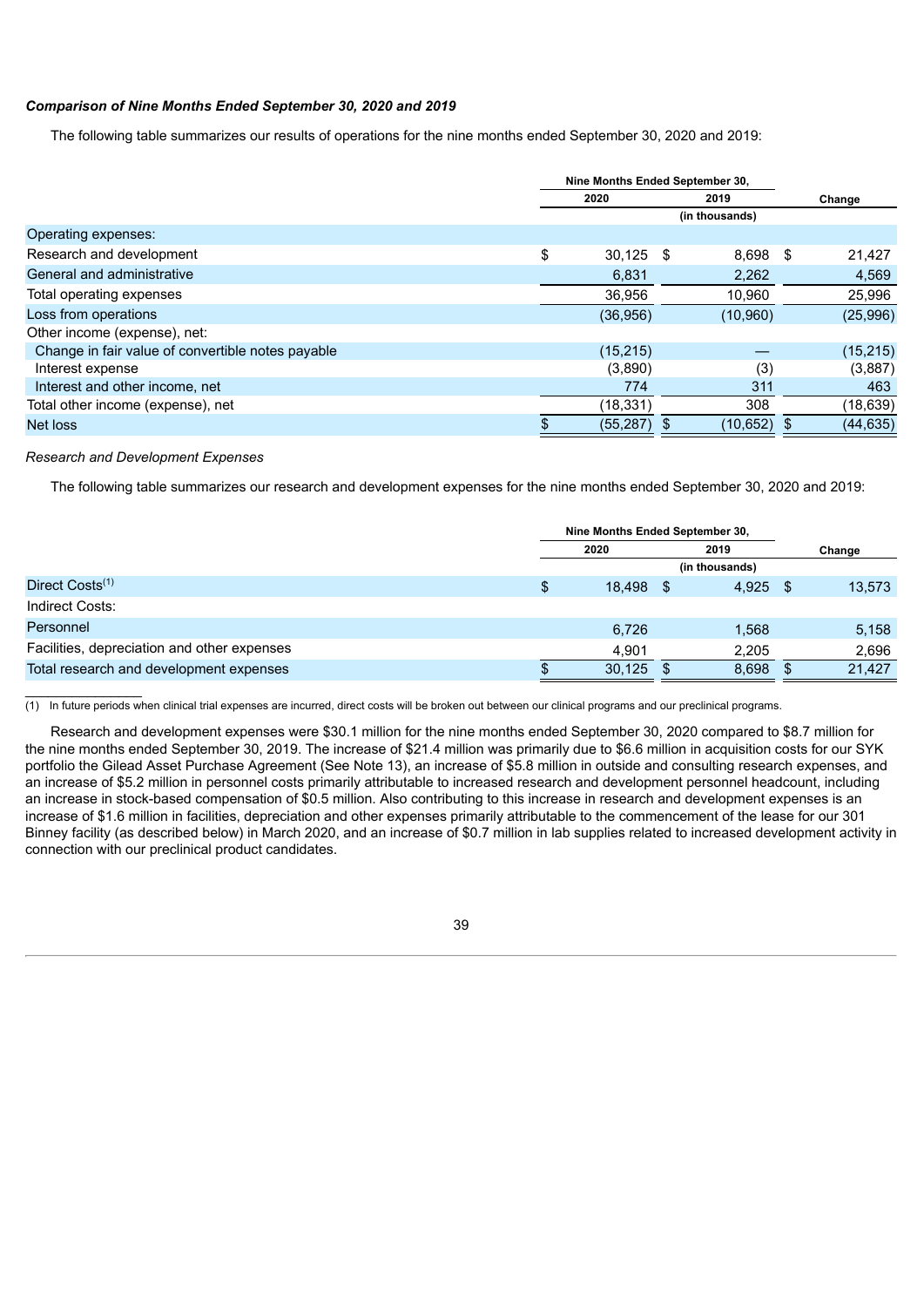### *General and Administrative Expenses*

General and administrative expenses were \$6.8 million for the nine months ended September 30, 2020 compared to \$2.3 million for the nine months ended September 30, 2019. The increase of \$4.6 million was primarily due to an increase of \$0.7 million in personnel costs primarily attributable to increased general and administrative personnel headcount to support the growth of our research and development organization, an increase of \$1.5 million in professional fees primarily attributable to legal and outside consultant costs, an increase of \$1.4 million in in other expenses primarily attributable to employee onboarding costs, and an increase in stock-based compensation of \$1.2 million attributable to both the increases in personnel costs and outside consulting services.

# *Change in Fair Value of Convertible Notes Payable*

The change in fair value of convertible notes payable of \$15.2 million for the nine months ended September 30, 2020 was directly attributable to the Company's progress towards completing an IPO from the issuance of the Series B Convertible Notes and 2020 Gilead Notes through September 30, 2020.

### *Interest Expense*

Interest expense of \$3.9 million for the nine months ended September 30, 2020 consisted of debt issuance costs that were expensed on issuance of the 2020 Notes.

### *Interest and Other Income, Net*

Interest and other income, net primarily consists of interest earned on our cash, cash equivalents, and investments.

### **Liquidity, Capital Resources and Plan of Operations**

## *Sources of Liquidity*

To date, we have incurred significant operating losses and negative cash flows from operations. We have not yet commercialized any products and we do not expect to generate revenue from sales of any product candidates for several years, if ever. Prior to our IPO, our operations were financed primarily by net proceeds from the sale and issuance of our convertible preferred stock and the 2020 Notes, totaling aggregate gross proceeds of \$278.2 million. As of September 30, 2020, we had cash, cash equivalents and short-term investments of \$211.3 million, which includes the aggregate net proceeds of \$151.3 million we received from the issuance and sale of the 2020 Notes in August 2020.

Upon completion of our IPO on October 14, 2020, we sold an aggregate of 15,131,579 shares of our common stock including 1,973,684 shares of common stock sold pursuant to the full exercise of the underwriters' option to purchase additional shares at a price of \$19.00 per share and received approximately \$263.9 million in net proceeds after deducting underwriting discounts and commissions and offering expenses.

#### *Future Funding Requirements*

Our primary use of cash is to fund operating expenses, which consist primarily of research and development expenditures related to ENTO, LANRA and KB-0742, and our other research efforts, and to a lesser extent, general and administrative expenditures. Cash used to fund operating expenses is impacted by the timing of when we pay these expenses, as reflected in the change in our outstanding accounts payable and accrued expenses.

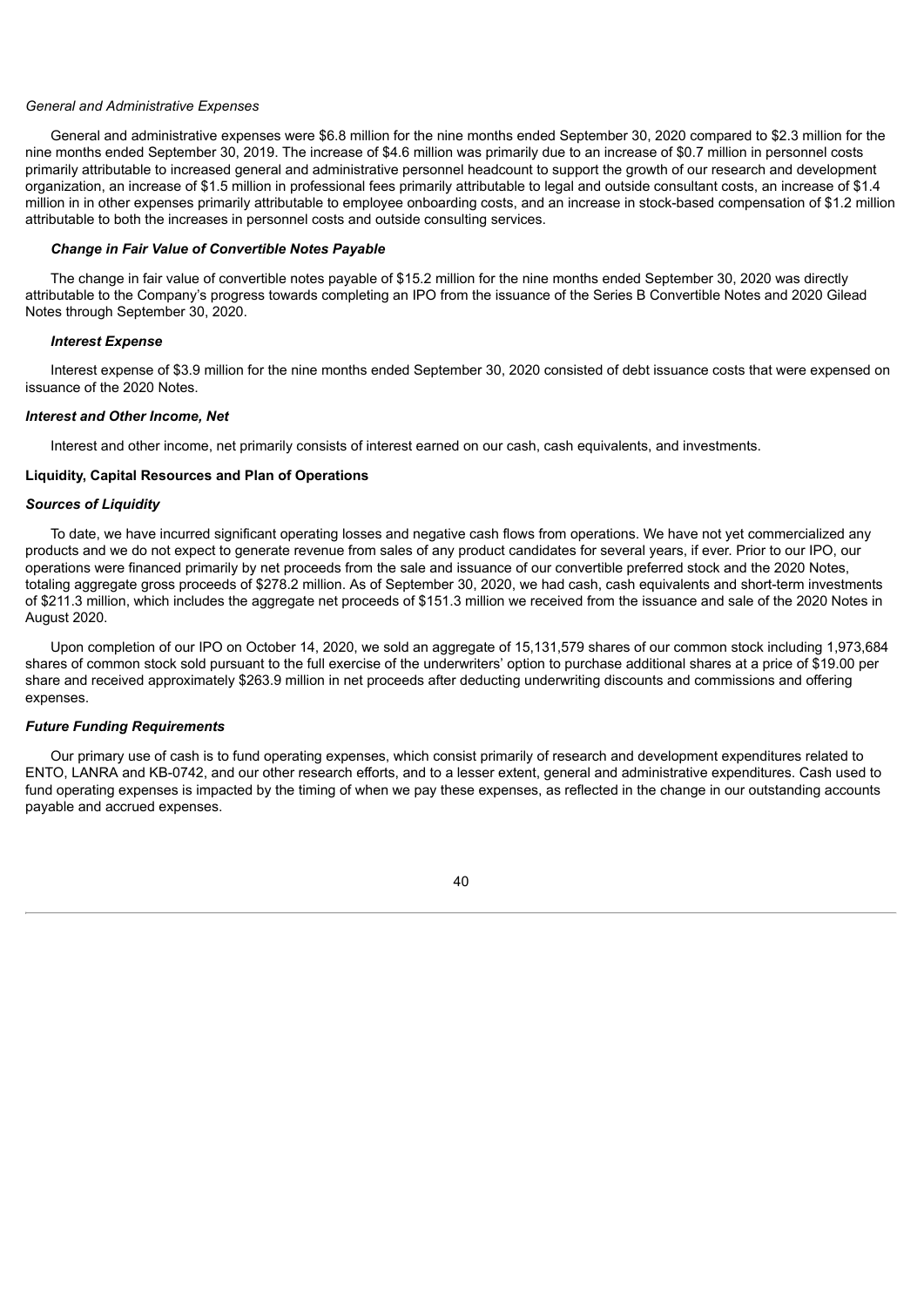Our product candidates are still in the early stages of clinical and preclinical development, and the outcomes of these efforts are uncertain. Accordingly, we cannot estimate the actual amounts necessary to successfully complete the development and commercialization of our product candidates or whether, or when, we may achieve profitability. Until such time, if ever, as we can generate substantial product revenue, we expect to finance our cash needs through a combination of equity or debt financings and collaboration agreements. If we do raise additional capital through public or private equity offerings, the ownership interest of our existing stockholders will be diluted, and the terms of these securities may include liquidation or other preferences that adversely affect our existing stockholders' rights. If we raise additional capital through debt financing, we may be subject to covenants limiting or restricting our ability to take specific actions, such as incurring additional debt, making capital expenditures or declaring dividends. If we are unable to raise capital when needed, we will need to delay, reduce or terminate planned activities to reduce costs. Doing so will likely harm our ability to execute our business plans.

## *Cash Flows*

The following table summarizes our sources and uses of cash for each of the periods presented:

|                                           |    | <b>Nine Months Ended</b><br>September 30, |  |           |  |
|-------------------------------------------|----|-------------------------------------------|--|-----------|--|
|                                           |    | 2019<br>2020                              |  |           |  |
|                                           |    | (unaudited)<br>(in thousands)             |  |           |  |
|                                           |    |                                           |  |           |  |
| Cash used in operating activities         | \$ | $(22, 282)$ \$                            |  | (10, 140) |  |
| Cash used in investing activities         |    | (1,480)                                   |  | (2,311)   |  |
| Cash provided by financing activities     |    | 149.414                                   |  | 104,963   |  |
| Net increase in cash and cash equivalents |    | 125.652 \$                                |  | 92.512    |  |

#### *Operating Activities*

During the nine months ended September 30, 2020, cash used in operating activities was \$22.3 million, which was primarily attributable to our net loss of \$55.3 million, partially offset by non-cash charges of \$27.1 million and cash provided by changes in our operating assets and liabilities of \$5.9 million. Net cash provided by changes in our operating assets and liabilities of \$5.9 million during the nine months ended September 30, 2020 consisted of a net increase of \$6.2 million in operating liabilities, offset by a \$0.3 million increase in operating assets.

During the nine months ended September 30, 2019, cash used in operating activities was \$10.1 million, which was primarily attributable to our net loss of \$10.7 million, as well as cash used in changes in our operating assets and liabilities of \$0.1 million, and partially offset by non-cash charges of \$0.5 million. Net cash used in changes in our operating assets and liabilities of \$0.1 million during the nine months ended September 30, 2019 consisted of an increase of \$0.4 million in prepaid expenses and other assets as well as a decrease of \$0.2 million in other liabilities, partially offset by a \$0.7 million increase in accounts payable and accrued expenses. The increase in accounts payable and accrued expenses was largely due to an increase in external research and development costs. The increase in prepaid expenses and other current assets was due to prepaid rent.

## *Investing Activities*

During the nine months ended September 30, 2020, cash provided by investing activities was \$1.5 million, consisting of \$45.6 million in investment maturities, partially offset by \$41.2 million of net investment purchases and \$5.9 million for the purchase of property and equipment.

During the nine months ended September 30, 2019, cash used in investing activities was \$2.3 million, consisting of \$2.3 million for the purchase of property and equipment.

## *Financing Activities*

During the nine months ended September 30, 2020, net cash provided by financing activities was \$149.4 million, consisting primarily of proceeds from the issuance of convertible notes (2020 Notes and Gilead Note) of \$151.3 million and proceeds from the exercise of stock options of \$0.4 million.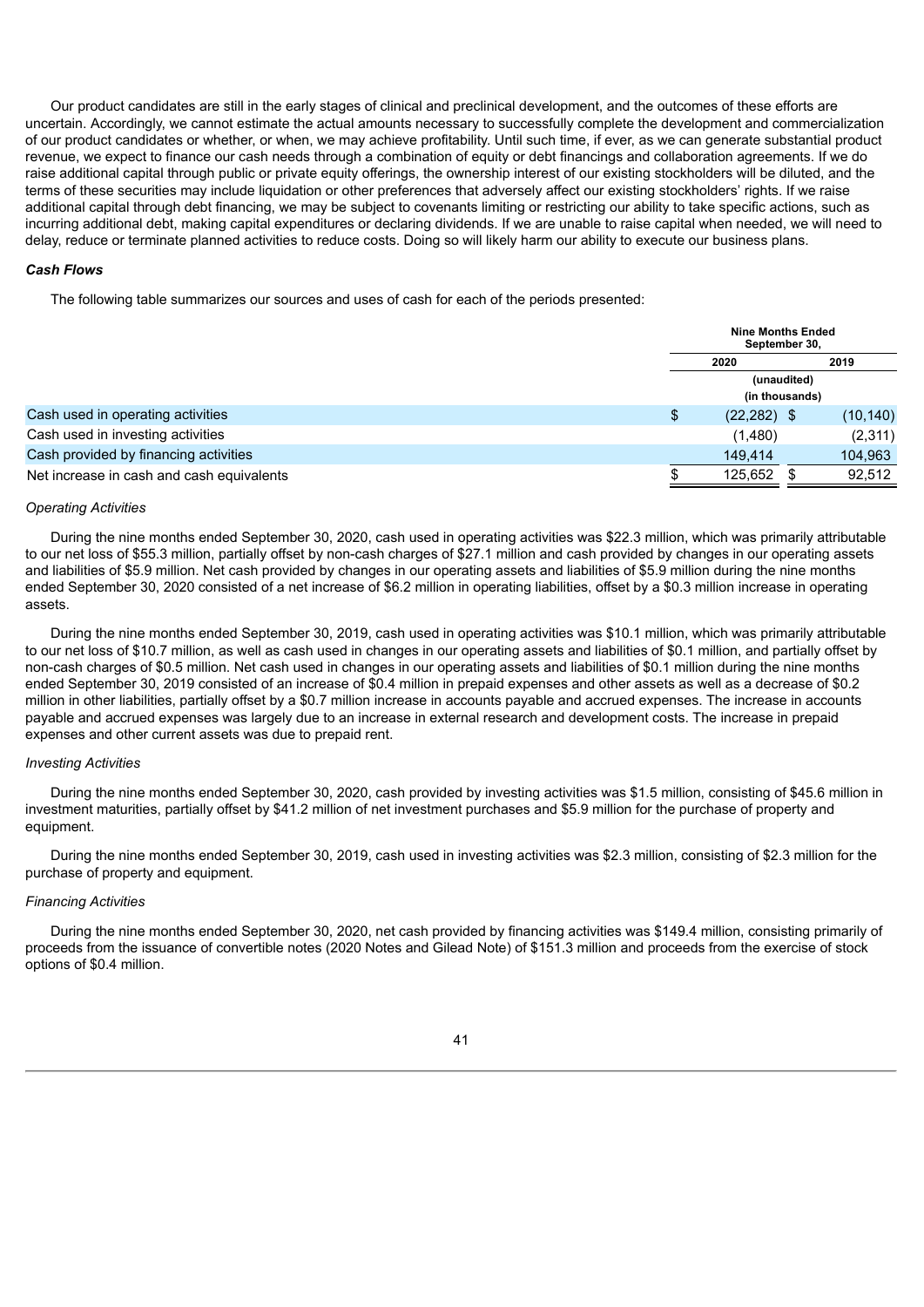During the nine months ended September 30, 2019, net cash provided by financing activities was \$105.0 million, consisting primarily of net proceeds of \$104.9 million from our sales of shares of our Series A convertible preferred stock.

## **Contractual Obligations and Commitments**

The following table summarizes our contractual obligations and commitments as of December 31, 2019:

|                                            |   | <b>Payments Due by Period</b> |      |           |      |                |     |  |                      |  |
|--------------------------------------------|---|-------------------------------|------|-----------|------|----------------|-----|--|----------------------|--|
|                                            |   | Total<br>Less than 1 Year     |      | 1-3 Years |      | 3-5 Years      |     |  | More than<br>5 Years |  |
|                                            |   |                               |      |           |      | (in thousands) |     |  |                      |  |
| Operating lease obligations <sup>(1)</sup> | S | $541 \text{ } $$              |      | 322       | - \$ | 219            | -\$ |  |                      |  |
| Finance lease obligations                  |   | 39                            |      | 33        |      | 6              |     |  |                      |  |
| Total                                      | Œ | 580                           | - \$ | 355       | \$   | 225            | \$  |  |                      |  |

 $\overline{\phantom{a}}$ (1) Represents payments due for our lease of office space in San Mateo, California under an office lease agreement that expires in April 2025.

In 2020, we entered into additional lease agreements to expand our office and lab spaces. In March 2020, we entered into an 11-year lease agreement to move our research and development operations to a 40,514 square-foot facility at 301 Binney Street, Cambridge, Massachusetts (301 Binney facility). The initial annual base rent is approximately \$4.1 million and such amount will increase by 3% annually on each anniversary of the rent commencement date, which is October 2020.

In May 2020, we amended our agreement to extend the lease for our office space in San Mateo, California through April 2025. The initial annual base rent is approximately \$0.3 million, and such amount will increase by 3.0% annually on each anniversary of the commencement date. In July 2020, we expanded to an adjacent suite for an additional lease through April 2025 with similar economic terms.

Pursuant to the Gilead Asset Purchase Agreement we entered into in July 2020, we are obligated to make milestone payments upon the achievement of specified regulatory and clinical milestones as well as royalty payments. We have not included future payments under this agreement in the table above since the payment obligations under this agreement are contingent upon future events, such as our achievement of specified milestones or generating product sales. We are currently unable to estimate the timing or likelihood of achieving these milestones or generating future product sales. See the subsection titled "—Strategic Agreements—Gilead Asset Purchase Agreement" above.

We enter into contracts in the ordinary course of business with CROs for clinical trials, preclinical research studies and testing, manufacturing and other services and products for operating purposes. These contracts do not contain any minimum purchase commitments and are generally terminable by us upon prior notice and, as a result, are not included in the table of contractual obligations above. Payments due upon termination generally consist only of payments for services provided and expenses incurred up to the date of termination.

#### **Critical Accounting Policies and Use of Estimates**

Our management's discussion and analysis of financial condition and results of operations is based on our unaudited condensed financial statements, which have been prepared in accordance with generally accepted accounting principles in the United States. The preparation of our unaudited condensed financial statements and related disclosures requires us to make estimates and assumptions that affect the reported amounts of assets and liabilities, costs and expenses and the disclosure of contingent assets and liabilities in our financial statements. We base our estimates on historical experience, known trends and events and various other factors that we believe are reasonable under the circumstances, the results of which form the basis for making judgments about the carrying values of assets and liabilities that are not readily apparent from other sources. We evaluate our estimates and assumptions on an ongoing basis. Our actual results may differ from these estimates under different assumptions or conditions.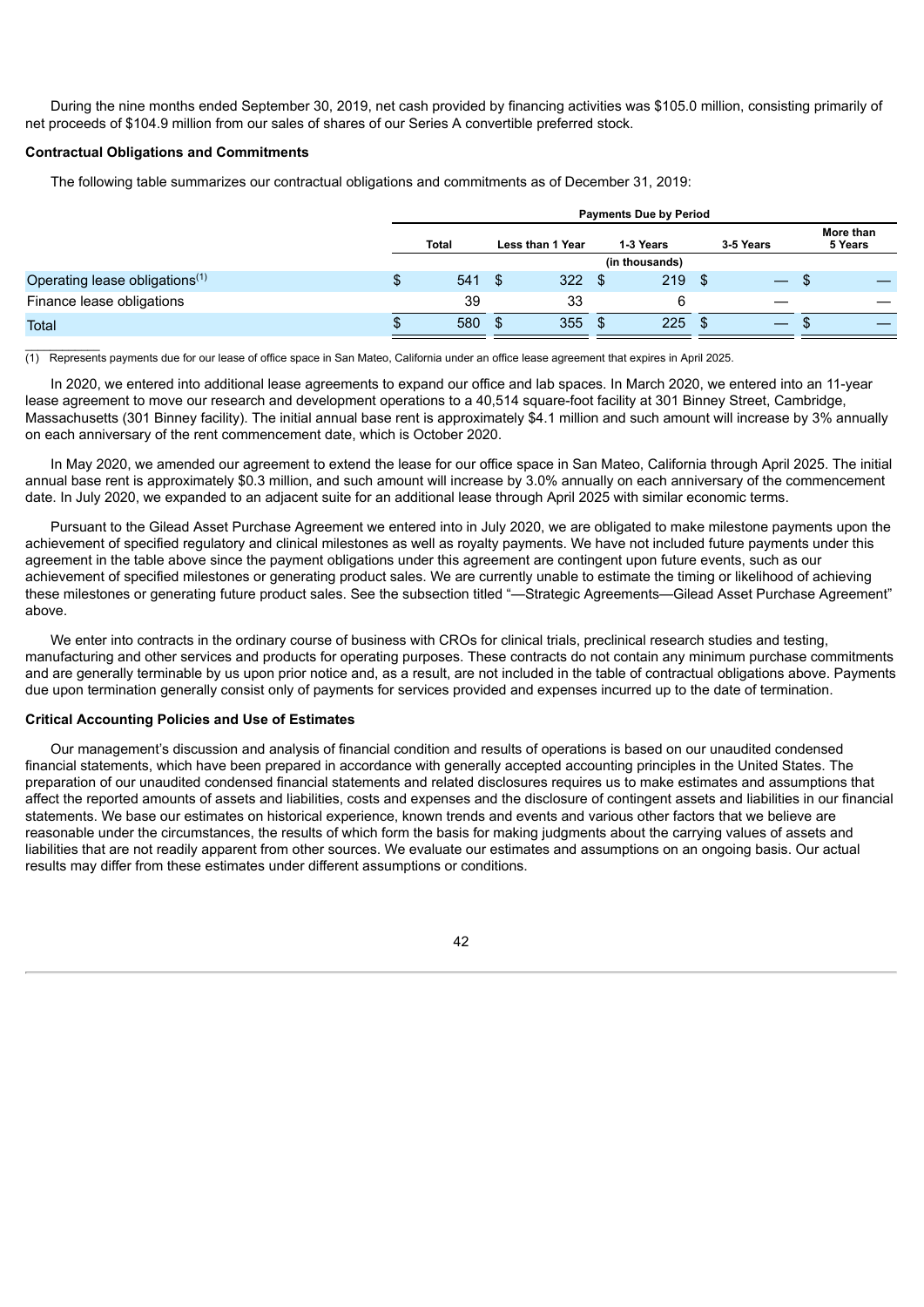The full extent to which the COVID-19 pandemic will directly or indirectly impact our business, results of operations and financial condition, including expenses, clinical trials and research and development costs, will depend on future developments that are highly uncertain, including as a result of new information that may emerge concerning COVID-19 and the actions taken to contain or treat COVID-19, as well as the economic impact on local, regional, national and international markets. We have made estimates of the impact of COVID-19 within our financial statements and there may be changes to those estimates in future periods. Actual results could differ from our estimates.

We believe that there have been no significant changes in our critical accounting policies and estimates from those described under the section titled "Management's Discussion and Analysis of Financial Condition and Results of Operations" included in the Prospectus.

## **JOBS Act Accounting Election**

We are an "emerging growth company" as defined in the JOBS Act, and we may remain an emerging growth company for up to five years following the completion of our IPO.

Under the JOBS Act, emerging growth companies can take advantage of an extended transition period for complying with new or revised accounting standards. This provision allows an emerging growth company to delay the adoption of some accounting standards until those standards would otherwise apply to private companies. We have elected to avail ourselves of this exemption from new or revised accounting standards, and therefore we will not be subject to the same requirements to adopt new or revised accounting standards as other public companies that are not emerging growth companies.

#### **Off-Balance Sheet Arrangements**

We did not have during the periods presented, and we do not currently have, any off-balance sheet arrangements, as defined in the rules and regulations of the SEC.

### **Recently Issued and Adopted Accounting Pronouncements**

A description of recently issued accounting pronouncements that may potentially impact our financial position and results of operations is provided in Note 2 to our condensed financial statements included elsewhere in Item 1 of Part I of this Quarterly Report on Form 10-Q.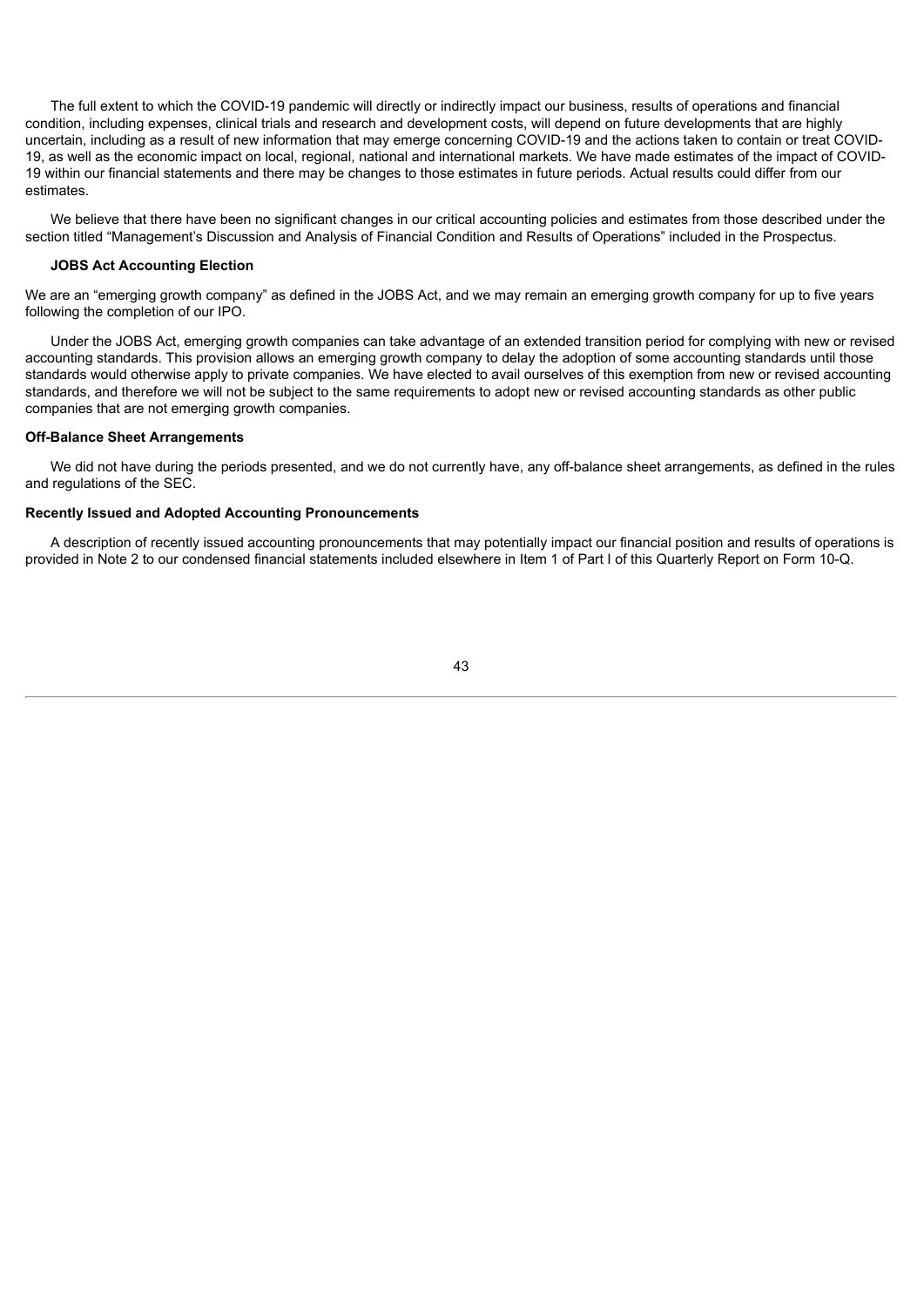# **ITEM 3. QUANTITATIVE AND QUALITATIVE DISCLOSURES ABOUT MARKET RISK**

#### *Interest Rate Risk*

We are exposed to market risk related to changes in interest rates of our investment portfolio of cash equivalents, short-term investments, and long-term investments. As of September 30, 2020, our cash equivalents and short-term investments consisted of money market funds, certificates of deposit, corporate bonds, and U.S. Treasury securities. As of December 31, 2019, our short-term investments consisted of investments in U.S. Treasury securities, commercial paper, and corporate bonds that have contractual maturities of less than one year. As of September 30, 2020 and December 31, 2019, our long-term investments consisted of investments in U.S. Treasury securities, U.S. agency securities, certificates of deposit, and corporate bonds that have contractual maturities of greater than one year. Our primary exposure to market risk is interest income sensitivity, which is affected by changes in the general level of U.S. interest rates. The fair value of our marketable securities is subject to change as a result of potential changes in market interest rates, including changes resulting from the impact of the COVID-19 pandemic. The potential change in fair value for interest rate sensitive instruments has been assessed on a hypothetical 100 basis point adverse movement across all maturities. If a 100 basis point increase or decrease in interest rates were to have occurred on September 30, 2020, this change would not have had a material impact on our condensed financial statements included in Item 1 of Part I of this Quarterly Report on Form 10-Q.

As of September 30, 2020, we had issued a \$3.0 million promissory note (Gilead Note) with a fixed interest rate of 6%. The fair value of this promissory note as of September 30, 2020 was determined to be \$5.5 million. Our 2020 Notes do not accrue interest. As of December 31, 2019, we had no debt outstanding. As our debt securities are not impacted by changes in market interest rates, we are not exposed to interest rate risk with respect to debt.

#### *Foreign Currency Exchange Risk*

All of our employees and our operations are currently located in the United States and our expenses are generally denominated in U.S. dollars. However, we have entered into a limited number of contracts with vendors for research and development services that permit us to satisfy our payment obligations in U.S. dollars (at prevailing exchange rates) but have underlying payment obligations denominated in foreign currencies, primarily including the Euro. We are subject to foreign currency transaction gains or losses on our contracts denominated in foreign currencies. To date, foreign currency transaction gains and losses have not been material to our financial statements, and we have not had a formal hedging program with respect to foreign currency. We believe a hypothetical 100 basis point increase or decrease in exchange rates at September 30, 2020 would not have had a material effect on our condensed financial statements included in Item 1 of Part I of this Quarterly Report on Form 10-Q.

#### *Effects of Inflation*

Inflation generally affects us by increasing our cost of labor and clinical trial costs. We believe that inflation has not had a material effect on our condensed financial statements included in Item 1 of Part I of this Quarterly Report on Form 10-Q.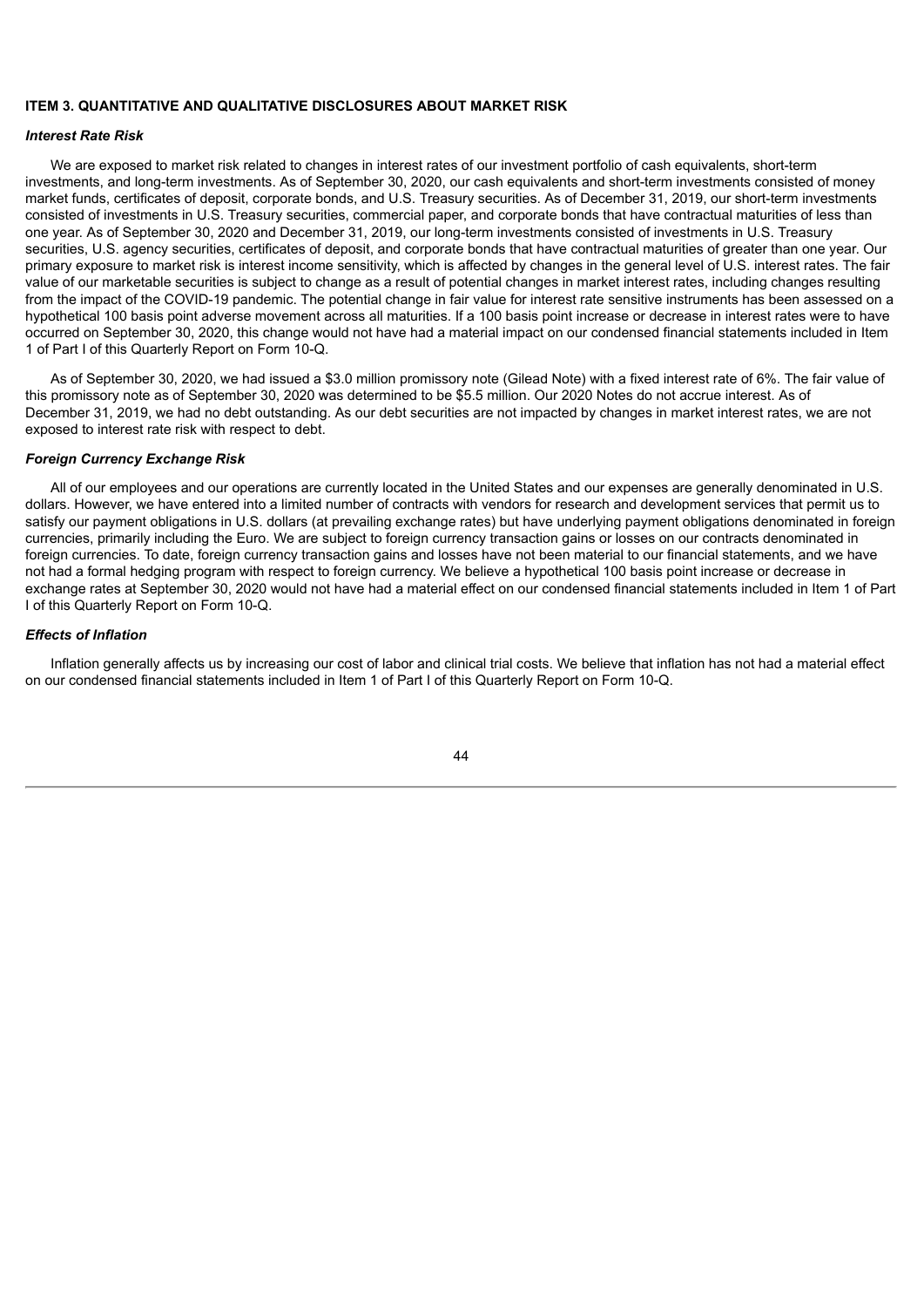# **ITEM 4. CONTROLS AND PROCEDURES**

#### **Evaluation of Disclosure Controls and Procedures**

We maintain disclosure controls and procedures that are designed to provide reasonable assurance that information required to be disclosed in our periodic and current reports that we file with the SEC is recorded, processed, summarized and reported within the time periods specified in the SEC's rules and forms, and that such information is accumulated and communicated to our management, including our Chief Executive Officer and our Chief Financial Officer, as appropriate, to allow timely decisions regarding required disclosure. In designing and evaluating the disclosure controls and procedures, management recognizes that any controls and procedures, no matter how well designed and operated, can provide only reasonable and not absolute assurance of achieving the desired control objectives. In reaching a reasonable level of assurance, management is required to apply its judgment in evaluating the cost-benefit relationship of possible controls and procedures. In addition, the design of any system of controls also is based, in part, upon certain assumptions about the likelihood of future events, and there can be no assurance that any design will succeed in achieving its stated goals under all potential future conditions; over time, controls may become inadequate because of changes in conditions, or the degree of compliance with policies or procedures may deteriorate. Because of the inherent limitations in a cost-effective control system, misstatements due to error or fraud may occur and not be detected.

Our management, with the participation and supervision of our Chief Executive Officer and our Chief Financial Officer, have evaluated our disclosure controls and procedures (as defined in Rules 13a-15(e) and 15d-15(e) under the Securities Exchange Act of 1934, as amended, or the Exchange Act) as of the end of the period covered by this Quarterly Report on Form 10-Q. Based on that evaluation, our Chief Executive Officer and our Chief Financial Officer have concluded that, as of the end of the period covered by this Quarterly Report on Form 10-Q, our disclosure controls and procedures were effective to provide reasonable assurance that information we are required to disclose in reports that we file or submit under the Exchange Act is recorded, processed, summarized, and reported within the time periods specified in SEC rules and forms, and that such information is accumulated and communicated to our management, including our Chief Executive Officer and Chief Financial Officer, as appropriate, to allow timely decisions regarding required disclosure.

#### **Changes in Internal Control over Financial Reporting**

Our management is responsible for establishing and maintaining adequate internal control over financial reporting as such term is defined in Rule 13a-15(f) of the Exchange Act. An evaluation was also performed under the supervision and with the participation of our management, including our Chief Executive Officer and our Chief Financial Officer, of any change in our internal control over financial reporting that occurred during our last fiscal quarter and that has materially affected, or is reasonably likely to materially affect, our internal control over financial reporting. That evaluation did not identify any change in our internal control over financial reporting that occurred during our latest fiscal quarter that has materially affected, or is reasonably likely to materially affect, our internal control over financial reporting.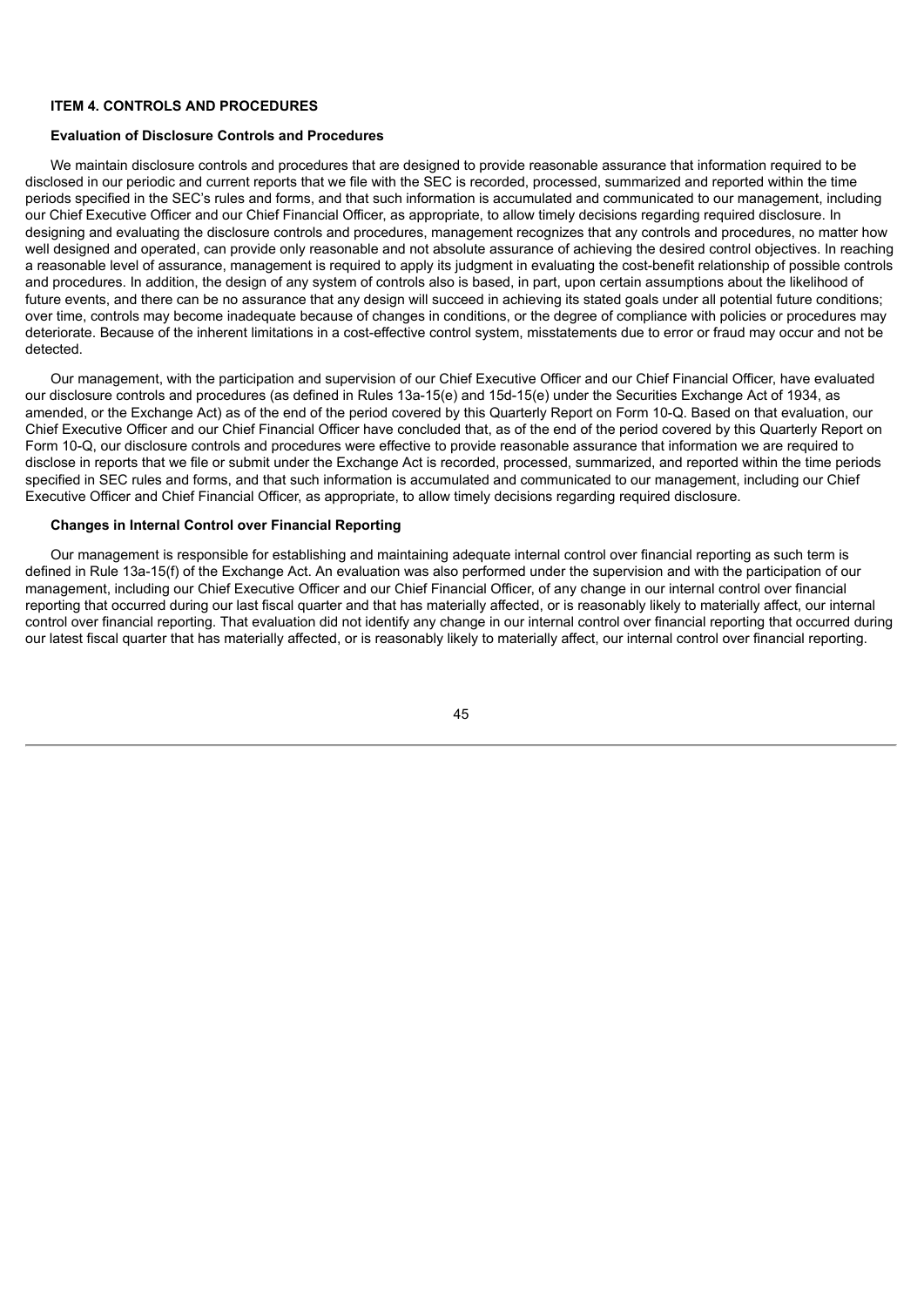# **PART II. OTHER INFORMATION**

# **ITEM 1. LEGAL PROCEEDINGS**

From time to time, we may become involved in litigation or other legal proceedings. While the outcome of any such proceedings cannot be predicted with certainty, as of September 30, 2020, we were not a party to any litigation or legal proceedings that, in the opinion of our management, are probably to have a material effect on our business.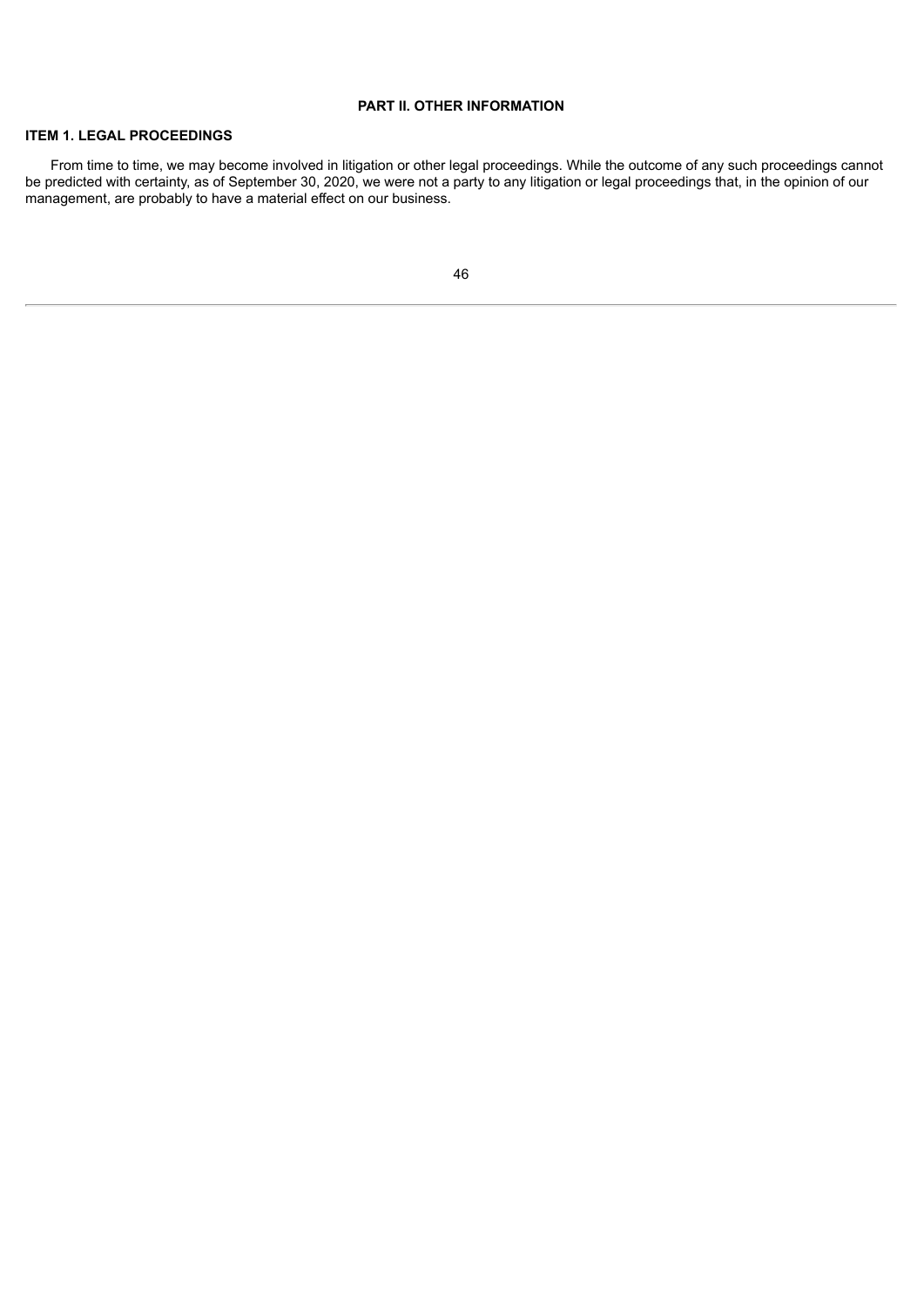## **ITEM 1A. RISK FACTORS**

#### **RISK FACTOR SUMMARY**

Below is a summary of material factors that make an investment in our common stock speculative or risky. This summary does not address all of the risks that we face. Additional discussion of the risks summarized in this risk factor summary, and other risks that we face, can be found below under the heading "Risk Factors" and should be carefully considered, together with other information in this Quarterly Report on Form 10-Q and our other filings with the SEC before making investment decisions regarding our common stock.

To date, we have incurred significant operating losses and negative cash flows from operations, and we will need substantial *additional funding.*

• We have a limited operating history and face significant challenges and will incur substantial expenses as we build our capabilities.

We may not realize the benefits of our recent asset acquisition of product candidates from Gilead or any future acquisitions or *strategic transactions.*

Our discovery and development activities are focused on novel cancer therapeutics for patients with genetically-defined cancers and it is difficult to predict the time and cost of developing our product candidates and obtaining regulatory approval.

Drug development involves a lengthy and expensive process with uncertain outcomes, and the results of preclinical studies and early *clinical trials are not necessarily predictive of future results.*

• We may be required by the FDA or similar foreign requlatory authorities to conduct additional clinical trials or other studies beyond those planned to support the potential approval and commercialization of our product candidates or of any future product candidates.

If we are unable to successfully identify or develop companion diagnostic tests for our product candidates that require such tests. experience significant delays in doing so, or are unable to obtain any necessary approvals for such tests, we may not be able to obtain approval for our product candidates, may be delayed in doing so, or may not realize the full commercial potential of these product *candidates.*

*• The COVID-19 pandemic could adversely impact our business, including our planned clinical trials.*

• Our approach to the discovery and development of product candidates is unproven, and we may not be successful in our efforts to use and further improve upon our product engine to expand our pipeline of product candidates with commercial value.

• If the market opportunities for our product candidates are smaller than we estimate or if any approval we obtain is based on a narrower definition of the patient population, our revenue potential and ability to achieve profitability will be adversely affected.

Our commercial success depends in part on our ability to protect our proprietary technologies and obtain, maintain and enforce our *intellectual property, as well as our ability to operate without infringing the proprietary rights of others.*

We rely, and expect to rely in the future, on third parties, including independent clinical investigators and contract research *organizations to conduct certain aspects of our preclinical studies and planned clinical trials.*

Our success is highly dependent on our ability to attract and retain highly-skilled executive officers and employees.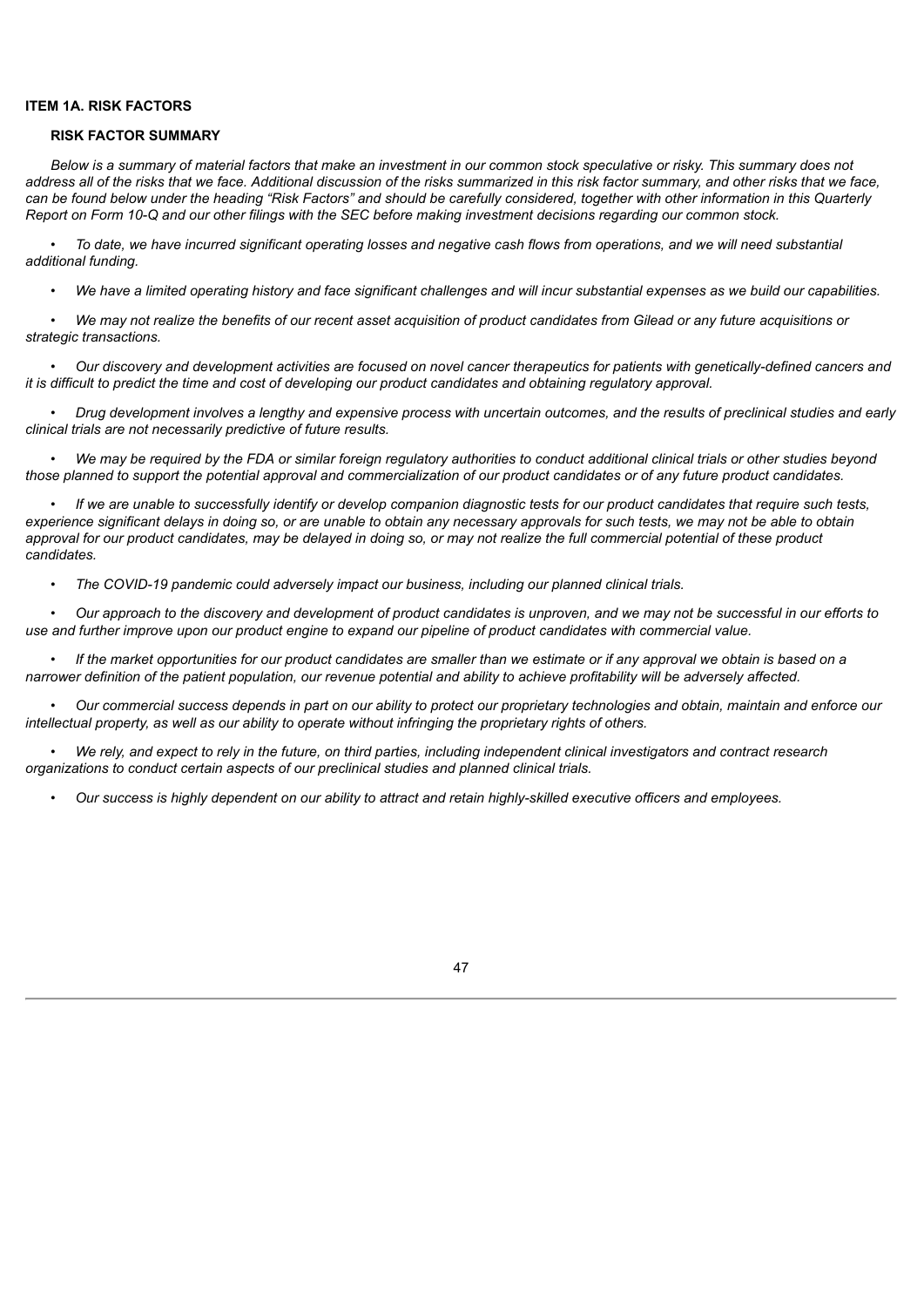#### *RISK FACTORS*

We have identified the following material factors that make an investment in our common stock speculative or risky. You should carefully consider the risks described below, as well as the other information in this Quarterly Report on Form 10-Q, including our condensed financial statements and the related notes included elsewhere in this Quarterly Report on Form 10-Q and "Management's Discussion and Analysis of Financial Condition and Results of Operations," before making investment decisions regarding our common stock. The occurrence of any of the events or developments described below could harm our business, financial condition, results of operations and growth prospects. In such an event, the market price of our common stock could decline and you may lose all or part of your investment. The risks described below are not the only ones we face. Additional risks and uncertainties not presently known to us or that we currently deem immaterial also may impair our business operations. We have marked with an asterisk (\*) those risk factors that reflect changes from the similarly titled risk *factors included in the Prospectus.*

### **Risks Related to Our Financial Condition and Capital Requirements**

## We have incurred significant net losses since inception, and we expect to incur losses over the next several years and may not be *able to achieve or sustain revenues or profitability in the future.\**

Investment in biopharmaceutical product development is a highly speculative undertaking and entails substantial upfront capital expenditures and significant risk that any potential product candidate will fail to demonstrate adequate efficacy or an acceptable safety profile, gain regulatory approval and become commercially viable. We have no products approved for commercial sale and have not generated any revenue from product sales to date, and we will continue to incur significant research and development and other expenses related to our ongoing operations. We have financed our operations primarily through private placements of our preferred stock and convertible notes.

We have incurred significant net losses in each period since we commenced operations in June 2017. For the three months ended September 30, 2020 and 2019, we reported net losses of \$39.7 million and \$4.0 million, respectively. For the nine months ended September 30, 2020 and 2019, we reported net losses of \$55.3 million and \$10.7 million, respectively. As of September 30, 2020, we had an accumulated deficit of \$78.7 million. We expect to continue to incur significant losses for the foreseeable future, and we expect these losses to increase substantially if and as we:

- conduct preclinical studies and clinical trials for our current and future product candidates;
- continue our research and development efforts, submit INDs and clinically develop our product candidates;
- seek marketing approvals for any product candidates that successfully complete clinical trials;
- experience any delays or encounter any issues with any of the above, including but not limited to failed studies, negative or mixed clinical trial results, safety issues or other regulatory challenges, the risk of which in each case may be exacerbated by the ongoing COVID-19 pandemic;
- establish a sales, marketing and distribution infrastructure and establish manufacturing capabilities, whether alone or with third parties, to commercialize product candidates for which we may obtain regulatory approval, if any;
- obtain, expand, maintain, enforce and protect our intellectual property portfolio;
- hire additional clinical, regulatory and scientific personnel; and
- operate as a public company.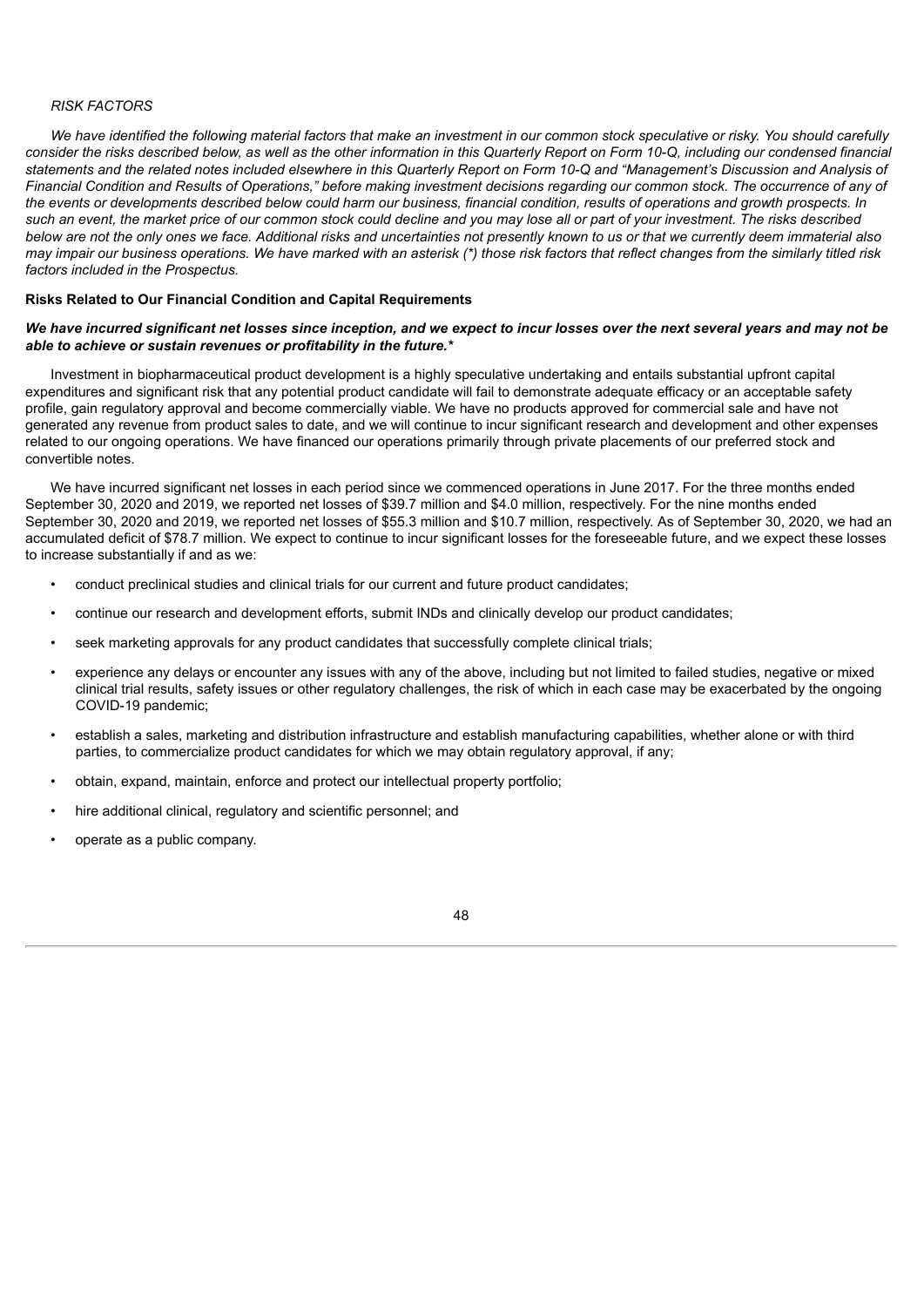Because of the numerous risks and uncertainties associated with biopharmaceutical product development, we are unable to accurately predict the timing or amount of increased expenses we will incur or when, if ever, we will be able to achieve profitability. Even if we succeed in commercializing one or more of our product candidates, we will continue to incur substantial research and development and other expenditures to develop, seek regulatory approval for and potentially market our product candidates. We may encounter unforeseen expenses, difficulties, complications, delays and other unknown factors that may adversely affect our business. The size of our future net losses will depend, in part, on the rate of future growth of our expenses and our ability, if ever, to generate revenue from our product candidates. Our prior losses and expected future losses have had and will continue to have an adverse effect on our stockholders' equity and working capital.

# *We have not generated any revenue from our product candidates and may never be profitable.\**

Our ability to become profitable depends upon our ability to generate revenue. To date, we have not generated any revenue from any of our product candidates. We do not expect to generate significant revenue unless or until we successfully complete clinical development and obtain regulatory approval of, and then successfully commercialize, our product candidates. ENTO and LANRA, which we only recently acquired from Gilead in July 2020, are our only product candidates in the clinical stage of development and KB-0742, our only other product candidate, has completed the preclinical stage of development but has not yet entered into clinical trials. In addition, all of our product candidates will require additional clinical development, regulatory review and approval, substantial investment, access to sufficient commercial manufacturing capacity and significant marketing efforts before we can generate any revenue from product sales. Our ability to generate revenue from our product candidates depends on a number of factors, including, but not limited to:

- timely completion of our preclinical studies and planned clinical trials, which may be significantly slower or cost more than we currently anticipate and will depend substantially upon the performance of third-party contractors;
- our ability to complete IND-enabling studies and successfully submit and receive authorizations to proceed under INDs or comparable applications;
- whether we are required by the FDA or similar foreign regulatory authorities to conduct additional clinical trials or other studies beyond those planned to support the potential approval and commercialization of our product candidates or of any future product candidates;
- our ability to demonstrate to the satisfaction of the FDA and similar foreign regulatory authorities the safety, potency, purity, efficacy and acceptable risk-benefit profile of our product candidates or any future product candidates and such regulatory authorities' acceptance of our biomarker-driven development strategy (i.e., our pursuit of approval based on a biomarker rather than a specific cancer indication);
- the prevalence, duration and severity of potential side effects or other safety issues experienced with our product candidates or future product candidates, if any;
- the timely receipt of necessary marketing approvals from the FDA and similar foreign regulatory authorities;
- the willingness of physicians, operators of clinics and patients to utilize or adopt any of our product candidates or future product candidates over or to use in combination with alternative or more established therapies, such as IC and HMAs, to treat AML and MYC-amplified solid tumors and other transcriptionally addicted cancers;
- the actual and perceived availability, cost, risk profile and side effects and efficacy of our product candidates, if approved, relative to existing and future alternative cancer therapies and competitive product candidates and technologies;
- our ability and the ability of third parties with whom we contract to manufacture adequate clinical and commercial supplies of our product candidates or any future product candidates, remain in good standing with regulatory authorities and develop, validate and maintain commercially viable manufacturing processes that are compliant with current good manufacturing practices (cGMP);

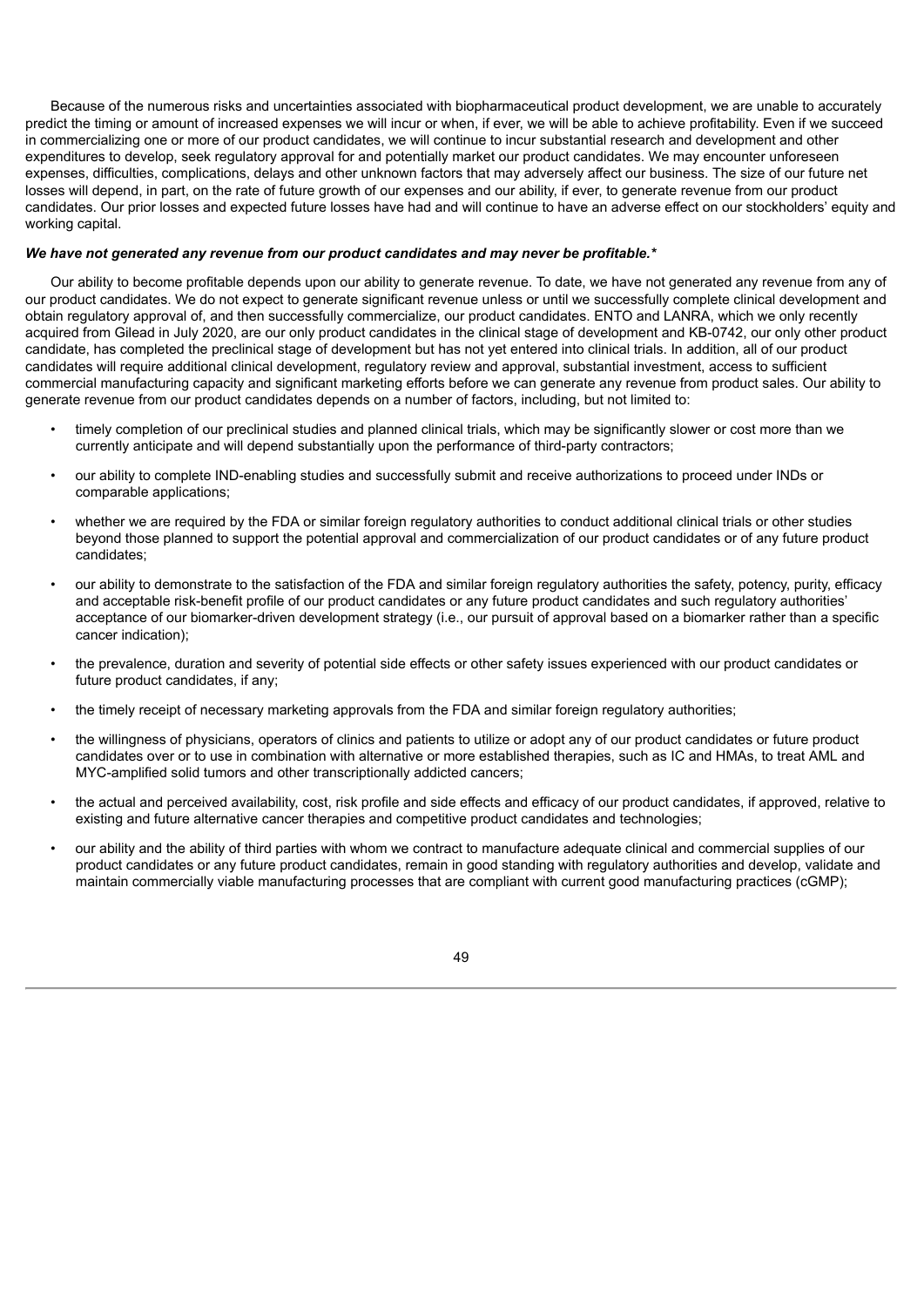- our ability to successfully develop a commercial strategy and thereafter commercialize our product candidates or any future product candidates in the United States and internationally, if approved for marketing, reimbursement, sale and distribution in such countries and territories, whether alone or in collaboration with others;
- patient demand for our product candidates and any future product candidates, if approved; and
- our ability to establish and enforce intellectual property rights in and to our product candidates or any future product candidates.

Many of the factors listed above are beyond our control and could cause us to experience significant delays or prevent us from obtaining regulatory approvals or commercializing any of our product candidates. Even if we are able to commercialize our product candidates, we may not achieve profitability soon after generating product sales, if ever. If we are unable to generate sufficient revenue through the sale of our product candidates or any future product candidates, we may be unable to continue operations without continued funding.

## We will need substantial additional funding. If we are unable to raise capital when needed, we would be compelled to delay, reduce *or eliminate our product development programs or commercialization efforts.\**

We expect our expenses to increase substantially in connection with our ongoing activities, particularly as we commence our planned clinical trials and any other future clinical trials, and continue our discovery and preclinical development activities to identify new product candidates, and seek marketing approval for, our product candidates. In addition, if we obtain marketing approval for any of our product candidates, we expect to incur significant commercialization expenses related to product sales, marketing, manufacturing and distribution. Furthermore, we expect to incur significant additional costs associated with operating as a public company. Accordingly, we will need to obtain substantial additional funding in connection with our continuing operations, and we may need to raise additional funding sooner than expected if we choose to expand more rapidly than we presently anticipate. We cannot be certain that additional funding will be available on acceptable terms, or at all. Further, the duration and severity of the COVID-19 pandemic and its impact on the economy and financial markets in general could adversely affect our ability to raise additional capital. Until such time, if ever, as we can generate substantial product revenue, we expect to finance our operations through a combination of public or private equity offerings, debt financings, collaborations, strategic partnerships and alliances or marketing, distribution or licensing arrangements with third parties. If we are unable to raise capital when needed or on acceptable terms, we would be forced to delay, reduce or eliminate our discovery and preclinical development programs or any future commercialization efforts.

We had cash, cash equivalents, and short-term investments of \$211.3 million as of September 30, 2020, which does not include approximately \$263.9 million in net proceeds from our IPO completed in October 2020. We believe that, based upon our current operating plan, our existing capital resources will be sufficient to fund our anticipated operations into 2024, including through the completion of our planned registrational Phase 2/3 clinical trial of ENTO in combination with IC in AML patients with NPM1 mutations and the completion of our planned Phase 1/2 clinical trial of KB-0742 for the treatment of advanced solid tumors. However, we have based this estimate on our current development plans and assumptions that may prove to be wrong. Additionally, changing circumstances may cause us to consume capital significantly faster than we currently anticipate, and we may need to spend more money than currently expected because of circumstances beyond our control, including as a result of the COVID-19 pandemic. In any event, our future capital requirements will depend on many factors, including:

- the scope, progress, results and costs of our planned registrational Phase 2/3 clinical trial of ENTO in combination with IC for the treatment of AML patients with NPM1 mutations;
- the scope, progress, results and costs of our planned Phase 1/2 clinical trial of KB-0742;
- the extent to which we pursue clinical development of LANRA;
- the scope, progress, results and costs of discovery, preclinical development and clinical trials for our other product candidates;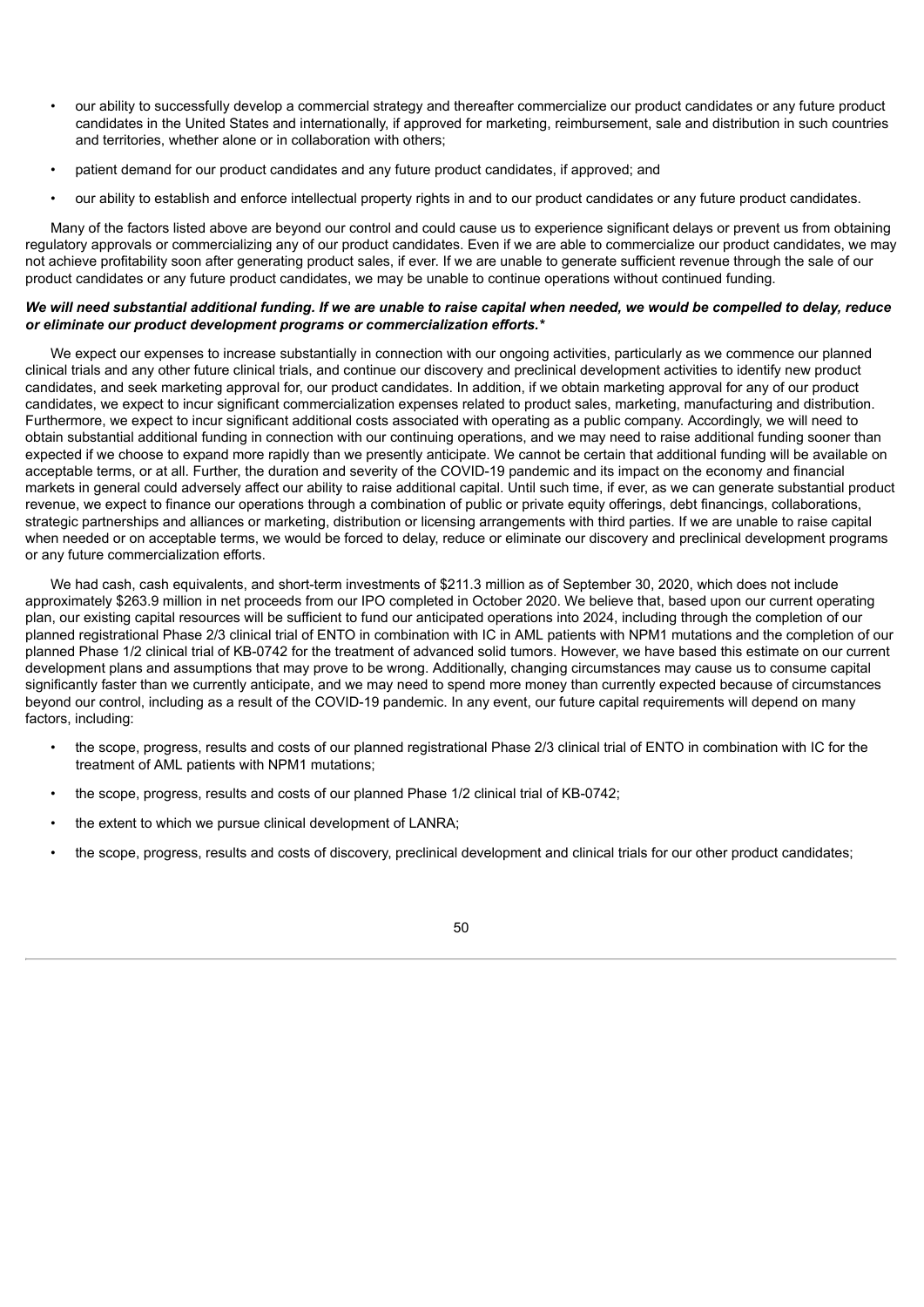- the costs, timing and outcome of regulatory review of our product candidates and any required companion diagnostic;
- the extent to which we develop, in-license or acquire other pipeline product candidates or technologies;
- the costs of future commercialization activities, including product sales, marketing, manufacturing and distribution, for any of our product candidates for which we receive marketing approval;
- the costs associated with completing any post-marketing studies or trials required by the FDA or other regulatory authorities;
- revenue, if any, received from commercial sales of our product candidates, should any of our product candidates receive marketing approval;
- the costs of preparing, filing and prosecuting patent applications, obtaining, maintaining, enforcing and protecting our intellectual property rights and defending intellectual property-related claims; and
- to the extent we pursue strategic collaborations, including collaborations to commercialize any of our product candidates or any companion diagnostic collaborations, our ability to establish and maintain collaborations on favorable terms, if at all.

We will require additional capital to complete our planned clinical development programs for our current product candidates to obtain regulatory approval. Any additional capital-raising efforts may divert our management from their day-to-day activities, which may adversely affect our ability to develop and commercialize our current and future product candidates, if approved.

### **Risks Related to the Discovery and Development of our Product Candidates**

# We have a limited operating history and face significant challenges and will incur substantial expenses as we build our *capabilities.*

We were incorporated in June 2017 and acquired certain rights to ENTO and LANRA and other orally bioavailable small molecule SYK inhibitors from Gilead in July 2020. We have a limited operating history and are subject to the risks inherent in a growing company, including, among other things, risks that we may not be able to hire sufficient qualified personnel and establish operating controls and procedures. We currently do not have complete in-house resources to enable our operations. As we build our own capabilities, we expect to encounter risks and uncertainties frequently experienced by growing companies in new and rapidly evolving fields, including the risks and uncertainties related to the evolving effects of the COVID-19 pandemic and those described herein. If we are unable to build our own capabilities, our operating and financial results could differ materially from our expectations, and our business could suffer.

Although ENTO and LANRA have been evaluated in Phase 1 and 2 clinical trials by Gilead, as a company, we have not progressed any product candidates into the clinic. We cannot be certain that our planned clinical trials of our product candidates, including our planned Phase 1/2 clinical trial of KB-0742, our only internally generated product candidate, will begin or be completed when we currently expect, or at all.

## We may not realize the benefits of our recent asset acquisition from Gilead or any future acquisitions or strategic transactions.\*

We recently completed the transfer from Gilead of a portfolio of selective, orally bioavailable small molecule SYK inhibitors, including ENTO and LANRA, that we acquired from Gilead in July 2020, and it is possible that we will encounter challenges with integrating the data and technology, along with the related regulatory materials, related to these acquired product candidates into our business. In such event, our clinical development plans related to the acquired SYK product candidates, including our planned registrational Phase 2/3 clinical trial of ENTO in combination with IC in AML patients with NPM1 mutations, or the associated or subsequent regulatory filings, could be delayed or otherwise adversely affected.

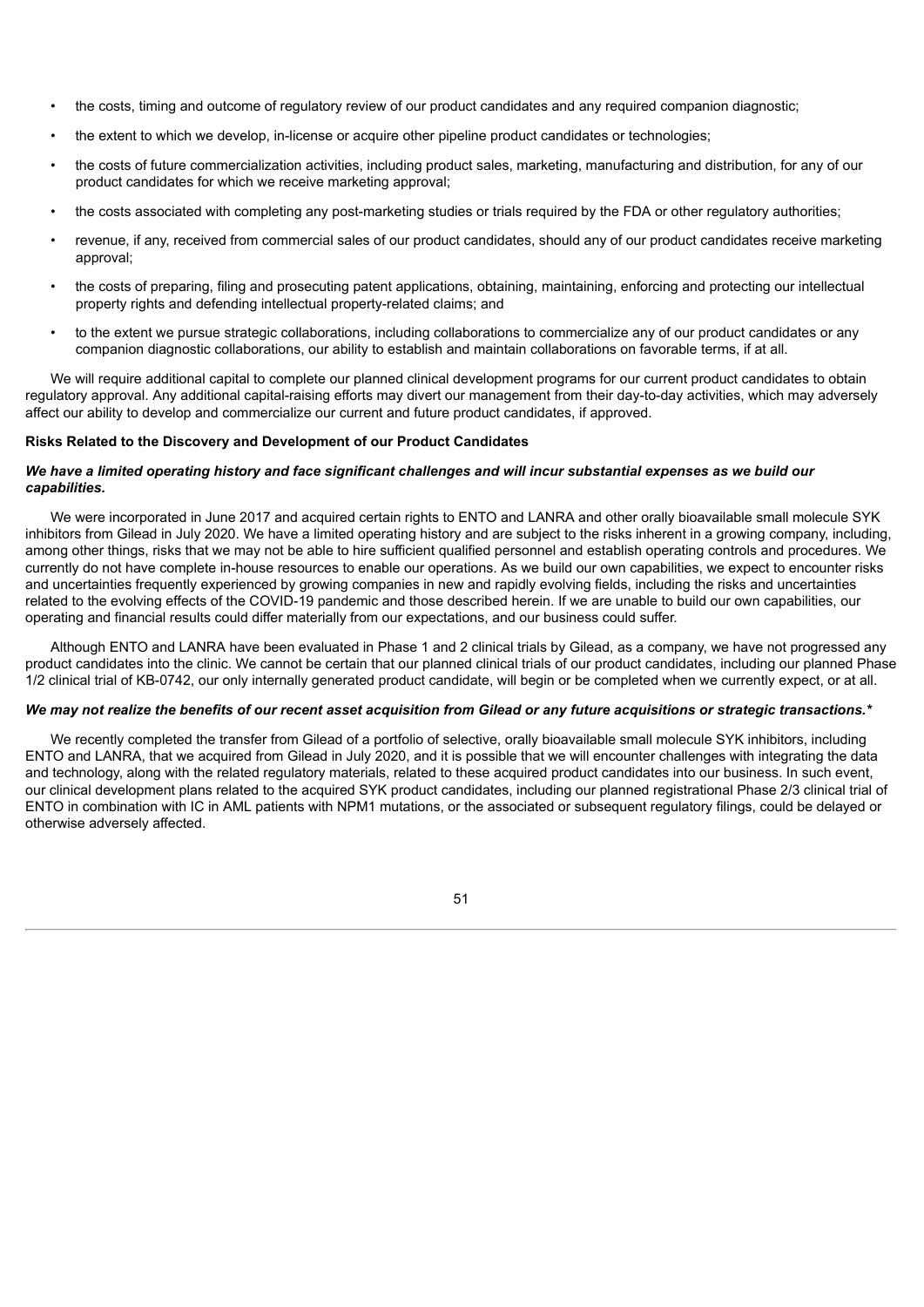In addition, we may acquire other businesses, products or technologies as well as pursue joint ventures or investments in complementary businesses. The success of our recent SYK portfolio acquisition from Gilead, and any future acquisitions or strategic transactions depends on the risks and uncertainties involved including, but not limited to, the following:

- unanticipated liabilities related to acquired assets, companies or joint ventures;
- difficulties integrating acquired personnel, technologies and operations into our existing business;
- retention of key employees;
- diversion of management time and focus from operating our business to management of strategic alliances or joint ventures or acquisition integration challenges;
- increases in our expenses and reductions in our cash available for operations and other uses;
- disruption in our relationships with collaborators or suppliers as a result of such a transaction; and
- possible write-offs or impairment charges relating to acquired assets, businesses or joint ventures.

If any of these risks or uncertainties occur, we may not realize the anticipated benefit of any acquisition or strategic transaction. Additionally, foreign acquisitions and joint ventures are subject to additional risks, including those related to integration of operations across different cultures and languages, currency risks, potentially adverse tax consequences of overseas operations and the particular economic, political and regulatory risks associated with specific countries.

Future acquisitions or dispositions could also result in potentially dilutive issuances of our equity securities, the incurrence of debt, contingent liabilities or amortization expenses or write-offs of goodwill, any of which could harm our financial condition.

# Our discovery and development activities are focused on novel cancer therapeutics for patients with genetically-defined cancers and it is difficult to predict the time and cost of product candidate development and obtaining regulatory approval.

The discovery and development of novel cancer therapeutics by targeting dysregulated transcription using a biomarker-driven precision medicine strategy is an emerging field, and the scientific discoveries that form the basis for our efforts to discover and develop product candidates are relatively new. The scientific evidence to support the feasibility of developing product candidates based on these discoveries is both preliminary and limited. Although we believe, based on our preclinical work, and the data for ENTO and LANRA generated in clinical trials conducted by Gilead, the TRNs targeted by our programs drive oncogenic activity, future clinical results may not confirm this hypothesis or may only confirm it for certain mutations or certain tumor types. The patient populations for our product candidates are limited to those with cancers that exhibit specific target mutations that we believe serve as a genomic biomarker of transcription factor dysregulation, and may not be completely defined but are substantially smaller than the general treated cancer population, and we will need to screen and identify those patients who have the targeted mutations. Successful identification of patients is dependent on several factors, including achieving certainty as to how specific genetic alterations respond to our product candidates and developing or otherwise obtaining access to satisfactory companion diagnostics to identify such genetic alterations. Furthermore, even if we are successful in identifying patients, we cannot be certain that the resulting patient populations for each mutation will be large enough to allow us to successfully obtain approval for each mutation type and commercialize our products and achieve profitability. In any event, we do not know if our approach of treating patients with genetically defined cancers will be successful, and if our approach is unsuccessful, our business will suffer and you may lose all or part of your investment.

In addition, we are pursuing a biomarker-driven development strategy (i.e., pursuing regulatory approval based on efficacy of our product candidates in a biomarker-defined subset of patients with a specific cancer indication, rather than all such patients who suffer from a specific cancer indication). There is currently a limited number of approved biomarker-specific therapies. We may not receive approval for a biomarker-specific indication or may be delayed in receiving biomarker-specific approval.

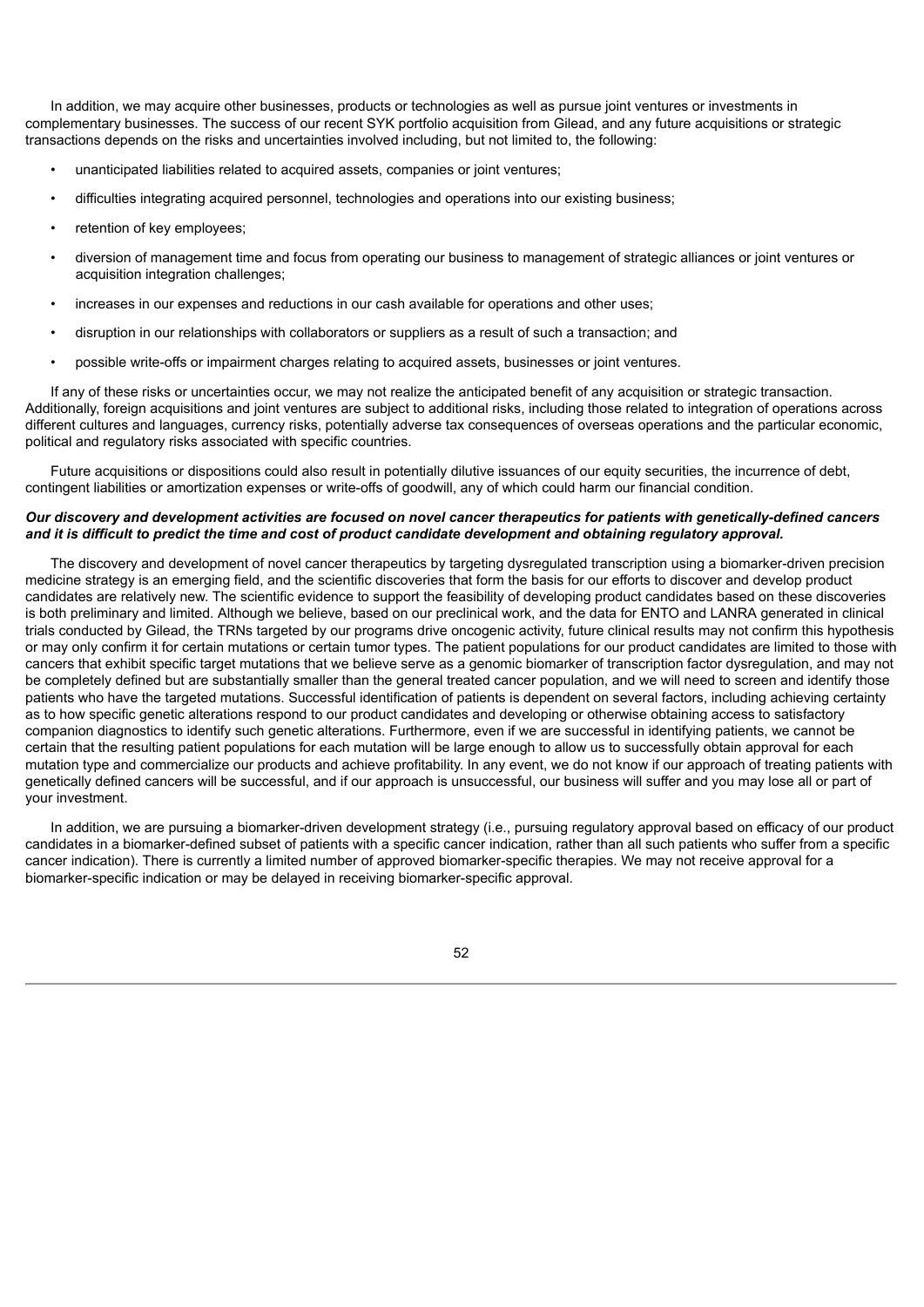# We may incur additional costs or experience delays in completing, or ultimately be unable to complete, the development and *commercialization of ENTO or our other product candidates.*

We are unable to predict when or if our products candidates will prove effective or safe in humans or will obtain marketing approval. Before obtaining marketing approval from regulatory authorities for the sale of any product candidate, we must complete preclinical development and then conduct extensive clinical trials to demonstrate the safety and efficacy of our product candidates in humans. Clinical testing is expensive, difficult to design and implement, can take many years to complete and is uncertain. A failure of one or more clinical trials can occur at any stage of testing. The outcome of preclinical testing and early clinical trials may not be predictive of the success of later clinical trials, and interim or preliminary results of a clinical trial do not necessarily predict final results. It is not uncommon to observe results in clinical trials that are unexpected based on preclinical studies and early clinical trials, and many product candidates fail in clinical trials despite very promising early results. Moreover, preclinical and clinical data may be susceptible to varying interpretations and analyses. A number of companies in the biopharmaceutical and biotechnology industries have suffered significant setbacks in clinical development even after achieving promising results in earlier studies. In addition, there can be no assurance that the encouraging safety and efficacy data observed in the Phase 1b/2 clinical trial of ENTO in 148 AML patients, which was conducted by Gilead, will be indicative of the safety or efficacy results that we will observe in our planned registrational Phase 2/3 clinical trial of ENTO in combination with IC in AML patients with NPM1 mutations.

We may experience numerous unforeseen events during, or as a result of, clinical trials that could delay or prevent our ability to obtain marketing approval or commercialize our product candidates, including:

- regulators or institutional review boards (IRBs)/ethics committees (ECs) may not authorize us or our investigators to commence a clinical trial or conduct a clinical trial at a prospective trial site;
- we may experience delays in reaching, or fail to reach, agreement on acceptable clinical trial contracts with prospective trial sites;
- clinical trials for our product candidates may produce negative or inconclusive results, and we may decide, or regulators may require us, to conduct additional clinical trials, delay clinical trials or abandon product development programs;
- the number of patients required for clinical trials for our product candidates may be larger than we anticipate, enrollment in these clinical trials may be slower than we anticipate, participants may drop out of these clinical trials at a higher rate than we anticipate or the duration of these clinical trials may be longer than we anticipate;
- competition for clinical trial participants from investigational and approved therapies may make it more difficult to enroll patients in our clinical trials;
- we or potential future third-party collaborators may fail to obtain the clearance or approval of any required companion diagnostic on a timely basis, or at all;
- our third-party contractors may fail to meet their contractual obligations to us in a timely manner, or at all, or may fail to comply with regulatory requirements;
- we may have to suspend or terminate clinical trials for our product candidates for various reasons, including a finding that the participants are being exposed to unacceptable health risks;
- our product candidates may have undesirable or unexpected side effects or other unexpected characteristics, causing us or our investigators, regulators or IRBs/ECs to suspend or terminate the trials;
- the cost of clinical trials for our product candidates may be greater than we anticipate;
- the supply or quality of our product candidates or other materials necessary to conduct clinical trials for our product candidates may be insufficient or inadequate and result in delays or suspension of our clinical trials; and

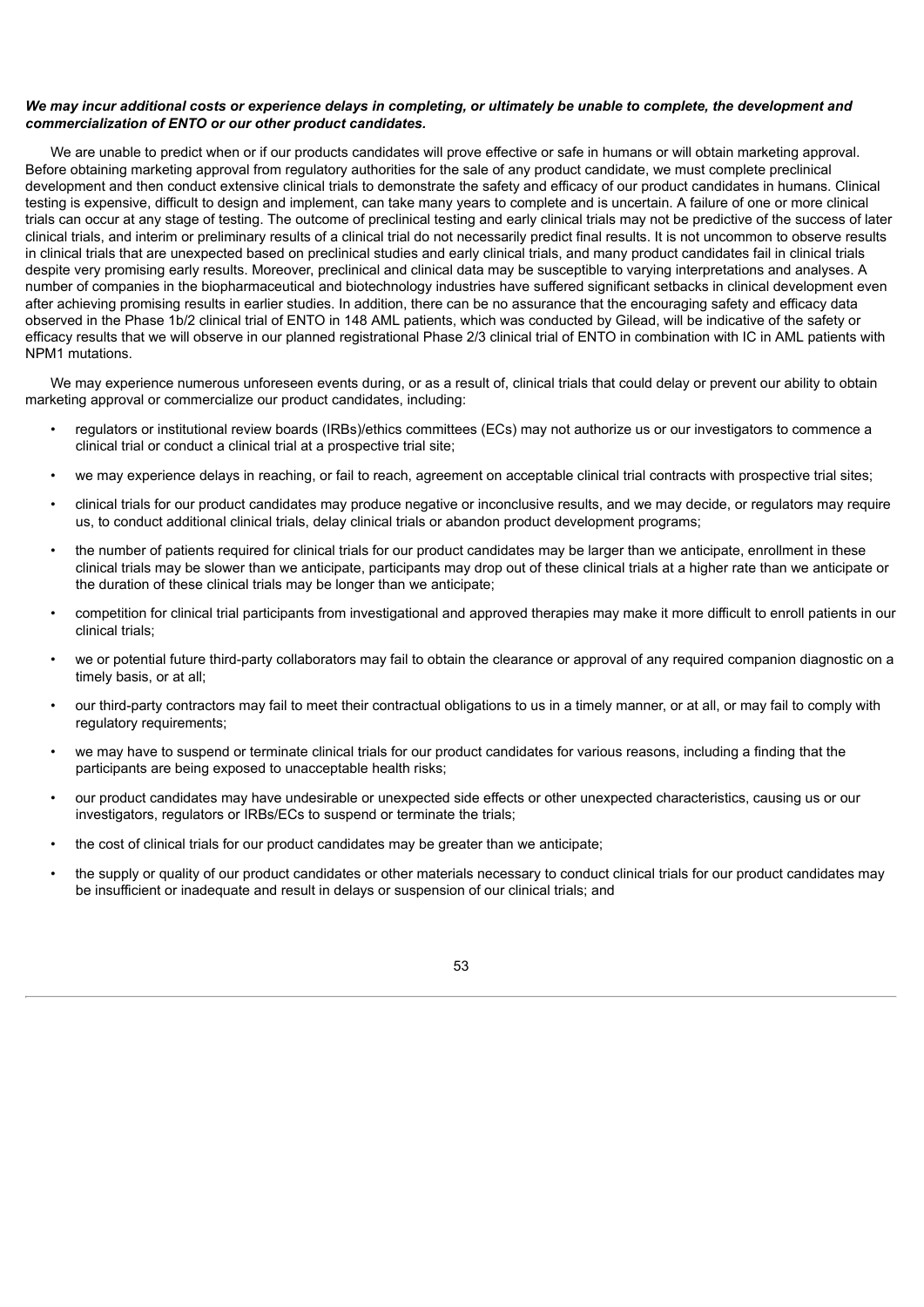• we or potential future third-party collaborators may fail to receive regulatory approval of a companion diagnostic for one or more of our product candidates, or for use with a marketed product.

Our product development costs will increase if we experience delays in preclinical studies or clinical trials or in obtaining marketing approvals. We do not know whether any of our planned preclinical studies or clinical trials will begin on a timely basis or at all, will need to be restructured or will be completed on schedule, or at all.

Significant preclinical or clinical trial delays also could shorten any periods during which we may have the exclusive right to commercialize our product candidates or allow our competitors to bring products to market before we do and impair our ability to successfully commercialize our product candidates and may harm our business and results of operations.

# Any delays in the commencement or completion, or termination or suspension, of our planned or future clinical trials could result in increased costs to us, delay or limit our ability to generate revenue and adversely affect our commercial prospects.\*

Before we can initiate clinical trials of a product candidate in any indication, we must submit the results of preclinical studies to the FDA along with other information, including information about the product candidate's chemistry, manufacturing and controls and our proposed clinical trial protocol, as part of an IND or similar regulatory submission under which we must receive authorization to proceed with clinical development.

Before obtaining marketing approval from the FDA of ENTO or of any other product candidate in any indication, we must conduct extensive clinical studies to demonstrate safety and efficacy. Clinical testing is expensive, time consuming and uncertain as to outcome. In addition, we expect to rely in part on preclinical, clinical and quality data generated by our CROs and other third parties for regulatory submissions for our product candidates. While we have or will have agreements governing these third parties' services, we have limited influence over their actual performance. If these third parties do not make data available to us, or, if applicable, make regulatory submissions in a timely manner, in each case pursuant to our agreements with them, our development programs may be significantly delayed and we may need to conduct additional studies or collect additional data independently. In either case, our development costs would increase. We have two clinical stage product candidates, ENTO and LANRA, which we only recently acquired from Gilead in July 2020 pursuant to the Gilead Asset Purchase Agreement. We are required to submit an IND to the FDA, which must become effective prior to initiating any clinical trials in the United States, for our other product candidates, including KB-0742.

The FDA may require us to conduct additional preclinical studies for any product candidate before it allows us to initiate clinical trials under any IND, which may lead to additional delays and increase the costs of our preclinical development programs.

Any delays in the commencement or completion of our planned or future clinical trials could significantly affect our product development costs. We do not know whether our planned trials will begin on time or be completed on schedule, if at all. The commencement and completion of clinical trials can be delayed for a number of reasons, including delays related to:

- with respect to ENTO, the FDA or applicable European regulatory agencies disagreeing as to the proposed design or implementation of our planned registrational Phase 2/3 clinical trial of ENTO in combination with IC;
- obtaining FDA or foreign regulatory authority authorization to commence a clinical trial or reaching a consensus with the FDA or a foreign regulatory authority on clinical trial design;
- failing to obtain regulatory clearance or approval of companion diagnostics we may use to identify patients for enrollment in our clinical trials;
- any failure or delay in reaching an agreement with CROs and clinical trial sites, the terms of which can be subject to extensive negotiation and may vary significantly among different CROs and trial sites;
- obtaining approval from one or more IRBs/ECs;
- IRBs/ECs refusing to approve, suspending or terminating the trial at an investigational site, precluding enrollment of additional subjects, or withdrawing their approval of the trial;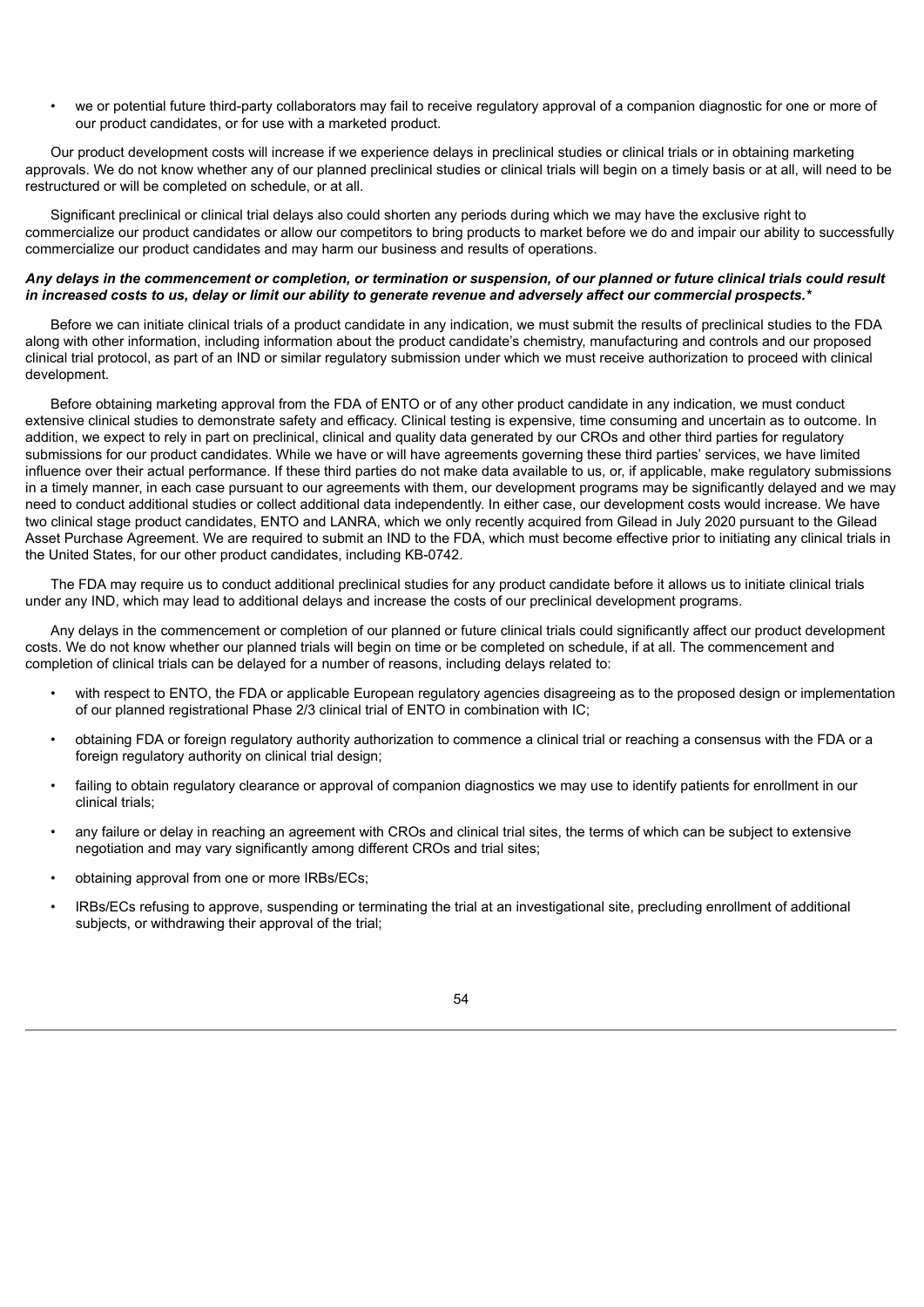- changes to clinical trial protocol;
- clinical sites deviating from trial protocol or dropping out of a trial;
- failing to manufacture or obtain sufficient quantities of product candidate or, if applicable, combination therapies for use in clinical trials;
- patients failing to enroll or remain in our trial at the rate we expect, or failing to return for post-treatment follow-up, including patients failing to remain in our trials due to movement restrictions, health reasons or otherwise resulting from the evolving effects of the COVID-19 pandemic;
- patients choosing an alternative treatment, or participating in competing clinical trials;
- lack of adequate funding to continue the clinical trial;
- patients experiencing severe or unexpected drug-related adverse effects;
- occurrence of serious adverse events in trials of the same class of agents conducted by other companies;
- selecting or being required to use clinical end points that require prolonged periods of clinical observation or analysis of the resulting data;
- a facility manufacturing our product candidates or any of their components being ordered by the FDA or applicable foreign regulatory authorities to temporarily or permanently shut down due to violations of cGMP regulations or other applicable requirements, or infections or cross-contaminations of product candidates in the manufacturing process;
- interruptions to operations of clinical sites, manufacturers, suppliers, or other vendors from a health epidemic or pandemic, such as the COVID-19 pandemic;
- any changes to our manufacturing process that may be necessary or desired;
- third-party clinical investigators losing the licenses or permits necessary to perform our clinical trials, not performing our clinical trials on our anticipated schedule or consistent with the clinical trial protocol, good clinical practices (GCP) or other regulatory requirements;
- us, or our third-party contractors not performing data collection or analysis in a timely or accurate manner or improperly disclosing data prematurely or otherwise in violation of a clinical trial protocol;
- third-party contractors becoming debarred or suspended or otherwise penalized by the FDA or other government or regulatory authorities for violations of regulatory requirements, in which case we may need to find a substitute contractor, and we may not be able to use some or all of the data produced by such contractors in support of our marketing applications; or
- disruptions caused by the COVID-19 pandemic, which may increase the likelihood that we encounter difficulties or delays in initiating, enrolling, conducting or completing our planned clinical trials.
	- 55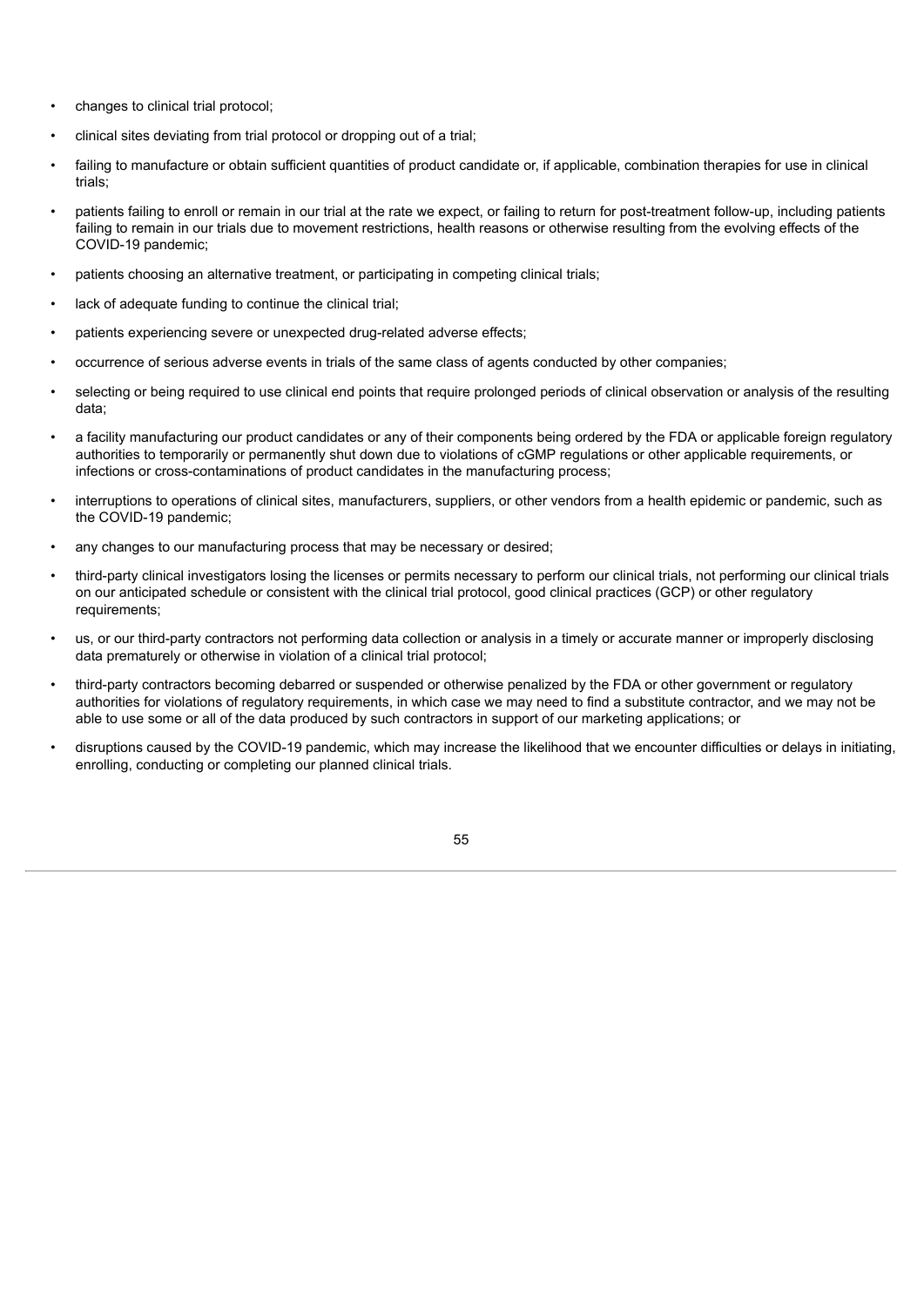In addition, our proposal for new or emerging biomarker focused endpoints may result in data that is not accepted by certain regulatory bodies or industry professionals, or if such endpoints are later found to be insufficient to establish clinical efficacy, may require us to change the design of our clinical trials. With respect to our planned registrational Phase 2/3 clinical trial of ENTO in combination with IC for the treatment of newly diagnosed AML patients with NPM1 mutations, we plan to establish measurable residual disease (MRD) negative CR as the primary endpoint, in support of regulatory approval. MRD has only recently emerged as a surrogate endpoint for progression free survival in hematological malignancies, and while regulatory approvals on the basis of MRD status have been granted in acute lymphocytic leukemia and Chronic Lymphocytic Leukemia (CLL), to date there has not been any regulatory approval on the basis of MRD status in AML. Further, we have not yet discussed the proposed trial protocol with the FDA, including the proposal to use MRD negative CR as a biomarker-driven primary endpoint or the potential of this trial to serve as a registrational trial to support submission of a New Drug Application (NDA). Our proposed trial design for our planned registrational Phase 2/3 clinical trial of ENTO in combination with IC for the treatment of AML patients with NPM1 mutations, including establishing MRD negative CR rate as the primary endpoint, may not enable an expeditious path to regulatory approval in newly diagnosed AML patients with NPM1 mutations and may not be accepted by the FDA or otherwise be sufficient to obtain regulatory approval, and we may be required to change the design of this trial, including with respect to the primary endpoint, in order to commence this clinical trial or potentially obtain regulatory approval for this indication, which could result in a longer time to potential commercialization of ENTO in the United States, if approved and commercialized at all, could increase the costs of development and could harm our competitive position in the marketplace. In addition, even if regulatory agencies accept MRD negative CR as a primary endpoint and we are allowed to proceed with our planned Phase 2/3 clinical trial, failure of the industry to adopt MRD negative CR rate as a valid or meaningful endpoint for an AML therapeutic may result in our clinical trial results being discounted or disregarded by industry professionals.

We could also encounter delays if a clinical trial is suspended or terminated by us, by the IRBs/ECs of the institutions in which such trials are being conducted, by a Data Safety Monitoring Board for such trial or by the FDA or foreign regulatory authorities. Such authorities may impose such a suspension or termination due to a number of factors, including failure to conduct the clinical trial in accordance with regulatory requirements or our clinical protocols, inspection of the clinical trial operations or trial site by the FDA or foreign regulatory authorities resulting in the imposition of a clinical hold, unforeseen safety issues or adverse side effects, failure to demonstrate a benefit from using a pharmaceutical, changes in governmental regulations or administrative actions or lack of adequate funding to continue the clinical trial. In addition, changes in regulatory requirements and policies may occur, and we may need to amend clinical trial protocols to comply with these changes. Amendments may require us to resubmit our clinical trial protocols to IRBs/ECs for reexamination, which may impact the costs, timing or successful completion of a clinical trial.

Certain of our current or future scientific advisors or consultants who receive compensation from us may become investigators for our future clinical trials. Under certain circumstances, we may be required to report some of these relationships to the FDA. Although we expect any such relationships to be within the FDA's guidelines, the FDA may conclude that a financial relationship between us and a principal investigator has created a conflict of interest or otherwise affected the interpretation of the study. The FDA may therefore question the integrity of the data generated at the applicable clinical trial site and the utility of the clinical trial itself may be jeopardized. This could result in a delay in approval, or rejection, of our marketing applications by the FDA and may ultimately lead to the denial of marketing approval of ENTO or our other product candidates. If we experience delays in the completion of, or termination of, any clinical trial of ENTO or any other product candidate, the commercial prospects of such product candidate will be harmed, and our ability to generate product revenues will be delayed. Moreover, any delays in completing our clinical trials will increase our costs, slow down our development and approval process and jeopardize our ability to commence product sales and generate revenues which may harm our business, financial condition, results of operations and prospects significantly.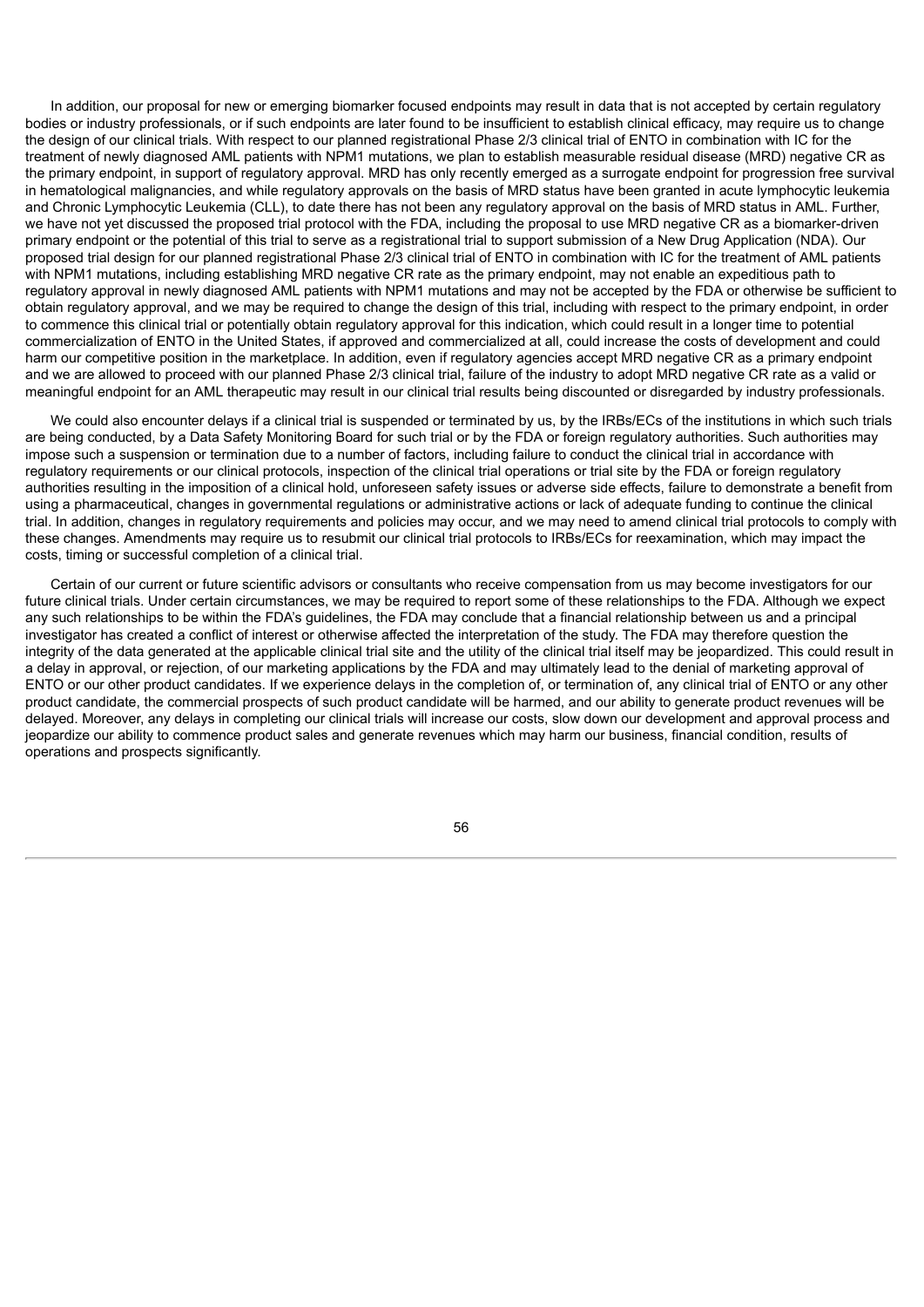# If we experience delays or difficulties in enrolling patients in our planned clinical trials, regulatory approval could be delayed or *prevented.\**

We may not be able to initiate or continue our planned clinical trials for our product candidates if we are unable to identify and enroll a sufficient number of eligible patients to participate in these trials as required by the FDA. In addition, some of our competitors may have ongoing clinical trials for product candidates that would treat the same or a similar patient population as we plan to treat with ENTO or our other product candidates in clinical trials, and patients who would otherwise be eligible for our clinical trials may instead enroll in clinical trials of our competitors' product candidates.

Subject to the clearance of the IND for KB-0742, we plan to initiate a Phase 1/2 clinical trial of KB-0742 in cancer patients to evaluate its safety, PK and PD across multiple dose levels and dosing schedules. Following identification of a recommended Phase 2 clinical trial dose and schedule, we intend to enroll expansion cohorts in one or more biomarker-defined patient populations with transcriptionally addicted cancers, beginning with MYC-amplified solid tumors independent of histology. However, if the safety, PK or PD data from the first stage of the clinical trial suggest our initial doses are suboptimal, this would likely delay initiation of the expansion cohorts. We may also seek to enroll an additional cohort of soft tissue sarcoma patients with transcription factor fusions and patients with chordoma, an incurable solid tumor addicted to the brachyury transcription factor, in order to further demonstrate proof of concept for KB-0742. While we believe it is feasible to enroll such patients at major academic centers, patients with these tumor types are relatively rare, and we may unable to enroll or maintain a sufficient number of these patients in any such additional cohort, which could adversely affect our development and registration strategy for KB-0742.

Patient enrollment is also affected by other factors, including:

- severity of the disease under investigation:
- our ability to recruit clinical trial investigators of appropriate competencies and experience;
- the incidence and prevalence of our target indications;
- clinicians' and patients' awareness of, and perceptions as to the potential advantages and risks of our product candidates in relation to other available therapies, including any new drugs that may be approved for the indications we are investigating;
- invasive procedures required to enroll patients and to obtain evidence of the product candidate's performance during the clinical trial;
- availability and efficacy of approved medications for the disease under investigation;
- eligibility criteria defined in the protocol for the trial in question;
- the size of the patient population required for analysis of the trial's primary endpoints;
- efforts to facilitate timely enrollment in clinical trials:
- whether we are subject to a partial or full clinical hold on any of our clinical trials;
- reluctance of physicians to encourage patient participation in clinical trials;
- the ability to monitor patients adequately during and after treatment;
- our ability to obtain and maintain patient consents;
- proximity and availability of clinical trial sites for prospective patients; and
- our ability to timely activate clinical trial sites during the ongoing COVID-19 pandemic and other delays and complications resulting from the evolving effects of the COVID-19 pandemic.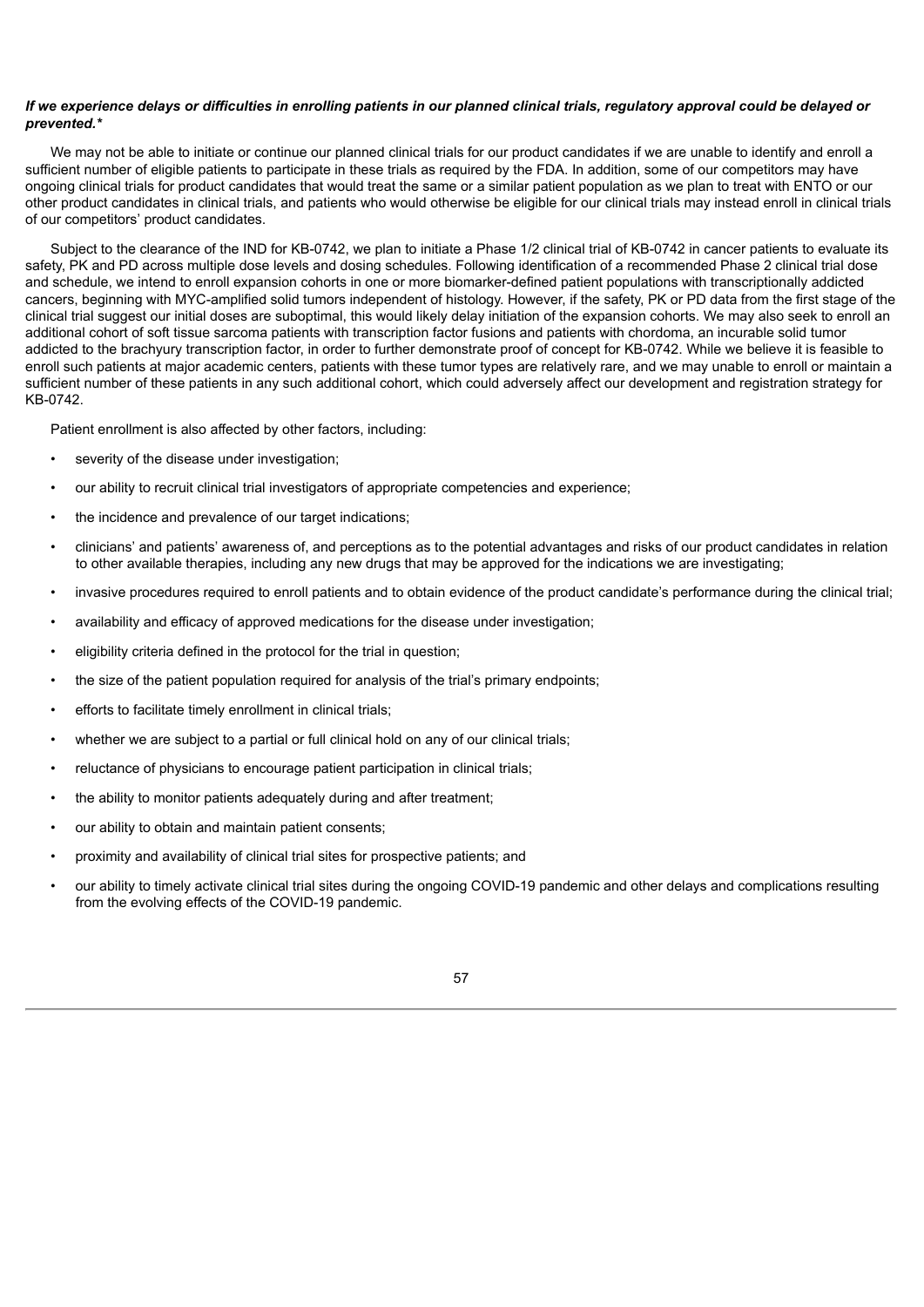Our inability to enroll the required number of patients for our clinical trials would result in significant delays or may require us to abandon one or more clinical trials altogether. Enrollment delays in our clinical trials may result in increased development costs, which would cause the value of our company to decline and limit our ability to obtain additional financing.

# Adverse side effects or other safety risks associated with ENTO or our other product candidates or future product candidates could delay or preclude approval, cause us to suspend or discontinue clinical trials or abandon further development, limit the commercial profile of an approved label, or result in significant negative consequences following marketing approval, if any.

As is the case with pharmaceuticals generally, side effects and adverse events (AEs) associated with ENTO have been observed. In ENTO's first clinical trial in healthy volunteers and subjects with rheumatoid arthritis (RA), the most frequently reported AEs were headache, nausea and constipation without any clear relationship to dose level. Mildly increased liver enzymes were observed in some healthy subjects and patients with RA. In a clinical trial of ENTO in more than 700 patients with hematologic malignancies, predominantly with B cell malignancies such as CLL, the most frequently reported treatment-related AEs, with an incidence greater than 10% in CLL patients, were fatigue, nausea, diarrhea, headache, decreased appetite and fever. AEs of Grade 3 or greater in at least 5% of patients included neutropenia, elevated liver enzymes and electrolyte abnormalities. ENTO has also been tested in a Phase 1b/2 clinical trial in 148 AML patients. Early ENTO safety studies were conducted in relapsed patients as monotherapy and in combination with IC and in newly diagnosed elderly patients in combination with HMAs such as azacytidine or decitabine. Aside from the AEs typical of the disease and IC, such as cytopenias and fever, the main AEs attributable to ENTO included diarrhea, nausea, and febrile neutropenia. Results of our planned clinical trials, including those for ENTO and KB-0742, could reveal a high and unacceptable severity and prevalence of side effects or unexpected characteristics. Undesirable side effects caused by our product candidates could result in the delay, suspension or termination of clinical trials by us or the FDA or foreign regulatory authorities for a number of reasons. Additionally, due to the high mortality rates of the cancers for which we are initially pursuing development of ENTO and KB-0742, a significant percentage of patients in these clinical trials may die during a trial, which could impact development of these product candidates. If we elect or are required to delay, suspend or terminate any clinical trial, the commercial prospects of our product candidates will be harmed and our ability to generate product revenues from this product candidate will be delayed or eliminated. Serious adverse events observed in clinical trials could hinder or prevent market acceptance of our product candidates. Any of these occurrences may harm our business, prospects, financial condition and results of operations significantly.

Moreover, if our product candidates are associated with undesirable side effects in clinical trials or have characteristics that are unexpected, we may elect to abandon or limit their development to more narrow uses or subpopulations in which the undesirable side effects or other characteristics are less prevalent, less severe or more acceptable from a risk-benefit perspective, which may limit the commercial expectations for our product candidates, if approved. We may also be required to modify our study plans based on findings in our clinical trials. Many drugs that initially showed promise in early stage testing have later been found to cause side effects that prevented further development. In addition, regulatory authorities may draw different conclusions or require additional testing to confirm these determinations.

It is possible that as we test our product candidates in larger, longer and more extensive clinical trials, including with different dosing regimens, or as the use of our product candidates becomes more widespread following any regulatory approval, illnesses, injuries, discomforts and other adverse events that were observed in earlier trials, as well as conditions that did not occur or went undetected in previous trials, will be reported by patients. If such side effects become known later in development or upon approval, if any, such findings may harm our business, financial condition, results of operations and prospects significantly.

In addition, if any of our product candidates receive marketing approval, and we or others later identify undesirable side effects caused by treatment with such drug, a number of potentially significant negative consequences could result, including:

- regulatory authorities may withdraw or limit their approval of the product;
- we may be required to recall a product or we may voluntarily remove it from the marketplace;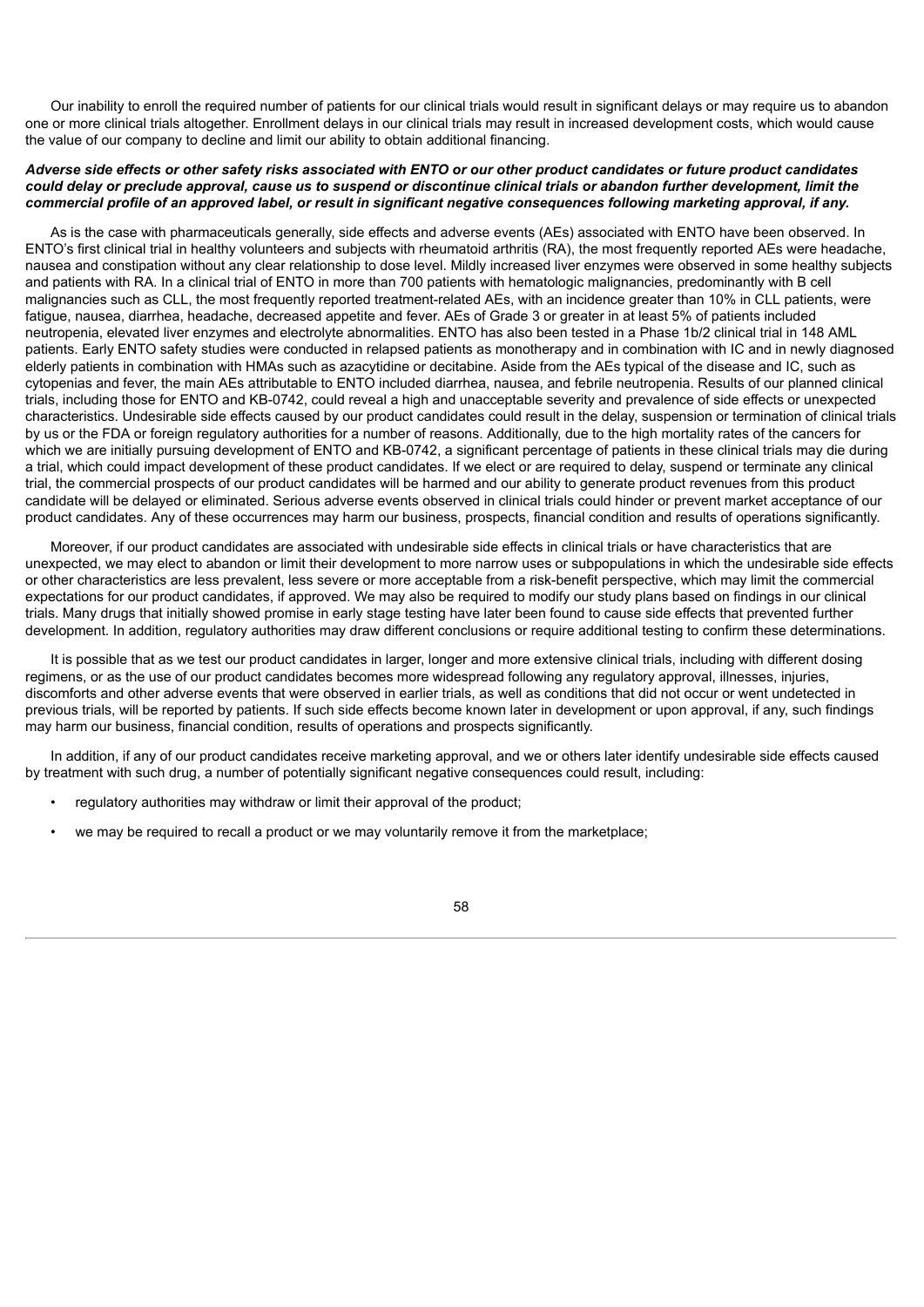- we may be required to change the way the product is administered to patients or conduct additional clinical trials;
- regulatory authorities may require additional warnings on the label, such as a "black box" warning or a contraindication, or issue safety alerts, Dear Healthcare Provider letters, press releases or other communications containing warnings or other safety information about the product;
- we may be required to implement a Risk Evaluation and Mitigation Strategy (REMS) or create a medication guide outlining the risks of such side effects for distribution to patients;
- additional restrictions may be imposed on the marketing or promotion of the particular product or the manufacturing processes for the product or any component thereof;
- we could be sued and held liable for harm caused to patients;
- the drug could become less competitive; and
- our reputation may suffer.

Any of these events could prevent us from achieving or maintaining market acceptance of our product candidates, if approved, and could significantly harm our business, financial condition, results of operations and prospects.

# Interim, topline and preliminary data from our clinical trials that we announce or publish from time to time may change as more patient data become available, and are subject to audit and verification procedures that could result in material changes in the final *data.*

From time to time in the future, we may publicly disclose preliminary, interim or topline data from our planned clinical trials. These updates are typically based on a preliminary analysis of then-available data, and the results and related findings and conclusions are subject to change following a more comprehensive review of the data related to the particular study or trial. We also make assumptions, estimations, calculations and conclusions as part of our analyses of data, and we may not have received or had the opportunity to fully and carefully evaluate all data. As a result, the interim, topline or preliminary results that we may report may differ from future results of the same studies, or different conclusions or considerations may qualify such results, once additional data have been received and fully evaluated. Interim, topline and preliminary data also remain subject to audit and verification procedures that may result in the final data being materially different from the preliminary data we previously published. As a result, such data should be viewed with caution until the final data are available. In addition, we may report interim analyses of only certain endpoints rather than all endpoints. Interim, topline, or preliminary data from clinical trials that we may complete are subject to the risk that one or more of the clinical outcomes may materially change as patient enrollment continues and more patient data become available. Adverse changes between interim data and final data could significantly harm our business and prospects. Further, additional disclosure of interim, topline or preliminary data by us or by our competitors in the future could result in volatility in the price of our common stock.

Further, others, including regulatory agencies, may not accept or agree with our assumptions, estimates, calculations, conclusions or analyses or may interpret or weigh the importance of data differently, which could impact the value of the particular program, the approvability or commercialization of the particular product candidate or product and our company in general. In addition, the information we choose to publicly disclose regarding a particular study or clinical trial is typically selected from a more extensive amount of available information. You or others may not agree with what we determine is the material or otherwise appropriate information to include in our disclosure, and any information we determine not to disclose may ultimately be deemed significant with respect to future decisions, conclusions, views, activities or otherwise regarding a particular drug, product candidate or our business. If the interim, topline or preliminary data that we report differ from late, final or actual results, or if others, including regulatory authorities, disagree with the conclusions reached, our ability to obtain approval for, and commercialize, ENTO or any other product candidates may be harmed, which could harm our business, financial condition, results of operations and prospects.

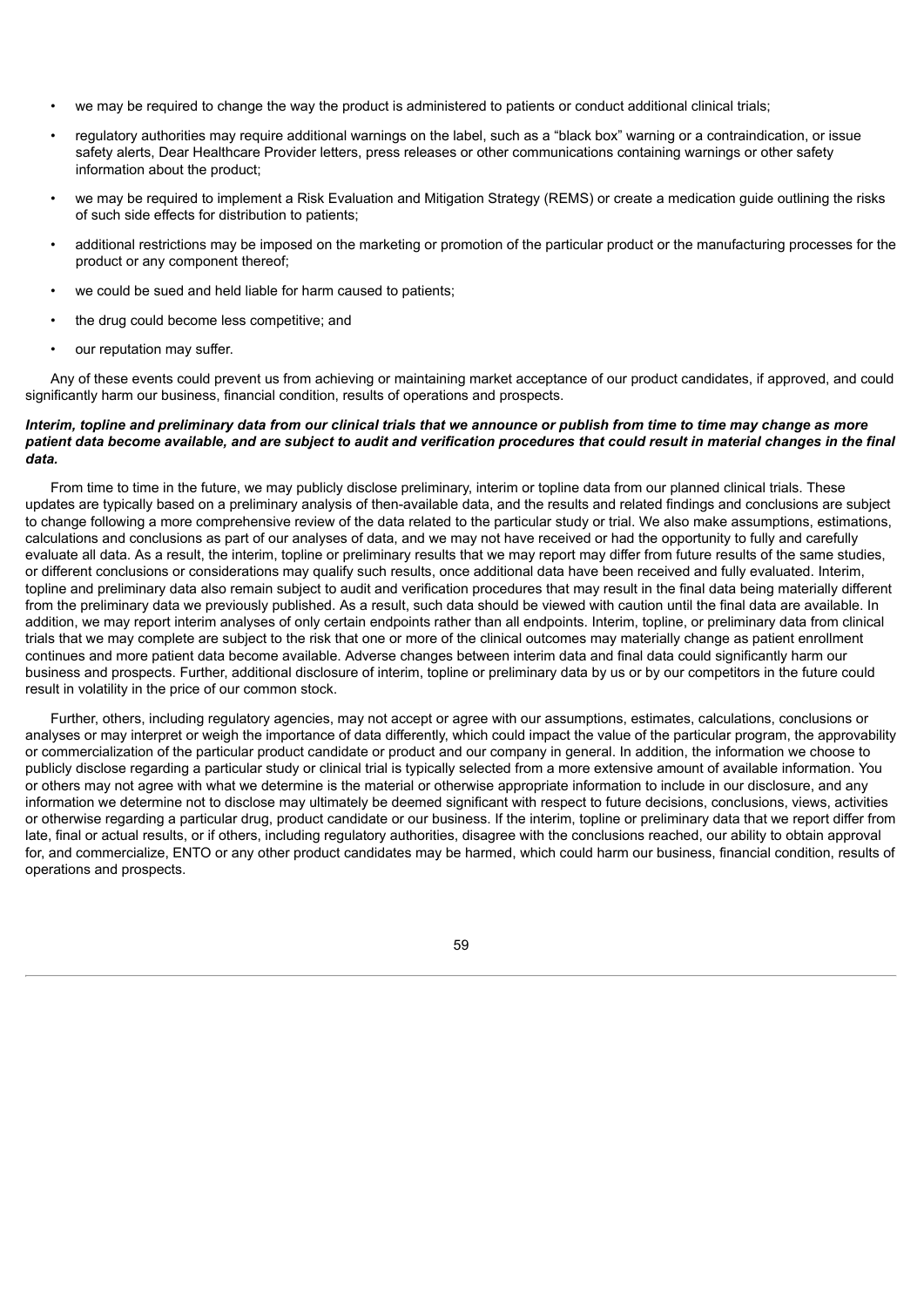# If we are unable to successfully develop companion diagnostic tests for our product candidates that require such tests, experience significant delays in doing so, or are unable to obtain any necessary FDA approvals of such tests, we may not be able to obtain approval for our product candidates, may be delayed in doing so, or may not realize the full commercial potential of these product *candidates.*

In developing a product candidate for certain indications, we may decide to use a biomarker-based test to identify patients for enrollment and, or, monitor patients in clinical trials. For example, we plan to use a biomarker-based test to identify patients for enrollment in our planned registrational Phase 2/3 clinical trial of ENTO in combination with IC for the treatment of AML patients with NPM1 mutations. If the FDA determines that a companion diagnostic device is essential to the safe and effective use of a novel therapeutic product or indication, the FDA generally will not approve the therapeutic product or new therapeutic product indication if the companion diagnostic is not also approved or cleared for that indication. The FDA generally requires contemporaneous approvals of a new companion diagnostic with the proposed therapeutic. To date, the FDA has required premarket approval of all companion diagnostics for cancer therapies. As such, if a satisfactory companion diagnostic is not commercially available, we may be required to create or obtain one that would be subject to regulatory approval or clearance requirements.

We plan to develop, either by ourselves or with collaborators, companion diagnostic tests for our product candidates for certain indications, which may include ENTO for the treatment of AML patients with NPM1 mutations. To be successful, we or our collaborators will need to address a number of scientific, technical, regulatory and logistical challenges. Companion diagnostics are regulated as medical devices, and we have no prior experience with medical device or diagnostic test development. If we choose to or are required to develop and seek FDA approval for companion diagnostic tests on our own, we will require additional personnel. We may rely on third parties for the design, development and manufacture of companion diagnostic tests for our product candidates that require such tests. If these parties are unable to successfully develop companion diagnostics for these product candidates, or experience delays in doing so, we may be unable to enroll enough patients for our current and planned clinical trials, the development of these product candidates may be adversely affected, these product candidates may not obtain marketing approval, and we may not realize the full commercial potential of any of these products that obtain marketing approval. In the event a satisfactory companion diagnostic is not commercially available for use with ENTO for the treatment of AML patients with NPM1 mutations, we plan to pursue co-development of a companion diagnostic with ENTO, and would plan to initially develop a prototype companion diagnostic for use as a clinical trial assay to confirm the presence of NPM1 mutations in AML patients in our planned registrational Phase 2/3 clinical trial of ENTO in combination with IC. Any failure to successfully develop this companion diagnostic, if required, may cause or contribute to delayed enrollment of this trial, and may prevent us from initiating the registrational clinical trial of ENTO as well as ultimately seek approval for ENTO in AML patients with NPM1 mutations. As a result, our business, results of operations and financial condition could be materially harmed.

### *The COVID-19 pandemic could adversely impact our business, including our planned clinical trials.*

The COVID-19 pandemic in the United States and in other countries in which we have planned clinical trials and where our current or future third party manufacturers or supply chain vendors operate, could cause significant disruptions that could severely impact our business and our planned clinical trials, including:

- delays or difficulties in screening and enrolling patients in our planned clinical trials;
- delays or difficulties in clinical site initiation, including difficulties in recruiting clinical site investigators and clinical site staff;
- diversion of healthcare resources away from the conduct of clinical trials, including the diversion of hospitals serving as our clinical trial sites and hospital staff supporting the conduct of our clinical trials;
- inability or unwillingness of subjects to travel to the clinical trial sites;
- delays or difficulties in data collection and analysis and other related activities;
- decreased implementation of protocol-required clinical trial activities and quality of source data verification at clinical trial sites;

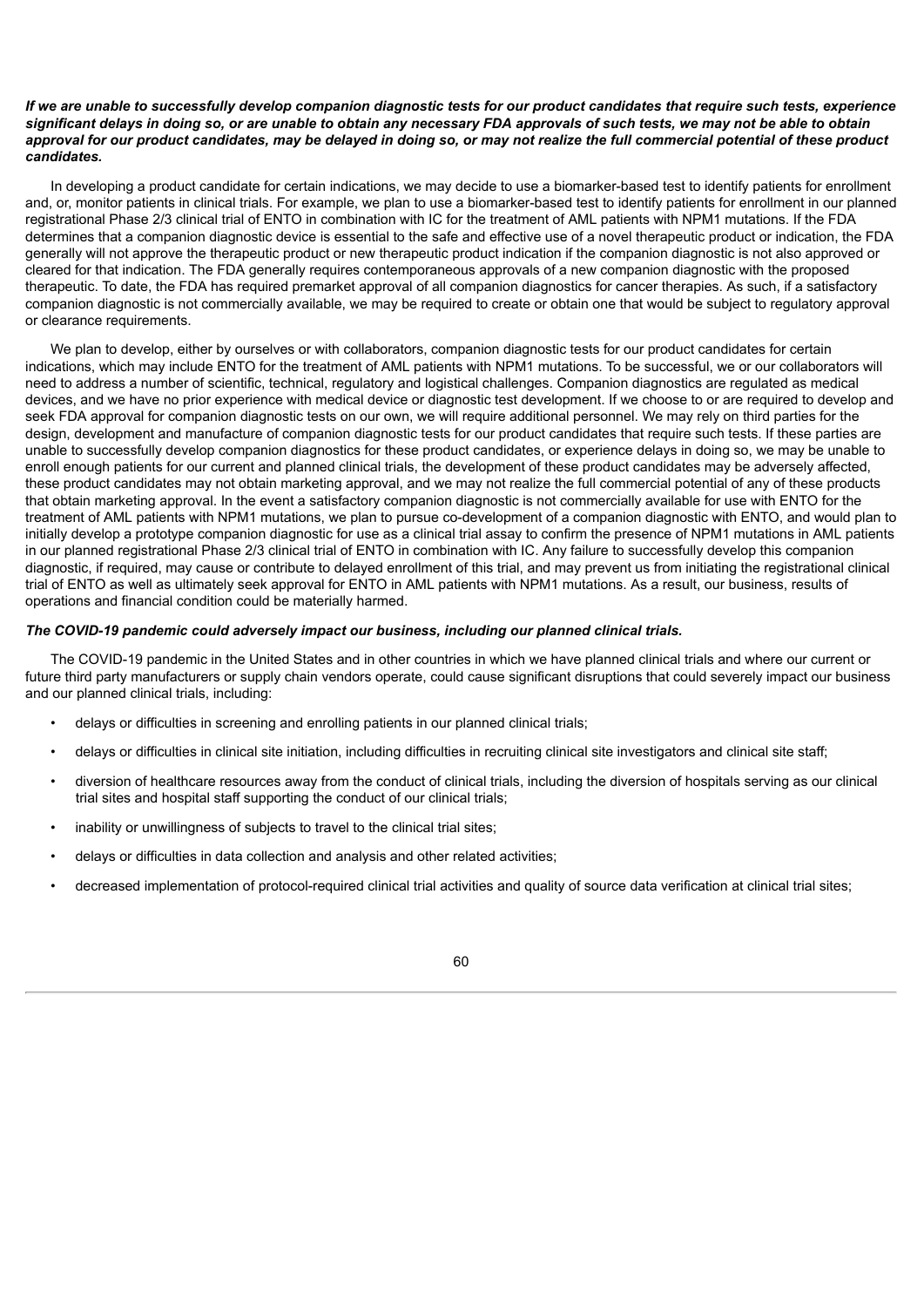- interruption of key clinical trial activities, such as clinical trial site monitoring, due to limitations on travel imposed or recommended by federal or state governments, employers and others;
- limitations in employee resources that would otherwise be focused on the conduct of our clinical trials and our other research and development activities, including because of sickness of employees or their families or mitigation measures such as lock-downs and social distancing;
- delays in receiving approval from local regulatory authorities to initiate our planned clinical trials;
- delays in clinical sites receiving the supplies and materials needed to conduct our clinical trials;
- interruption in global shipping that may affect the transport of clinical trial materials, such as investigational drug product used in our clinical trials;
- changes in local regulations as part of a response to the COVID-19 pandemic which may require us to change the ways in which our clinical trials are conducted, which may result in unexpected costs, delays, or to discontinue the clinical trials altogether;
- delays in necessary interactions with local regulators, ethics committees and other important agencies and contractors due to limitations in employee resources or forced furlough of government employees;
- refusal of the FDA or foreign regulatory authorities to accept data from clinical trials in affected geographies; and
- adverse impacts on global economic conditions which could have an adverse effect on our business and financial condition, including impairing our ability to raise additional capital when needed.

Such disruptions could impede, delay, limit or prevent completion of our preclinical studies or commencement or the continuation of planned or other future clinical trials and ultimately lead to the delay or denial of regulatory approval of our product candidates, which would seriously harm our operations and financial condition and increase our costs and expenses. In addition, we also experienced delays in our discovery and development activities as a result of the COVID-19 pandemic, primarily due to temporary and partial shutdowns at certain of our CROs that have since resumed normal operations, and due to the California and Massachusetts stay-at-home orders where our operations are located. Future or revised stay-at-home orders could result in additional delays or otherwise negatively impact our discovery and development activities. The COVID-19 pandemic could also affect the business of the FDA or other health authorities which could result in delays in meetings related to planned clinical trials and ultimately of reviews and approvals of our product candidates. Moreover, to the extent the evolving effects of the COVID-19 pandemic adversely affect our business and financial condition, they may also have the effect of heightening many of the other risks and uncertainties described elsewhere in this "Risk Factors" section.

The global COVID-19 pandemic continues to rapidly evolve. The extent to which the COVID-19 pandemic may impact our business, preclinical development activities and planned clinical trials will depend on future developments, which are highly uncertain and cannot be predicted with confidence, such as the ultimate duration and severity of the pandemic, travel restrictions and social distancing in the United States and other countries, business closures or business disruptions and the effectiveness of actions taken in the United States and other countries to contain and treat the disease.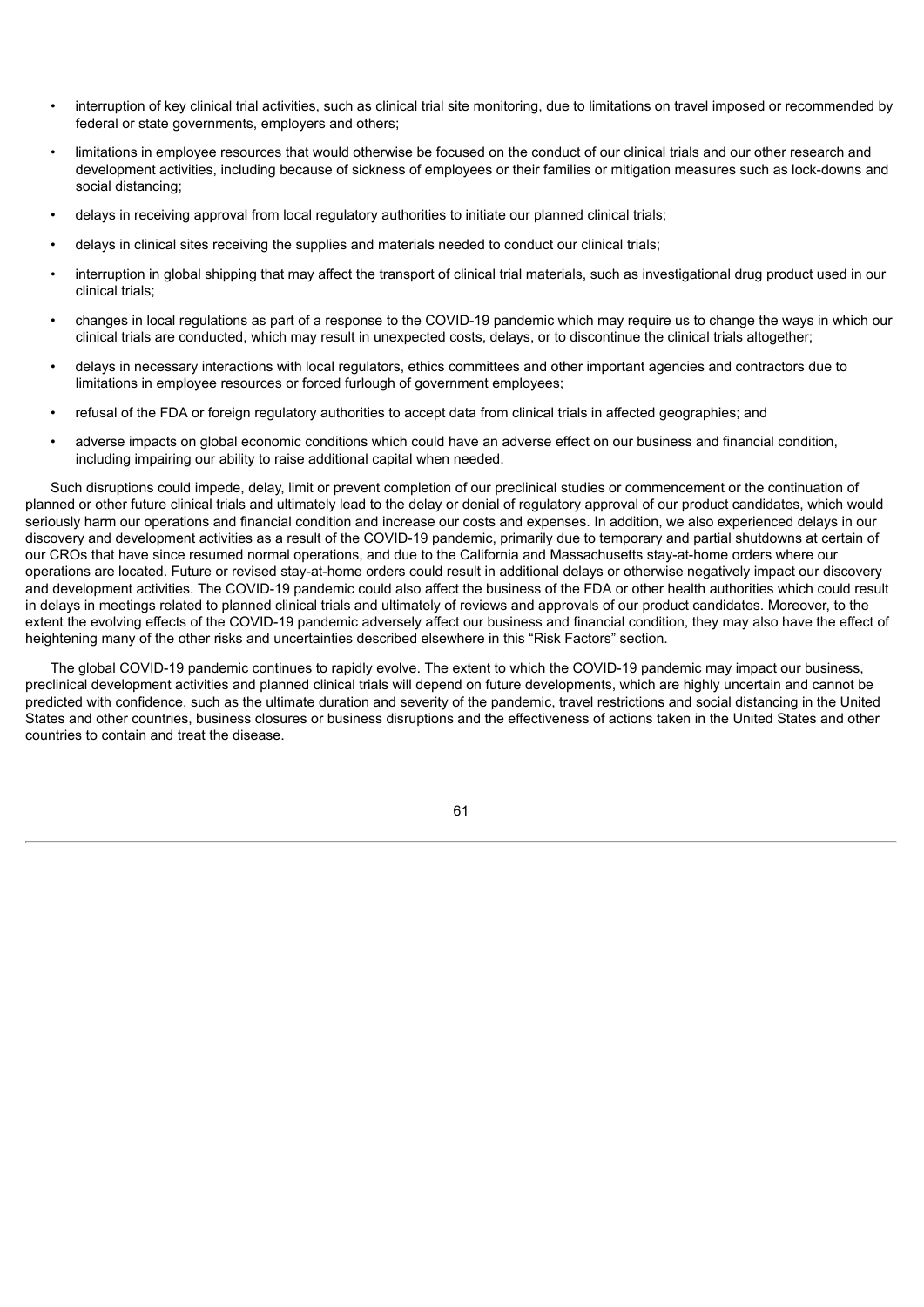## We may expend our limited resources to pursue a particular product candidate or indication and fail to capitalize on product candidates or indications that may be more profitable or for which there is a greater likelihood of success.

Because we have limited financial and managerial resources, we focus on research programs and product candidates that we identify for specific indications. As a result, we may forego or delay pursuit of opportunities with other product candidates or for other indications that later prove to have greater commercial potential. Our resource allocation decisions may cause us to fail to capitalize on viable commercial products or profitable market opportunities. Our spending on current and future research and development programs and product candidates for specific indications may not yield any commercially viable products. If we do not accurately evaluate the commercial potential or target market for a particular product candidate, we may relinquish valuable rights to that product candidate through collaboration, licensing or other royalty arrangements in cases in which it would have been more advantageous for us to retain sole development and commercialization rights to such product candidate.

# Our approach to the discovery and development of product candidates is unproven, and we may not be successful in our efforts to use and further develop our product engine to expand our pipeline of product candidates with commercial value.\*

A key element of our strategy is to use our product engine to further develop our pipeline of product candidates and progress these product candidates through clinical development and ultimately achieve approval for the treatment of various cancers by focusing on dysregulated transcription factors and the TRNs through which they drive oncogenic activity. The discovery and development activities that we are conducting may not be successful in developing product candidates that are useful in treating cancer or other diseases.

With respect to an internally developed product candidates, our research and development efforts to date have resulted in our discovery and preclinical development of KB-0742 as well as four early-stage discovery programs. KB-0742 may not be safe or effective as a cancer treatment and, with respect to our early-stage discovery programs, we may not identify suitable product candidates for preclinical or clinical development. Our product engine may not be successful in further developing our pipeline of product candidates. For example, we may not be successful in identifying novel product candidates that can selectively modulate oncogenic TRNs. Even if we are successful in building our pipeline of product candidates, the potential product candidates that we identify may not be suitable for clinical development or generate acceptable clinical data, including as a result of being shown to have unacceptable toxicity or other characteristics that indicate that they are unlikely to be products that will receive marketing approval from the FDA or other regulatory authorities or achieve market acceptance. If we do not successfully develop and commercialize product candidates, we will not be able to generate product revenue in the future, which likely would result in significant harm to our financial position and adversely affect our stock price.

## *As a company, we have not conducted any clinical trials to date.*

While our management team has extensive experience conducting clinical trials, we have not as a company conducted any clinical trials to date. We therefore cannot be certain that our planned clinical trials will begin or be completed on time, or at all. In addition, the ongoing COVID-19 pandemic may create additional challenges in conducting such clinical trials. Moreover, we currently do not have complete inhouse resources to enable our operations, including our planned clinical trials, and we may not be able to hire sufficient qualified personnel to support our planned clinical trials.

In addition, large-scale clinical trials require significant financial and management resources and reliance on third-party clinical investigators, CROs and consultants. Relying on third-party clinical investigators, CROs and consultants may force us to encounter delays that are outside of our control. We may be unable to identify and contract with sufficient investigators, CROs and consultants on a timely basis, or at all.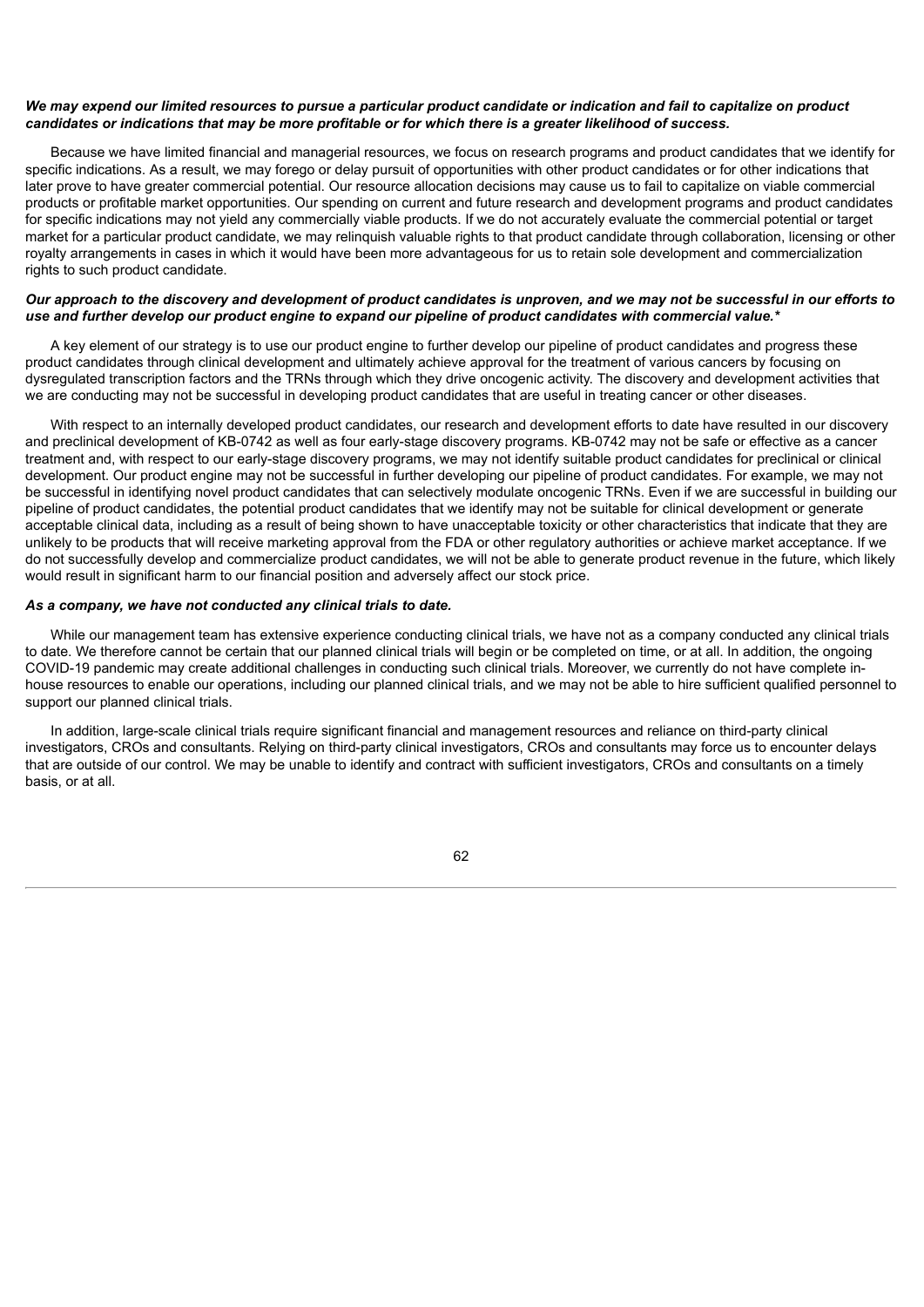# Since the number of patients that we plan to dose in our planned Phase 1/2 clinical trial of KB-0742 will likely be small relative to a later-stage clinical trial, the results from such clinical trial, once completed, may be less reliable than results achieved in larger clinical trials, which may hinder our efforts to further develop and obtain regulatory approval for this product candidate.

In our planned Phase 1/2 clinical trial of KB-0742, we plan to evaluate the safety, PK and PD profile of KB-0742 in patients with advanced solid tumors, and define an optimal dose and schedule for expansion cohorts in cancer patients with MYC-amplified solid tumors and other transcriptionally addicted cancers. The number of patients we would expect to enroll in this clinical trial is likely to be significantly smaller than the number of patients that would need to be enrolled in a registrational or other late-stage clinical trial. The results of clinical trials with smaller sample sizes, such as our planned Phase 1/2 clinical trial of KB-0742, can be disproportionately influenced by various biases associated with the conduct of small clinical trials, such as the potential failure of the smaller sample size to accurately depict the features of the broader patient population, which limits the ability to generalize the results across a broader community, thus making the clinical trial results less reliable than clinical trials with a larger number of patients. As a result, there may be less certainty that such product candidates would achieve a statistically significant effect in any future clinical trials. If we conduct any future clinical trials of KB-0742, we may not achieve a statistically significant result or the same level of statistical significance, if any, that we might have anticipated based on the results observed in our initial Phase 1/2 clinical trial.

# **Risks Related to the Commercialization of Our Product Candidates**

# If the market opportunities for our product candidates are smaller than we estimate or if any approval that we obtain is based on a narrower definition of the patient population, it will adversely affect our revenue potential and ability to achieve profitability.\*

The total addressable market opportunity for ENTO and our other product candidates will ultimately depend upon, among other things, the final label for each product candidate, acceptance by the medical community and patient access, drug and any related companion diagnostic pricing and reimbursement. The number of patients in our targeted commercial markets and elsewhere may turn out to be lower than expected, patients may not be amenable to treatment with our products, or new patients may become increasingly difficult to identify, all of which would adversely affect our results of operations and our business.

# The market opportunities for certain of our product candidates may be relatively small as they be limited to those patients who are ineligible for or have failed prior treatments and our estimates of the prevalence of our target patient populations may be *inaccurate.*

Cancer therapies are sometimes characterized as first line, second line, or third line, and the FDA often approves new therapies initially only for a particular line of use. When cancer is detected early enough, first line therapy is sometimes adequate to cure the cancer or prolong life without a cure. Whenever first line therapy, usually chemotherapy, antibody drugs, tumor-targeted small molecules, hormone therapy, radiation therapy, surgery, or a combination of these, proves unsuccessful, second line therapy may be administered. Second line therapies often consist of more chemotherapy, radiation, antibody drugs, tumor-targeted small molecules, or a combination of these. Third line therapies can include chemotherapy, antibody drugs and small molecule tumor-targeted therapies, more invasive forms of surgery and new technologies. Although we plan to initiate a registrational Phase 2/3 clinical trial of ENTO in combination with IC for the treatment of newly diagnosed AML patients with NPM1 mutations, in some instances we may initially seek approval of our product candidates as a second- or third-line therapy. Subsequently, for those product candidates that prove to be sufficiently safe and beneficial, if any, we would expect to seek approval as a second line therapy and potentially as a first line therapy, but there is no guarantee that our product candidates, even if approved as a second or third or subsequent line of therapy, would be approved for an earlier line of therapy, and, prior to any such approvals, we may have to conduct additional clinical trials.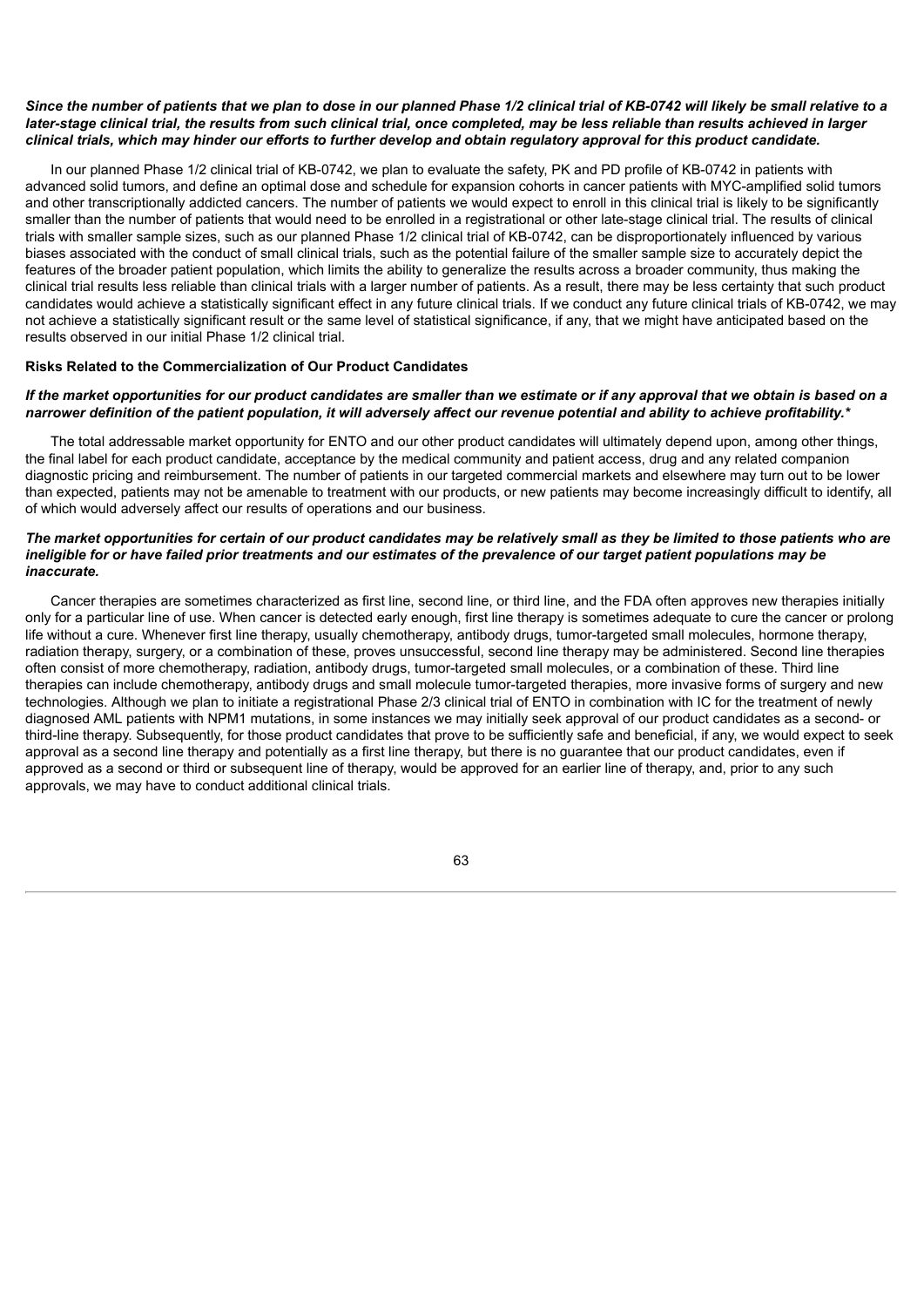Our projections of both the number of people who have the cancers we are targeting, who may have their tumors genetically sequenced, as well as the subset of people with these cancers in a position to receive a particular line of therapy and who have the potential to benefit from treatment with our product candidates, are based on our beliefs and estimates. These estimates have been derived from a variety of sources, including scientific literature, surveys of clinics, patient foundations or market research, and may prove to be incorrect. Further, new therapies may change the estimated incidence or prevalence of the cancers that we are targeting. Consequently, even if our product candidates are approved for a second or third line of therapy, the number of patients that may be eligible for treatment with our product candidates may turn out to be much lower than expected. In addition, we have not yet conducted market research to determine how treating physicians would expect to prescribe a product that is approved for multiple tumor types if there are different lines of approved therapies for each such tumor type.

# Even if any of our product candidates are approved, they may not achieve adequate market acceptance among physicians, *patients, healthcare payors and others in the medical community necessary for commercial success.\**

The degree of market acceptance of any of our approved product candidates will depend on a number of factors, including:

- the efficacy and safety profile as demonstrated in clinical trials compared to alternative treatments, as well as other perceived advantages;
- the approval, availability, market acceptance, and reimbursement of any companion diagnostic;
- the timing of market introduction of the product candidate as well as competitive products;
- the clinical indications for which the product candidate is approved;
- restrictions on the use of our product candidates, such as boxed warnings or contraindications in labeling, or a REMS, if any, which may not be required of alternative treatments and competitor products;
- the ability to offer the product candidate for sale at competitive prices;
- the availability of coverage and adequate reimbursement by third-party payors, including government authorities;
- acceptance by hospital pharmacy and therapeutics committees in the U.S., E.U., and other countries;
- the availability of the approved product candidate for use as a combination therapy;
- the willingness of the target patient population to try new therapies and of physicians to prescribe these therapies;
- the strength of marketing and distribution support;
- unfavorable publicity relating to our products or product candidates or similar approved products or product candidates in development by third parties; and
- the approval of other new therapies for the same indications.

If any of our product candidates is approved but does not achieve an adequate level of acceptance by physicians, hospitals, healthcare payors and patients, we may not generate or derive sufficient revenue from that product candidate and our financial results could be negatively impacted.

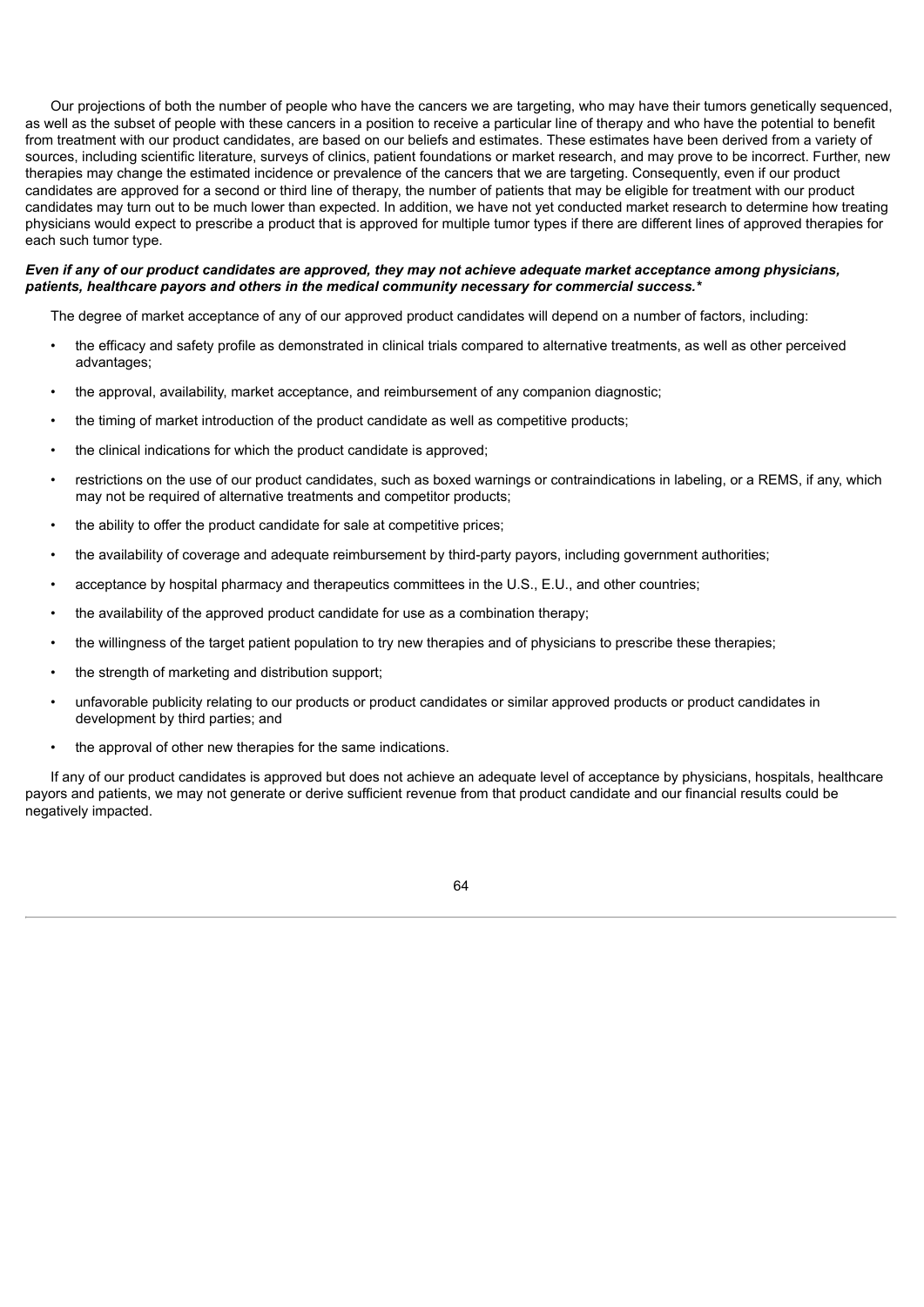## We currently have no marketing and sales organization and have no experience as a company in marketing products. If we are unable to establish marketing and sales capabilities or enter into agreements with third parties to market and sell our product *candidates, if approved, we may not be able to generate product revenue.*

We currently have no sales, marketing or distribution capabilities and have no experience as a company in marketing products. We currently intend to build a commercial infrastructure to support sales of our product candidates. We expect to manage sales, marketing and distribution through internal resources and third-party relationships. We will have to compete with other pharmaceutical and biotechnology companies to recruit, hire, train and retain marketing and sales personnel. While we may commit significant financial and management resources to commercial activities, we will also consider collaborating with one or more pharmaceutical companies to enhance our commercial capabilities.

If we are unable or decide not to establish internal sales, marketing and distribution capabilities, we will pursue arrangements with thirdparty sales, marketing, and distribution collaborators regarding the sales and marketing of our products, if approved. However, there can be no assurance that we will be able to establish or maintain such arrangements on favorable terms or if at all, or if we are able to do so, that these third-party arrangements will provide effective sales forces or marketing and distribution capabilities. Any revenue we receive will depend upon the efforts of such third parties, which may not be successful. We may have little or no control over the marketing and sales efforts of such third parties and our revenue from product sales may be lower than if we had commercialized our product candidates ourselves. We also face competition in our search for third parties to assist us with the sales and marketing efforts of our product candidates.

There can be no assurance that we will be able to develop in-house sales and distribution capabilities or establish or maintain relationships with third-party collaborators to commercialize any product in the United States or overseas.

# Our business entails a significant risk of product liability and if we are unable to obtain sufficient insurance coverage such inability *could have an adverse effect on our business and financial condition.*

Our business exposes us to significant product liability risks inherent in the development, testing, manufacturing and marketing of therapeutic treatments. Product liability claims could delay or prevent completion of our development programs. If we succeed in marketing products, such claims could result in an FDA, EMA or other regulatory authority investigation of the safety and effectiveness of our products, our manufacturing processes and facilities or our marketing programs. FDA, EMA or other regulatory authority investigations could potentially lead to a recall of our products or more serious enforcement action, limitations on the approved indications for which they may be used or suspension or withdrawal of approvals. Regardless of the merits or eventual outcome, liability claims may also result in decreased demand for our products, injury to our reputation, costs to defend the related litigation, a diversion of management's time and our resources and substantial monetary awards to trial participants or patients. We currently have product liability insurance that we believe is appropriate for our stage of development and may need to obtain higher levels prior to marketing any of our product candidates, if approved. Any insurance we have or may obtain may not provide sufficient coverage against potential liabilities. Furthermore, clinical trial and product liability insurance is becoming increasingly expensive. As a result, we may be unable to obtain sufficient insurance at a reasonable cost to protect us against losses caused by product liability claims that could have an adverse effect on our business and financial condition.

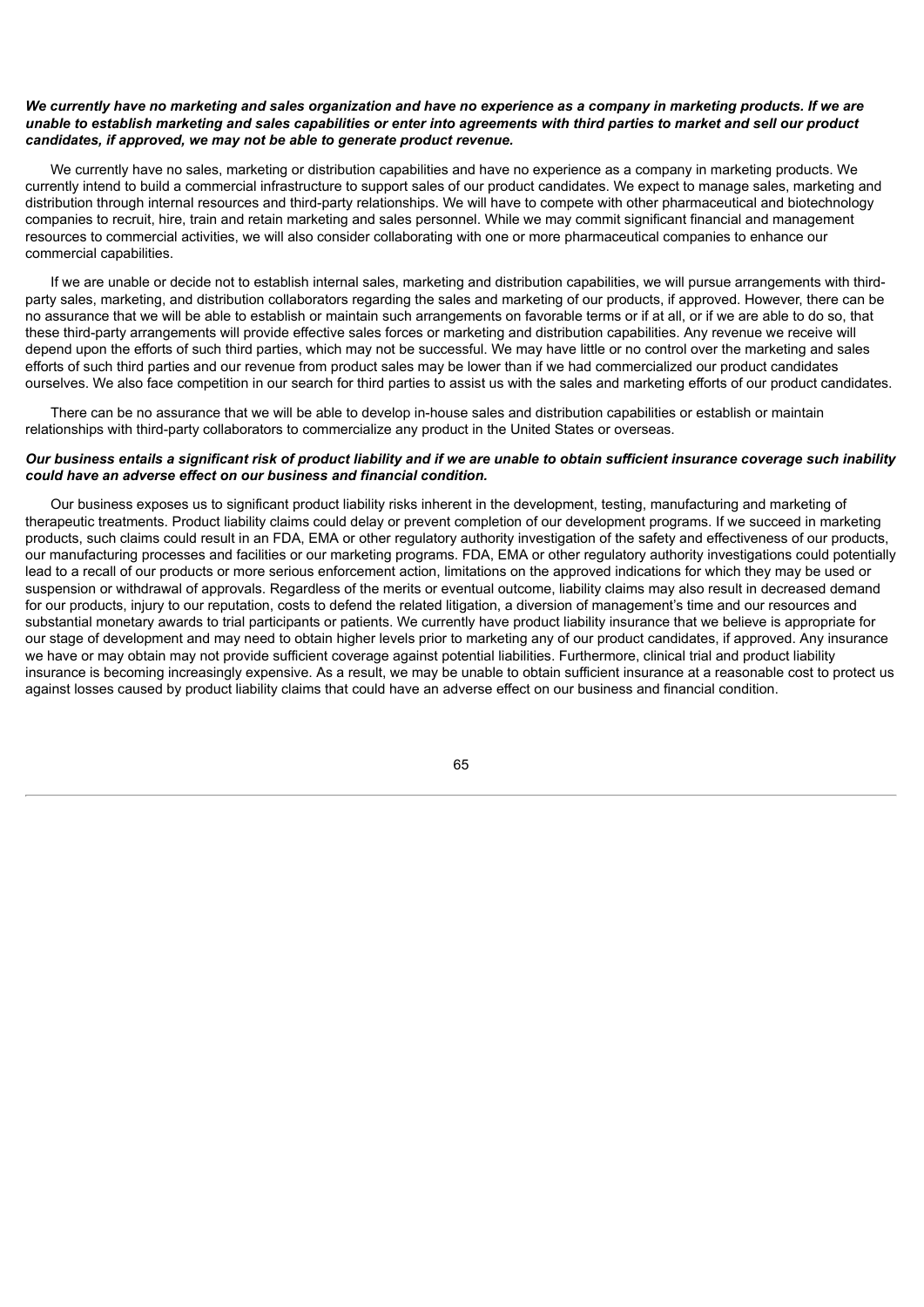#### Any product candidates we develop may become subject to unfavorable third-party coverage and reimbursement policies, third*party reimbursement practices, or health care reform initiatives, which could harm our business.\**

The availability and extent of coverage and adequate reimbursement by third-party payors, including government health administration authorities, private health coverage insurers, managed care organizations and other third-party payors is essential for most patients to be able to afford expensive treatments. Sales of any of our product candidates that receive marketing approval will depend substantially, both in the United States and internationally, on the extent to which the costs of our product candidates will be covered and reimbursed by third-party payors. If coverage is not available, or is available only to limited indications or strict coverage criteria, we may not be able to successfully commercialize our product candidates. Even if coverage is provided, the approved reimbursement amount may not be high enough to allow us to establish or maintain pricing sufficient to realize an adequate return on our investment. Coverage and reimbursement may impact the demand for, or the price of, any product candidate for which we obtain marketing approval. If coverage and reimbursement are not available or reimbursement is available only to limited levels, we may not successfully commercialize any product candidate for which we obtain marketing approval. In addition, companion diagnostic tests require coverage and reimbursement separate and apart from the coverage and reimbursement for their companion pharmaceutical or biological products. Similar challenges to obtaining coverage and reimbursement, applicable to pharmaceutical or biological products, will apply to companion diagnostics.

There is significant uncertainty related to third-party payor coverage and reimbursement of newly approved products. In the United States, third-party payors, including private and governmental payors, such as the Medicare and Medicaid programs, play an important role in determining the extent to which new drugs will be covered and reimbursed. The Centers for Medicare & Medicaid Services (CMS), an agency within the U.S. Department of Health and Human Services (HHS) responsible for administering the Medicare program, determines whether and to what extent a new product will be covered and reimbursed under Medicare. One third-party payor's determination to provide coverage for a drug product, however, does not assure that other payors will also provide coverage for the product. As a result, the coverage determination process is often time-consuming and costly. This process may require us to provide scientific and clinical support for the use of our products to each third-party payor separately, with no assurance that coverage and adequate reimbursement will be applied consistently or obtained in the first instance.

For products administered under the supervision of a physician, obtaining coverage and adequate reimbursement may be particularly difficult because of the higher prices often associated with such drugs. Additionally, separate reimbursement for the product itself or the treatment or procedure in which the product is used may not be available, which may impact physician utilization. In addition, companion diagnostic tests require coverage and reimbursement separate and apart from the coverage and reimbursement for their companion pharmaceutical or biological products. Similar challenges to obtaining coverage and reimbursement, applicable to pharmaceutical or biological products, will apply to companion diagnostics.

Increasingly, third-party payors are requiring that drug companies provide them with predetermined discounts from list prices and are challenging the prices charged for medical products. Further, such payors are increasingly challenging the price, examining the medical necessity and reviewing the cost effectiveness of medical product candidates. There may be significant delays in obtaining coverage and reimbursement for newly approved drugs. Third-party payors may limit coverage to specific product candidates on an approved list, known as a formulary, which might not include all FDA-approved drugs for a particular indication. We may need to conduct expensive pharmacoeconomic studies to demonstrate the medical necessity and cost effectiveness of our products. Nonetheless, our product candidates may not be considered medically necessary or cost effective. We cannot be sure that coverage and reimbursement will be available for any product that we commercialize and, if reimbursement is available, what the level of reimbursement will be.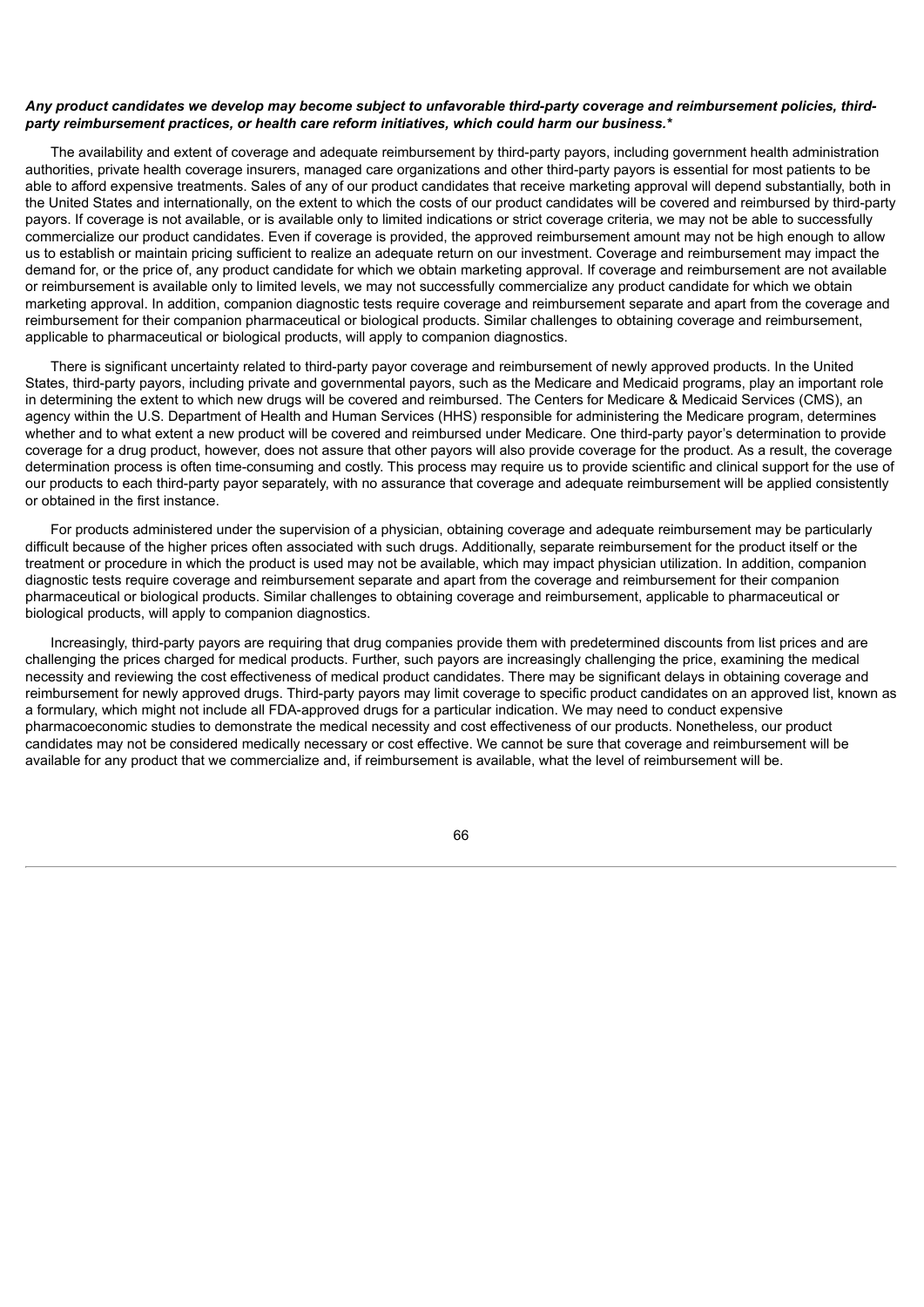Outside the United States, international operations are generally subject to extensive governmental price controls and other market regulations, and we believe the increasing emphasis on cost containment initiatives in Europe, Canada and other countries has and will continue to put pressure on the pricing and usage of therapeutics such as our product candidates. In many countries, particularly the countries of the European Union, medical product prices are subject to varying price control mechanisms as part of national health systems. In these countries, pricing negotiations with governmental authorities can take considerable time after a product receives marketing approval. To obtain reimbursement or pricing approval in some countries, we may be required to conduct a clinical trial that compares the costeffectiveness of our product candidate to other available therapies. In general, product prices under such systems are substantially lower than in the United States. Other countries allow companies to fix their own prices for products, but monitor and control company profits. Additional foreign price controls or other changes in pricing regulation could restrict the amount that we are able to charge for our product candidates. Accordingly, in markets outside the United States, the reimbursement for our products may be reduced compared with the United States and may be insufficient to generate commercially reasonable revenue and profits.

If we are unable to establish or sustain coverage and adequate reimbursement for any future product candidates from third-party payors, the adoption of those products and sales revenue will be adversely affected, which, in turn, could adversely affect the ability to market or sell those product candidates, if approved. Coverage policies and third-party payor reimbursement rates may change at any time. Even if favorable coverage and reimbursement status is attained for one or more products for which we receive regulatory approval, less favorable coverage policies and reimbursement rates may be implemented in the future.

## We face substantial competition, which may result in others discovering, developing or commercializing products before or more *successfully than we do.*

The development and commercialization of pharmaceutical products is highly competitive. We face competition with respect to our current product candidates, and will face competition with respect to any product candidates that we may seek to develop or commercialize in the future, from major pharmaceutical companies, specialty pharmaceutical companies and biotechnology companies worldwide. There are a number of large pharmaceutical and biotechnology companies that currently market and sell products or are pursuing the development of products for the treatment of the disease indications for which we are developing our product candidates. Some of these competitive products and therapies are based on scientific approaches that are similar to our approach, and others are based on entirely different approaches. Potential competitors also include academic institutions, government agencies and other public and private research organizations that conduct research, seek patent protection and establish collaborative arrangements for research, development, manufacturing and commercialization.

There are a large number of pharmaceutical and biotechnology companies developing or marketing targeted treatments for cancer that would be competitive with the product candidates we are developing, if our product candidates are approved. Many of these companies are developing cancer therapeutics that are also kinase inhibitors.

If we are successful in developing ENTO, our lead product candidate, it may compete against product candidates that are currently in clinical development to the extent any such candidates are approved, including: (i) HMPL-523, a SYK inhibitor being developed by Hutchison Medipharma Ltd. that is in Phase 1 evaluation in hematologic malignancies; (ii) product candidates in early clinical development that target the interaction between MLL and MENIN in MLL-r and AML patients with NPM1 mutations, which, if approved, could compete with ENTO, including (a) SNDX-5613, being developed by Syndax Pharmaceuticals, Inc. in a Phase 1 clinical trial as monotherapy in relapsed or refractory AML, and (b) KO-539, being developed by Kura Oncology, Inc. in a Phase 1 clinical trial as monotherapy in relapsed or refractory AML; and (iii) product candidates that may compete with ENTO by addressing the subset of AML patients with FLT3 mutations and are currently in development in combination with FLT3 inhibitors, including (a) venetoclax, a BCL-2 inhibitor being developed by Abbvie, (b) CPX-351, a liposomal formulation of daunorubicin and cytarabine being developed by Jazz Pharmaceuticals, and (c) CC-90009, a cereblon E3 ligase modulator being developed by Bristol-Myers Squibb. If we choose to develop, and are successful in developing LANRA as a follow-on compound to ENTO, we expect that LANRA would face competition from the same sources.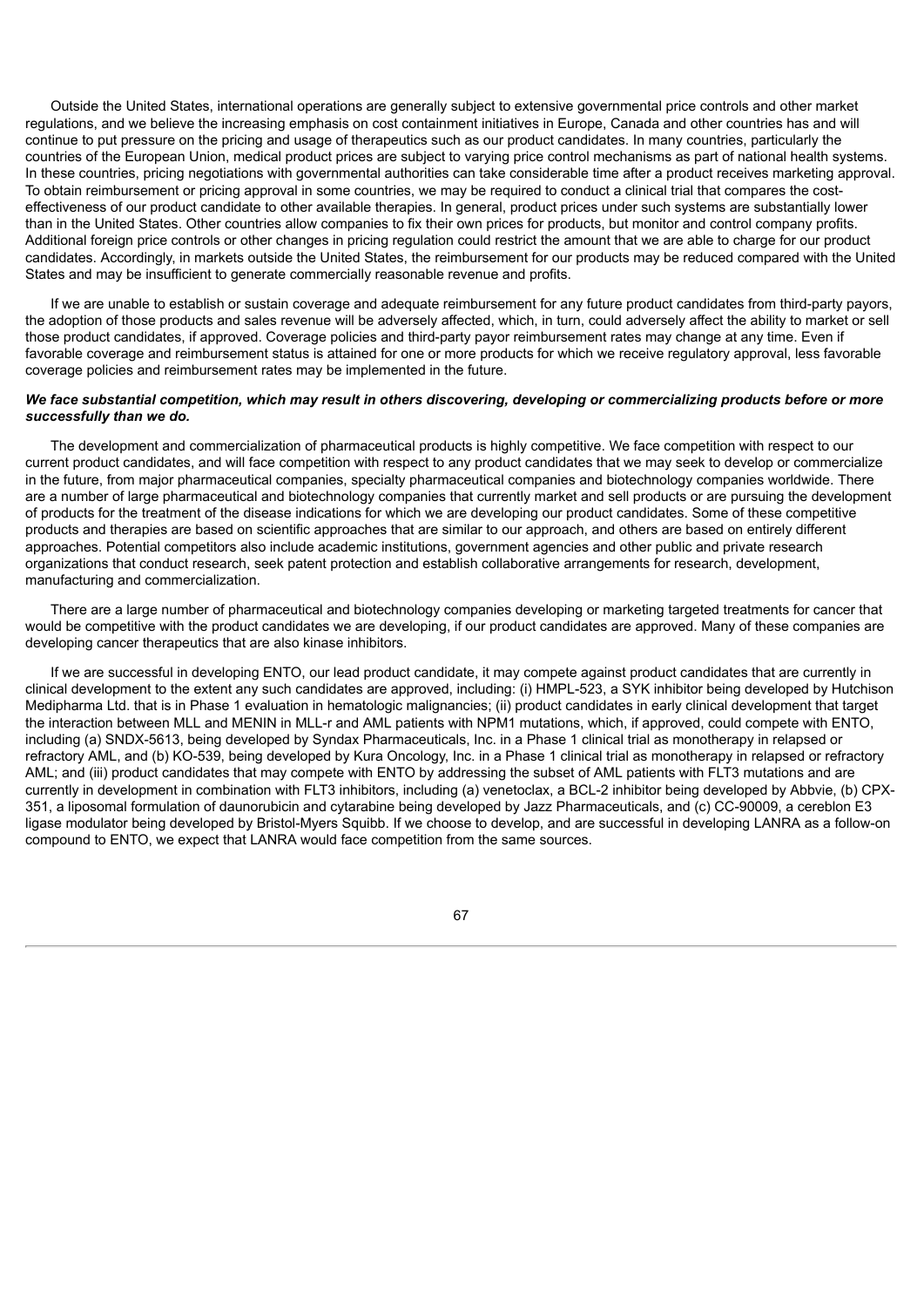If we are successful in developing KB-0742, it may compete against various multi-CDK inhibitors that are currently in early-stage clinical development, including: AZD4573, being developed by AstraZeneca; TP-1287 (Alvocidib), being developed by Tolero Pharmaceuticals; CYC-065, being developed by Cyclacel Pharmaceuticals; Zotiraciclib, being developed by the National Cancer Institute; Dinaciclib, being developed by Merck & Co.; and Voruciclib, being developed by MEI Pharma. We also expect it to compete against VIP152, a PTEFb/CDK9 inhibitor in early-stage clinical development by Vincera Pharma, Inc., and PRT2527, a CDK9 inhibitor in preclinical development by Prelude Therapeutics.

We also expect that our product candidates, if approved, will compete with more established therapies, such as IC and HMAs to treat AML and other agents to treat MYC-amplified solid tumors and other transcriptionally addicted cancers.

Many of the companies against which we are competing or against which we may compete in the future have significantly greater financial resources and expertise in research and development, manufacturing, preclinical testing, conducting clinical trials, obtaining marketing approvals and marketing and selling approved products than we do. Mergers and acquisitions in the pharmaceutical and biotechnology industries may result in even more resources being concentrated among a smaller number of our competitors. Smaller and other early-stage companies may also prove to be significant competitors, particularly through collaborative arrangements with large and established companies. These third parties compete with us in recruiting and retaining qualified scientific, management and sales and marketing personnel, establishing clinical trial sites and patient registration for clinical trials, as well as in acquiring technologies complementary to, or necessary for, our programs.

Our commercial opportunity could be reduced or eliminated if our competitors develop and commercialize products that are safer, more effective, have fewer or less severe side effects, are approved for broader indications or patient populations, are more convenient or are less expensive than any products that we may develop. Our competitors also may obtain FDA or other marketing approval for their products more rapidly than any approval we may obtain for ours, which could result in our competitors establishing a strong market position before we are able to enter the market. In addition, our ability to compete may be affected in many cases by insurers or other third-party payors seeking to encourage the use of generic products. Generic products are currently on the market for some of the indications that we are pursuing, and additional products are expected to become available on a generic basis over the coming years. If our product candidates achieve marketing approval, we expect that they will be priced at a significant premium over any competitive generic products. The key competitive factors affecting the success of ENTO are likely to be its efficacy, safety, scope and limitations of marketing approval, and availability of reimbursement.

# A variety of risks associated with marketing our product candidates internationally could materially adversely affect our business.

We may seek marketing approvals of our product candidates outside of the United States and, accordingly, we may be subject to additional risks related to operating in foreign countries if we obtain the necessary foreign marketing approvals, including:

- differing regulatory requirements in foreign countries, for example, no country other than the United States has a pathway for accelerated drug approval and so obtaining regulatory approvals outside of the United States will take longer and be more costly than obtaining approval in the United States;
- unexpected changes in tariffs, trade barriers, price and exchange controls and other regulatory requirements;
- economic weakness, including inflation, or political instability in particular foreign economies and markets;
- compliance with tax, employment, immigration and labor laws for employees living or traveling abroad;
- foreign taxes, including withholding of payroll taxes;
- foreign currency fluctuations, which could result in increased operating expenses and reduced revenue, and other obligations incident to doing business in another country;
- differing pricing, payment and reimbursement regimes;

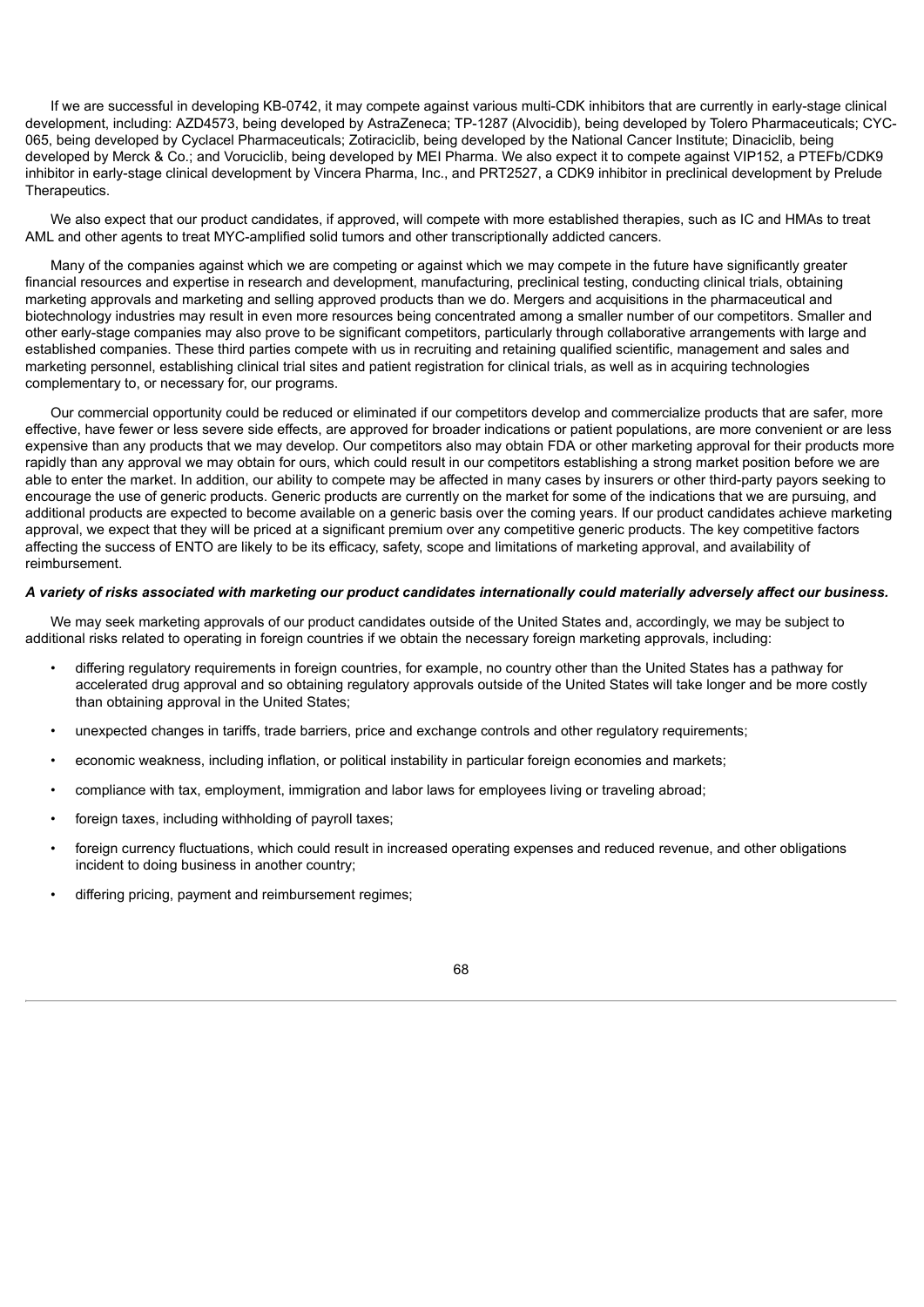- difficulties staffing and managing foreign operations;
- workforce uncertainty in countries where labor unrest is more common than in the United States;
- potential liability under the U.S. Foreign Corrupt Practices Act (FCPA) or comparable foreign regulations;
- challenges enforcing our contractual and intellectual property rights, especially in those foreign countries that do not respect and protect intellectual property rights to the same extent as the United States;
- production shortages resulting from any events affecting raw material supply or manufacturing capabilities abroad; and
- business interruptions resulting from geo-political actions, including war and terrorism.

These and other risks associated with international operations may materially adversely affect our ability to attain or maintain profitable operations.

### **Risks Related to Regulatory Approval and Other Legal Compliance Matters**

# We may be unable to obtain U.S. or foreign regulatory approvals and, as a result, may be unable to commercialize our product *candidates.*

Rigorous preclinical testing and clinical trials and an extensive regulatory approval process must be successfully completed in the United States and in many foreign jurisdictions before a new drug can be marketed. Satisfaction of these and other regulatory requirements is costly, time consuming, uncertain and subject to unanticipated delays. We cannot provide any assurance that any product candidate we may develop will progress through required clinical testing and obtain the regulatory approvals necessary for us to begin selling them.

As a company, we have not conducted any clinical trials of any product candidates, nor have we managed the regulatory approval process with the FDA or any other regulatory authority. The time required to obtain approvals from the FDA and other regulatory authorities is unpredictable, and requires successful completion of extensive clinical trials which typically takes many years, depending upon the type, complexity and novelty of the product candidate. The standards that the FDA and its foreign counterparts use when evaluating clinical trial data can and often changes during drug development, which makes it difficult to predict with any certainty how they will be applied. We may also encounter unexpected delays or increased costs due to new government regulations, including future legislation or administrative action, or changes in FDA policy during the period of drug development, clinical trials and FDA regulatory review.

Any delay or failure in seeking or obtaining required approvals would have a material and adverse effect on our ability to generate revenue from the particular product candidate for which we are developing and seeking approval. Furthermore, any regulatory approval to market a drug may be subject to significant limitations on the approved uses or indications for which we may market the drug or the labeling or other restrictions. In addition, the FDA has the authority to require a REMS as part of approving a NDA, or after approval, which may impose further requirements or restrictions on the distribution or use of an approved drug. These requirements or restrictions might include limiting prescribing to certain physicians or medical centers that have undergone specialized training, limiting treatment to patients who meet certain safe-use criteria and requiring treated patients to enroll in a registry. These limitations and restrictions may significantly limit the size of the market for the drug and affect reimbursement by third-party payors.

We are also subject to numerous foreign regulatory requirements governing, among other things, the conduct of clinical trials, manufacturing and marketing authorization, pricing and third-party reimbursement. The foreign regulatory approval process varies among countries, and generally includes all of the risks associated with FDA approval described above as well as risks attributable to the satisfaction of local regulations in foreign jurisdictions. Moreover, the time required to obtain approval may differ from that required to obtain FDA approval.

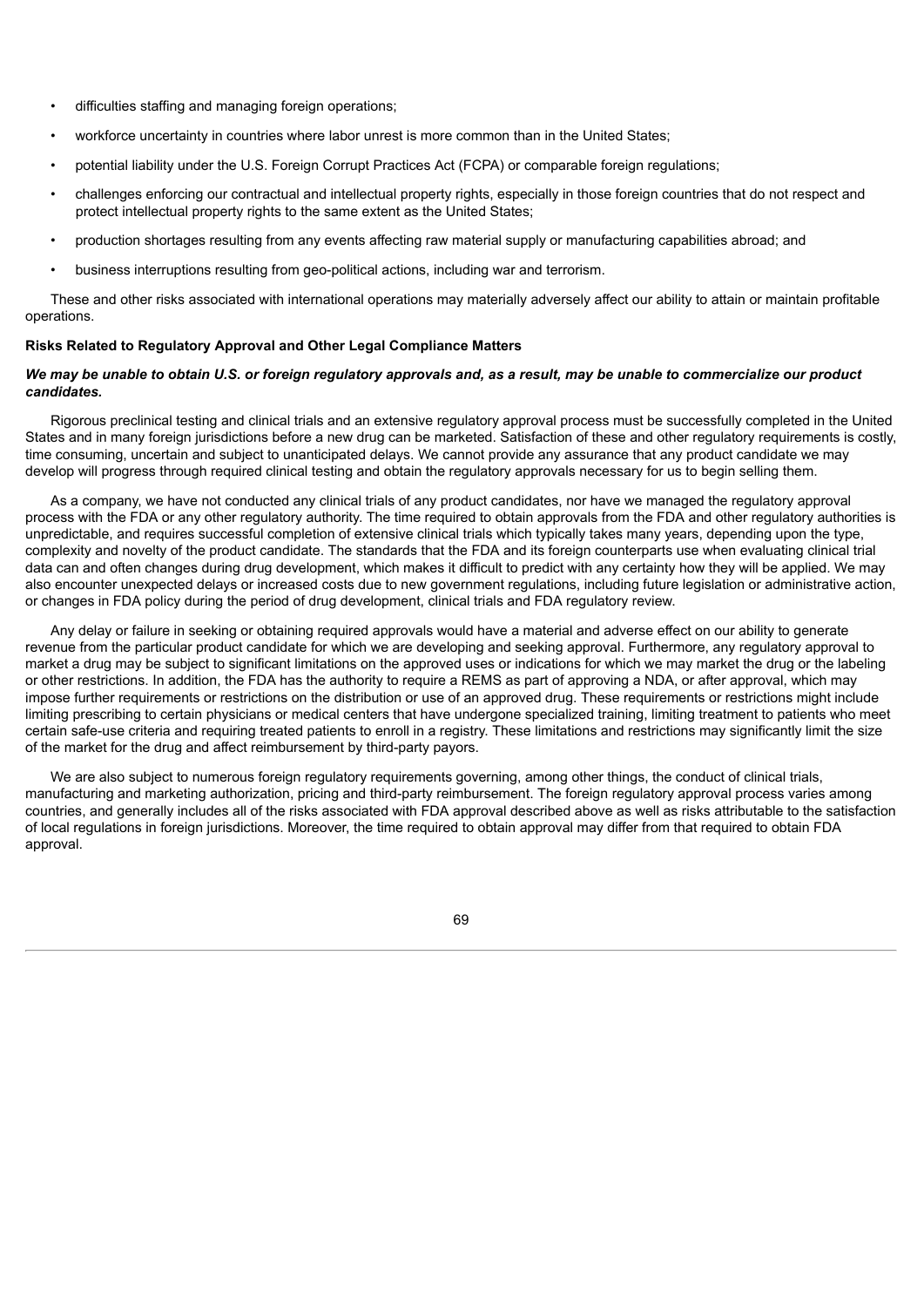## We may in the future conduct clinical trials for our product candidates outside the United States, and the FDA and comparable *foreign regulatory authorities may not accept data from such trials.*

We may in the future choose to conduct one or more clinical trials outside the United States, including in Europe. The acceptance of study data from clinical trials conducted outside the United States or another jurisdiction by the FDA or comparable foreign regulatory authority may be subject to certain conditions or may not be accepted at all. In cases where data from foreign clinical trials are intended to serve as the basis for marketing approval in the United States, the FDA will generally not approve the application on the sole basis of foreign data unless (i) the data are applicable to the U.S. population and U.S. medical practice; (ii) the trials were performed by clinical investigators of recognized competence; and (iii) the data are considered valid without the need for an on-site inspection by the FDA or, if the FDA considers such an inspection to be necessary, the FDA is able to validate the data through an on-site inspection or other appropriate means. Otherwise, for studies that are conducted at sites outside of the United States and not subject to an IND and which are intended to support a marketing application, the FDA requires the clinical trial to have been conducted in accordance with good clinical practice (GCP) requirements and the FDA must be able to validate the data from the clinical trial through an onsite inspection if it deems such inspection necessary. Additionally, the FDA's clinical trial requirements, including sufficient size of patient populations and statistical powering, must be met. Many foreign regulatory authorities have similar approval requirements. In addition, such foreign trials would be subject to the applicable local laws of the foreign jurisdictions where the trials are conducted. There can be no assurance that the FDA or any comparable foreign regulatory authority will accept data from trials conducted outside of the United States or the applicable jurisdiction. If the FDA or any comparable foreign regulatory authority does not accept such data, it would result in the need for additional trials, which could be costly and time-consuming, and which may result in product candidates that we may develop not receiving approval for commercialization in the applicable jurisdiction.

# Obtaining and maintaining regulatory approval of our product candidates in one jurisdiction does not mean that we will be *successful in obtaining regulatory approval of our product candidates in other jurisdictions.*

Obtaining and maintaining regulatory approval of our product candidates in one jurisdiction does not guarantee that we will be able to obtain or maintain regulatory approval in any other jurisdiction. For example, even if the FDA grants regulatory approval of a product candidate, comparable regulatory authorities in foreign jurisdictions must also approve the manufacturing, marketing and promotion and reimbursement of the product candidate in those countries. However, a failure or delay in obtaining regulatory approval in one the regulatory approval process in others. Approval procedures vary among jurisdictions and can involve requirements and administrative review periods different from those in the United States, including additional preclinical studies or clinical trials as clinical trials conducted in one jurisdiction may not be accepted by regulatory authorities in other jurisdictions. In many jurisdictions outside the United States, a product candidate must be approved for reimbursement before it can be approved for sale in that jurisdiction. In some cases, the price that we intend to charge for our products is also subject to approval.

Obtaining foreign regulatory approvals and establishing and maintaining compliance with foreign regulatory requirements could result in significant delays, difficulties and costs for us and could delay or prevent the introduction of our products in certain countries. If we or any future collaborator fail to comply with the regulatory requirements in international markets or fail to receive applicable marketing approvals. our target market will be reduced and our ability to realize the full market potential of our product candidates will be harmed.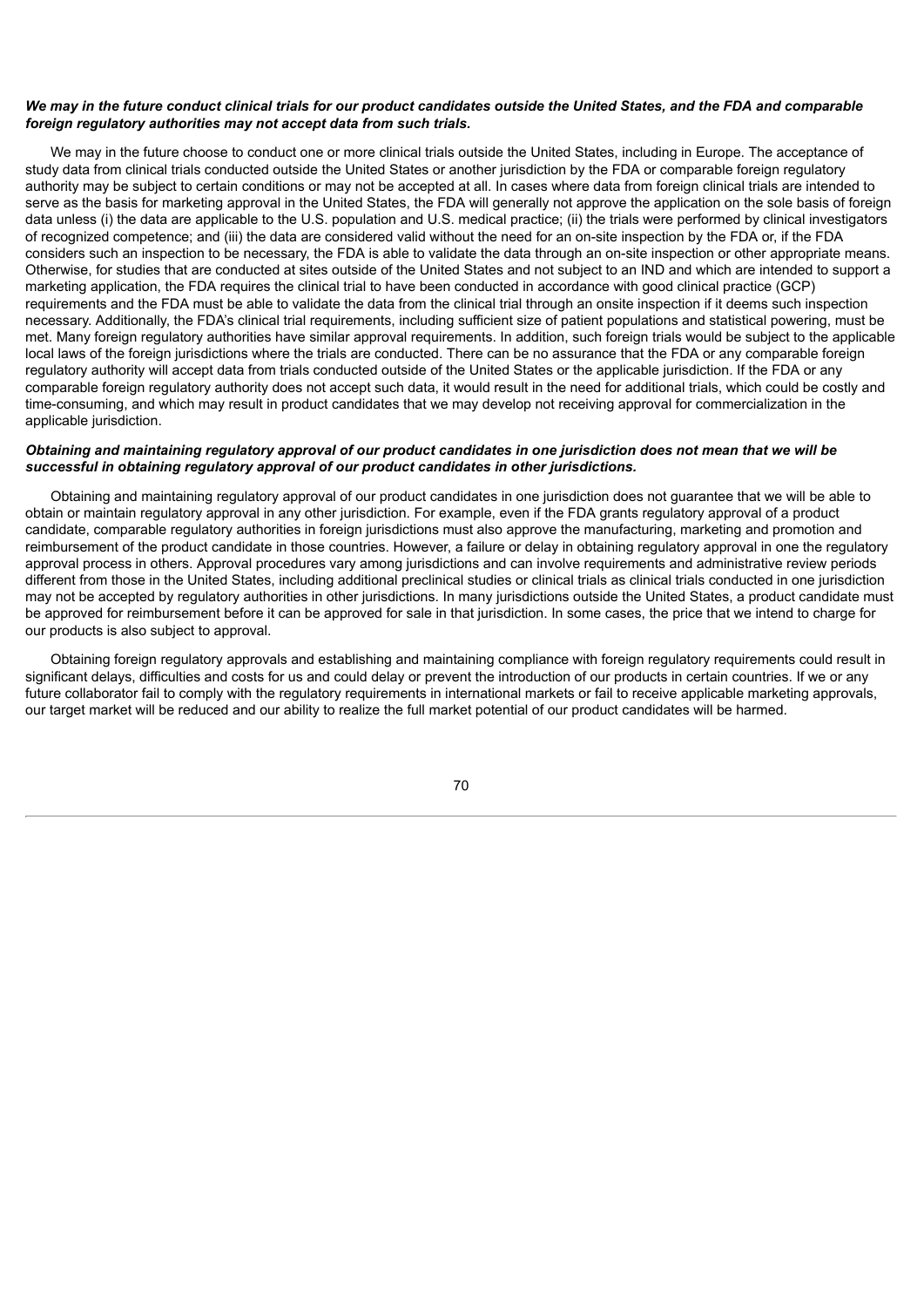# Even if our product candidates receive regulatory approval, they will be subject to significant post-marketing regulatory requirements and oversight. Additionally, our product candidates, if approved, could be subject to labeling and other restrictions on marketing or withdrawal from the market, and we may be subject to penalties if we fail to comply with regulatory requirements or if we experience unanticipated problems with our product candidates, when and if any of them are approved.

Following any regulatory approvals, our products will be subject to extensive governmental regulations relating to, among other things, research, testing, development, manufacturing, safety, efficacy, approval, recordkeeping, reporting, labeling, storage, packaging, advertising and promotion, pricing, marketing and distribution of drugs. Any regulatory approvals that we may receive for our product candidates will require the submission of reports to regulatory authorities and surveillance to monitor the safety and efficacy of the product candidate, may contain significant limitations related to use restrictions for specified age groups, warnings, precautions or contraindications, and may include burdensome post-approval study or risk management requirements. For example, the FDA may require a REMS in order to approve our product candidates, which could entail requirements for a medication guide, physician training and communication plans or additional elements to ensure safe use, such as restricted distribution methods, patient registries and other risk minimization tools. In addition, if the FDA or foreign regulatory authorities approve our product candidates, the manufacturing processes, labeling, packaging, distribution, adverse event reporting, storage, advertising, promotion, import, export and recordkeeping for our product candidates will be subject to extensive and ongoing regulatory requirements. These requirements include submissions of safety and other post-marketing information and reports, registration, as well as on-going compliance with cGMPs and GCP for any clinical trials that we conduct post-approval. In addition, manufacturers of drug products and their facilities are subject to continual review and periodic, unannounced inspections by the FDA and other regulatory authorities for compliance with cGMP regulations and standards. If we or a regulatory agency discover previously unknown problems with a product, such as adverse events of unanticipated severity or frequency, or problems with the facilities where the product is manufactured, a regulatory agency may impose restrictions on that product, the manufacturing facility or us, including requiring recall or withdrawal of the product from the market or suspension of manufacturing. In addition, failure to comply with FDA and comparable foreign regulatory requirements may subject our company to administrative or judicially imposed sanctions, including:

- delays in or the rejection of product approvals;
- restrictions on our ability to conduct clinical trials, including full or partial clinical holds on ongoing or planned trials;
- restrictions on the products, manufacturers or manufacturing process;
- warning or untitled letters;
- civil and criminal penalties;
- iniunctions:
- suspension or withdrawal of regulatory approvals;
- product seizures, detentions or import bans;
- voluntary or mandatory product recalls and publicity requirements;
- total or partial suspension of production; and
- imposition of restrictions on operations, including costly new manufacturing requirements.

The occurrence of any event or penalty described above may inhibit our ability to commercialize our product candidates and generate revenue and could require us to expend significant time and resources in response and could generate negative publicity.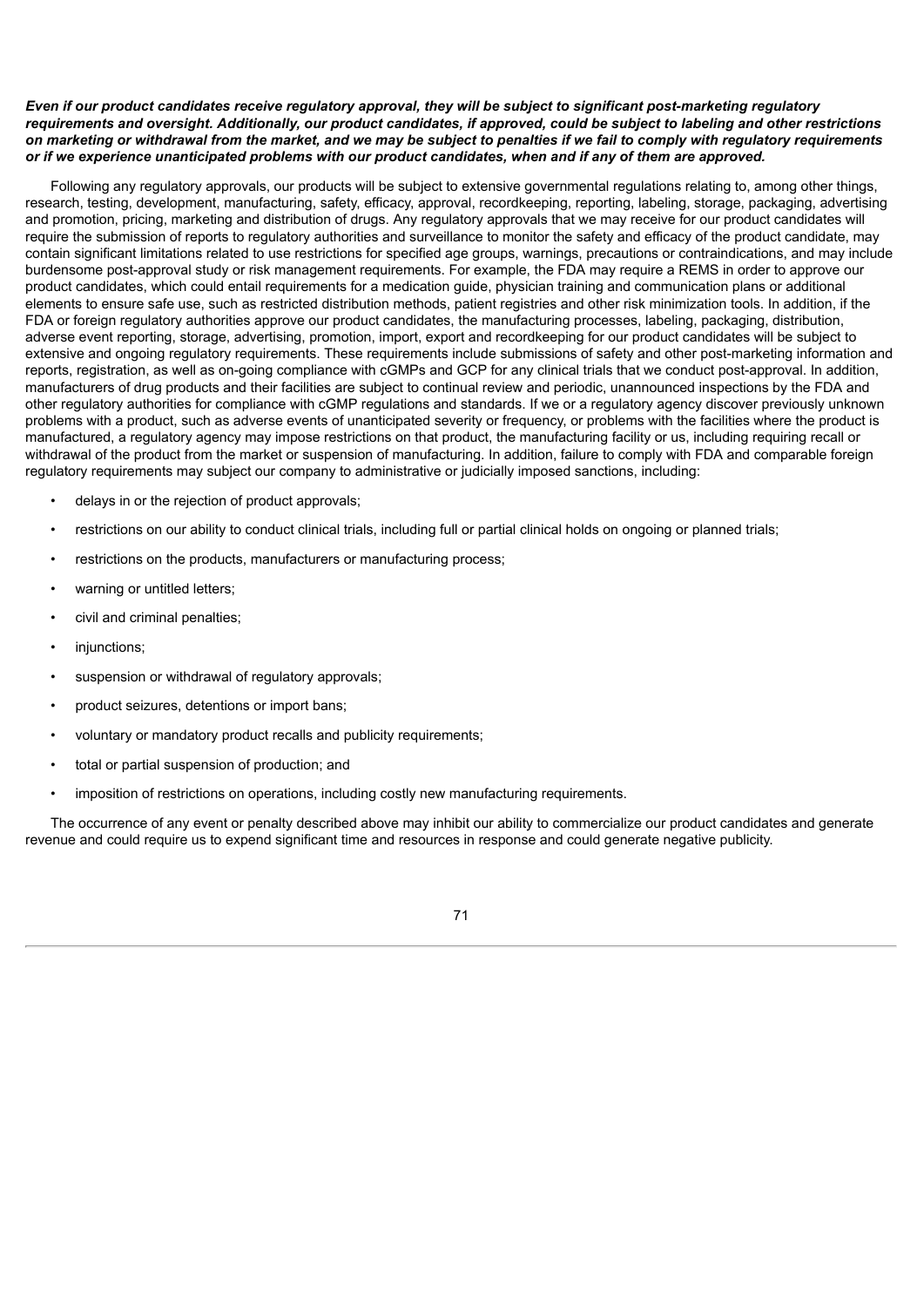The FDA's and other regulatory authorities' policies may change, and additional government regulations may be enacted that could prevent, limit or delay regulatory approval of our product candidates. If we are slow or unable to adapt to changes in existing requirements or the adoption of new requirements or policies, or if we are not able to maintain regulatory compliance, we may lose any marketing approval that we may have obtained, and we may not achieve or sustain profitability.

We also cannot predict the likelihood, nature or extent of government regulation that may arise from future legislation or administrative or executive action, either in the United States or abroad. For example, certain policies of the current U.S. administration may impact our business and industry. Namely, the current U.S. administration has taken several executive actions, including the issuance of a number of Executive Orders, that could impose significant burdens on, or otherwise materially delay, the FDA's ability to engage in routine regulatory and oversight activities such as implementing statutes through rulemaking, issuance of guidance, and review and approval of marketing applications. It is difficult to predict how these executive actions, including the Executive Orders, will be implemented, and the extent to which they will impact the FDA's ability to exercise its regulatory authority. If these executive actions impose constraints on FDA's ability to engage in oversight and implementation activities in the normal course, our business may be negatively impacted.

If we are slow or unable to adapt to changes in existing requirements or the adoption of new requirements or policies, or if we are not able to maintain regulatory compliance, we may lose any marketing approval that we may have obtained and we may not achieve or sustain profitability, which would adversely affect our business, prospects, financial condition and results of operations.

#### The FDA and other regulatory agencies actively enforce the laws and regulations prohibiting the promotion of off-label uses.

If any of our product candidates are approved and we are found to have improperly promoted off-label uses of those products, we may become subject to significant liability. The FDA and other regulatory agencies strictly regulate the promotional claims that may be made about prescription products, such as our product candidates, if approved. In particular, a product may not be promoted for uses that are not approved by the FDA or such other regulatory agencies as reflected in the product's approved labeling. If we receive marketing approval for a product candidate, physicians may nevertheless prescribe it to their patients in a manner that is inconsistent with the approved label. If we are found to have promoted such off-label uses, we may become subject to significant liability. The U.S. federal government has levied large civil and criminal fines against companies for alleged improper promotion of off-label use and has enjoined several companies from engaging in off-label promotion. The FDA has also requested that companies enter into consent decrees or permanent injunctions under which specified promotional conduct is changed or curtailed. If we cannot successfully manage the promotion of our product candidates, if approved, we could become subject to significant liability, which would materially adversely affect our business and financial condition.

# If we are required by the FDA to obtain approval of a companion diagnostic test in connection with approval of any of our product candidates, and we do not obtain or face delays in obtaining FDA approval of a diagnostic device, we will not be able to *commercialize such product candidate and our ability to generate revenue will be materially impaired.*

If safe and effective use of any of our product candidates depends on an *in vitro* diagnostic that is not otherwise commercially available, then the FDA generally will require approval or clearance of that diagnostic, known as a companion diagnostic, at the same time that the FDA approves our product candidates if at all. If a satisfactory companion diagnostic is not commercially available, we may be required to create or obtain one that would be subject to regulatory approval requirements. The process of obtaining or creating such diagnostic is time consuming and costly.

Companion diagnostics are developed in conjunction with clinical programs for the associated therapeutic product candidate and are subject to regulation as medical devices by the FDA and comparable regulatory authorities, and, to date, the FDA has required premarket approval of all companion diagnostics for cancer therapies. The approval of a companion diagnostic as part of the therapeutic product's labeling limits the use of the therapeutic product to only those patients who express the specific genetic alteration that the companion diagnostic was developed to detect.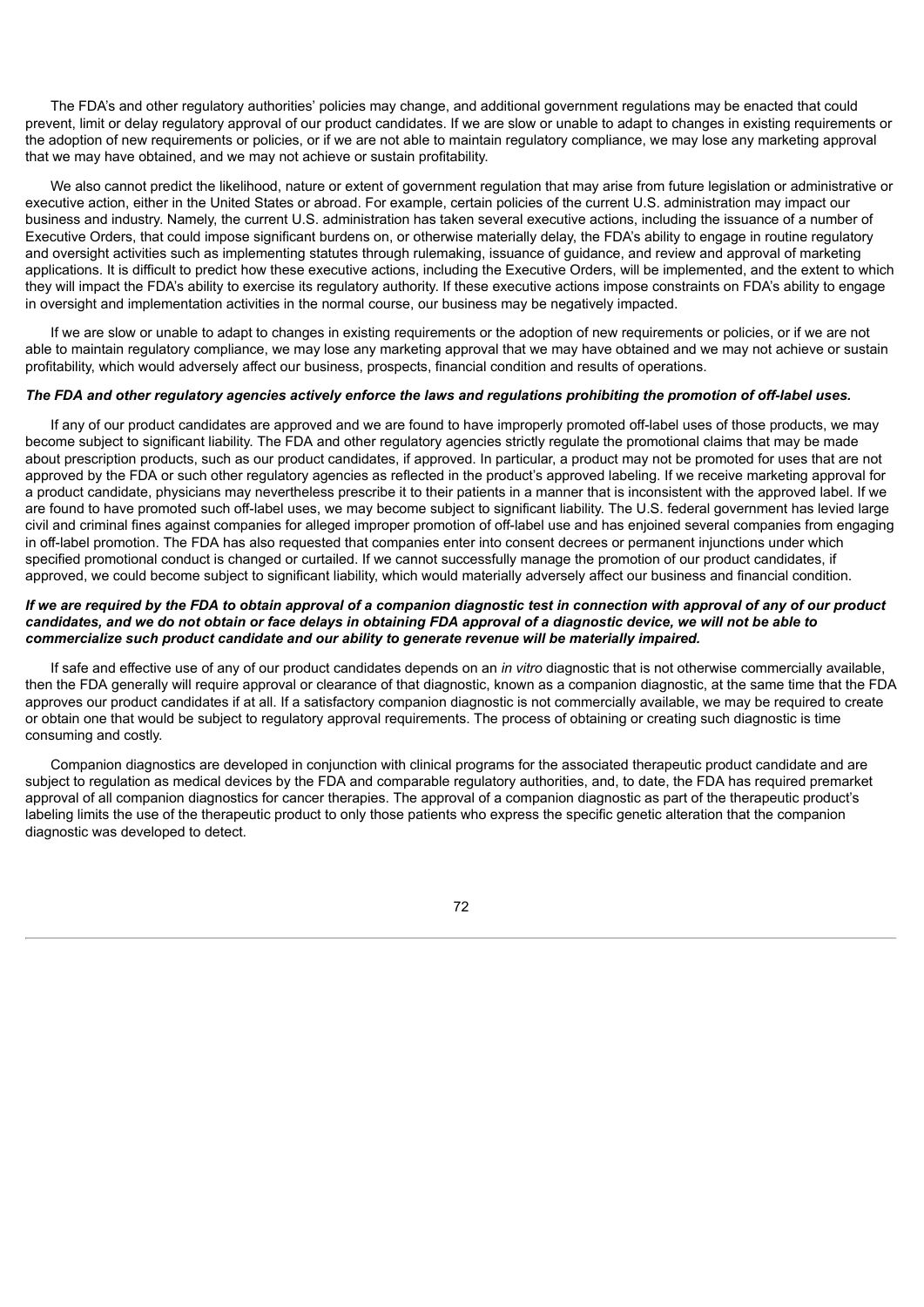If the FDA or a comparable foreign regulatory authority requires approval of a companion diagnostic for any of our product candidates, whether before or after it obtains marketing approval, we, and/or future collaborators, may encounter difficulties in developing and obtaining approval for such product candidate. Any delay or failure by us or third-party collaborators to develop or obtain regulatory approval of a companion diagnostic could delay or prevent approval or continued marketing of such product candidate.

We may also experience delays in developing a sustainable, reproducible and scalable manufacturing process for the companion diagnostic or in transferring that process to commercial partners or negotiating insurance reimbursement plans, all of which may prevent us from completing our clinical trials or commercializing our product candidate, if approved, on a timely or profitable basis, if at all.

## Disruptions at the FDA, the SEC and other government agencies caused by funding shortages or global health concerns could hinder their ability to hire and retain key leadership and other personnel, or otherwise prevent new or modified products from being developed, approved or commercialized in a timely manner or at all, or otherwise prevent those agencies from performing normal business functions on which the operation of our business may rely, which could negatively impact our business.

The ability of the FDA to review and approve new products can be affected by a variety of factors, including government budget and funding levels, ability to hire and retain key personnel and accept the payment of user fees, and statutory, regulatory, and policy changes, and other events that may otherwise affect the FDA's ability to perform routine functions. Average review times at the agency have fluctuated in recent years as a result. In addition, government funding of the SEC, and other government agencies on which our operations may rely, including those that fund research and development activities is subject to the political process, which is inherently fluid and unpredictable.

Disruptions at the FDA and other agencies may also slow the time necessary for new drugs to be reviewed and/or approved by necessary government agencies, which would adversely affect our business. For example, in recent years, including in 2018 and 2019, the U.S. government shut down several times and certain regulatory agencies, such as the FDA and the SEC, had to furlough critical employees and stop critical activities. Separately, in response to the COVID-19 pandemic, on March 10, 2020 the FDA announced its intention to postpone most inspections of foreign manufacturing facilities and products through April 2020. On March 18, 2020, the FDA temporarily postponed routine surveillance inspections of domestic manufacturing facilities and provided guidance regarding the conduct of clinical trials. Subsequently, on July 10, 2020 the FDA announced its intention to resume certain on-site inspections of domestic manufacturing facilities subject to a risk-based prioritization system. The FDA intends to use this risk-based assessment system to identify the categories of regulatory activity that can occur within a given geographic area, ranging from mission critical inspections to resumption of all regulatory activities. Regulatory authorities outside the United States may adopt similar restrictions or other policy measures in response to the COVID-19 pandemic. If a prolonged government shutdown occurs, or if global health concerns continue to prevent the FDA or other regulatory authorities from conducting their regular inspections, reviews, or other regulatory activities, it could significantly impact the ability of the FDA to timely review and process our regulatory submissions, which could have a material adverse effect on our business. Further, future government shutdowns or delays could impact our ability to access the public markets and obtain necessary capital in order to properly capitalize and continue our operations.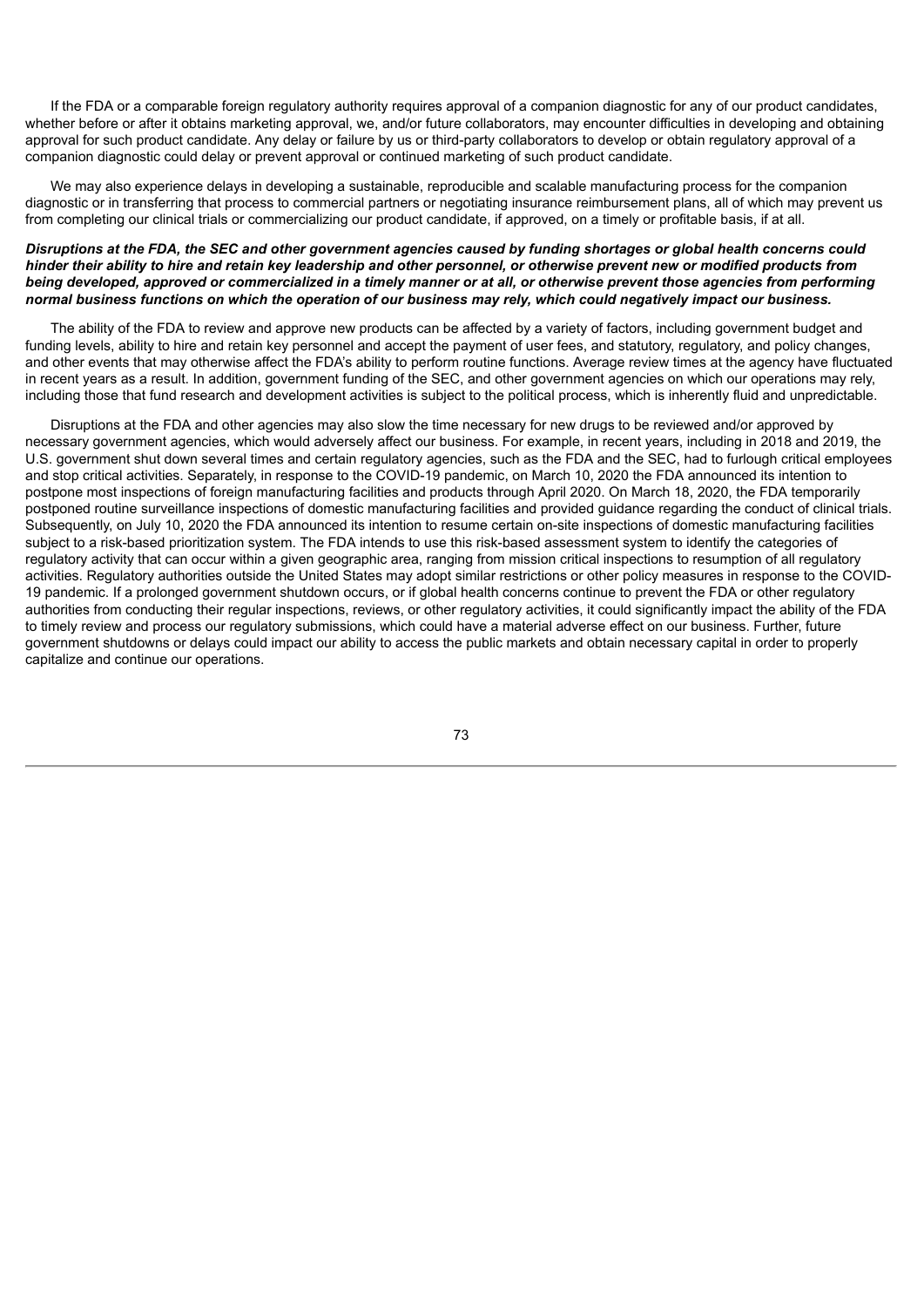We may attempt to secure approval from the FDA or comparable foreign regulatory authorities through the use of accelerated approval pathways. If we are unable to obtain such approval, we may be required to conduct additional preclinical studies or clinical trials bevond those that we contemplate, which could increase the expense of obtaining, and delay the receipt of. necessary marketing approvals. Even if we receive accelerated approval from the FDA, if our confirmatory trials do not verify clinical benefit, or if we do not comply with rigorous post-marketing requirements, the FDA may seek to withdraw accelerated *approval.*

We may in the future seek an accelerated approval for our one or more of our product candidates. Under the accelerated approval program, the FDA may grant accelerated approval to a product candidate designed to treat a serious or life-threatening condition that provides meaningful therapeutic benefit over available therapies upon a determination that the product candidate has an effect on a surrogate endpoint, such as MRD negative CR, or intermediate clinical endpoint that is reasonably likely to predict clinical benefit. The FDA considers a clinical benefit to be a positive therapeutic effect that is clinically meaningful in the context of a given disease, such as irreversible morbidity or mortality. For the purposes of accelerated approval, a surrogate endpoint is a marker, such as a laboratory measurement, radiographic image, physical sign, or other measure that is thought to predict clinical benefit, but is not itself a measure of clinical benefit. An intermediate clinical endpoint is a clinical endpoint that can be measured earlier than an effect on irreversible morbidity or mortality that is reasonably likely to predict an effect on irreversible morbidity or mortality or other clinical benefit. If granted, accelerated approval is usually contingent on the sponsor's agreement to conduct additional post-approval confirmatory studies to verify and describe the drug's clinical benefit. If such post-approval studies fail to confirm the drug's clinical benefit, the FDA may withdraw its approval of the drug. In addition, the FDA currently requires as a condition for accelerated approval pre-approval of promotional materials, which could adversely impact the timing of the commercial launch of the product. Even if we do receive accelerated approval, we may not experience a faster development or regulatory review or approval process, and receiving accelerated approval does not provide assurance of ultimate FDA approval.

Prior to seeking accelerated approval for any of our product candidates, we intend to seek feedback from the FDA and will otherwise evaluate our ability to seek and receive accelerated approval. There can be no assurance that after our evaluation of the feedback and other factors we will decide to pursue or submit an NDA for accelerated approval or any other form of expedited development, review or approval. Similarly, there can be no assurance that after subsequent FDA feedback we will continue to pursue or apply for accelerated approval or any other form of expedited development, review or approval, even if we initially decide to do so.

### *We may face difficulties from changes to current regulations and future legislation.\**

Existing regulatory policies may change and additional government regulations may be enacted that could prevent, limit or delay regulatory approval of our product candidates. We cannot predict the likelihood, nature or extent of government regulation that may arise from future legislation or administrative action, either in the United States or abroad. If we are slow or unable to adapt to changes in existing requirements or the adoption of new requirements or policies, or if we are not able to maintain regulatory compliance, we may lose any marketing approval that we may have obtained and we may not achieve or sustain profitability.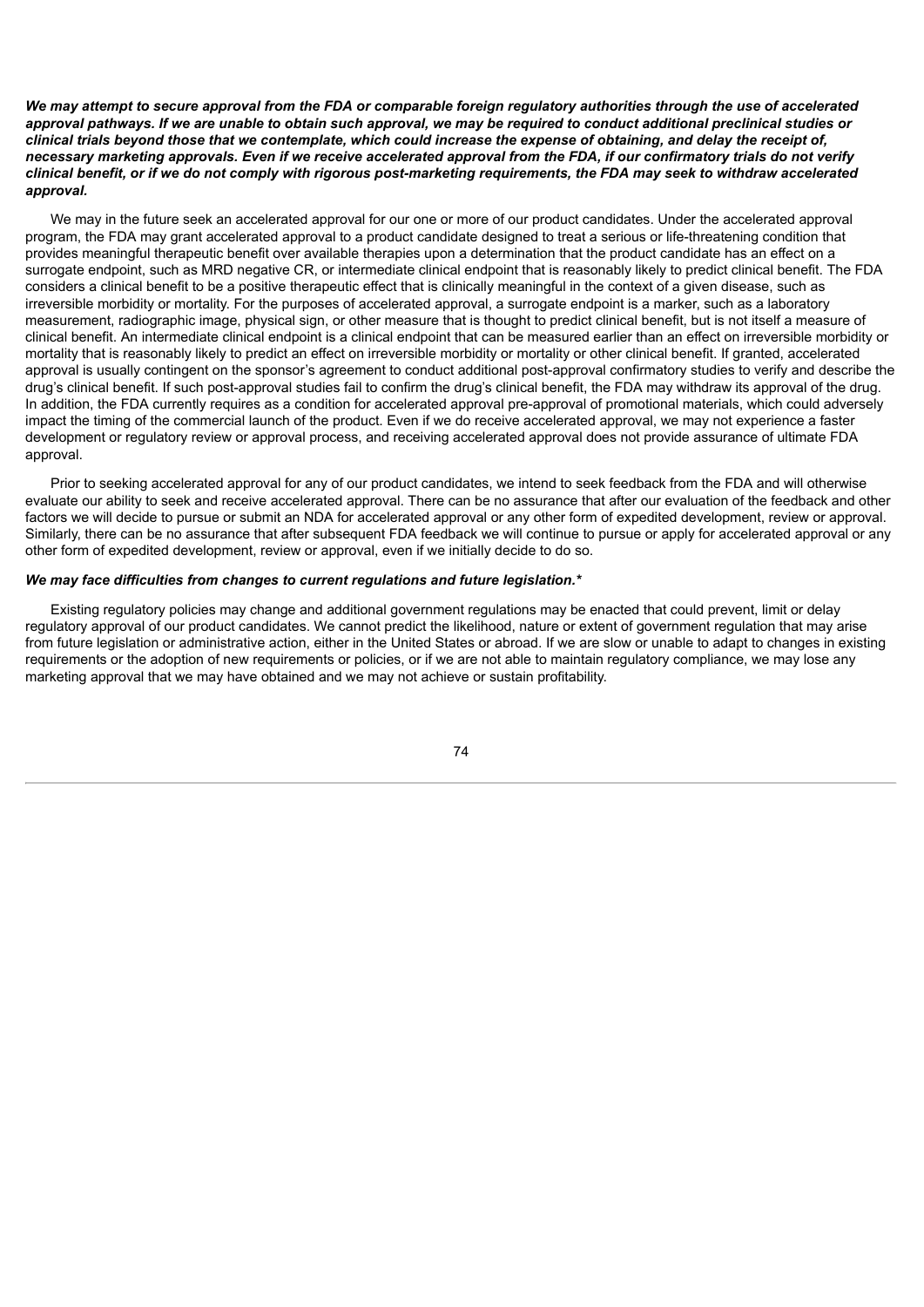For example, in March 2010, the Patient Protection and Affordable Care Act of 2010, as amended by the Health Care and Education Reconciliation Act of 2010 (collectively, the ACA), was passed, which substantially changed the way healthcare is financed by both the government and private insurers, and significantly impacts the U.S. pharmaceutical industry. There remain judicial and Congressional challenges to certain aspects of the ACA, as well as efforts by the Trump administration to repeal or replace certain aspects of the ACA. Since January 2017, President Trump has signed several Executive Orders and other directives designed to delay the implementation of certain provisions of the ACA or otherwise circumvent some of the requirements for health insurance mandated by the ACA. Concurrently, Congress has considered legislation that would repeal or repeal and replace all or part of the ACA. While Congress has not passed comprehensive repeal legislation, several bills affecting the implementation of certain taxes under the ACA have passed. On December 22, 2017, President Trump signed into law federal tax legislation commonly referred to as the Tax Cuts and Jobs Act (Tax Act), which includes a provision repealing, effective January 1, 2019, the tax-based shared responsibility payment imposed by the ACA on certain individuals who fail to maintain qualifying health coverage for all or part of a year that is commonly referred to as the "individual mandate". In addition, the 2020 federal spending package permanently eliminated, effective January 1, 2020, the ACA-mandated "Cadillac" tax on high-cost employersponsored health coverage and medical device tax and, effective January 1, 2021, also eliminates the health insurer tax. The Bipartisan Budget Act of 2018 (BBA), among other things, amended the ACA, effective January 1, 2019, to close the coverage gap in most Medicare Part D drug plans. In December 2018, CMS published a new final rule permitting further collections and payments to and from certain ACAqualified health plans and health insurance issuers under the ACA risk adjustment program in response to the outcome of federal district court litigation regarding the method CMS uses to determine this risk adjustment. On December 14, 2018, a Texas U.S. District Court Judge ruled that the ACA is unconstitutional in its entirety because the "individual mandate" was repealed by Congress as part of the Tax Act. On December 18, 2019, the U.S. Court of Appeals for the 5th Circuit ruled that the individual mandate was unconstitutional and remanded the case back to the District Court to determine whether the remaining provisions of the ACA are invalid as well. On March 2, 2020, the U.S. Supreme Court granted the petitions for writs of certiorari to review the case, although it is unclear when a decision will be made or how the Supreme Court will rule. In addition, there may be other efforts to challenge, repeal or replace the ACA. We are continuing to monitor any changes to the ACA that, in turn, may potentially impact our business in the future.

In addition, other legislative changes have been proposed and adopted in the United States since the ACA was enacted. These changes included aggregate reductions to Medicare payments to providers of 2% per fiscal year, effective April 1, 2013, which, due to subsequent legislative amendments, will stay in effect through 2030 unless additional congressional action is taken. The Coronavirus Aid, Relief and Economic Security Act (CARES Act), which was signed into law in March 2020 and is designed to provide financial support and resources to individuals and businesses affected by the COVID-19 pandemic, suspended the 2% Medicare sequester from May 1, 2020 through December 31, 2020, and extended the sequester by one year, through 2030. In January 2013, President Obama signed into law the American Taxpayer Relief Act of 2012, which, among other things, reduced Medicare payments to several providers, and increased the statute of limitations period for the government to recover overpayments to providers from three to five years. These new laws may result in additional reductions in Medicare and other healthcare funding, which could have a material adverse effect on customers for our drugs, if approved, and accordingly, our financial operations.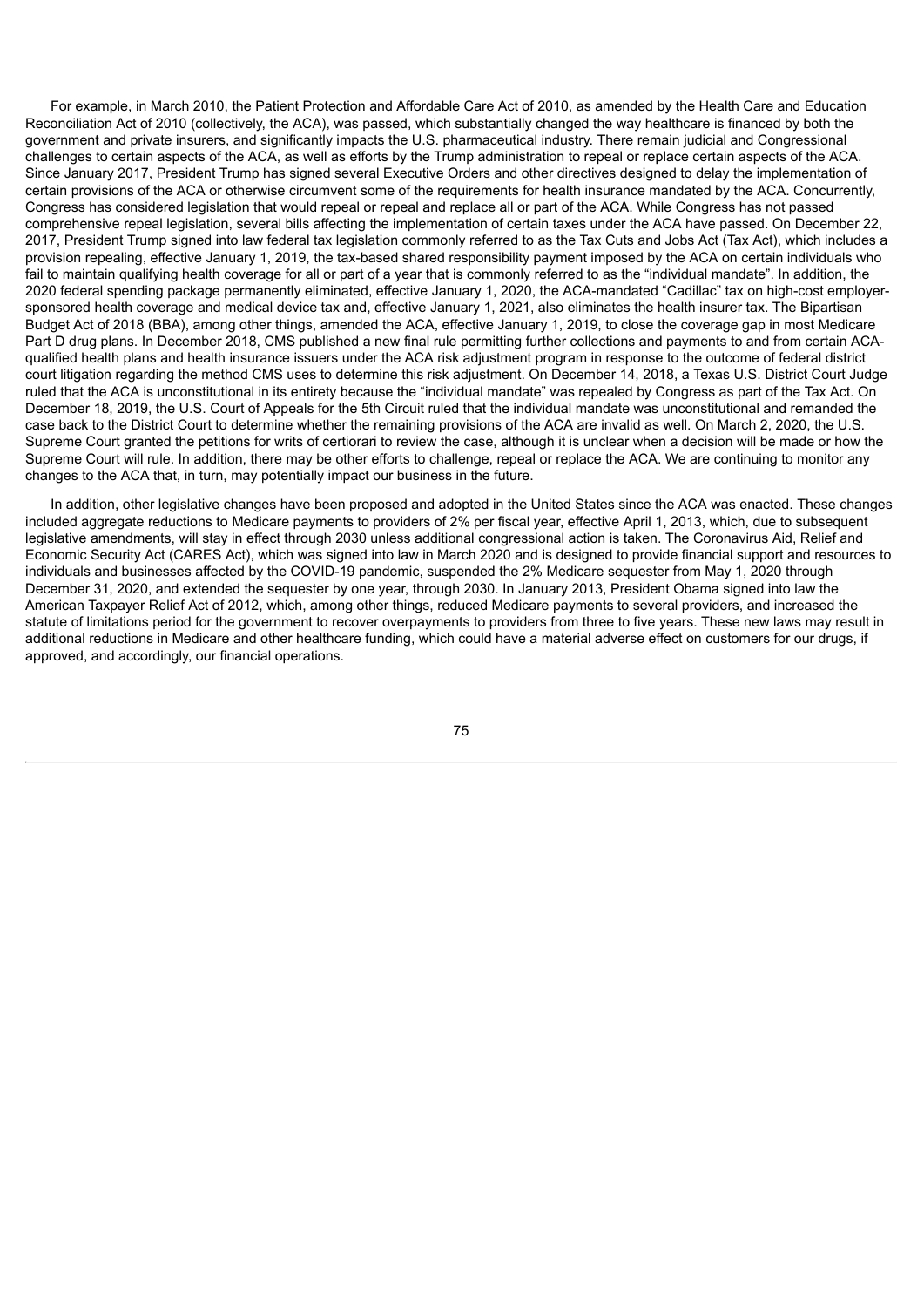Moreover, there has been heightened governmental scrutiny recently over the manner in which drug manufacturers set prices for their marketed products, which has resulted in several Congressional inquiries and proposed and enacted federal and state legislation designed to, among other things, bring more transparency to product pricing, review the relationship between pricing and manufacturer patient programs, and reform government program reimbursement methodologies for drug products. For example, at the federal level, the Trump administration released a "Blueprint" to lower drug prices and reduce out of pocket costs of drugs that contains additional proposals to increase manufacturer competition, increase the negotiating power of certain federal healthcare programs, incentivize manufacturers to lower the list price of their products and reduce the out of pocket costs of drug products paid by consumers. On March 10, 2020, the Trump administration sent "principles" for drug pricing to Congress, calling for legislation that would among other things, cap Medicare Part D beneficiary out-of-pocket pharmacy expenses, provide an option to cap Medicare Part D beneficiary monthly out-of-pocket expenses, and place limits on pharmaceutical price increases. Additionally, the Trump administration's budget proposal for the fiscal year 2021 includes a \$135 billion allowance to support legislative proposals seeking to reduce drug prices, increase competition, lower out-of-pocket drug costs for patients, and increase patient access to lower-cost generic and biosimilar drugs. Further, on July 24, 2020, the Trump administration announced four executive orders related to prescription drug pricing that attempt to implement several of the administration's proposals, including a policy that would tie Medicare Part B drug prices to international drug prices; one that directs HHS to finalize the Canadian drug importation proposed rule previously issued by HHS and makes other changes allowing for personal importation of drugs from Canada; one that directs HHS to finalize the rulemaking process on modifying the anti-kickback law safe harbors for discounts for plans, pharmacies, and pharmaceutical benefit managers; and one that reduces costs of insulin and epinephrine injections to patients of federally qualified health centers. Although a number of these and other measures may require additional authorization to become effective, Congress and the Trump administration have each indicated that it will continue to seek new legislative and/or administrative measures to control drug costs. At the state level, legislatures have increasingly passed legislation and implemented regulations designed to control pharmaceutical and biological product pricing, including price or patient reimbursement constraints, discounts, restrictions on certain product access and marketing cost disclosure and transparency measures, and, in some cases, designed to encourage importation from other countries and bulk purchasing.

We expect that the ACA, as well as other healthcare reform measures that may be adopted in the future, may result in more rigorous coverage criteria and in additional downward pressure on the price that we receive for any approved product. Any reduction in reimbursement from Medicare or other government programs may result in a similar reduction in payments from private payors. The implementation of cost containment measures or other healthcare reforms may prevent us from being able attain profitability or commercialize our product candidates. It is possible that additional governmental action is taken to address the COVID-19 pandemic. For example, on August 6, 2020, the Trump administration issued another executive order that instructs the federal government to develop a list of "essential" medicines and then buy them and other medical supplies from U.S. manufacturers instead of from companies around the world, including China. The order is meant to reduce regulatory barriers to domestic pharmaceutical manufacturing and catalyze manufacturing technologies needed to keep drug prices low and the production of drug products in the United States.

Legislative and regulatory proposals have been made to expand post-approval requirements and restrict sales and promotional activities for biotechnology products. We cannot be sure whether additional legislative changes will be enacted, or whether FDA regulations, guidance or interpretations will be changed, or what the impact of such changes on the marketing approvals of our product candidates, if any, may be. In addition, increased scrutiny by Congress of the FDA's approval process may significantly delay or prevent marketing approval, as well as subject us to more stringent product labeling and post-marketing testing and other requirements.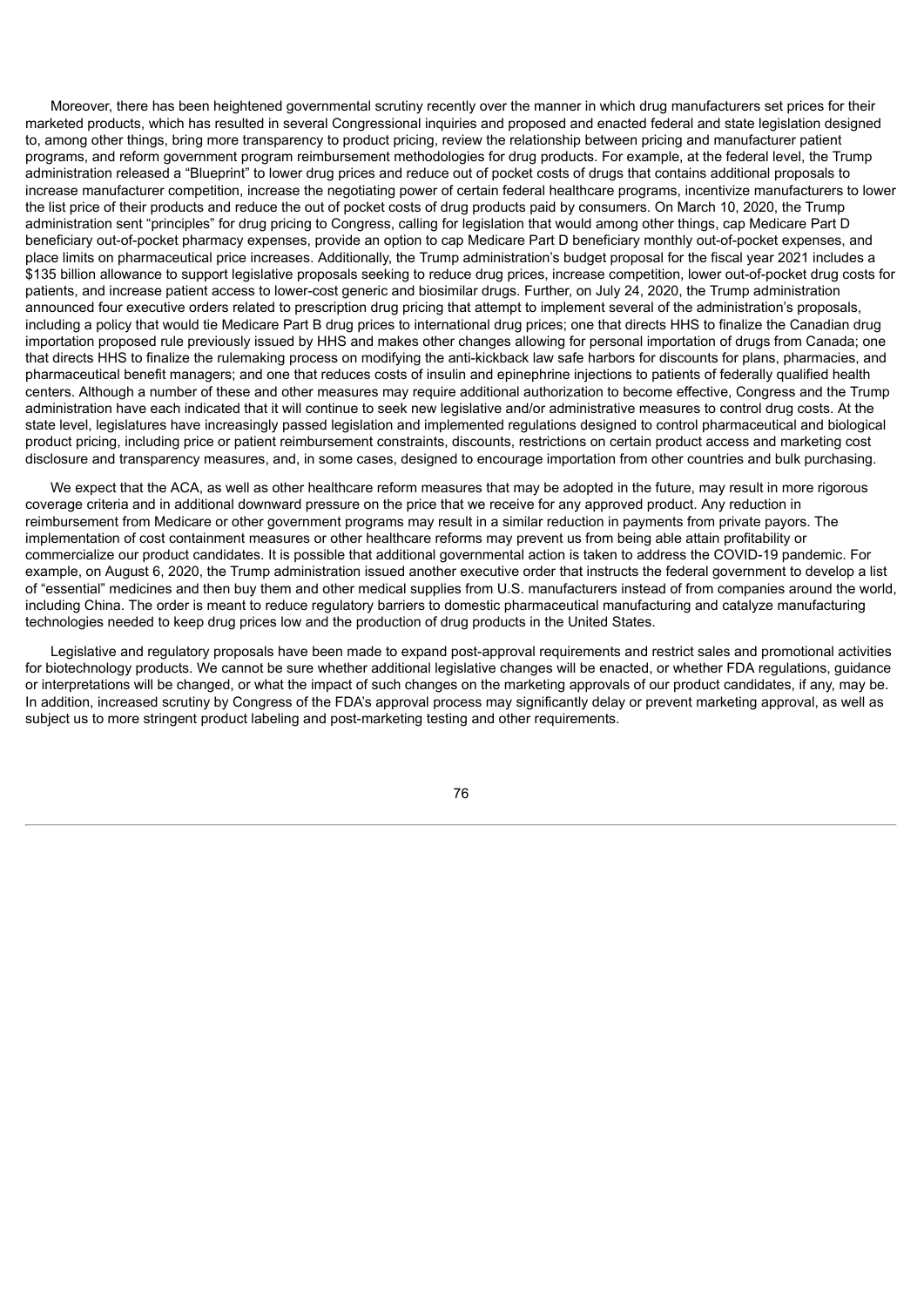## Our relationships with healthcare professionals, clinical investigators, CROs and third party payors in connection with our current and future business activities may be subject to federal and state healthcare fraud and abuse laws, false claims laws, transparency laws. and government price reporting, which could expose us to, among other things, criminal sanctions, administrative and civil *penalties, contractual damages, exclusion from governmental healthcare programs, reputational harm, administrative burdens and diminished profits and future earnings.*

Healthcare providers and third-party payors play a primary role in the recommendation and prescription of any product candidates for which we obtain marketing approval. Our current and future arrangements with healthcare professionals, clinical investigators, CROs, thirdparty payors and customers may expose us to broadly applicable fraud and abuse and other healthcare laws and regulations that may constrain the business or financial arrangements and relationships through which we conduct our research as well as market, sell and distribute our products for which we obtain marketing approval. Restrictions under applicable federal and state healthcare laws and regulations include the following:

- the federal Anti-Kickback Statute prohibits, among other things, persons and entities from knowingly and willfully soliciting, offering, receiving or providing remuneration, directly or indirectly, in cash or in kind, to induce or reward, or in return for, either the referral of an individual for, or the purchase, order or recommendation of, any good or service, for which payment may be made under a federal healthcare program such as Medicare and Medicaid. A person or entity does not need to have actual knowledge of the federal Anti-Kickback Statute or specific intent to violate it in order to have committed a violation.
- the federal false claims laws, including the civil False Claims Act, which can be enforced by private citizens through civil whistleblower or qui tam actions, and civil monetary penalties laws, prohibit individuals or entities from, among other things, knowingly presenting, or causing to be presented, to the federal government, claims for payment that are false or fraudulent or making a false statement to avoid, decrease or conceal an obligation to pay money to the federal government. In addition, the government may assert that a claim including items or services resulting from a violation of the federal Anti-Kickback Statute constitutes a false or fraudulent claim for purposes of the civil False Claims Act;
- the federal Health Insurance Portability and Accountability Act of 1996 (HIPAA), prohibits, among other things, executing or attempting to execute a scheme to defraud any healthcare benefit program or making false statements relating to healthcare matters. Similar to the federal Anti-Kickback Statute, a person or entity does not need to have actual knowledge of the statute or specific intent to violate it in order to have committed a violation;
- the federal Physician Payments Sunshine Act requires applicable manufacturers of covered drugs, devices, biologics and medical supplies for which payment is available under Medicare, Medicaid or the Children's Health Insurance Program, with specific exceptions, to annually report to CMS information regarding payments and other transfers of value to physicians, as defined by such law, and teaching hospitals, as well as information regarding ownership and investment interests held by physicians and their immediate family members. Beginning in 2022, applicable manufacturers also will be required to report such information regarding payments and transfers of value provided during the previous year to certain other healthcare providers, such as physician assistants and nurse practitioners. The information reported is publicly available on a searchable website, with disclosure required annually;
- analogous state and foreign laws and regulations, such as state anti-kickback and false claims laws, that may apply to sales or marketing arrangements and claims involving healthcare items or services reimbursed by non-governmental third-party payors, including private insurers; and
- some state laws that require biotechnology companies to comply with the biotechnology industry's voluntary compliance quidelines and the relevant compliance guidance promulgated by the federal government and may require drug manufacturers to report information related to payments and other transfers of value to physicians and other healthcare providers or marketing expenditures; some state laws that require biotechnology companies to report information on the pricing of certain drug products; and certain state and local laws that require the registration of pharmaceutical sales representatives.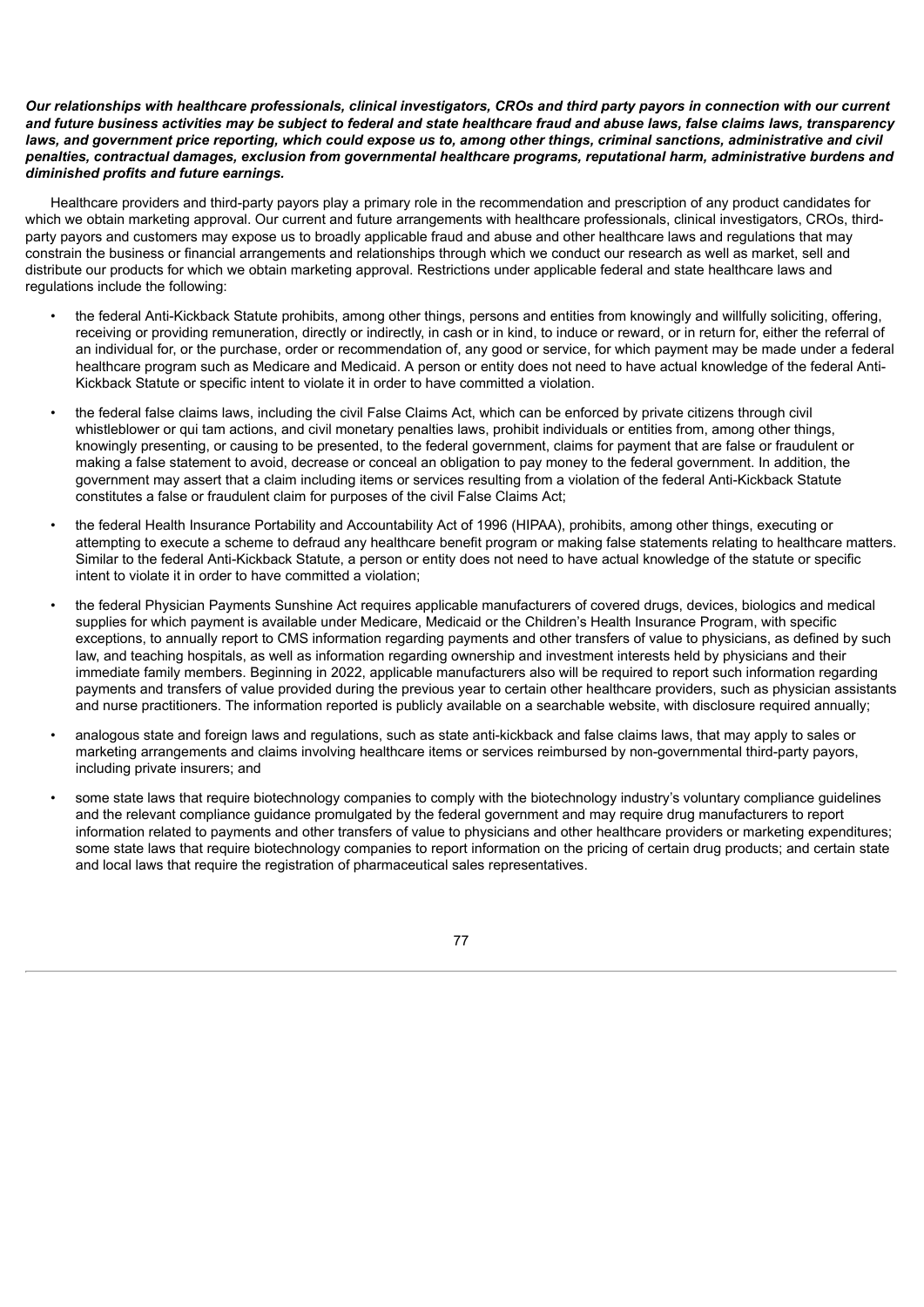Efforts to ensure that our current and future business arrangements with third parties will comply with applicable healthcare laws and regulations will involve on-going substantial costs. It is possible that governmental authorities will conclude that our business practices, including, without limitation, our consulting agreements with certain physicians, who may be in a position to order and/or influence the purchase of our product candidates, if approved, and are compensated in the form of stock or stock options for services provided to us, may not comply with current or future statutes, regulations or case law involving applicable fraud and abuse or other healthcare laws and regulations. If our operations are found to be in violation of any of these laws or any other governmental regulations that may apply to us, we may be subject to significant penalties, including civil, criminal and administrative penalties, damages, fines, disgorgement, imprisonment, exclusion from participation in government funded healthcare programs, such as Medicare and Medicaid, integrity oversight and reporting obligations, contractual damages, reputational harm, diminished profits and future earnings and the curtailment or restructuring of our operations. Defending against any such actions can be costly, time-consuming and may require significant financial and personnel resources. Therefore, even if we are successful in defending against any such actions that may be brought against us, our business may be impaired. Further, if any of the physicians or other healthcare providers or entities with whom we expect to do business is found to be not in compliance with applicable laws, they may be subject to criminal, civil or administrative sanctions, including exclusion from government funded healthcare programs.

## We are or may become subject to a variety of stringent privacy and data security laws, regulations, policies and contractual obligations related to data privacy and security, and changes in such laws, regulations, policies and contractual obligations and our failure, or any failure by our third-party vendors, collaborators, contractors or consultants, to comply with them could harm our *business.*

We maintain and process, and our third-party vendors, collaborators, contractors and consultants maintain and process on our behalf, a large quantity of sensitive information, including confidential business, personal and patient health information in connection with our preclinical studies and our employees, and are subject to data privacy and protection laws and regulations that apply to the collection, transmission, storage and use of personally identifying information, which among other things, impose certain requirements relating to the privacy, security and transmission of personal information. Failure by us or our third-party vendors, collaborators, contractors and consultants to comply with any of these laws and regulations could result in enforcement action against us, including fines, imprisonment of company officials and public censure, claims for damages by affected individuals, damage to our reputation and loss of goodwill, any of which could have a material adverse effect on our business, financial condition, results of operations or prospects.

In the United States, there are numerous federal and state privacy and data security laws and regulations governing the collection, use, disclosure and protection of personal information, including federal and state health information privacy laws, federal and state security breach notification laws, and federal and state consumer protection laws. Each of these laws is subject to varying interpretations and the legislative landscape is constantly evolving. In particular, regulations promulgated pursuant to HIPAA establish privacy and security standards that limit the use and disclosure of individually identifiable health information, or protected health information, and require the implementation of administrative, physical and technological safeguards to protect the privacy of protected health information and ensure the confidentiality, integrity and availability of electronic protected health information. Determining whether protected health information has been handled in compliance with applicable privacy standards and our contractual obligations can be complex and may be subject to changing interpretation. Further, if we fail to comply with applicable privacy laws, including applicable HIPAA privacy and security standards, we could face civil and criminal penalties. The HHS has the discretion to impose penalties without attempting to first resolve violations. HHS enforcement activity can result in financial liability and reputational harm, and responses to such enforcement activity can consume significant internal resources. In addition, state attorneys general are authorized to bring civil actions seeking either injunctions or damages in response to violations that threaten the privacy of state residents. We cannot be sure how these regulations will be interpreted, enforced or applied to our operations. In addition to the risks associated with enforcement activities and potential contractual liabilities, our ongoing efforts to comply with evolving laws and regulations at the federal and state level may be costly and require ongoing modifications to our policies, procedures and systems.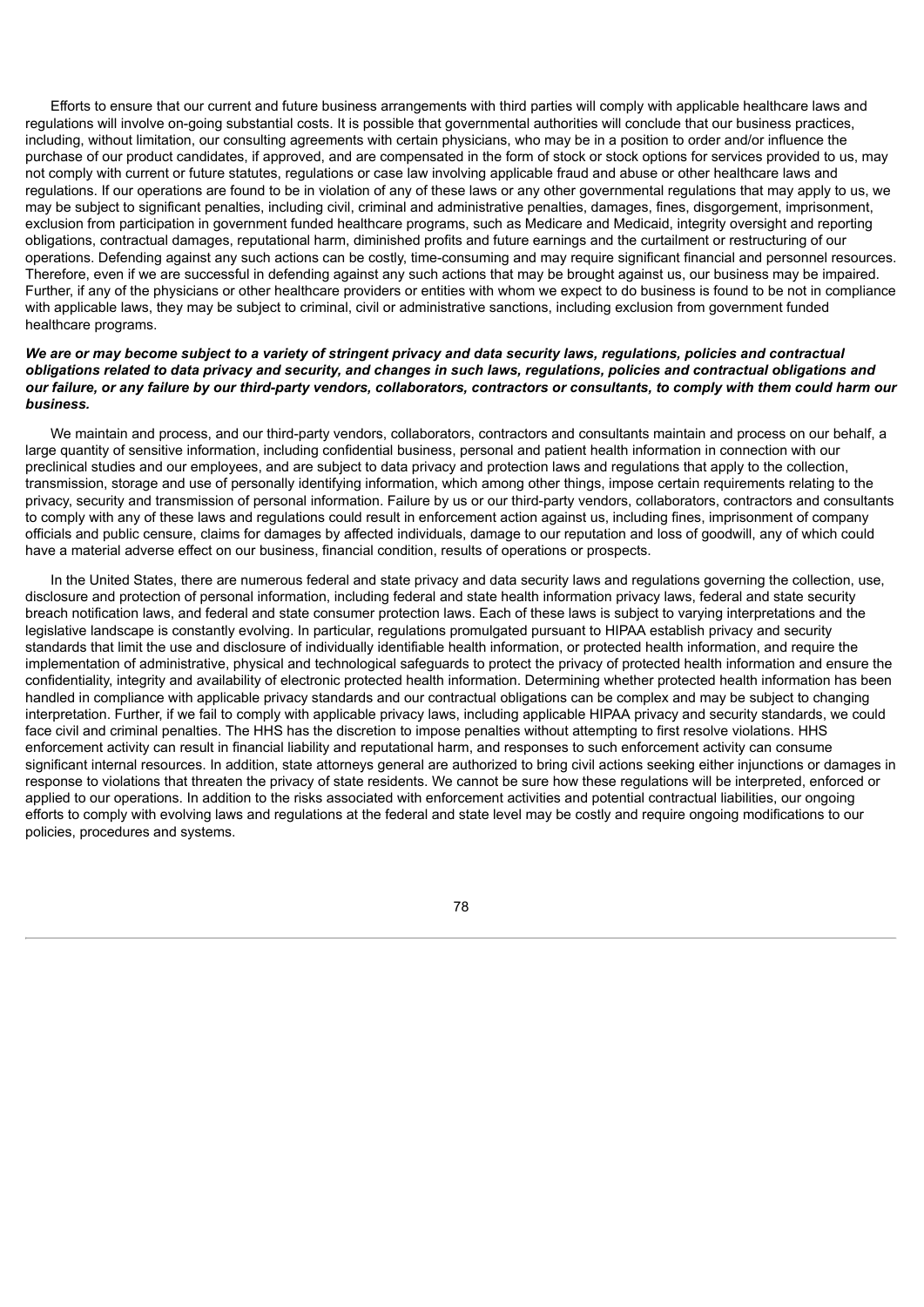Data privacy remains an evolving landscape at both the domestic and international level, with new regulations coming into effect. For example, in June 2018 the State of California enacted the California Consumer Privacy Act of 2018 (CCPA), which went into effect on January 1, 2020 and requires companies that process information on California residents to make new disclosures to consumers about their data collection, use and sharing practices, allow consumers to opt out of certain data sharing with third parties and provide a new cause of action for data breaches. Moreover, although the CCPA includes limited exceptions from its prescriptions, including exceptions for personal health information collected by covered entities or business associates subject to HIPAA, among others, the CCPA may regulate or impact our processing of personal information depending on the context. Moreover, certain exceptions built into the CCPA are set to sunset at the end of the 2020, in particular with regard to business contact and employee personal information. It remains unclear what, if any, modifications will be made to this legislation or how it will be interpreted. Additionally, a new ballot initiative, the California Privacy Rights Act or, the CPRA, passed in November 2020 in California. The CPRA imposes additional data protection obligations on companies doing business in California, including additional consumer rights processes, limitations on data uses, and opt outs for certain uses of sensitive data. It creates a new California data protection agency to enforce the law, and require certain businesses with higher risk privacy and security practices to submit annual audits to the agency on a regular basis. The CPRA may result in broader increased regulatory scrutiny of California for businesses' privacy and security practices, and could lead to a further rise in data protection litigation. The majority of CPRA provisions go into effect in January 2023, and require additional compliance investment and potential business process changes in the meantime.

Some observers have noted that the CCPA could mark the beginning of a trend toward more stringent privacy legislation in the U.S. Indeed, a number of state legislatures are considering privacy and/or data protection laws, which could increase our potential liability and adversely affect our business. The interplay of federal and state laws (e.g., in addition to California, Massachusetts and Nevada have adopted laws requiring the implementation of certain security measures to protect personal information, and all 50 states and the District of Columbia, Puerto Rico, the U.S. Virgin Islands and Guam have adopted breach notification laws) may be subject to varying interpretations by courts and government agencies, creating complex compliance issues for us and our customers and potentially exposing us to additional expense, adverse publicity and liability. Further, as regulatory focus on privacy, security and data use issues in the U.S. continues to increase and laws and regulations concerning the protection of personal information expand and become more complex, these potential risks to products and services could intensify.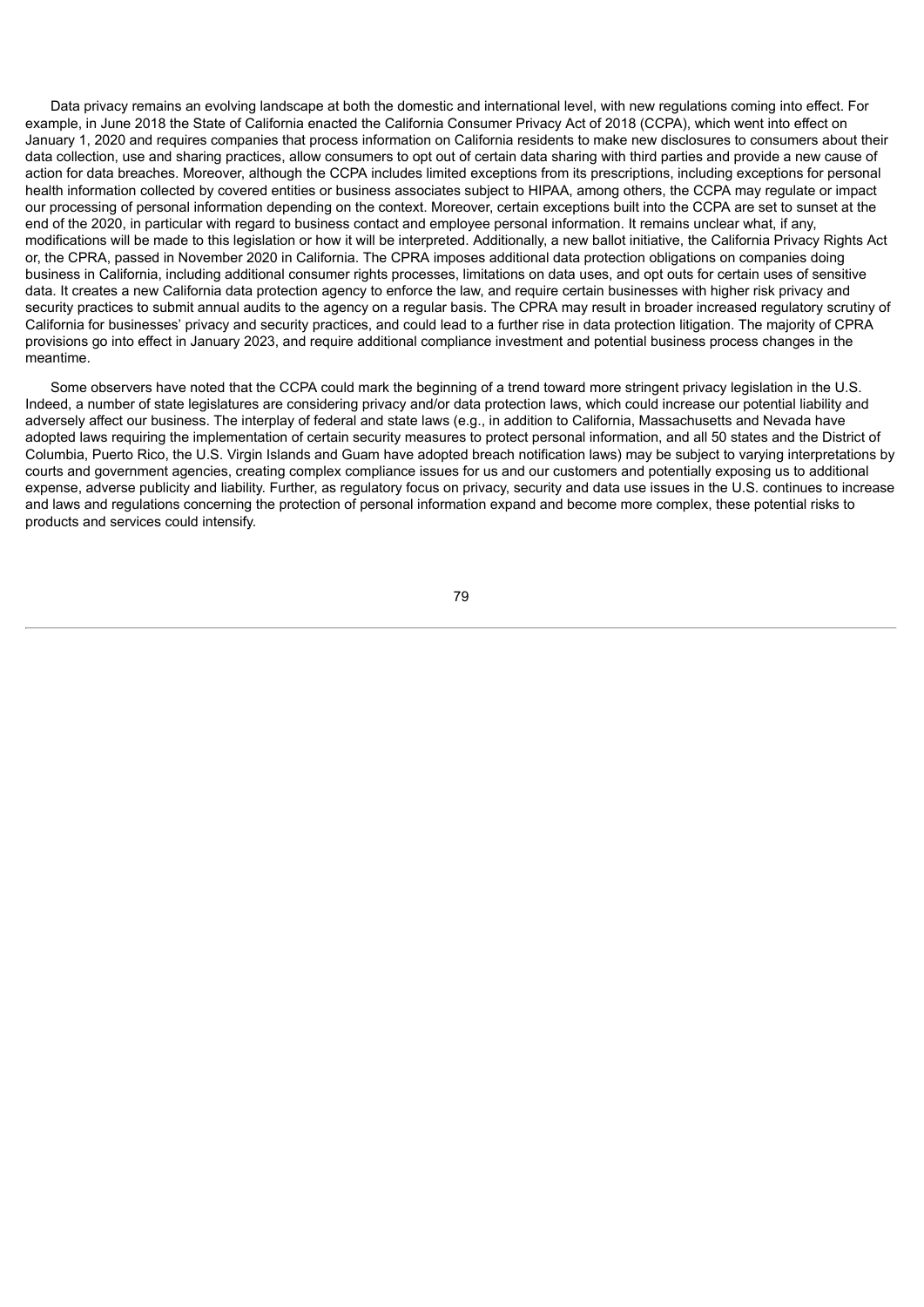In addition, in May 2018, the General Data Protection Regulation (GDPR), took effect in the European Economic Area (EEA). The GDPR governs the collection, use, disclosure, transfer or other processing of personal data of European persons, replacing data protection laws issued by each European Union (EU) member state based on the Directive 95/46/EC (Directive). Unlike the Directive, which needed to be transposed at a national level, the GDPR text is directly applicable in each EU member state, resulting in a more uniform application of data privacy laws across the EU. Among other things, the GDPR imposes new requirements regarding the security of personal data and notification of data processing obligations to the competent national data processing authorities, changes the lawful bases on which personal data can be processed, expands the definition of personal data and requires changes to informed consent practices, as well as more detailed notices for clinical trial subjects and investigators. In addition, the GDPR increases the scrutiny of transfers of personal data from clinical trial sites located in the EEA to the United States and other jurisdictions that the European Commission does not recognize as having "adequate" data protection laws. For example, following a decision of the Court of Justice of the EU in October 2015, the transfer of personal data to U.S. companies that had certified as members of the U.S. Safe Harbor Scheme, was declared invalid. In July 2016, the European Commission adopted the EU-U.S. Privacy Shield Framework (the Privacy Shield Framework), which replaced the U.S. Safe Harbor Scheme. On July 16, 2020, the Court of Justice of the European Union issued a decision that declared the Privacy Shield Framework invalid, and will also result in additional compliance obligations for companies that implement standard contractual clauses to ensure a valid basis for the transfer of personal data outside of Europe. Additionally, other countries (e.g., Australia and Japan) have adopted certain legal requirements for cross-border transfers of personal information. These obligations may be interpreted and applied in a manner that is inconsistent from one jurisdiction to another and may conflict with other requirements or our practices. The GDPR imposes substantial fines for breaches and violations (up to the greater of €20 million or 4% of our global turnover). The GDPR also confers a private right of action on data subjects and consumer associations to lodge complaints with supervisory authorities, seek judicial remedies and obtain compensation for damages resulting from violations of the GDPR. Further, while the United Kingdom enacted the Data Protection Act 2018 in May 2018 that supplements the GDPR and has publicly announced that it will continue to regulate the protection of personal data in the same way post-Brexit, Brexit has created uncertainty with regard to the future of regulation of data protection in the United Kingdom. Some countries also are considering or have passed legislation requiring local storage and processing of data, or similar requirements, which could increase the cost and complexity of delivering our products and services.

It is possible that these laws may be interpreted and applied in a manner that is inconsistent with our practices and our efforts to comply with the evolving data protection rules may be unsuccessful. In addition to the possibility of fines, lawsuits, regulatory investigations, public censure, other claims and penalties, and significant costs for remediation and damage to our reputation, we could be materially and adversely affected if legislation or regulations are expanded to require changes in our data processing practices and policies or if governing jurisdictions interpret or implement their legislation or regulations in ways that negatively impact our business. Compliance with these and any other applicable privacy and data security laws and regulations is a rigorous and time-intensive process, and we may be required to put in place additional mechanisms ensuring compliance with the new data protection rules. If we or our third-party vendors, collaborators, contractors and consultants fail to comply with any such laws or regulations, we may face regulatory investigations, significant fines and penalties, reputational damage or be required to change our business practices, all of which could adversely affect our business, financial condition and results of operations. Any inability to adequately address data privacy or security-related concerns, even if unfounded, or to comply with applicable laws, regulations, standards and other obligations relating to data privacy and security, could result in additional cost and liability to us, harm our reputation and brand, damage our relationships with customers and have a material and adverse impact on our business. Even if we are not determined to have violated these laws, government investigations into these issues typically require the expenditure of significant resources and generate negative publicity, which could harm our business, financial condition, results of operations or prospects.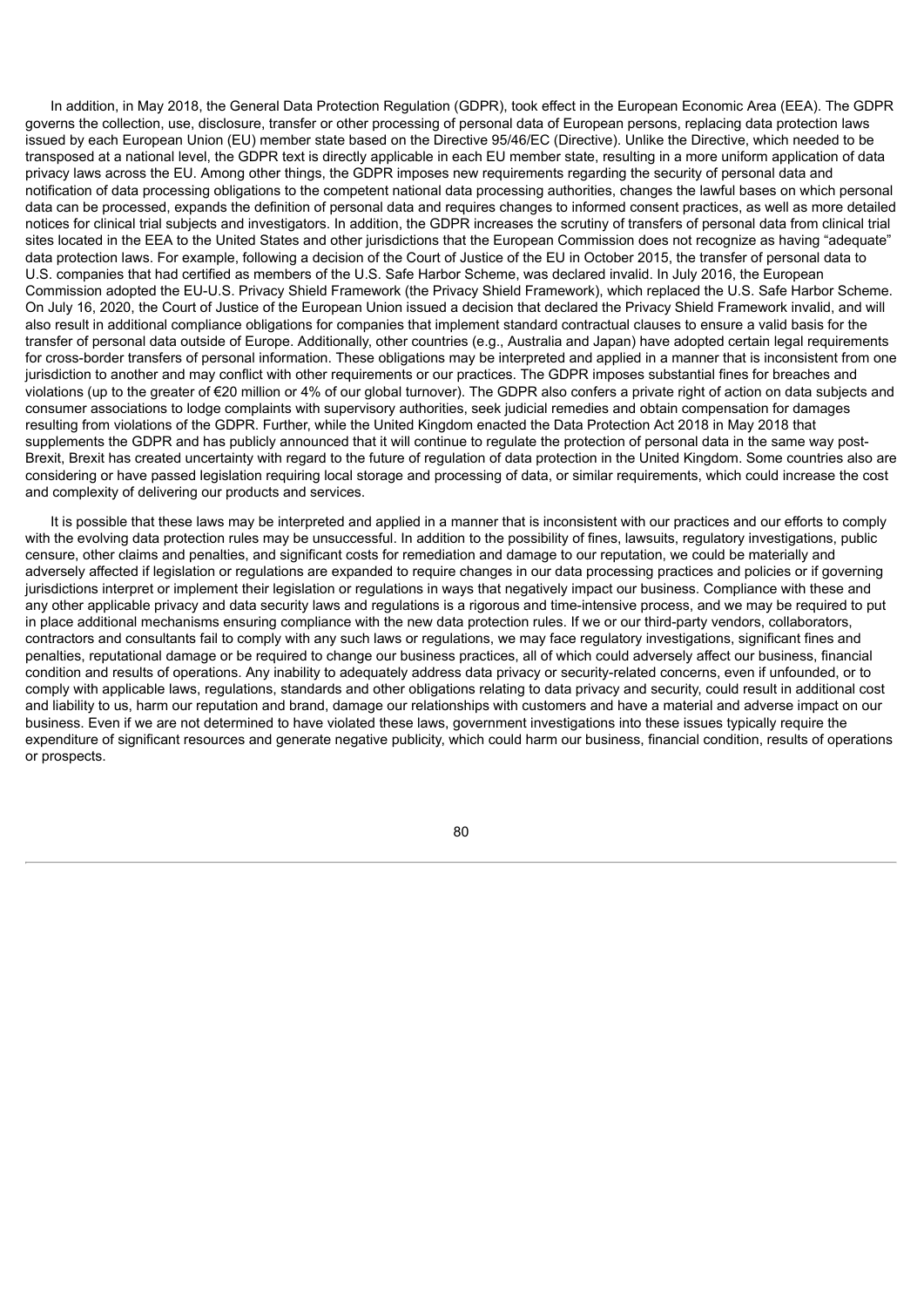## The withdrawal of the United Kingdom from the European Union, commonly referred to as "Brexit," may adversely impact our ability to obtain requlatory approvals of our product candidates in the European Union, result in restrictions or imposition of taxes and duties for importing our product candidates into the European Union, and may require us to incur additional expenses in order *to develop, manufacture and commercialize our product candidates in the European Union.\**

Following the result of a referendum in 2016, the United Kingdom left the European Union on January 31, 2020, commonly referred to as "Brexit." Pursuant to the formal withdrawal arrangements agreed between the United Kingdom and the European Union, the United Kingdom will be subiect to a transition period until December 31, 2020 (the Transition Period), during which EU rules will continue to apply. Negotiations between the United Kingdom and the European Union are expected to continue in relation to the customs and trading relationship between the United Kingdom and the European Union following the expiry of the Transition Period. Under the formal withdrawal arrangements between the United Kingdom and the European Union, the parties had until June 30, 2020 to agree to extend the Transition Period if required. No such extension was agreed prior to such date. No agreement has yet been reached between the United Kingdom and the European Union and it may be the case that no formal customs and trading agreement will be reached prior to the expiry of the Transition Period on December 31, 2020.

Since a significant proportion of the regulatory framework in the United Kingdom applicable to our business and our product candidates is derived from EU directives and regulations, Brexit, following the Transition Period, could materially impact the regulatory regime with respect to the development, manufacture, importation, approval and commercialization of our product candidates in the United Kingdom or the European Union. For example, as a result of the uncertainty surrounding Brexit, the EMA relocated to Amsterdam from London. Following the Transition Period, the United Kingdom will no longer be covered by the centralized procedures for obtaining EU-wide marketing authorization from the EMA and, unless a specific agreement is entered into, a separate process for authorization of drug products, including our product candidates, will be required in the United Kingdom, the potential process for which is currently unclear. Any delay in obtaining, or an inability to obtain, any marketing approvals, as a result of Brexit or otherwise, would prevent us from commercializing our product candidates in the United Kingdom or the European Union and restrict our ability to generate revenue and achieve and sustain profitability. In addition, we may be required to pay taxes or duties or be subjected to other hurdles in connection with the importation of our product candidates into the European Union, or we may incur expenses in establishing a manufacturing facility in the European Union in order to circumvent such hurdles. If any of these outcomes occur, we may be forced to restrict or delay efforts to seek regulatory approval in the United Kingdom or the European Union for our product candidates, or incur significant additional expenses to operate our business, which could significantly and materially harm or delay our ability to generate revenues or achieve profitability of our business. Any further changes in international trade, tariff and import/export regulations as a result of Brexit or otherwise may impose unexpected duty costs or other nontariff barriers on us. These developments, or the perception that any of them could occur, may significantly reduce global trade and, in particular, trade between the impacted nations and the United Kingdom.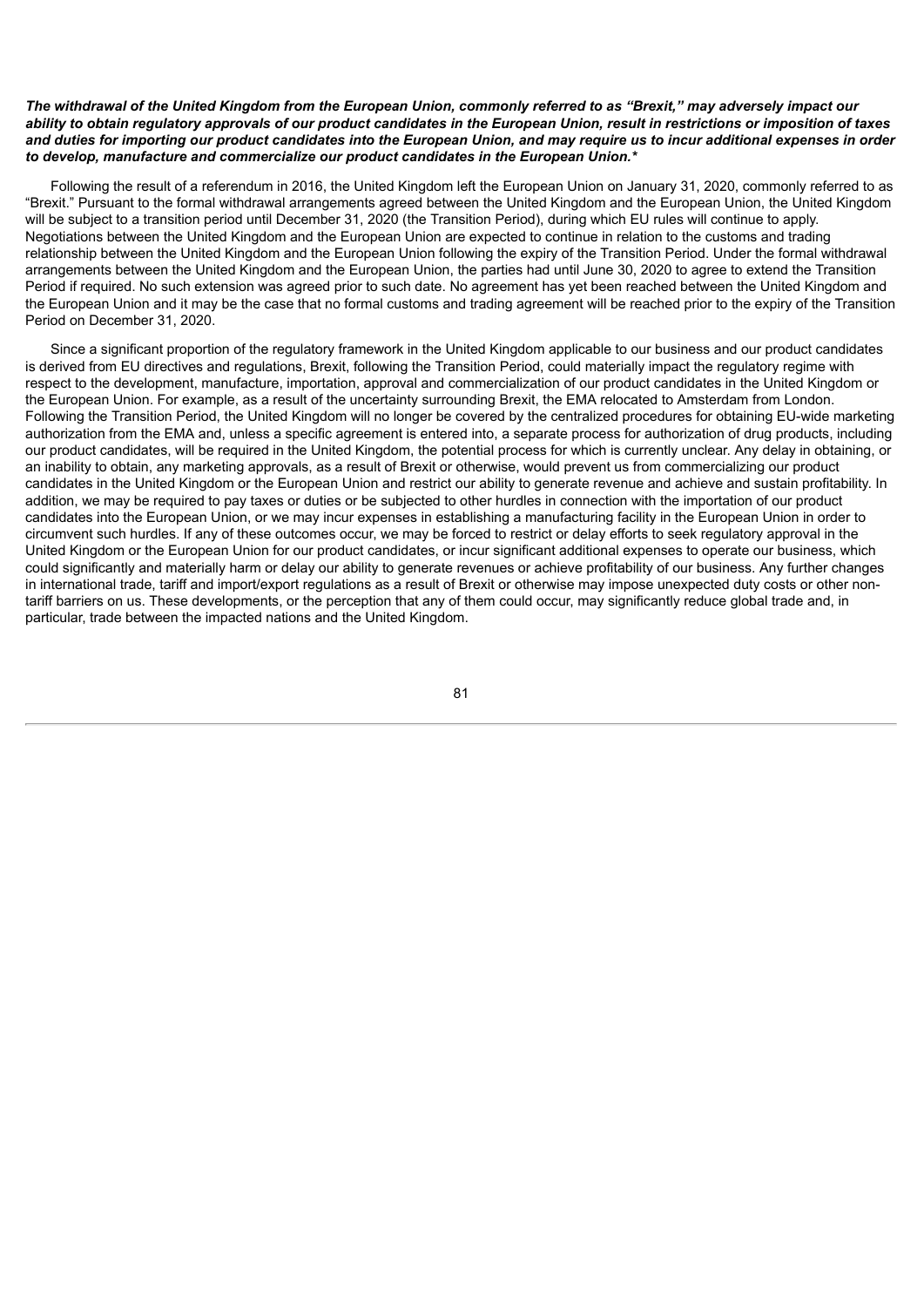## *Our employees, independent contractors, consultants, commercial collaborators, principal investigators, CROs, suppliers and vendors may engage in misconduct or other improper activities, including noncompliance with regulatory standards and requirements.*

We are exposed to the risk that our employees, independent contractors, consultants, commercial collaborators, principal investigators, CROs, suppliers and vendors may engage in misconduct or other improper activities. Misconduct by these parties could include failures to comply with FDA requirements, provide accurate information to the FDA, comply with federal and state health care fraud and abuse laws and regulations, accurately report financial information or data or disclose unauthorized activities to us. In particular, sales, marketing and business arrangements in the health care industry are subject to extensive laws and regulations intended to prevent fraud, misconduct, kickbacks, self-dealing and other abusive practices. These laws and regulations may restrict or prohibit a wide range of pricing, discounting, marketing and promotion, sales commission, customer incentive programs and other business arrangements. Misconduct by these parties could also involve the improper use of information obtained in the course of clinical trials, which could result in regulatory sanctions and serious harm to our reputation. It is not always possible to identify and deter misconduct by these parties, and the precautions we take to detect and prevent this activity may not be effective in controlling unknown or unmanaged risks or losses or in protecting us from governmental investigations or other actions or lawsuits stemming from a failure to comply with these laws or regulations. If any such actions are instituted against us, and we are not successful in defending ourselves or asserting our rights, those actions could have a significant impact on our business, including the imposition of significant penalties, including civil, criminal and administrative penalties, damages, fines, disgorgement, imprisonment, exclusion from participation in government funded healthcare programs, such as Medicare and Medicaid, integrity oversight and reporting obligations, contractual damages, reputational harm, diminished profits and future earnings and the curtailment or restructuring of our operations.

# If we fail to comply with environmental, health and safety laws and regulations, we could become subject to fines or penalties or *incur costs that could have a material adverse effect on our business.*

We are subject to numerous environmental, health and safety laws and regulations, including those governing laboratory procedures and the handling, use, storage, treatment and disposal of hazardous materials and wastes. Our operations involve the use of hazardous and flammable materials, including chemicals and biological materials. Our operations also produce hazardous waste products. We generally contract with third parties for the disposal of these materials and wastes. We cannot eliminate the risk of contamination or injury from these materials. In the event of contamination or injury resulting from our use of hazardous materials, we could be held liable for any resulting damages, and any liability could exceed our resources. We also could incur significant costs associated with civil or criminal fines and penalties.

Although we maintain workers' compensation insurance to cover us for costs and expenses we may incur due to injuries to our employees resulting from the use of hazardous materials, this insurance may not provide adequate coverage against potential liabilities. We do not maintain insurance for environmental liability or toxic tort claims that may be asserted against us in connection with our storage or disposal of hazardous and flammable materials, including chemicals and biological materials.

In addition, we may incur substantial costs in order to comply with current or future environmental, health and safety laws and regulations. These current or future laws and regulations may impair our research, development or commercialization efforts. Failure to comply with these laws and regulations also may result in substantial fines, penalties or other sanctions.

#### Our research and development activities could be affected or delayed as a result of possible restrictions on animal testing.

Certain laws and regulations require us to test our product candidates on animals before initiating clinical trials involving humans. Animal testing activities have been the subject of controversy and adverse publicity. Animal rights groups and other organizations and individuals have attempted to stop animal testing activities by pressing for legislation and regulation in these areas and by disrupting these activities through protests and other means. To the extent the activities of these groups are successful, our research and development activities may be interrupted, delayed or become more expensive.

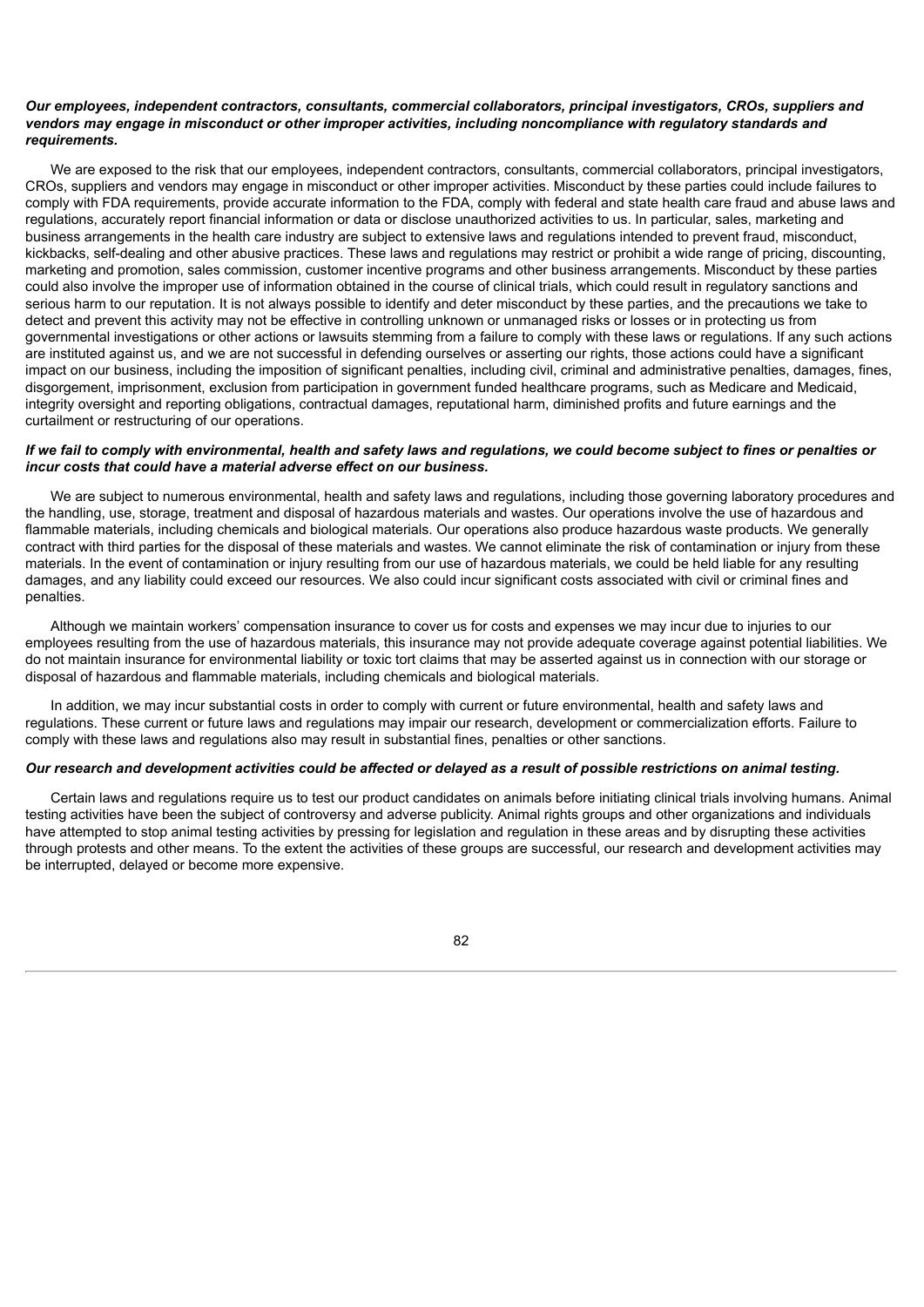## Our business activities may be subject to the FCPA and similar anti-bribery and anti-corruption laws of other countries in which we operate, as well as U.S. and certain foreign export controls, trade sanctions, and import laws and regulations. Compliance with these legal requirements could limit our ability to compete in foreign markets and subject us to liability if we violate them.

If we further expand our operations outside of the United States, we must dedicate additional resources to comply with numerous laws and regulations in each jurisdiction in which we plan to operate. Our business activities may be subject to the FCPA and similar anti-bribery or anti-corruption laws, regulations or rules of other countries in which we operate. The FCPA generally prohibits companies and their employees and third party intermediaries from offering, promising, giving or authorizing the provision of anything of value, either directly or indirectly, to a non-U.S. government official in order to influence official action or otherwise obtain or retain business. The FCPA also requires public companies to make and keep books and records that accurately and fairly reflect the transactions of the corporation and to devise and maintain an adequate system of internal accounting controls. Our business is heavily regulated and therefore involves significant interaction with public officials, including officials of non-U.S. governments. Additionally, in many other countries, hospitals owned and operated by the government, and doctors and other hospital employees would be considered foreign officials under the FCPA. Recently the SEC and Department of Justice have increased their FCPA enforcement activities with respect to biotechnology and pharmaceutical companies. There is no certainty that all of our employees, agents or contractors, or those of our affiliates, will comply with all applicable laws and regulations, particularly given the high level of complexity of these laws. Violations of these laws and regulations could result in fines, criminal sanctions against us, our officers or our employees, disgorgement, and other sanctions and remedial measures, and prohibitions on the conduct of our business. Any such violations could include prohibitions on our ability to offer our products in one or more countries and could materially damage our reputation, our brand, our international activities, our ability to attract and retain employees and our business, prospects, operating results and financial condition.

In addition, our products and activities may be subject to U.S. and foreign export controls, trade sanctions and import laws and regulations. Governmental regulation of the import or export of our products, or our failure to obtain any required import or export authorization for our products, when applicable, could harm our international sales and adversely affect our revenue. Compliance with applicable regulatory requirements regarding the export of our products may create delays in the introduction of our products in international markets or, in some cases, prevent the export of our products to some countries altogether. Furthermore, U.S. export control laws and economic sanctions prohibit the shipment of certain products and services to countries, governments, and persons targeted by U.S. sanctions. If we fail to comply with export and import regulations and such economic sanctions, penalties could be imposed, including fines and/or denial of certain export privileges. Moreover, any new export or import restrictions, new legislation or shifting approaches in the enforcement or scope of existing regulations, or in the countries, persons, or products targeted by such regulations, could result in decreased use of our products by, or in our decreased ability to export our products to existing or potential customers with international operations. Any decreased use of our products or limitation on our ability to export or sell access to our products would likely adversely affect our business.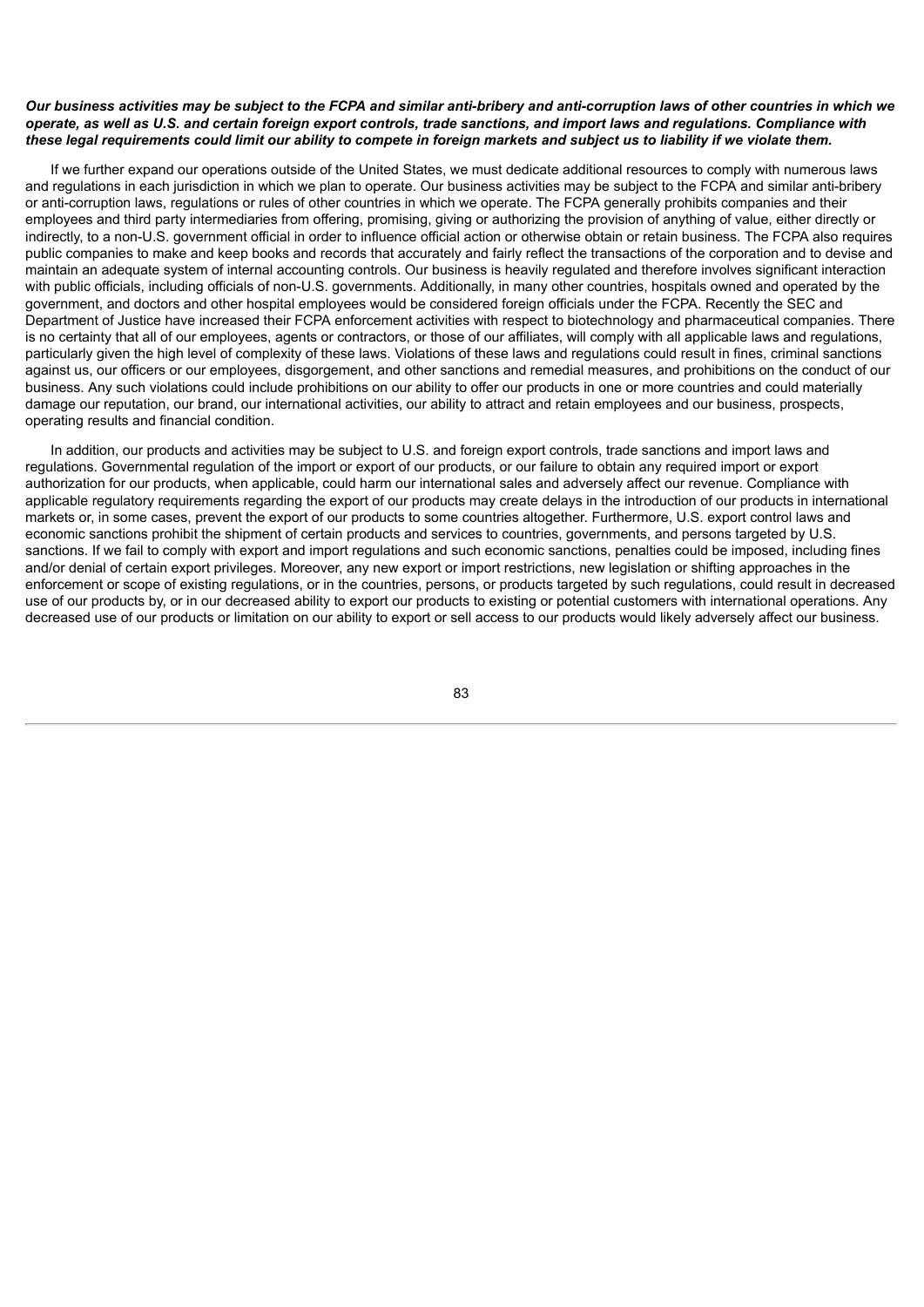## **Risks Related to Our Intellectual Property**

#### *Our success depends on our ability to protect our intellectual property and our proprietary technologies.*

Our commercial success depends in part on our ability to obtain and maintain patent protection and trade secret protection for our product candidates, proprietary technologies and their uses, as well as our ability to operate without infringing the proprietary rights of others. If we or our licensors are unable to protect our intellectual property rights or if our intellectual property rights are inadequate for our technology or our product candidates, our competitive position could be harmed. We generally seek to protect our proprietary position by filing patent applications in the United States and abroad related to our product candidates, proprietary technologies and their uses that are important to our business. Our patent applications cannot be enforced against third parties practicing the technology claimed in such applications unless, and until, patents issue from such applications, and then only to the extent the issued claims read on the technology. There can be no assurance that our patent applications will result in patents being issued or that issued patents will afford sufficient protection against competitors with similar technology, nor can there be any assurance that the patents, if issued, will not be infringed, designed around, invalidated or rendered unenforceable by third parties. Even issued patents may later be found invalid or unenforceable or may be modified or revoked in proceedings instituted by third parties before various patent offices or in courts. The degree of future protection for our proprietary rights is uncertain. Only limited protection may be available and such protection may not adequately protect our rights or permit us to gain or keep any competitive advantage. These uncertainties and/or limitations in our ability to properly protect the intellectual property rights relating to our product candidates could have a material adverse effect on our financial condition and results of operations.

Although we have issued patents in the United States and foreign countries, we cannot be certain that the claims in our other pending U.S. patent applications, corresponding international patent applications and patent applications in certain foreign countries will be considered patentable by the United States Patent and Trademark Office (USPTO), courts in the United States or by the patent offices and courts in foreign countries, nor can we be certain that the claims in our issued patents will not be found invalid or unenforceable if challenged.

The patent application process is subject to numerous risks and uncertainties, and there can be no assurance that we or our licensors or any of our potential future collaborators will be successful in protecting our technologies and product candidates by obtaining and defending patents. These risks and uncertainties include the following:

- the USPTO and various foreign governmental patent agencies require compliance with a number of procedural, documentary, fee payment and other provisions during the patent process, the noncompliance with which can result in abandonment or lapse of a patent or patent application, and partial or complete loss of patent rights in the relevant jurisdiction;
- patent applications may not result in any patents being issued;
- patents may be challenged, invalidated, modified, revoked, circumvented, found to be unenforceable or otherwise may not provide any competitive advantage;
- our competitors, many of which have substantially greater resources than we or our licensors have and many of which have made significant investments in competing technologies, may seek or may have already obtained patents that could or will limit, interfere with or block our ability to make, use and sell our product candidates;
- there may be significant pressure on the U.S. government and international governmental bodies to limit the scope of patent protection both inside and outside the United States for disease treatments that prove successful, as a matter of public policy regarding worldwide health concerns; and
- countries other than the United States may have patent laws less favorable to patentees than those upheld by U.S. courts, allowing foreign competitors a better opportunity to create, develop and market competing products.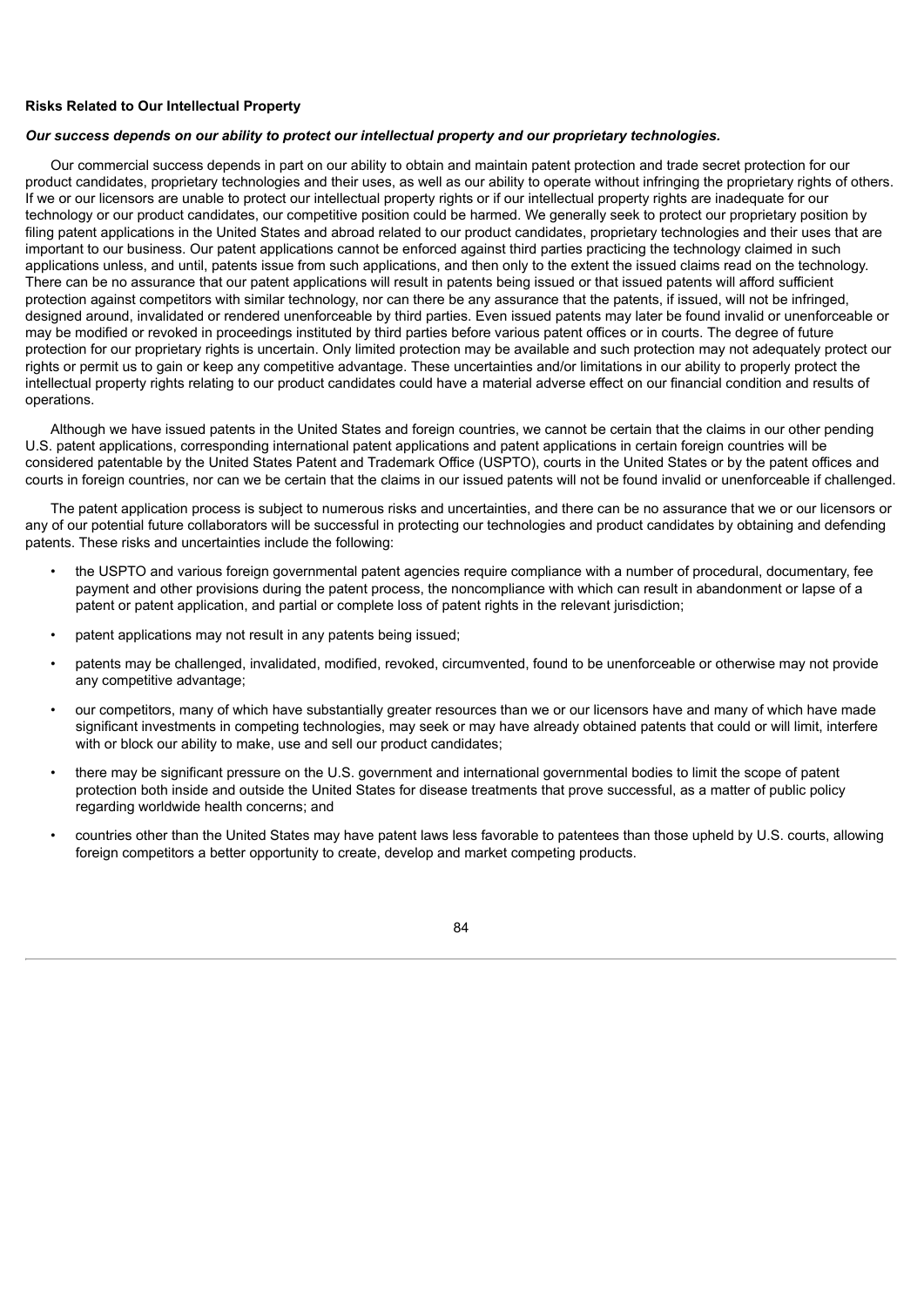The patent prosecution process is also expensive and time-consuming, and we or our licensors may not be able to file and prosecute all necessary or desirable patent applications at a reasonable cost or in a timely manner or in all jurisdictions where protection may be commercially advantageous. It is also possible that we or our licensors may not identify patentable aspects of our research and development output before it is too late to obtain patent protection. Moreover, in some circumstances, we do not have the right to control, or are subject to certain obligations with respect to, the preparation, filing and prosecution of patent applications, or to maintain the patents, directed to technology that we license or acquire, including those from our licensors and from third parties. We also may require the cooperation of our licensors, whether current or future, in order to enforce the licensed patent rights, and such cooperation may not be provided. Therefore, these patents and applications may not be prosecuted and enforced in a manner consistent with the best interests of our business. We cannot be certain that patent prosecution and maintenance activities by our licensors have been or will be conducted in compliance with applicable laws and regulations, which may affect the validity and enforceability of such patents or any patents that may issue from such applications. If they fail to do so, this could cause us to lose rights in any applicable intellectual property that we in-license, and as a result our ability to develop and commercialize products or product candidates may be adversely affected and we may be unable to prevent competitors from making, using and selling competing products. Furthermore, the terms of the license agreements with some of our licensors may be non-exclusive, such that we would have no rights to enforce the licensed intellectual property against a competitor.

In addition, although we enter into non-disclosure and confidentiality agreements with parties who have access to patentable aspects of our research and development output, such as our employees, outside scientific collaborators, CROs, third-party manufacturers, consultants, advisors, licensors, and other third parties, any of these parties may breach such agreements and disclose such output before a patent application is filed, thereby jeopardizing our ability to seek patent protection.

## If we fail to comply with our obligations in the agreements under which we license or otherwise acquire intellectual property rights from our licensors and third parties or otherwise experience disruptions to our business relationships with our licensors, we could lose license rights that are important to our business or our business may otherwise be materially harmed.

In July 2020, we acquired a portfolio of selective, orally bioavailable small molecule SYK inhibitors from Gilead, including ENTO and LANRA, pursuant to the Gilead Asset Purchase Agreement. We also have a non-exclusive worldwide right to certain patents under a license agreement with Harvard University that provides us with rights to use the SMM screen, which is a key component of our product engine. These agreements impose on us, and we expect that any future license or other agreements where we in-license or acquire intellectual property will impose on us, various development, regulatory and/or commercial diligence obligations, payment of milestones and/or royalties and other obligations.

We may need to obtain licenses or acquired intellectual property from third parties to advance our research or allow commercialization of our product candidates, and we cannot provide any assurances that third-party patents do not exist that might be enforced against our product candidates in the absence of such a license or acquisition. We may fail to obtain any of these licenses on commercially reasonable terms, if at all. Even if we are able to obtain a license, it may be non-exclusive, thereby giving our competitors access to the same technologies licensed to us. In that event, we may be required to expend significant time and resources to develop or license replacement technology. If we are unable to do so, we may be unable to develop or commercialize the affected product candidates, which could materially harm our business, and the third parties owning such intellectual property rights could seek either an injunction prohibiting our sales, or, with respect to our sales, an obligation on our part to pay royalties and/or other forms of compensation. Licensing and acquisitions of intellectual property involve complex legal, business and scientific issues. Disputes may arise between us and our existing or future licensors and other third parties regarding intellectual property subject to a license or purchase agreement, including:

- the scope of rights granted under the license or purchase agreement and other interpretation-related issues;
- whether and the extent to which our technology and processes infringe intellectual property of the licensor or other third party that is not subject to the license or purchase agreement;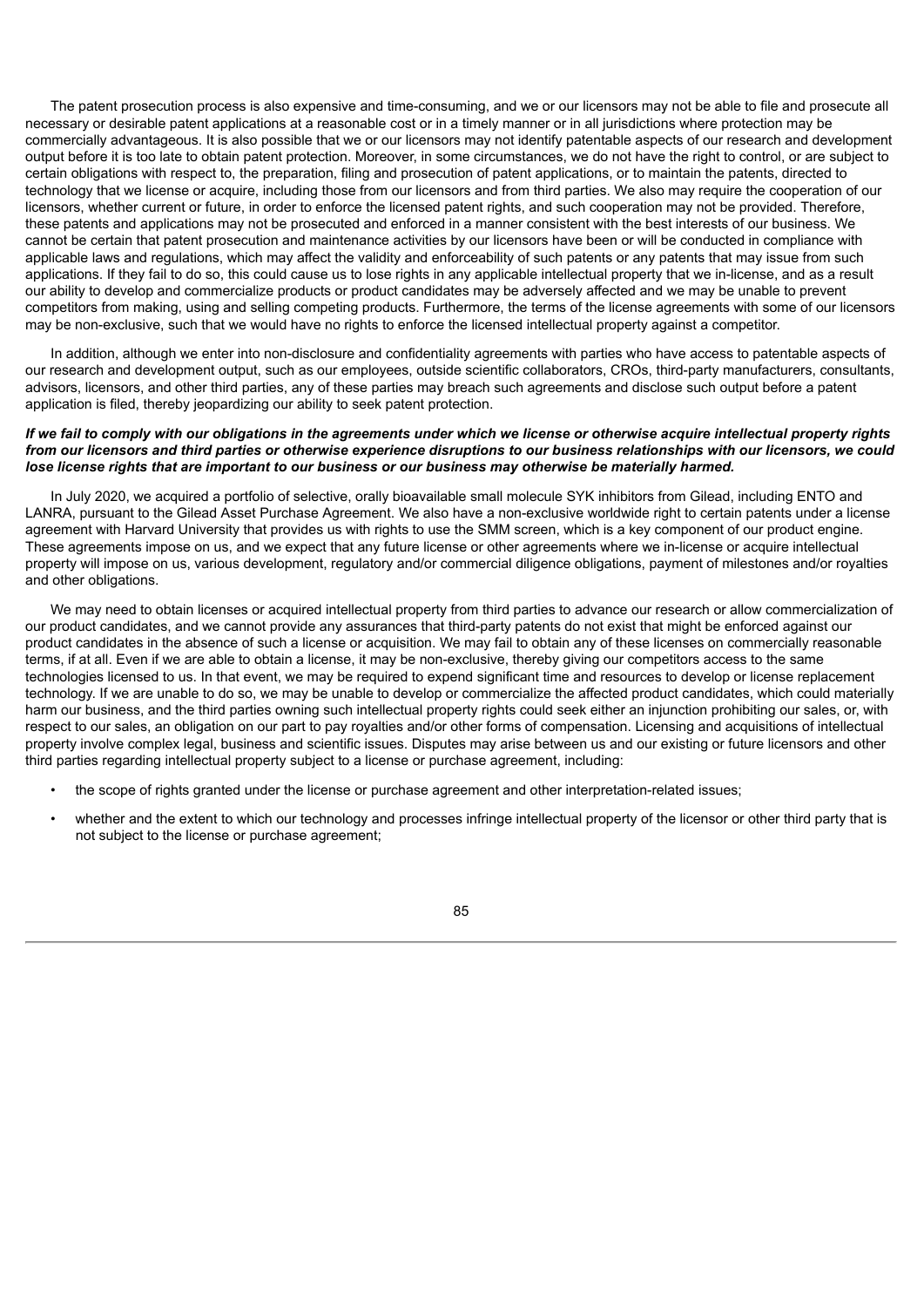- our right to sublicense patents and other rights to third parties;
- our diligence obligations with respect to the use of the licensed or acquired technology in relation to our development and commercialization of our product candidates, and what activities satisfy those diligence obligations;
- the effects of termination;
- our right to transfer or assign the license or purchase agreement; and
- the ownership of inventions and know-how resulting from the joint creation or use of intellectual property by our licensors and their affiliates and sublicensees and by us and our partners and sublicensees.

The resolution of any contract interpretation disagreement that may arise could narrow what we believe to be the scope of our rights to the relevant intellectual property, or increase what we believe to be our financial or other obligations under the relevant agreement. And if disputes over intellectual property that we have licensed prevent or impair our ability to maintain our current licensing arrangements on acceptable terms, we may not be able to successfully develop and commercialize the affected product candidates, which would have a material adverse effect on our business.

In addition, certain of our agreements may limit or delay our ability to consummate certain transactions, may impact the value of those transactions, or may limit our ability to pursue certain activities.

## If the scope of any patent protection we obtain is not sufficiently broad, or if we lose any of the patent protection we have, our ability to prevent our competitors from commercializing similar or identical product candidates would be adversely affected.

The patent position of biopharmaceutical companies generally is highly uncertain, involves complex legal and factual questions, and has been the subject of much litigation in recent years. As a result, the existence, issuance, scope, validity, enforceability and commercial value of our patent rights are highly uncertain. Our pending and future patent applications may not result in patents being issued that protect our product candidates or that effectively prevent others from commercializing competitive product candidates.

Moreover, the scope of claims in a patent application can be significantly reduced before any claims in a patent issue, and claim scope can be reinterpreted after issuance. Even if patent applications we currently have issue as patents in the future, they may not issue in a form that will provide us with any meaningful protection, prevent competitors or other third parties from competing with us, or otherwise provide us with any competitive advantage.

Any patents that we have may be challenged or circumvented by third parties or may be narrowed or invalidated as a result of challenges by third parties. Consequently, we do not know whether our product candidates will be protectable or remain protected by valid and enforceable patents. Our competitors or other third parties may be able to circumvent our patents by developing similar or alternative technologies or products in a non-infringing manner, which could materially and adversely affect our business, financial condition, results of operations and prospects.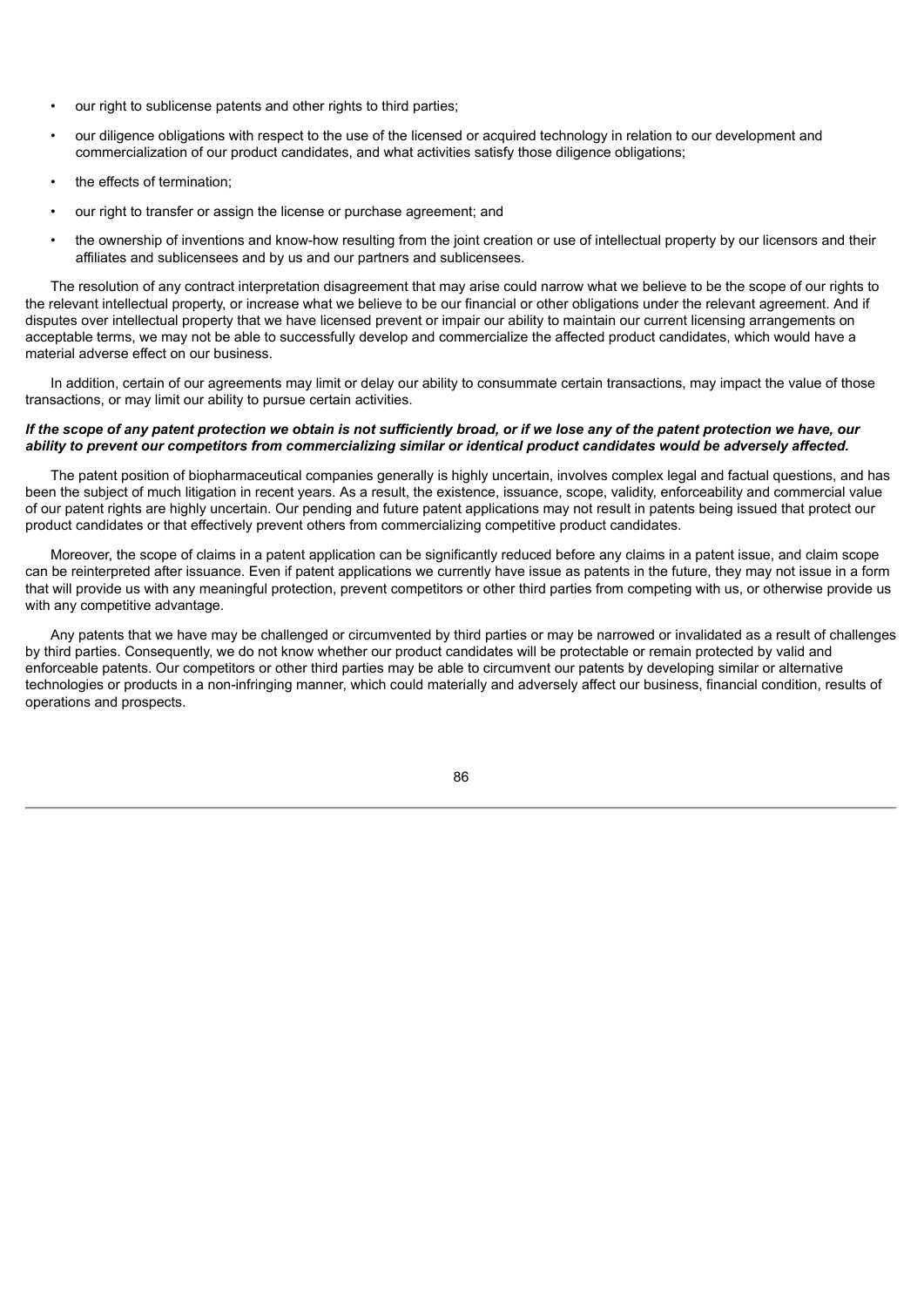The issuance of a patent is not conclusive as to its inventorship, scope, validity or enforceability, and our patents may not cover our product candidates or may be challenged in the courts or patent offices in the United States and abroad. We may be subject to a third party pre-issuance submission of prior art to the USPTO, or become involved in opposition, derivation, revocation, reexamination, post-grant review (PGR), and inter partes review (IPR), or other similar proceedings in the USPTO or foreign patent offices challenging our patent rights. The outcome following legal assertions of invalidity and unenforceability is unpredictable. With respect to validity of our patents, for example, we cannot be certain that there is no invalidating prior art, of which we or third parties from whom we acquired our patents, their counsel, and the patent examiner were unaware during prosecution. There is no assurance that all potentially relevant prior art relating to our patents and patent applications has been found. There is also no assurance that there is not prior art of which we or third parties from whom we acquired patents and patent applications are aware, but which we or the third parties do not believe affects the validity or enforceability of a claim in our patents and patent applications, which may, nonetheless, ultimately be found to affect the validity or enforceability of a claim. An adverse determination in any such submission, proceeding or litigation could reduce the scope of, or invalidate or render unenforceable, our patent rights, allow third parties to commercialize our product candidates and compete directly with us, without payment to us. Such loss of patent rights, loss of exclusivity or patent claims being narrowed, invalidated or held unenforceable could limit our ability to stop others from using or commercializing similar or identical technology and products, or limit the duration of the patent protection of our product candidates. Such proceedings also may result in substantial cost and require significant time from our scientists and management, even if the eventual outcome is favorable to us. In addition, if the breadth or strength of protection provided by our patents and patent applications is threatened, regardless of the outcome, it could dissuade companies from collaborating with us to license, develop or commercialize current or future product candidates.

## The patent protection and patent prosecution for some of our product candidates may be dependent on our licensors and third *parties.*

We or our licensors may fail to identify patentable aspects of inventions made in the course of development and commercialization activities before it is too late to obtain patent protection on them. Therefore, we may miss potential opportunities to strengthen our patent position. It is possible that defects as to form in the preparation or filing of our owned or in-licensed patents or patent applications may exist, or may arise in the future, for example with respect to proper priority claims, inventorship, claim scope, or requests for patent term adjustments. If we or our licensors, whether current or future, fail to establish, maintain or protect such patents and other intellectual property rights, such rights may be reduced or eliminated. If our current or future licensors are not fully cooperative or disagree with us as to the prosecution, maintenance or enforcement of any patent rights, such patent rights could be compromised. If there are material defects in the form, preparation, prosecution, or enforcement of our owned or in-licensed patents or patent applications, such patents may be invalid and/or unenforceable, and such applications may never result in valid, enforceable patents. Any of these outcomes could impair our ability to prevent competition from third parties, which may have an adverse impact on our business.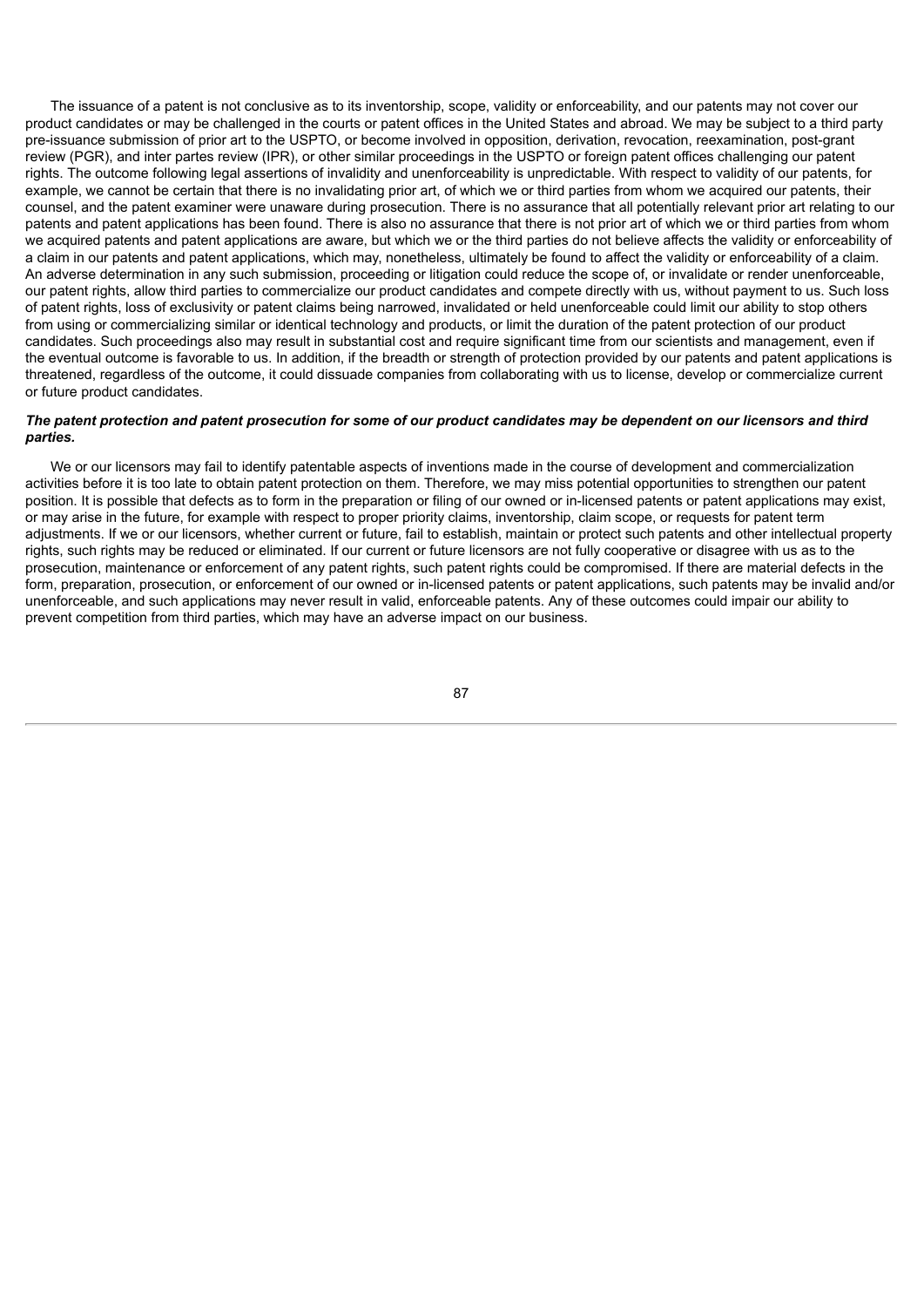As a licensee of third parties, whether currently or in the future, we rely and may rely on third parties to file and prosecute patent applications and maintain patents and otherwise protect the licensed intellectual property under in-license agreements. We have not had, do not have, and may not have in the future, primary control over these activities for certain of our patents or patent applications and other intellectual property rights. We cannot be certain that such activities by third parties have been or will be conducted in compliance with applicable laws and regulations or will result in valid and enforceable patents or other intellectual property rights. Pursuant to the terms of the license agreements with some of our licensors, whether current or future, the licensors may have the right to control enforcement of our licensed patents or defense of any claims asserting the invalidity of these patents, and even if we are permitted to pursue such enforcement or defense, we will require the cooperation of our licensors. We cannot be certain that our licensors will allocate sufficient resources or prioritize their or our enforcement of such patents or defense of such claims to protect our interests in the licensed patents. Even if we are not a party to these legal actions, an adverse outcome could harm our business because it might prevent us from continuing to license intellectual property that we may need to operate our business. If any of our licensors or any of our future licensors or future collaborators fails to appropriately prosecute and maintain patent protection for patents covering any of our product candidates, our ability to develop and commercialize those product candidates may be adversely affected and we may not be able to prevent competitors from making, using and selling competing products. Furthermore, the terms of the license agreements with some of our licensors may be non-exclusive, such that we would have no rights to enforce the licensed intellectual property against a competitor. In such cases, the licensors to our non-exclusive licenses may offer licenses to our competitors.

In addition, even where we have the right to control patent prosecution of patents and patent applications we have acquired or licensed from third parties, we may still be adversely affected or prejudiced by actions or inactions of our licensors and their counsel that took place prior to us assuming control over patent prosecution.

Our technology acquired or licensed from various third parties, including our licensors, whether currently or in the future, may be subject to retained rights. Our licensors, whether current or future, may often retain certain rights under their agreements with us, including the right to use the underlying technology for use in fields other than the fields licensed to us or for use in noncommercial academic and research use, to publish general scientific findings from research related to the technology, and to make customary scientific and scholarly disclosures of information relating to the technology. It is difficult to monitor whether our licensors limit their use of the technology to these uses, and we could incur substantial expenses to enforce our rights to our licensed technology in the event of misuse.

If we are limited in our ability to utilize acquired or licensed technologies, or if we lose our rights to critical in-licensed technology, we may be unable to successfully develop, out-license, market and sell our products, which could prevent or delay new product introductions. Our business strategy depends on the successful development of licensed and acquired technologies into commercial products. Therefore, any limitations on our ability to utilize these technologies may impair our ability to develop, out-license or market and sell our product candidate.

#### *Intellectual property rights do not necessarily address all potential threats to our competitive advantage.*

The degree of future protection afforded by our intellectual property rights is uncertain because intellectual property rights have limitations, and may not adequately protect our business or permit us to maintain our competitive advantage. For example:

- others may be able to develop products that are similar to our product candidates but that are not within the scope of the claims of the patents that we own or license;
- we, third parties from whom we acquired intellectual property, or our licensors might not have been the first to make the inventions covered by the issued patents or patent application that we own or license;
- we, third parties from whom we acquired intellectual property, or our licensors might not have been the first to file patent applications directed to certain of our inventions;
- others may independently develop similar or alternative technologies or duplicate any of our technologies without infringing our intellectual property rights;
- it is possible that our pending patent applications will not lead to issued patents;

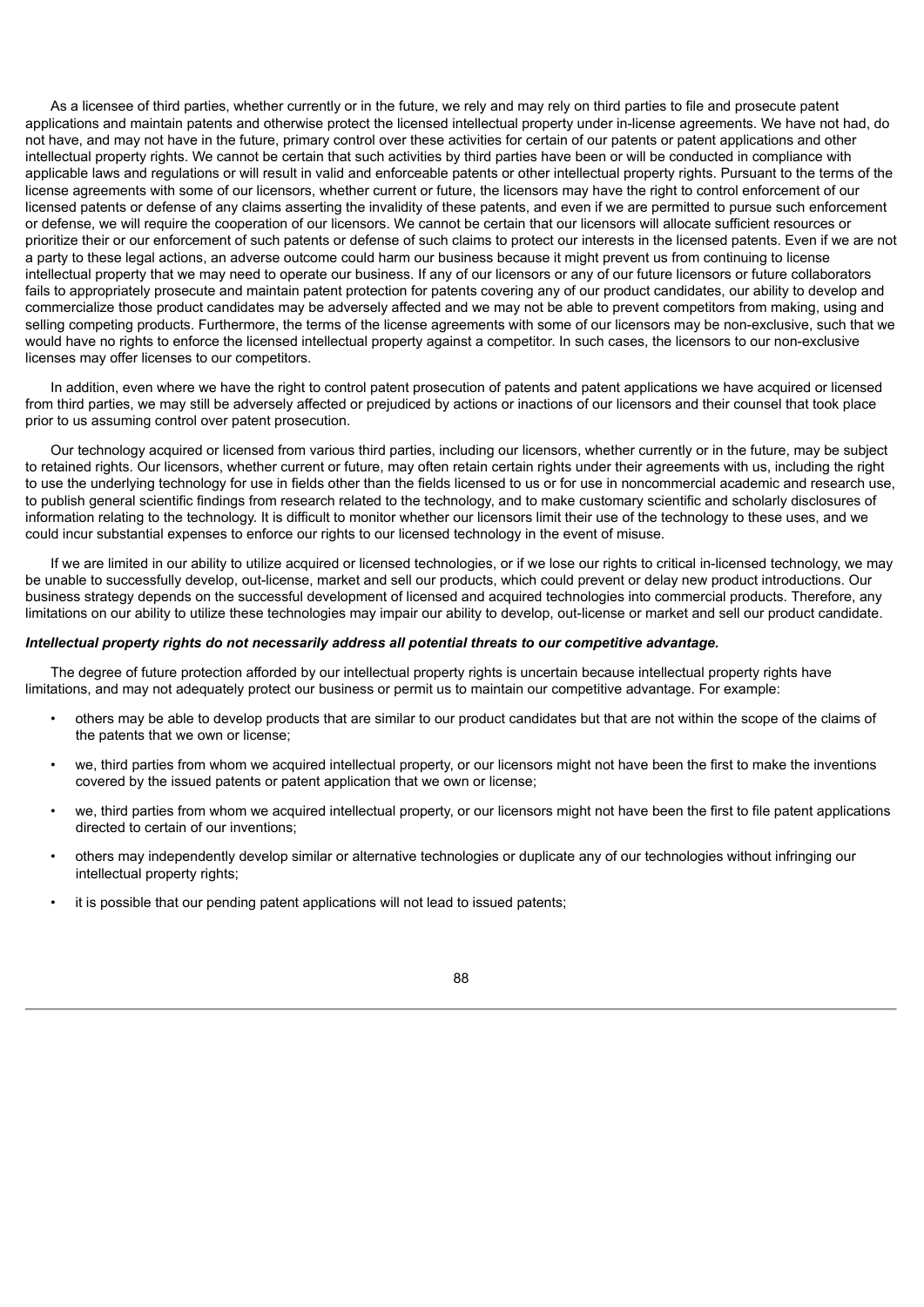- issued patents that we own or license may be held invalid or unenforceable, as a result of legal challenges by our competitors;
- our competitors might conduct research and development activities in countries where we do not have patent rights and then use the information learned from such activities to develop competitive products for sale in our major commercial markets;
- we may not develop additional proprietary technologies that are patentable; and
- the patents of others may have an adverse effect on our business.

Should any of these events occur, it could significantly harm our business, results of operations and prospects.

## Our commercial success depends significantly on our ability to operate without infringing the patents and other proprietary rights of third parties. Claims by third parties that we infringe their proprietary rights may result in liability for damages or prevent or *delay our developmental and commercialization efforts.\**

Our commercial success depends in part on avoiding infringement of the patents and proprietary rights of third parties. However, our research, development and commercialization activities may be subject to claims that we infringe or otherwise violate patents or other intellectual property rights owned or controlled by third parties. Other entities may have or obtain patents or proprietary rights that could limit our ability to make, use, sell, offer for sale or import our product candidates and products that may be approved in the future, or impair our competitive position. There is a substantial amount of litigation, both within and outside the United States, involving patent and other intellectual property rights in the biopharmaceutical industry, including patent infringement lawsuits, oppositions, reexaminations, inter partes review proceedings and post-grant review proceedings before the USPTO and/or foreign patent offices. Numerous third-party U.S. and foreign issued patents and pending patent applications exist in the fields in which we are developing product candidates. There may be thirdparty patents or patent applications with claims to materials, formulations, methods of manufacture or methods for treatment related to the use or manufacture of our product candidates.

As the biopharmaceutical industry expands and more patents are issued, the risk increases that our product candidates may be subject to claims of infringement of the patent rights of third parties. Because patent applications are maintained as confidential for a certain period of time, until the relevant application is published, we may be unaware of third-party patents that may be infringed by development or commercialization of any of our product candidates, and we cannot be certain that we were the first to file a patent application related to a product candidate or technology. Moreover, because patent applications can take many years to issue, there may be currently pending patent applications that may later result in issued patents that our product candidates may infringe. In addition, identification of third-party patent rights that may be relevant to our technology is difficult because patent searching is imperfect due to differences in terminology among patents, incomplete databases and the difficulty in assessing the meaning of patent claims. As such, we may not identify relevant third-party patents or may incorrectly interpret the relevance, scope or expiration of a third-party patent, which might subject us to infringement claims or adversely affect our ability to develop and market our product candidates. We cannot guarantee that any of our or our licensors' patent searches or analyses, including the identification of relevant patents, the scope of patent claims or the expiration of relevant patents, are complete or thorough, nor can we be certain that we have identified each and every third-party patent and pending patent application in the United States and abroad that is relevant to or necessary for the commercialization of our product candidates in any jurisdiction. In addition, third parties may obtain patents in the future and claim that use of our technologies infringes upon these patents. Any claims of patent infringement asserted by third parties would be time consuming and could:

- result in costly litigation that may cause negative publicity;
- divert the time and attention of our technical personnel and management;
- cause development delays;
- prevent us from commercializing any of our product candidates until the asserted patent expires or is held finally invalid or unenforceable or not infringed in a court of law;

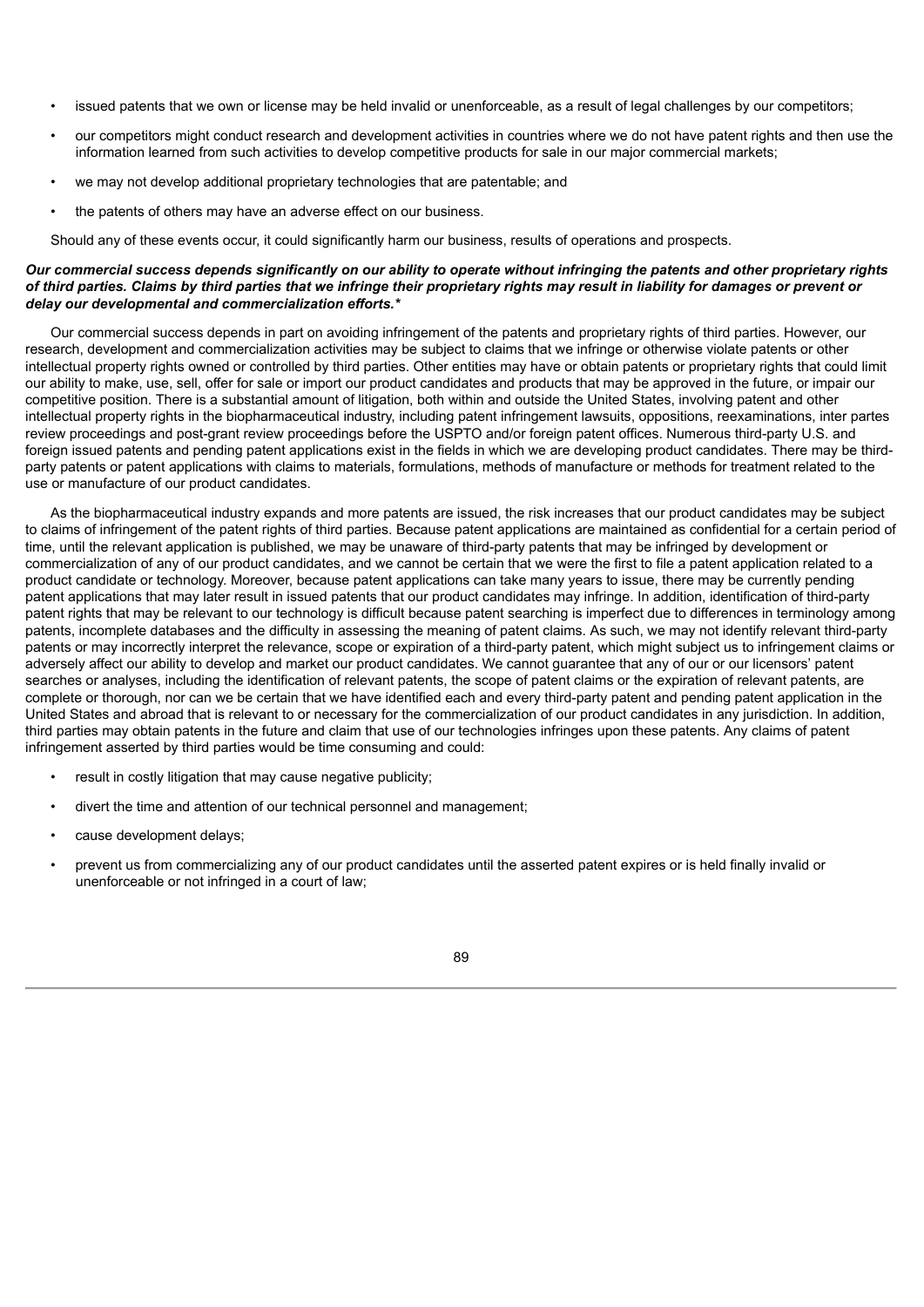- require us to develop non-infringing technology, which may not be possible on a cost-effective basis;
- subject us to significant liability to third parties; or
- require us to enter into royalty or licensing agreements, which may not be available on commercially reasonable terms, or at all, or which might be non-exclusive, which could result in our competitors gaining access to the same technology.

Although no third party has asserted a claim of patent infringement against us as of the date of this filing, others may hold proprietary rights that could prevent our product candidates from being marketed or could require us to pay significant royalties or other damages. Any patent-related legal action against us claiming damages and seeking to enjoin activities relating to our product candidates or processes could subject us to potential liability for damages, including treble damages if we were determined to willfully infringe, and require us to obtain a license, if available, to manufacture or develop our product candidates. Defense of these claims, regardless of their merit, would involve substantial litigation expense and would be a substantial diversion of management and employee resources from our business. We cannot predict whether we would prevail in any such actions or that any license required under any of these patents would be made available on commercially acceptable terms, if at all. Moreover, even if we or our future strategic partners were able to obtain a license, the rights may be non-exclusive, which could result in our competitors gaining access to the same intellectual property. In addition, we cannot be certain that we could redesign our product candidates or processes to avoid infringement, if necessary. Accordingly, an adverse determination in a judicial or administrative proceeding, or the failure to obtain necessary licenses, could prevent us from developing and commercializing our product candidates, which could harm our business, financial condition and operating results.

Parties making claims against us may be able to sustain the costs of complex patent litigation more effectively than we can because they have substantially greater resources. Furthermore, because of the substantial amount of discovery required in connection with intellectual property litigation or administrative proceedings, there is a risk that some of our confidential information could be compromised by disclosure. In addition, any uncertainties resulting from the initiation and continuation of any litigation could have a material adverse effect on our ability to raise additional funds or otherwise have a material adverse effect on our business, results of operations, financial condition and prospects.

### We may become involved in lawsuits or administrative disputes to protect or enforce our patents or other intellectual property. *which could be expensive, time-consuming and unsuccessful.*

Competitors and other third parties may infringe, misappropriate or otherwise violate our patents, trademarks, copyrights, trade secrets or other intellectual property. To counter infringement, misappropriation or other violations, we may be required to file infringement, misappropriation or other violation claims, which can be expensive and time-consuming and divert the time and attention of our management and business and scientific personnel. In addition, many of our adversaries in these proceedings may have the ability to dedicate substantially greater resources to prosecuting these legal actions than we can. Moreover, it may be difficult or impossible to obtain evidence of infringement in a competitor's or potential competitor's product or service. It may be difficult to detect infringers who do not advertise the components or methods that are used in connection with their products and services.

Any claims we assert against perceived infringers could provoke these parties to assert counterclaims against us alleging that we infringe, misappropriate or otherwise violate their patents or their other intellectual property, in addition to counterclaims asserting that our patents are invalid or unenforceable, or both. In patent litigation in the United States, counterclaims challenging the validity, enforceability or scope of asserted patents are commonplace. Similarly, third parties may initiate legal proceedings against us seeking a declaration that certain of our intellectual property is not infringed, invalid or unenforceable. The outcome of any such proceeding is generally unpredictable.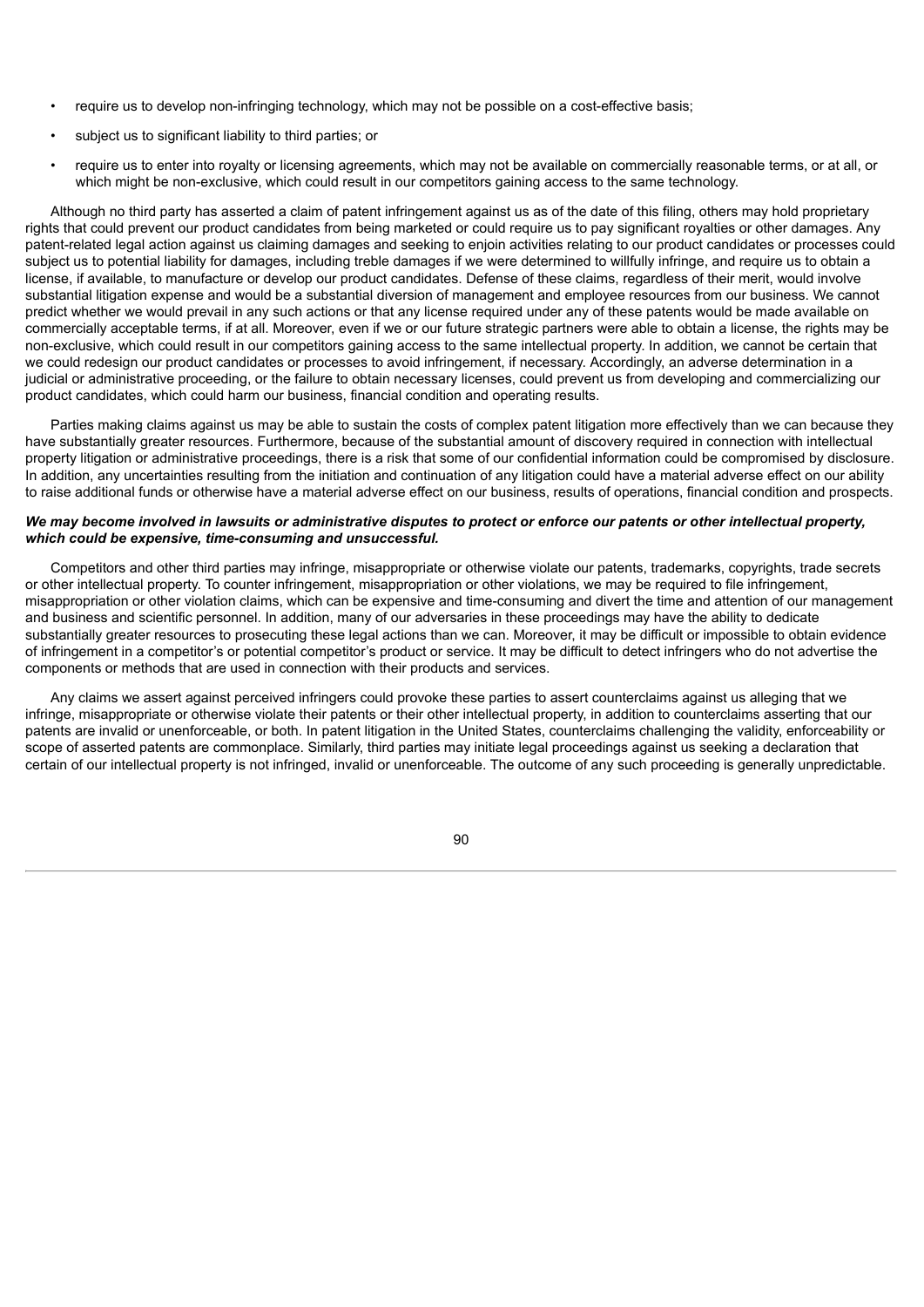In any patent infringement proceeding, there is a risk that a court will decide that a patent of ours is invalid or unenforceable, in whole or in part, and that we do not have the right to stop the other party from using the invention at issue. There is also a risk that, even if the validity of such patents is upheld, the court will construe the patent's claims narrowly or decide that we do not have the right to stop the other party from using the invention at issue on the grounds that our patent claims do not cover the invention. An adverse outcome in a litigation or proceeding involving our patents could limit our ability to assert our patents against those parties or other competitors, and may curtail or preclude our ability to exclude third parties from making and selling similar or competitive products. If a defendant were to prevail on a legal assertion of invalidity or unenforceability of our patents covering one of our product candidates, we could lose at least a part, and perhaps all, of the patent protection covering such a product candidate. Competing drugs may also be sold in other countries in which our patent coverage might not exist or be as strong. If we lose a foreign patent lawsuit, alleging our infringement of a competitor's patents, we could be prevented from marketing our drugs in one or more foreign countries. Any of these occurrences could adversely affect our competitive business position, business prospects and financial condition. Similarly, if we assert trademark infringement claims, a court may determine that the marks we have asserted are invalid or unenforceable, or that the party against whom we have asserted trademark infringement has superior rights to the marks in question. In this case, we could ultimately be forced to cease use of such trademarks.

Even if we establish infringement, the court may decide not to grant an injunction against further infringing activity and instead award only monetary damages, which may or may not be an adequate remedy. Furthermore, because of the substantial amount of discovery required in connection with intellectual property litigation, there is a risk that some of our confidential information could be compromised by disclosure during litigation. There could also be public announcements of the results of hearings, motions or other interim proceedings or developments. If securities analysts or investors perceive these results to be negative, it could have a material adverse effect on the price of shares of our common stock. Moreover, there can be no assurance that we will have sufficient financial or other resources to file and pursue such infringement claims, which typically last for years before they are concluded. Even if we ultimately prevail in such claims, the monetary cost of such litigation and the diversion of the attention of our management and scientific personnel could outweigh any benefit we receive as a result of the proceedings.

Furthermore, third parties may also raise invalidity or unenforceability claims before administrative bodies in the United States or foreign authorities, even outside the context of litigation. Such mechanisms include re-examination, inter partes review, post-grant review, interference proceedings, derivation proceedings and equivalent proceedings in foreign jurisdictions (e.g., opposition proceedings). Such proceedings could result in revocation, cancellation or amendment to our patents in such a way that they no longer cover and protect our product candidates. The outcome following legal assertions of invalidity and unenforceability is unpredictable. Grounds for a validity challenge could be an alleged failure to meet any of several statutory requirements, including lack of novelty, obviousness, enablement or written description. Grounds for an unenforceability assertion could be an allegation that someone connected with the prosecution of the patent withheld relevant information from the USPTO, or made a misleading statement, during prosecution of the patent. With respect to the validity of our patents, for example, we cannot be certain that there is no invalidating prior art of which we, third parties from whom we acquired patents and patent applications and their patent counsel, our licensors, our patent counsel, patent counsel for licensors or third parties, and the patent examiner were unaware during prosecution. Moreover, it is possible that prior art may exist that we, our licensors, or third parties from whom we acquired patents and patent applications are aware of but do not believe is relevant to our current or future patents, but that could nevertheless be determined to render our patents invalid. If a third party were to prevail on a legal assertion of invalidity or unenforceability, we could lose at least part, and perhaps all, of the patent protection on one or more of our product candidates. Any such loss of patent protection could have a material adverse impact on our business, financial condition, results of operations and prospects.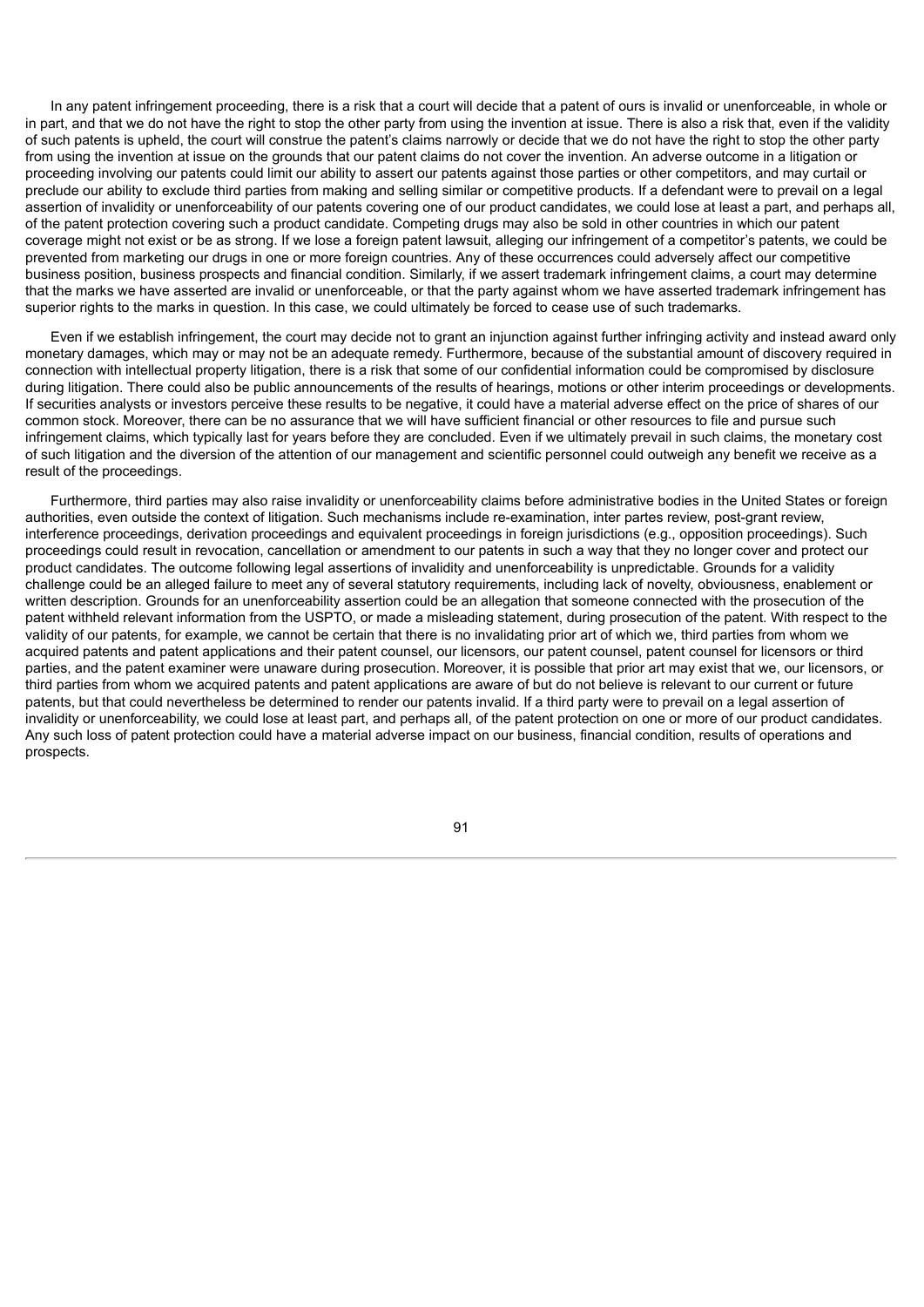## Patent reform legislation could increase the uncertainties and costs surrounding the prosecution of our patent applications and *the enforcement or defense of our issued patents.*

In September 2011, the Leahy-Smith America Invents Act (Leahy-Smith Act) was signed into law. The Leahy-Smith Act includes a number of significant changes to U.S. patent law. These include provisions that affect the way patent applications are prosecuted and may also affect patent litigation. In particular, under the Leahy-Smith Act, the United States transitioned in March 2013 to a "first inventor to file" system in which, assuming that other requirements of patentability are met, the first inventor to file a patent application will be entitled to the patent regardless of whether a third party was first to invent the claimed invention. A third party that files a patent application in the USPTO after March 2013 but before the date of filing of our patents could therefore be awarded a patent covering an invention of ours even if we had made the invention before it was made by such third party. This will require us to be cognizant going forward of the time from invention to filing of a patent application. Furthermore, our ability to obtain and maintain valid and enforceable patents depends on whether the differences between our technology and the prior art allow our technology to be patentable over the prior art. Since patent applications in the United States and most other countries are confidential for a period of time after filing or until issuance, we cannot be certain that we or the third parties from which we acquired our patents were the first to either (i) file any patent application related to our product candidates or (ii) invent any of the inventions claimed in our patents or patent applications.

The Leahy-Smith Act also includes a number of significant changes that affect the way patent applications are prosecuted and also may affect patent litigation. These include allowing third-party submission of prior art to the USPTO during patent prosecution and additional procedures to attack the validity of a patent by USPTO administered post-grant proceedings, including PGR, IPR, and derivation proceedings. An adverse determination in any such submission or proceeding could reduce the scope or enforceability of, or invalidate, our patent rights, which could adversely affect our competitive position.

Because of a lower evidentiary standard in USPTO proceedings compared to the evidentiary standard in United States federal courts necessary to invalidate a patent claim, a third party could potentially provide evidence in a USPTO proceeding sufficient for the USPTO to hold a claim invalid even though the same evidence would be insufficient to invalidate the claim if first presented in a district court action. Accordingly, a third party may attempt to use the USPTO procedures to invalidate our patent claims that would not have been invalidated if first challenged by the third party as a defendant in a district court action. Thus, the Leahy-Smith Act and its implementation could increase the uncertainties and costs surrounding the prosecution of our or licensors' patent applications and the enforcement or defense of our issued patents, all of which could have a material adverse effect on our business, financial condition, results of operations and prospects.

# Changes in U.S. patent law, or laws in other countries, could diminish the value of patents in general, thereby impairing our ability *to protect our product candidates.*

As is the case with other biopharmaceutical companies, our success is heavily dependent on intellectual property, particularly patents. Obtaining and enforcing patents in the biopharmaceutical industry involve a high degree of technological and legal complexity. Therefore, obtaining and enforcing biopharmaceutical patents is costly, time-consuming and inherently uncertain. Changes in either the patent laws or in the interpretations of patent laws in the United States and other countries may diminish the value of our intellectual property and may increase the uncertainties and costs surrounding the prosecution of patent applications and the enforcement or defense of issued patents. We cannot predict the breadth of claims that may be allowed or enforced in our patents or in third-party patents. In addition, Congress or other foreign legislative bodies may pass patent reform legislation that is unfavorable to us.

For example, the U.S. Supreme Court has ruled on several patent cases in recent years, either narrowing the scope of patent protection available in certain circumstances or weakening the rights of patent owners in certain situations. In addition to increasing uncertainty with regard to our or our licensors' ability to obtain patents in the future, this combination of events has created uncertainty with respect to the value of patents, once obtained. Depending on legislation and decisions made by the U.S. Congress, the U.S. federal courts, the USPTO, or similar authorities in foreign jurisdictions, the laws and regulations governing patents could change in unpredictable ways that would weaken our or our licensors' ability to obtain new patents or to enforce our existing patents and patents we might obtain in the future.

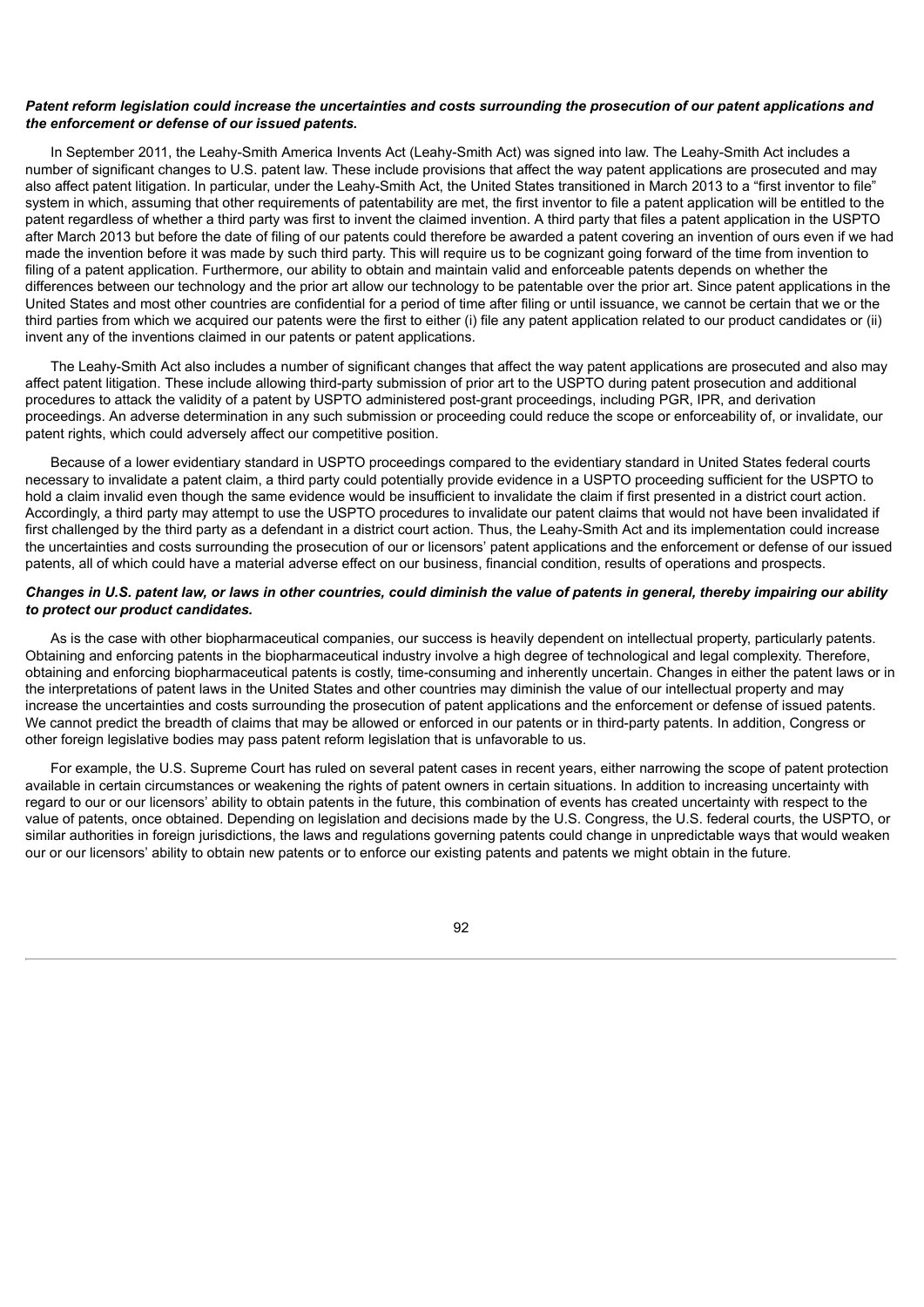## We, Gilead, or our licensors, may be subject to claims by third parties asserting that our, Gilead's, or our licensor's, employees or consultants or we. Gilead, or our licensors, have misappropriated their intellectual property, or claiming ownership of what we *regard as our own intellectual property.*

As is common in the biopharmaceutical industry, in addition to our employees, we engage the services of consultants to assist us in the development of our product candidates. Some of our employees and consultants, or employees or consultants of Gilead or our licensors, are currently or have been previously employed at universities or at other biotechnology or pharmaceutical companies, or may have previously provided or may be currently providing consulting services to other biopharmaceutical companies, including our competitors or potential competitors. These employees and consultants may have executed proprietary rights, non-disclosure and non-competition agreements, or similar agreements, in connection with such other current or previous employment. Although we, and likely Gilead and our licensors, try to ensure that our and their employees and consultants do not use the proprietary information or know-how of others in their work for us or them, we or they may be subject to claims that we or these individuals have used or disclosed intellectual property, including trade secrets or other proprietary information, of third parties or former employers or former or current clients, or claims that we, Gilead, or our licensors have wrongfully hired an employee from a competitor. Litigation may be necessary to defend against such claims. If we fail in defending any such claims, in addition to paying monetary damages, we may lose valuable intellectual property or personnel or sustain damages. Such intellectual property could be awarded to a third party, and we could be required to obtain a license from such third party to commercialize our technology or products. Such a license may not be available on commercially reasonable terms or at all. Even if we are successful in defending against such claims, litigation could result in substantial costs and be a distraction to our management. Any of the foregoing would have a material adverse effect on our business, financial condition, results of operations and prospects.

In addition, while it is our policy to require our employees, consultants and contractors who may be involved in the conception or development of intellectual property to execute agreements assigning such intellectual property to us, we may be unsuccessful in executing such an agreement with each party who, in fact, conceives or develops intellectual property that we regard as our own, which may result in claims by or against us related to the ownership of such intellectual property. Likewise, Gilead and our licensors may have been or may be unsuccessful in executing such an agreement with each party who conceived or developed intellectual property that we purchased or licensed, which may result in additional such claims by or against us. In addition, such agreements may not be self-executing such that the intellectual property subject to such agreements may not be assigned to us without additional assignments being executed, and we, Gilead, or our licensors may fail or may have failed to obtain such assignments. In addition, such agreements may be breached. Accordingly, we, Gilead, or our licensors may be forced to bring claims against third parties, or defend claims that they may bring against us, Gilead, or our licensors to determine the ownership of what we regard as our owned or licensed intellectual property. If we, Gilead, or our licensors fail in prosecuting or defending any such claims, in addition to paying monetary damages, we may lose valuable intellectual property. Even if we are successful in prosecuting or defending against such claims, litigation could result in substantial costs and be a distraction to our senior management and scientific personnel, which would have a material adverse effect on our business, financial condition, results of operations and prospects.

#### Patent terms may be inadequate to protect our competitive position on our product candidates for an adequate amount of time.

Patents have a limited lifespan. In the United States, if all maintenance fees are timely paid, the natural expiration of a patent is generally 20 years from its earliest U.S. non-provisional filing date. Various extensions may be available, but the term of a patent, and the protection it affords, is limited. In addition, the term of a patent may be reduced if a terminal disclaimer is or was filed in that patent, limiting the term of the patent to that of one or more other patents referenced in the terminal disclaimer. Even if patents directed to our product candidates are obtained, once the patent term has expired, we may be open to competition from competitive products. Given the amount of time required for the development, testing and regulatory review of product candidates, patents directed to our product candidates might expire before or shortly after such candidates are commercialized. As a result, our patent portfolio may not provide us with sufficient rights to exclude others from commercializing products similar or identical to ours.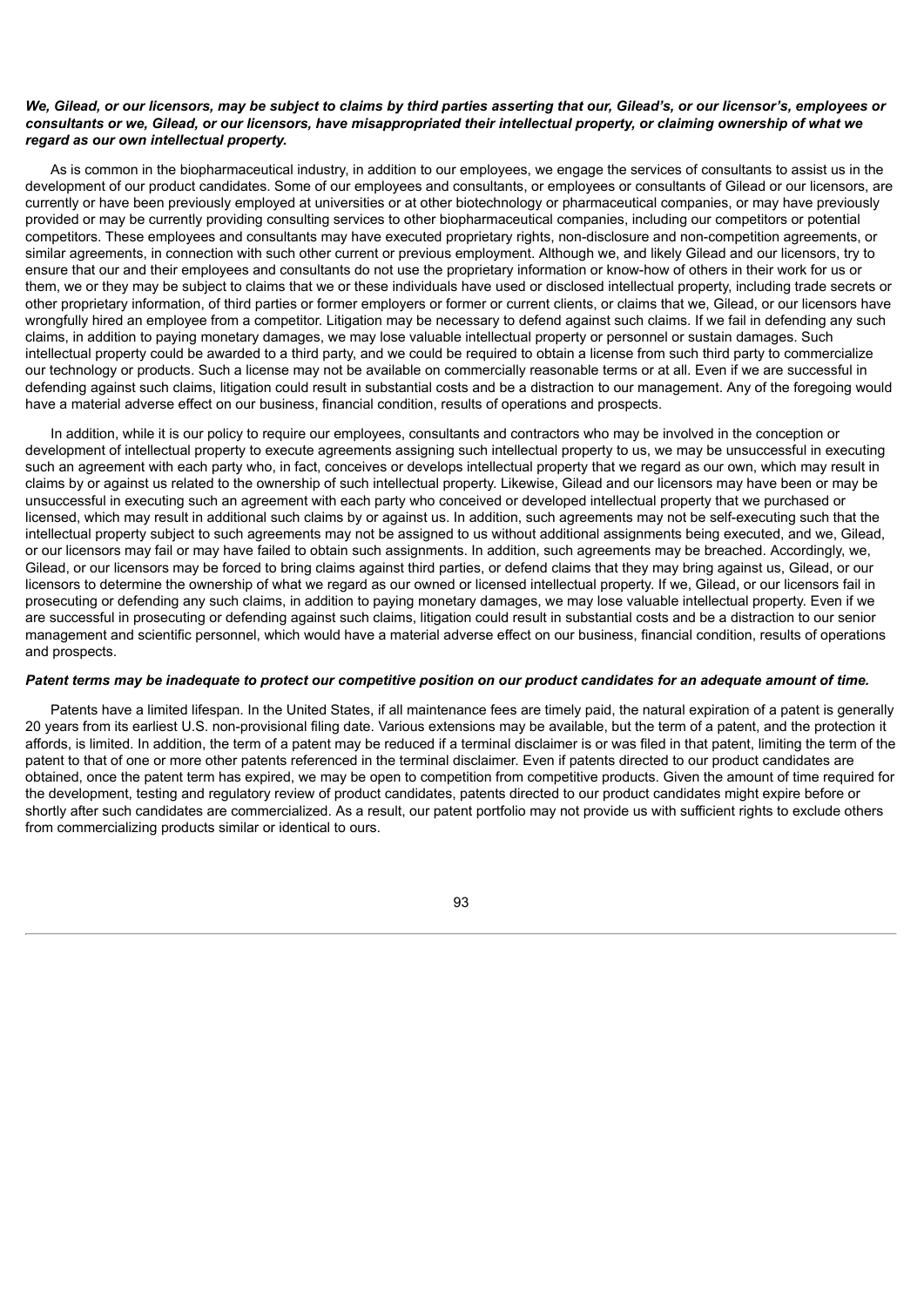#### If we or our licensors do not obtain patent term extension for our product candidates, our business may be materially harmed.

Depending upon the timing, duration and specifics of FDA marketing approval of our product candidates, one or more of our U.S. patents may be eligible for limited patent term restoration under the Drug Price Competition and Patent Term Restoration Act of 1984 (the Hatch-Waxman Amendments). The Hatch-Waxman Amendments permit a patent restoration term of up to five years as compensation for patent term lost during product development and the FDA regulatory review process. A maximum of one patent may be extended per FDAapproved product as compensation for the patent term lost during the FDA regulatory review process. A patent term extension cannot extend the remaining term of a patent beyond a total of 14 years from the date of product approval and only those claims covering such approved drug product, a method for using it or a method for manufacturing it may be extended. Patent term extension may also be available in certain foreign countries upon regulatory approval of our product candidates. However, we or our licensors may not be granted an extension because of, for example, failing to apply within applicable deadlines, failing to apply prior to expiration of relevant patents or otherwise failing to satisfy applicable requirements. Moreover, the applicable time period or the scope of patent protection afforded could be less than we request. If we or our licensors are unable to obtain patent term extension or restoration or the term of any such extension is less than we request, our competitors may obtain approval of competing products following our patent expiration, and our revenue could be reduced, possibly materially. Further, if this occurs, our competitors may take advantage of our investment in development and clinical trials by referencing our clinical and preclinical data and launch their product earlier than might otherwise be the case.

#### *We may not be able to protect our intellectual property rights throughout the world.*

Although we own or have acquired or in-licensed issued patents and have pending patent applications in the United States and certain other countries, filing, prosecuting and defending patents in all countries throughout the world would be prohibitively expensive, and our intellectual property rights in some countries outside the United States can be less extensive than those in the United States. Our patent rights protecting ENTO is limited to the United States, Europe, and Hong Kong. In addition, the laws of some foreign countries do not protect intellectual property rights to the same extent as federal and state laws in the United States. Consequently, we may not be able to prevent third parties from practicing our technology in all countries outside the United States or from selling or importing products made using our technology in and into the United States or other jurisdictions. Competitors may use our technologies in jurisdictions where we have not obtained patent protection to develop their own products and, further, may export otherwise infringing products to territories where we or our licensors have patent protection but enforcement is not as strong as that in the United States. These products may compete with our product candidates, and our or our licensors patents or other intellectual property rights may not be effective or sufficient to prevent them from competing.

Many companies have encountered significant problems in protecting and defending intellectual property rights in foreign jurisdictions. The legal systems of many foreign countries do not favor the enforcement of patents and other intellectual property protection, which could make it difficult for us to stop the infringement of our or our licensors' patents or marketing of competing products in violation of our proprietary rights. Proceedings to enforce our or our licensors' patent rights in foreign jurisdictions could result in substantial costs and divert our efforts and attention from other aspects of our business, could put our or our licensors' patents at risk of being invalidated or interpreted narrowly, could put our or our licensors' patent applications at risk of not issuing and could provoke third parties to assert claims against us. We or our licensors may not prevail in any lawsuits that we or our licensors initiate, and the damages or other remedies awarded, if any, may not be commercially meaningful. Accordingly, our or our licensors' efforts to enforce our intellectual property rights around the world may be inadequate to obtain a significant commercial advantage from the intellectual property that we develop or license.

Many countries have compulsory licensing laws under which a patent owner may be compelled to grant licenses to third parties. In addition, many countries limit the enforceability of patents against government agencies or government contractors. In these countries, the patent owner may have limited remedies, which could materially diminish the value of such patents. If we or our licensors are forced to grant a license to third parties with respect to any patents relevant to our business, our competitive position may be impaired, and our business, financial condition, results of operations and prospects may be adversely affected.

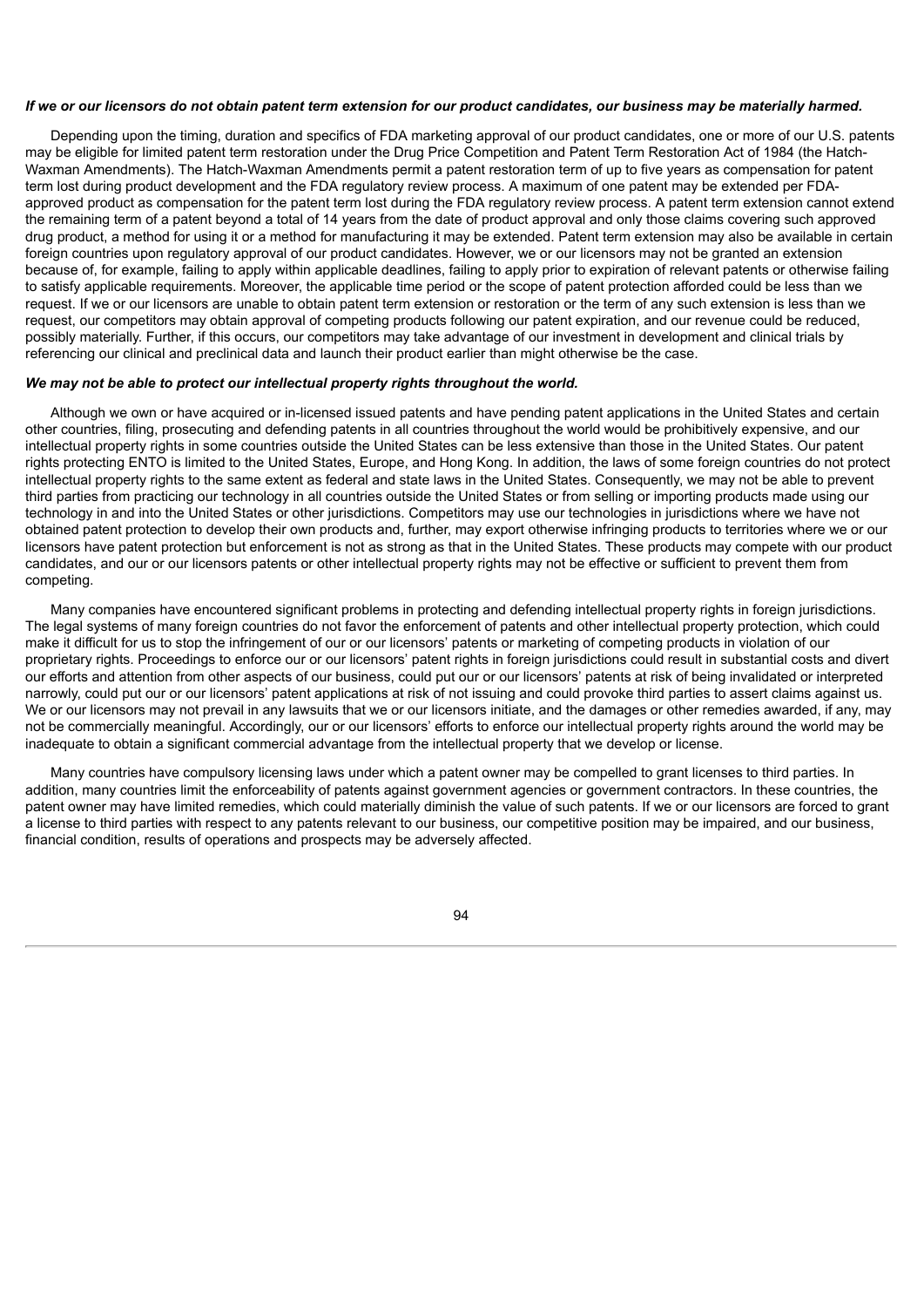Obtaining and maintaining our patent protection depends on compliance with various procedural, documentary, fee payment and other requirements imposed by regulations and governmental patent agencies, and our patent protection could be reduced or eliminated for noncompliance with these requirements.

Periodic maintenance fees, renewal fees, annuity fees and various other governmental fees on patents and/or applications will be due to the USPTO and various foreign patent offices at various points over the lifetime of our patents and/or applications. We have systems in place to remind us to pay these fees, and we rely on third parties to pay these fees when due. Additionally, the USPTO and various foreign patent offices require compliance with a number of procedural, documentary, fee payment and other similar provisions during the patent application process. We employ reputable law firms and other professionals to help us comply, and in many cases, an inadvertent lapse can be cured by payment of a late fee or by other means in accordance with rules applicable to the particular jurisdiction. However, there are situations in which noncompliance can result in abandonment or lapse of the patent or patent application, resulting in partial or complete loss of patent rights in the relevant jurisdiction. If such an event were to occur, it could have a material adverse effect on our business.

## If we are unable to protect the confidentiality of our trade secrets, our business and competitive position would be harmed.

In addition, we rely on the protection of our trade secrets, including unpatented know-how, technology and other proprietary information to maintain our competitive position. Although we have taken steps to protect our trade secrets and unpatented know-how, including entering into confidentiality agreements with third parties, and confidential information and inventions agreements with employees, consultants, licensors and advisors, we cannot provide any assurances that all such agreements have been duly executed, and any of these parties may breach the agreements and disclose our proprietary information, including our trade secrets, and we may not be able to obtain adequate remedies for such breaches. Unauthorized parties may also attempt to copy or reverse engineer certain aspects of our products that we consider proprietary. Monitoring unauthorized uses and disclosures is difficult, and we do not know whether the steps we have taken to protect our proprietary information will be effective. Enforcing a claim that a party illegally disclosed or misappropriated a trade secret is difficult, expensive and time-consuming, and the outcome is unpredictable. In addition, some courts inside and outside the United States are less willing or unwilling to protect trade secrets.

Moreover, third parties may still obtain this information or may come upon this or similar information independently, and we would have no right to prevent them from using that technology or information to compete with us. If any of these events occurs or if we otherwise lose protection for our trade secrets, the value of this information may be greatly reduced and our competitive position would be harmed. If we or our licensors do not apply for patent protection prior to such publication or if we cannot otherwise maintain the confidentiality of our proprietary technology and other confidential information, then our ability to obtain patent protection or to protect our trade secret information may be jeopardized.

## If our trademarks and trade names are not adequately protected, then we may not be able to build name recognition in our markets *of interest and our business may be adversely affected.*

Our registered or unregistered trademarks or trade names may be challenged, infringed, circumvented or declared generic or determined to be infringing on other marks. We may not be able to protect our rights to these trademarks and trade names, which we need to build name recognition among potential collaborators or customers in our markets of interest. At times, competitors may adopt trade names or trademarks similar to ours, thereby impeding our ability to build brand identity and possibly leading to market confusion. In addition, there could be potential trade name or trademark infringement claims brought by owners of other trademarks or trademarks that incorporate variations of our registered or unregistered trademarks or trade names. Over the long term, if we are unable to establish name recognition based on our trademarks and trade names, then we may not be able to compete effectively and our business may be adversely affected. We may license our trademarks and trade names to third parties, such as distributors. Though these license agreements may provide guidelines for how our trademarks and trade names may be used, a breach of these agreements or misuse of our trademarks and tradenames by our licensees may jeopardize our rights in or diminish the goodwill associated with our trademarks and trade names. Our efforts to enforce or protect our proprietary rights related to trademarks, trade names, trade secrets, domain names, copyrights or other intellectual property may be ineffective and could result in substantial costs and diversion of resources and could adversely affect our business, financial condition, results of operations and prospects.

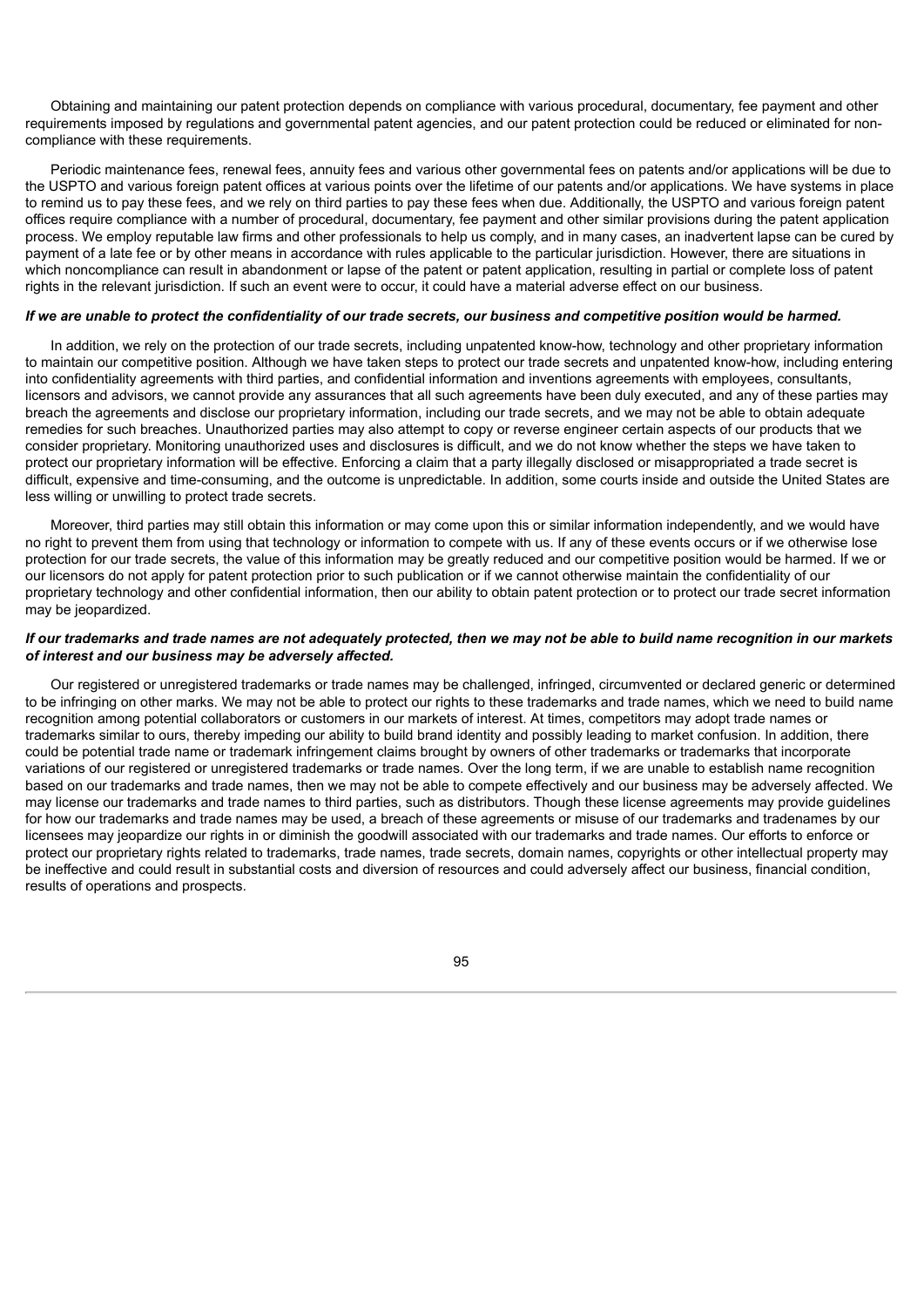### **Risks Related to Our Reliance on Third Parties**

We rely, and expect to rely in the future, on third parties, including independent clinical investigators and CROs, to conduct certain aspects of our preclinical studies and planned clinical trials. If these third parties do not successfully carry out their contractual duties, comply with applicable requlatory requirements or meet expected deadlines, we may not be able to obtain requlatory *approval for or commercialize our product candidates and our business could be substantially harmed.*

We have relied upon and plan to rely in the future upon third parties, including independent clinical investigators and third-party CROs, to conduct certain aspects of our preclinical studies and planned clinical trials and to monitor and manage data for our ongoing preclinical and planned clinical programs. Pursuant to the Gilead Asset Purchase Agreement, Gilead is responsible for certain ongoing clinical trials of ENTO and LANRA.

We rely or will rely on these parties for execution of our preclinical studies and planned clinical trials, and may not control, or will only control certain aspects of, their activities. Nevertheless, we are or will be responsible for ensuring that each of our studies and trials is conducted in accordance with the applicable protocol, legal, regulatory and scientific standards, and our reliance on these third parties does not relieve us of our regulatory responsibilities. We and our third-party contractors and CROs are required to comply with GCP requirements, which are regulations and guidelines enforced by the FDA and comparable foreign regulatory authorities for all of our products candidates in clinical development. Regulatory authorities enforce these GCPs through periodic inspections of trial sponsors, principal investigators and trial sites. If we or any of these third parties or our CROs fail to comply with applicable GCPs, the clinical data generated in our clinical trials may be deemed unreliable and the FDA or comparable foreign regulatory authorities may require us to perform additional clinical trials before approving our marketing applications. We cannot assure you that upon inspection by a given regulatory authority, such regulatory authority will determine that any of our clinical trials comply with GCP regulations. In addition, our clinical trials must be conducted with product produced under cGMP regulations. Our failure to comply with these regulations may require us to repeat clinical trials, which would delay the regulatory approval process. Moreover, our business may be adversely affected if any of these third parties violates federal or state fraud and abuse or false claims laws and regulations or healthcare privacy and security laws.

Further, these investigators and CROs are not our employees and we will not be able to control, other than by contract, the amount of resources, including time, which they devote to our product candidates and clinical trials. These third parties may also have relationships with other commercial entities, including our competitors, for whom they may also be conducting clinical trials or other product development activities, which could affect their performance on our behalf. If independent investigators or CROs fail to devote sufficient resources to the development of our product candidates, or if CROs do not successfully carry out their contractual duties or obligations or meet expected deadlines, if they need to be replaced or if the quality or accuracy of the clinical data they obtain is compromised due to the failure to adhere to our clinical protocols, regulatory requirements or for other reasons, our clinical trials may be extended, delayed or terminated and we may not be able to obtain regulatory approval for or successfully commercialize our product candidates. If we are unable to rely on clinical data collected by our CROs, we could be required to repeat, extend the duration of, or increase the size of any clinical trials we conduct. As a result, our results of operations and the commercial prospects for our product candidates would be harmed, our costs could increase and our ability to generate revenues could be delayed or precluded entirely.

We have CROs located in China and India. International tension or conflict with these countries could result in a material disruption in our contractual relationship with the CROs, which could delay or otherwise negatively impact progress in our preclinical programs. Our CROs have the right to terminate their agreements with us in the event of an uncured material breach, upon clinical trial subject safety concerns, or upon our insolvency.

The effects of the COVID-19 pandemic and government measures taken in response have also had a significant impact on our CROs, and they have in the past faced disruptions and in the future may face further disruption which may affect our ability to initiate and complete our preclinical studies and planned clinical trials.

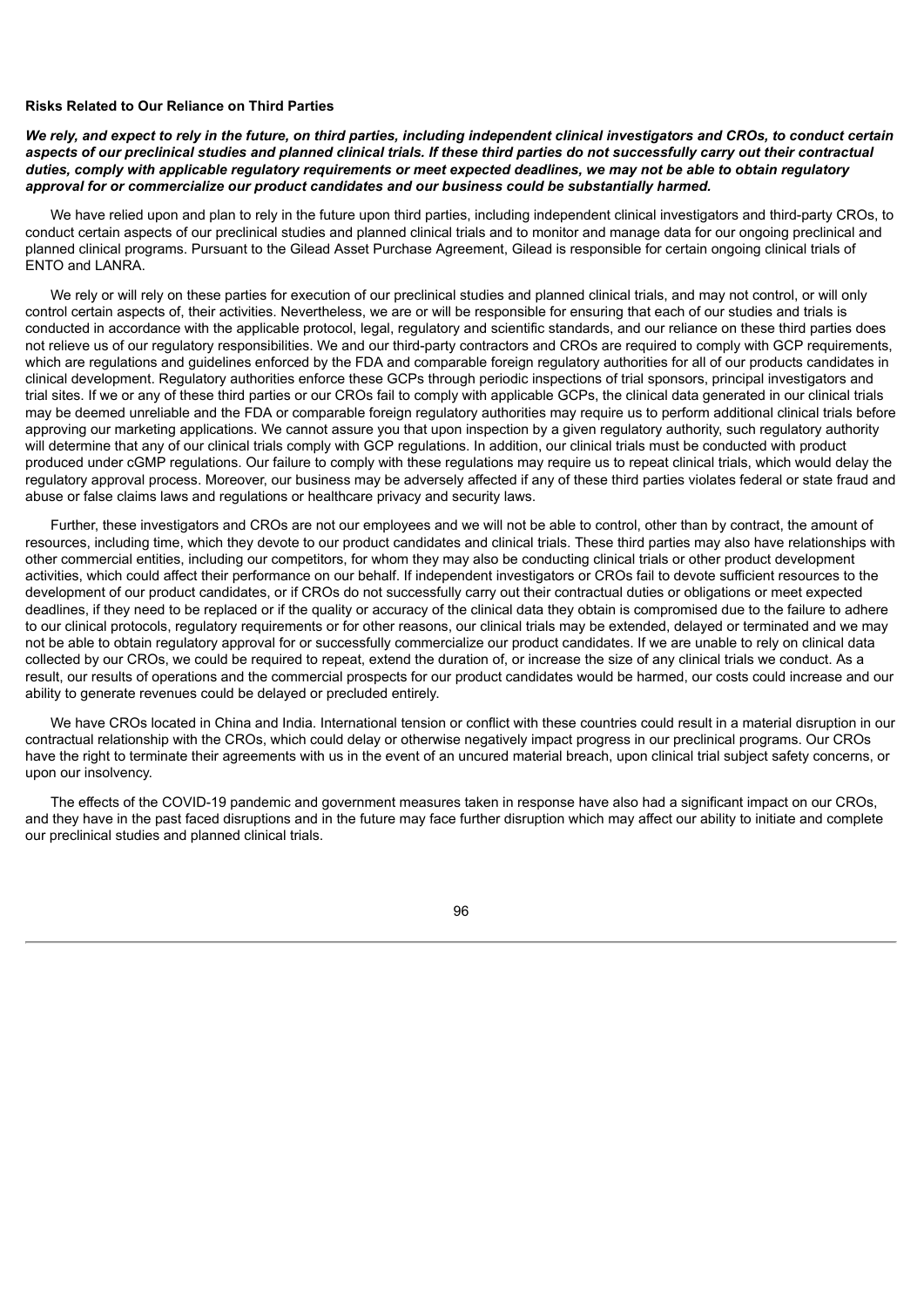If any of our relationships with these third-party CROs terminate, we may not be able to enter into arrangements with alternative CROs or to do so on commercially reasonable terms. Switching or adding additional CROs involves additional cost and requires management time and focus. In addition, there is a natural transition period when a new CRO commences work. As a result, delays occur, which can materially impact our ability to meet our desired clinical development timelines. Additionally, CROs may lack the capacity to absorb higher workloads or take on additional capacity to support our needs. Though we carefully manage our relationships with our CROs, there can be no assurance that we will not encounter similar challenges or delays in the future or that these delays or challenges will not have a material adverse impact on our business, financial condition and prospects.

## We may form or seek collaborations or strategic alliances or enter into additional strategic arrangements in the future, which *involve risks, and we may not realize the benefits of such collaborations, alliances or strategic arrangements.*

We may form or seek strategic alliances, create joint ventures or collaborations, or enter into additional strategic arrangements with third parties that we believe will complement or augment our development and commercialization efforts with respect to our product candidates and any future product candidates that we may develop. Any of these relationships may require us to incur non-recurring and other charges, increase our near and long-term expenditures, issue securities that dilute our existing stockholders or disrupt our management and business.

In addition, we face significant competition in seeking appropriate strategic partners and the negotiation process is time-consuming and complex. Moreover, we may not be successful in our efforts to establish a strategic partnership or other alternative arrangements for our product candidates because they may be deemed to be at too early of a stage of development for collaborative effort and third parties may not view our product candidates as having the requisite potential to demonstrate safety, potency, purity and efficacy and obtain marketing approval. If we are unable to do so, we may have to curtail the development of the product candidate for which we are seeking to collaborate, reduce or delay its development program or one or more of our other development programs, delay its potential commercialization or reduce the scope of any sales or marketing activities, or increase our expenditures and undertake development or commercialization activities at our own expense. If we elect to increase our expenditures to fund development or commercialization activities on our own, we may need to obtain additional capital, which may not be available to us on acceptable terms or at all.

Further, collaborations involving our product candidates are subject to numerous risks, which may include the following:

- collaborators have significant discretion in determining the efforts and resources that they will apply to a collaboration;
- collaborators may not pursue development and commercialization of our product candidates or may elect not to continue or renew development or commercialization of our product candidates based on clinical trial results, changes in their strategic focus due to the acquisition of competitive products, availability of funding or other external factors, such as a business combination that diverts resources or creates competing priorities;
- collaborators may delay clinical trials, provide insufficient funding for a clinical trial, stop a clinical trial, abandon a product candidate, repeat or conduct new clinical trials or require a new formulation of a product candidate for clinical testing;
- collaborators could independently develop, or develop with third parties, products that compete directly or indirectly with our product candidates;
- a collaborator with marketing and distribution rights to one or more products may not commit sufficient resources to their marketing and distribution;
- collaborators may not properly maintain or defend our intellectual property rights or may use our intellectual property or proprietary information in a way that gives rise to actual or threatened litigation that could jeopardize or invalidate our intellectual property or proprietary information or expose us to potential liability;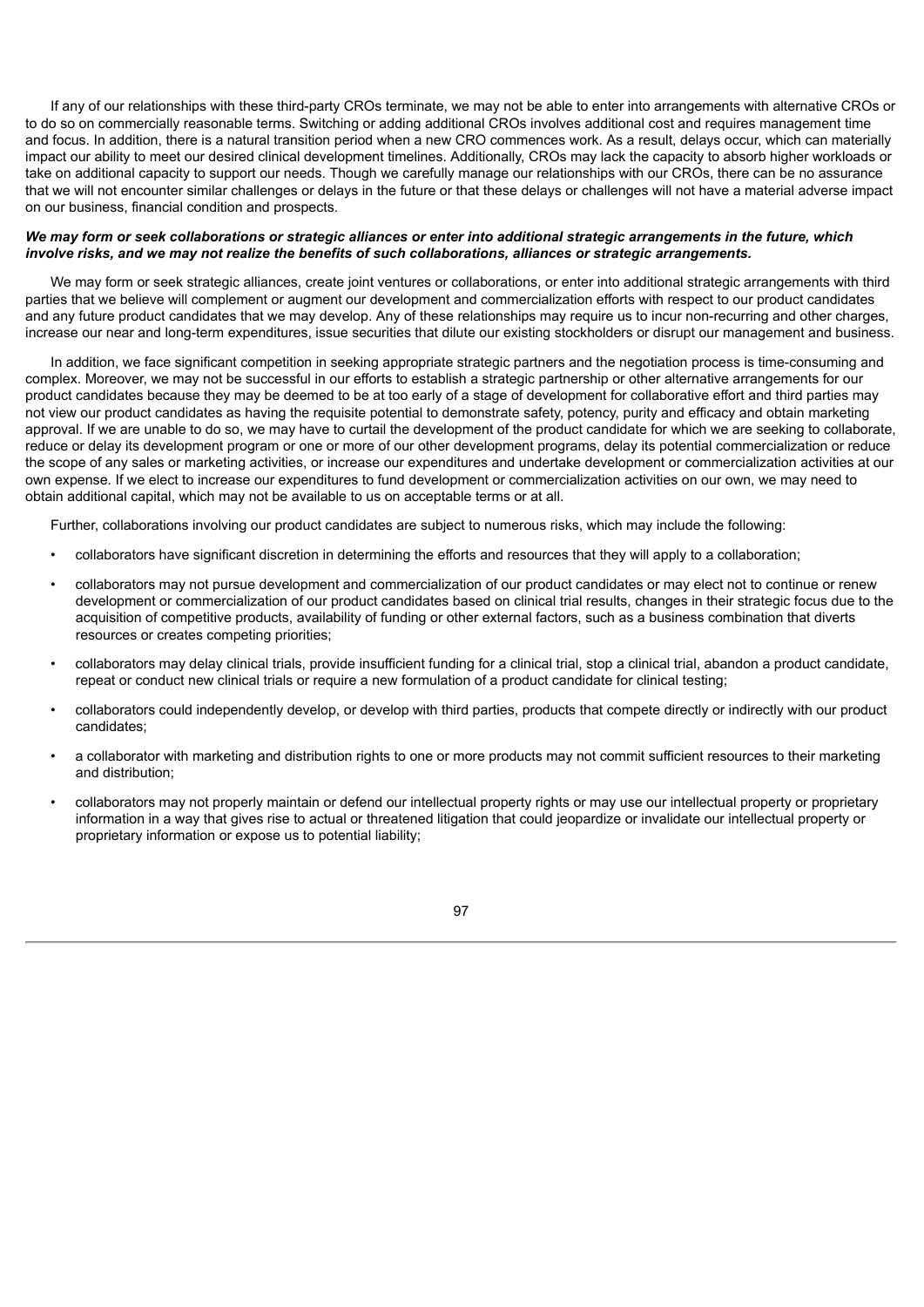- disputes may arise between us and a collaborator that cause the delay or termination of the research, development or commercialization of our product candidates, or that result in costly litigation or arbitration that diverts management attention and resources;
- collaborations may be terminated and, if terminated, may result in a need for additional capital to pursue further development or commercialization of the applicable product candidates; and
- collaborators may own or co-own intellectual property covering our products that results from our collaborating with them, and in such cases, we would not have the exclusive right to commercialize such intellectual property. If we are unable to obtain exclusive licenses to any such co-owner's interest in such intellectual property, such co-owner may be able to license their rights to third parties, including our competitors, and our competitors could market competing products and technology.

As a result, if we enter into collaboration agreements and strategic partnerships or license our product candidates, we may not be able to realize the benefit of such transactions if we are unable to successfully integrate them with our existing operations and company culture, which could delay our timelines or otherwise adversely affect our business. We also cannot be certain that, following a strategic transaction or license, we will achieve the revenue or specific net income that justifies such transaction. Any delays in entering into new collaborations or strategic partnership agreements related to our product candidates could delay the development and commercialization of our product candidates in certain geographies for certain indications, which would harm our business prospects, financial condition and results of operations.

# We will rely on third parties to manufacture our clinical product supplies, and we may rely on third parties to produce and process *our product candidates, if approved.*

We do not own or operate, and currently have no plans to establish, any manufacturing facilities. We currently rely, and expect to continue to rely for the foreseeable future, on third parties for the manufacture of our product candidates for preclinical and clinical testing, as well as for commercial manufacture of any products that we may commercialize. In this regard, while we have purchased initial inventory of active pharmaceutical ingredients (APIs) and product candidates for ENTO and LANRA from Gilead under the Gilead Asset Purchase Agreement, we will need to obtain further supplies of APIs and clinical drug supply for ENTO, KB-0742 and, if we choose to develop it, LANRA, from third-party manufacturers. We do not currently have arrangements in place for redundant supply for APIs or our clinical product candidates. In addition, we only recently completed the transfer of the SYK technology we acquired from Gilead in July 2020, and we have not yet transferred the manufacturing technology for ENTO or LANRA to a third-party manufacturer. We will need to arrange for the manufacture of these product candidates for use in clinical trials, including our planned registrational Phase 2/3 clinical trial of ENTO in combination with IC in AML patients with NPM1 mutations.

We will need to negotiate and maintain contractual arrangements with outside vendors for the supply of our product candidates and we may not be able to do so on favorable terms. In addition, these third-party manufacturing providers may not be able to provide adequate resources or capacity to meet our needs. We expect to initially obtain our supplies from manufacturers on a purchase order basis without long-term supply arrangements in place We have not yet caused any product candidates to be manufactured on a commercial scale and may not be able to do so for any of our product candidates. In the future, we may be unable to enter into agreements with third-party manufacturers for commercial supplies of any product candidate, or may be unable to do so on acceptable terms.

Reliance on third-party manufacturers entails risks, including reliance on single sources for product components and lack of qualified backup suppliers for those components purchased from a sole or single source supplier. We cannot be sure that single source suppliers for our product components will remain in business or that they will not be purchased by one of our competitors or another company that is not interested in continuing to produce these components for our intended purpose. In addition, the lead time needed to establish a relationship with a new supplier can be lengthy, and we may experience delays in meeting demand in the event we must switch to a new supplier. The time and effort to qualify a new supplier could result in additional costs, diversion of resources or reduced manufacturing yields, any of which would negatively impact our operating results.

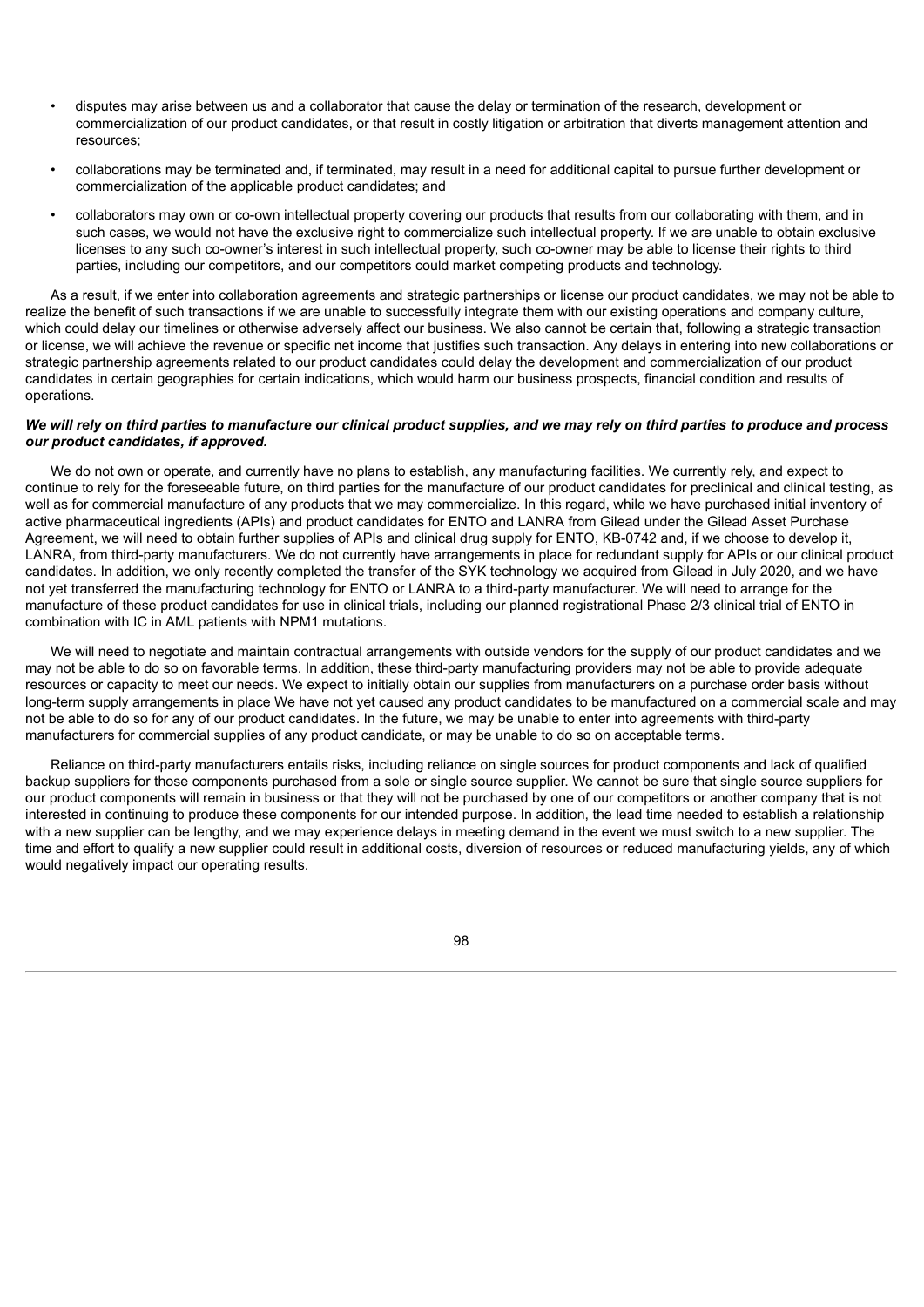The facilities used by our contract manufacturers to manufacture our product candidates must be approved by the FDA or other foreign regulatory authorities following inspections that will be conducted after we submit an application to the FDA or other foreign regulatory authorities. We may not control the manufacturing process of, and may be completely dependent on, our contract manufacturing partners for compliance with cGMPs and any other regulatory requirements of the FDA or other regulatory authorities for the manufacture of our product candidates. Beyond periodic audits, we have no control over the ability of our contract manufacturers to maintain adequate quality control, quality assurance and qualified personnel. If the FDA or a comparable foreign regulatory authority does not approve these facilities for the manufacture of our product candidates or if it withdraws any approval in the future, we may need to find alternative manufacturing facilities, which would require the incurrence of significant additional costs and significantly impact our ability to develop, obtain regulatory approval for or market our product candidates, if approved. Similarly, if any third-party manufacturers on which we will rely fail to manufacture quantities of our product candidates at quality levels necessary to meet regulatory requirements and at a scale sufficient to meet anticipated demand at a cost that allows us to achieve profitability, our business, financial condition and prospects could be materially and adversely affected.

## Manufacturing our product candidates is complex and we may encounter difficulties in production. If we encounter such difficulties, our ability to provide supply of our product candidates for preclinical studies and clinical trials or for commercial *purposes could be delayed or stopped.*

The process of manufacturing our product candidates is complex and highly regulated.

We expect to rely on third parties for the manufacture of our product candidates. These third-party manufacturers may incorporate their own proprietary processes into our product candidate manufacturing processes. We will have limited control and oversight of a third party's proprietary process, and a third party may elect to modify its process without our consent or knowledge. These modifications could negatively impact our manufacturing, including product loss or failure that requires additional manufacturing runs or a change in manufacturer, both of which could significantly increase the cost of and significantly delay the manufacture of our product candidates.

As our product candidates progress through preclinical studies and clinical trials towards approval and commercialization, it is expected that various aspects of the manufacturing process will be altered in an effort to optimize processes and results. Such changes may require amendments to be made to regulatory applications which may further delay the timeframes under which modified manufacturing processes can be used for any of our product candidates and additional bridging studies or trials may be required.

In addition, in order to conduct clinical trials of our product candidates, we will need to have them manufactured in potentially large quantities. Our third-party manufacturers may be unable to successfully increase the manufacturing capacity for any of our clinical drug supplies (including key starting and intermediate materials) in a timely or cost-effective manner, or at all. In addition, quality issues may arise during scale-up activities and at any other time. If the third-party manufacturers are unable to successfully scale up the manufacture of our product candidates in sufficient quality and quantity, the development, testing and clinical trials of that product candidate may be delayed or infeasible, and regulatory approval or commercial launch of that product candidate may be delayed or not obtained, which could significantly harm our business.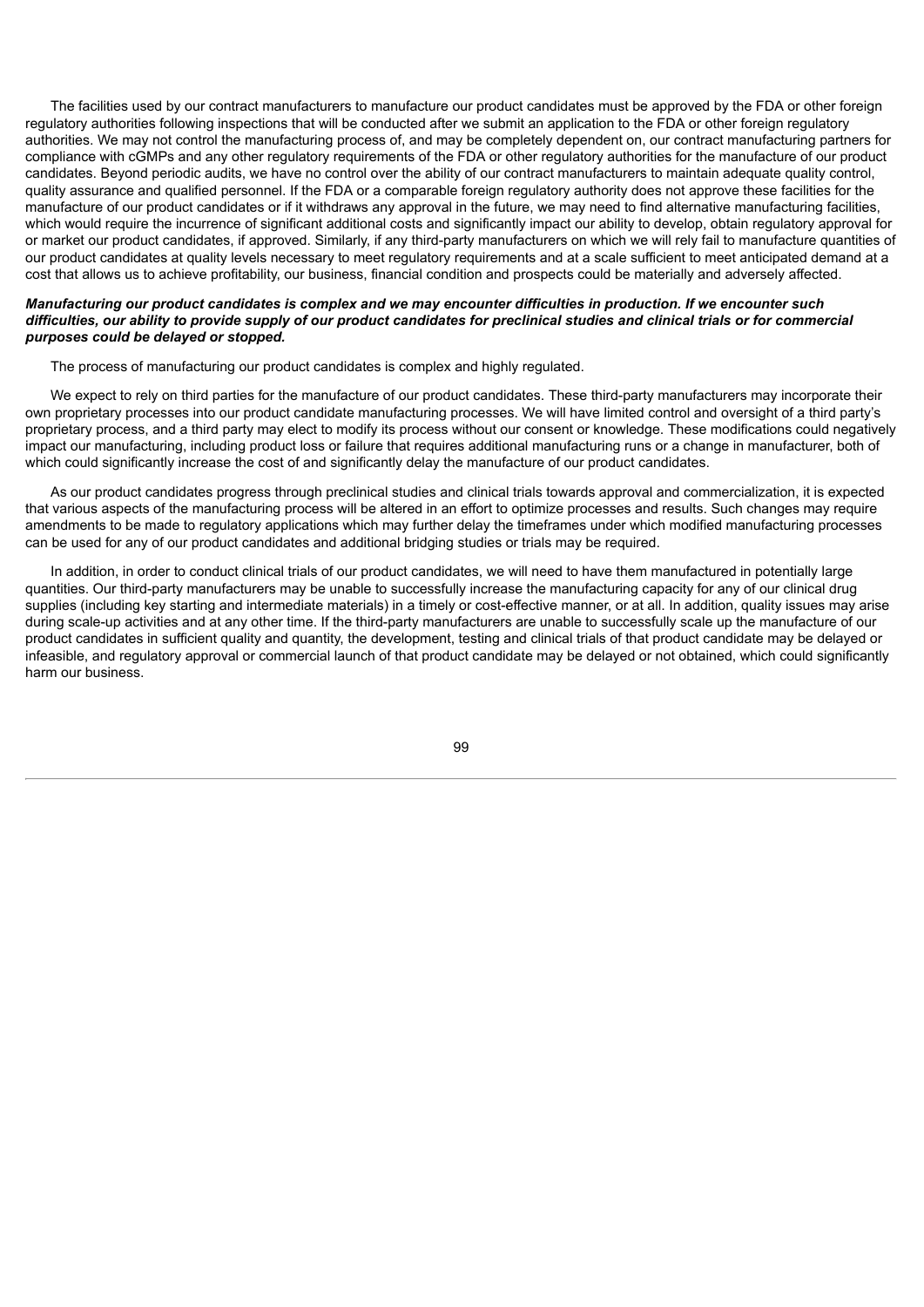## If our third-party manufacturers use hazardous and biological materials in a manner that causes injury or violates applicable law, *we may be liable for damages.*

Our research and development activities involve the controlled use of potentially hazardous substances, including chemical and biological materials, by our third-party manufacturers. Our manufacturers are subject to federal, state and local laws and regulations in the United States governing the use, manufacture, storage, handling and disposal of medical and hazardous materials. Although we believe that our manufacturers' procedures for using, handling, storing and disposing of these materials comply with legally prescribed standards, we cannot completely eliminate the risk of contamination or injury resulting from medical or hazardous materials. As a result of any such contamination or injury, we may incur liability or local, city, state or federal authorities may curtail the use of these materials and interrupt our business operations. In the event of an accident, we could be held liable for damages or penalized with fines, and the liability could exceed our resources. We do not have any insurance for liabilities arising from medical or hazardous materials. Compliance with applicable environmental laws and regulations is expensive, and current or future environmental regulations may impair our research, development and production efforts, which could harm our business, prospects, financial condition or results of operations.

## **Risks Related to Managing Our Growth, Employee Matters and Other Risks**

## Our success is highly dependent on our ability to attract and retain highly skilled executive officers and employees.

To succeed, we must recruit, retain, manage and motivate qualified clinical, scientific, technical and management personnel, and we face significant competition for experienced personnel. We are highly dependent on the principal members of our management and scientific and medical staff. If we do not succeed in attracting and retaining qualified personnel, particularly at the management level, it could adversely affect our ability to execute our business plan and harm our operating results. In particular, the loss of one or more of our executive officers could be detrimental to us if we cannot recruit suitable replacements in a timely manner. The competition for qualified personnel in the biotechnology field is intense and as a result, we may be unable to continue to attract and retain qualified personnel necessary for the future success of our business. We could in the future have difficulty attracting experienced personnel to our company and may be required to expend significant financial resources in our employee recruitment and retention efforts.

Many of the other biotechnology companies that we compete against for qualified personnel have greater financial and other resources, different risk profiles and a longer history in the industry than we do. They also may provide more diverse opportunities and better prospects for career advancement. Some of these characteristics may be more appealing to high-quality candidates than what we have to offer. If we are unable to continue to attract and retain high-quality personnel, the rate and success at which we can discover, develop and commercialize our product candidates will be limited and the potential for successfully growing our business will be harmed.

# We have grown rapidly and will need to continue to grow the size of our organization and expand our capabilities, and we may *experience difficulties in managing this growth.\**

As of November 1, 2020, we had 61 full-time employees. As of January 1, 2019, we had nine full-time employees and within the last 12 months, we have expanded our executive team with the additions of our Chief Medical Officer and Executive Vice President, Clinical Development, our Chief Scientific Officer, our Chief Operating Officer and General Counsel, and our Chief Financial Officer. We expect to experience significant growth in the number of our employees and the scope of our operations, particularly in the areas of clinical development, clinical operations, manufacturing, regulatory affairs, and, if any of our product candidates receives marketing approval, sales, marketing and distribution. In addition, we do not yet have a self-sufficient accounting and finance group within our company, and have relied and continue to rely on a third-party accounting consulting firm to augment our internal accounting and finance function. To manage our anticipated future growth, we must continue to implement and improve our managerial, operational and financial systems, expand our facilities and continue to recruit and train additional qualified personnel. We have built out our leased office and laboratory space in Cambridge, Massachusetts, which we anticipate occupying in early 2021, and it is possible that we will encounter delays or difficulties with our move to this new facility, including due to the ongoing COVID-19 pandemic, which could negatively impact our operating plans.

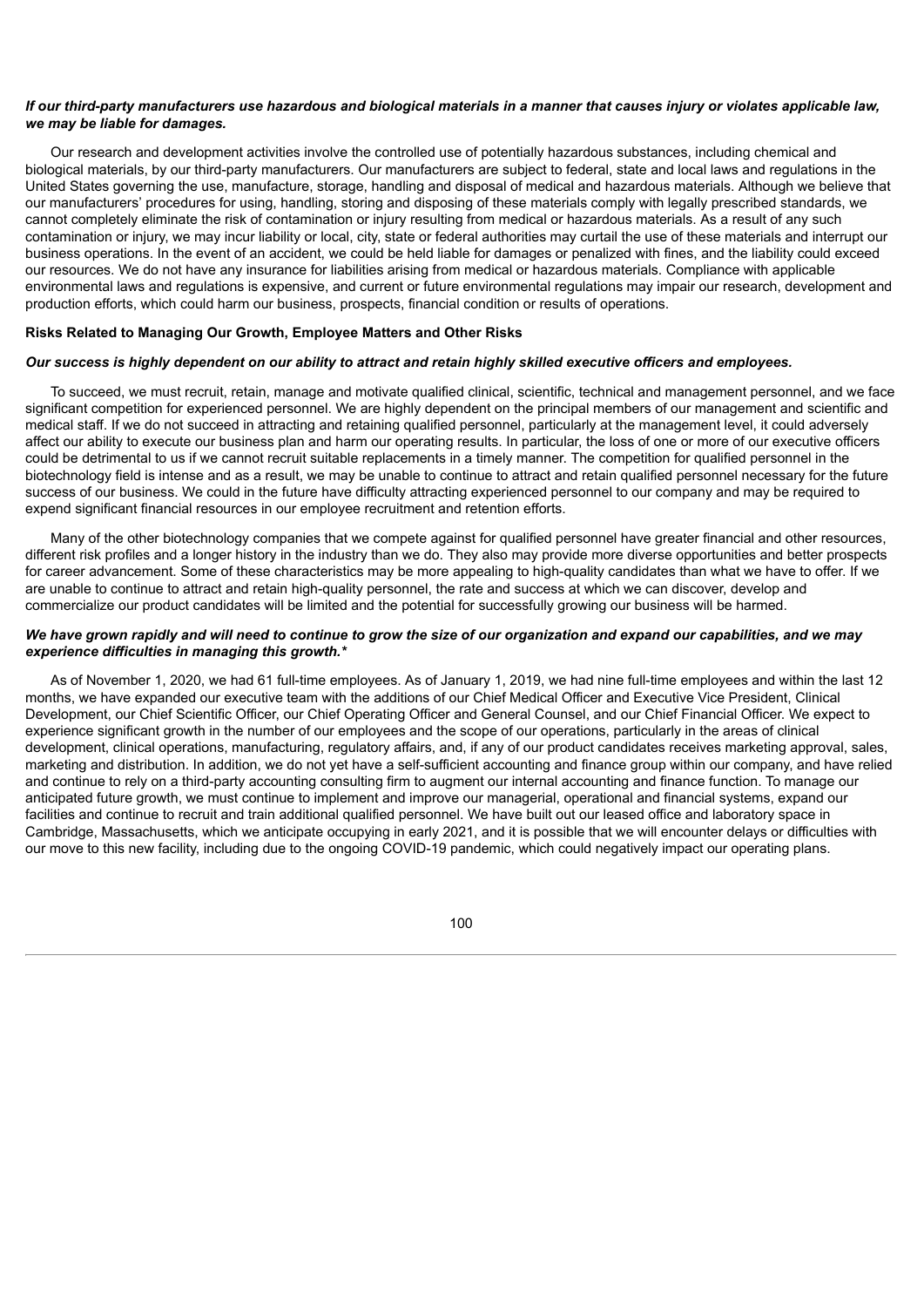Due to our limited financial resources and the limited experience of our management team in managing a company with such anticipated growth and with building clinical development, manufacturing and internal accounting and finance infrastructure, we may not be able to effectively manage the expansion of our operations or recruit and train additional qualified personnel. The expansion of our operations may lead to significant costs and may divert our management and business development resources.

Further, we currently rely, and for the foreseeable future will continue to rely, in substantial part on certain third-party contract organizations, advisors and consultants to provide certain services, including assuming substantial responsibilities for the conduct of our planned clinical trials and the manufacture of our current or future product candidates. We cannot assure you that the services of such thirdparty contract organizations, advisors and consultants will continue to be available to us on a timely basis when needed, or that we can find qualified replacements. In addition, if we are unable to effectively manage our outsourced activities or if the quality or accuracy of the services provided by our vendors or consultants is compromised for any reason, our clinical trials may be extended, delayed or terminated, and we may not be able to obtain marketing approval of any of our product candidates or otherwise advance our business. We cannot assure you that we will be able to properly manage our existing vendors or consultants or find other competent outside vendors and consultants on economically reasonable terms, or at all.

If we are not able to effectively manage growth and expand our organization, we may not be able to successfully implement the tasks necessary to further develop and commercialize ENTO, KB-0742, our other pipeline product candidates or any future product candidates and, accordingly, may not achieve our research, development and commercialization goals.

## Our information technology systems, or those used by our third-party CROs or other contractors or consultants, may fail, be disrupted or suffer security breaches, which could result in a material disruption of our discovery and development programs or *otherwise materially and adversely affect our business.*

Despite the implementation of security measures, our internal computer systems and those of our current and future CROs and other contractors and consultants are vulnerable to damage from computer viruses, unauthorized access, natural disasters, and telecommunication and electrical failures. While we have not experienced any such material system failure or security breach to date, if such an event were to occur and cause interruptions in our operations, it could result in a material disruption of our discovery and development programs and our business operations. For example, the loss of data from completed or future preclinical studies and clinical trials could result in delays in our regulatory approval efforts and significantly increase our costs to recover or reproduce the data. Likewise, we rely on third parties for the manufacture of our product candidates and will rely on third parties to conduct our clinical trials, and similar events relating to their computer systems could also have a material adverse effect on our business.

To the extent that any disruption or security breach were to result in a loss of, or damage to, our data or applications, or inappropriate disclosure of confidential or proprietary information, we could incur liability and the further development and commercialization of our product candidates could be delayed.

## Business disruptions could seriously harm our future revenue and financial condition and increase our costs and expenses.

Our operations, and those of our CROs, contract manufacturing organizations (CMOs) and other contractors and consultants, could be subject to earthquakes, power shortages, telecommunications failures, water shortages, floods, hurricanes, typhoons, fires, extreme weather conditions, epidemics and pandemics such as the COVID-19 pandemic, and other natural or man-made disasters or business interruptions, for which we are predominantly self-insured. The occurrence of any of these business disruptions could seriously harm our operations and financial condition and increase our costs and expenses. We rely on third-party manufacturers to produce our product candidates. Our ability to obtain clinical supplies of our product candidates could be disrupted if the operations of these suppliers are affected by a man-made or natural disaster or other business interruption.

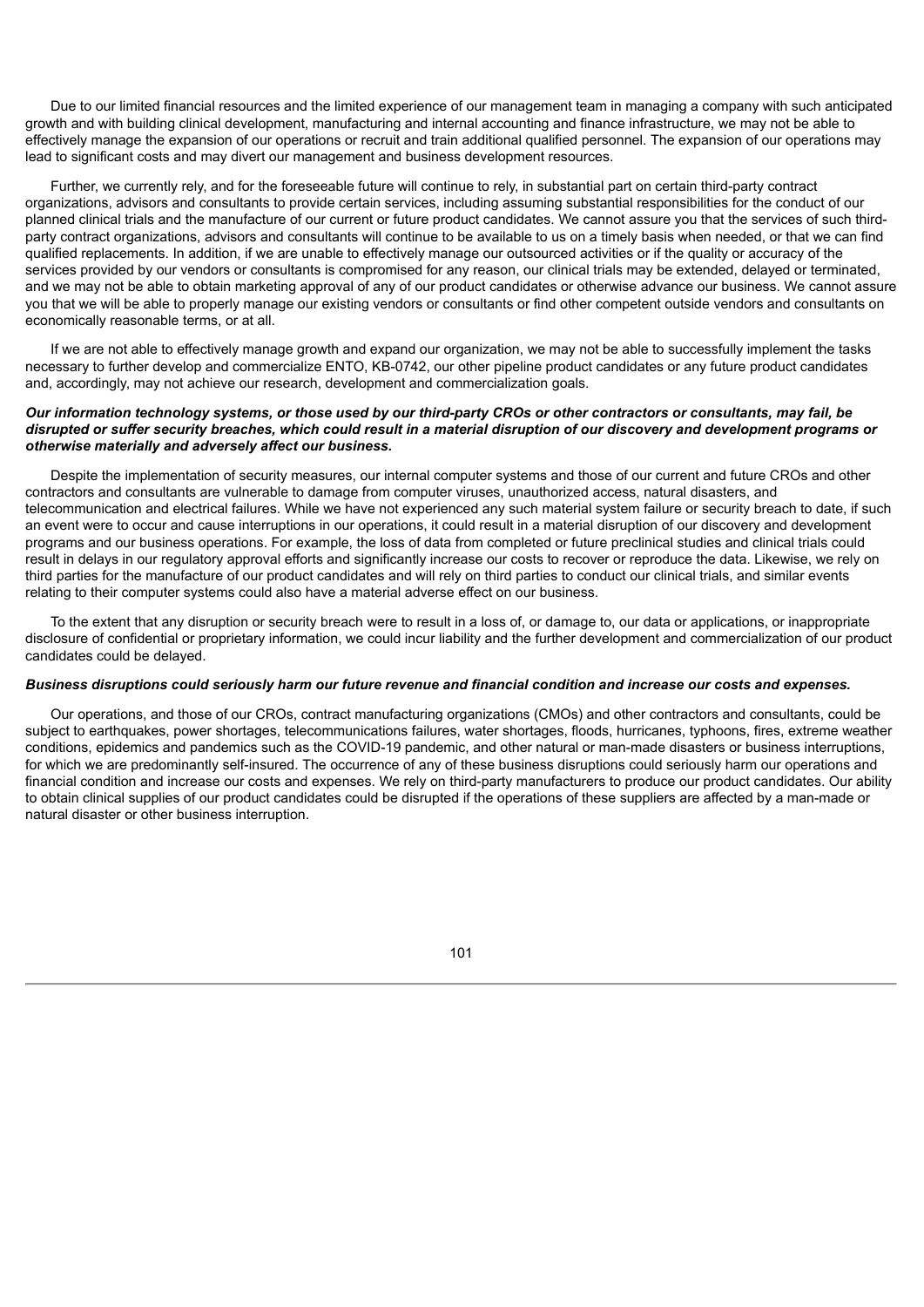#### Our ability to utilize our net operating loss carryforwards and certain other tax attributes may be limited.\*

Under the Tax Act, as modified by the CARES Act, federal net operating losses incurred in tax years beginning after December 31, 2017, may be carried forward indefinitely, but the deductibility of such federal net operating losses in tax years beginning after December 31, 2020, is limited to 80% of taxable income. It is uncertain if and to what extent various states will conform to the Tax Act or the CARES Act. In addition, under Sections 382 and 383 of the Internal Revenue Code of 1986, as amended, and corresponding provisions of state law, if a corporation undergoes an "ownership change" (generally defined as a greater than 50 percentage point change (by value) in the equity ownership of certain stockholders over a rolling three-year period), the corporation's ability to use its pre-change net operating loss carryforwards and other pre-change tax attributes to offset its post-change income and taxes may be limited. As a result of our private placements and other transactions that have occurred over the past three years, including our recently completed IPO, we may have experienced, an "ownership change." We may also experience ownership changes in the future as a result of subsequent issuances of our common stock or other shifts in our stock ownership. We anticipate incurring significant additional net losses for the foreseeable future, and our ability to utilize net operating loss carryforwards associated with any such losses to offset future taxable income may be limited to the extent we incur future ownership changes. In addition, at the state level, there may be periods during which the use of net operating loss carryforwards is suspended or otherwise limited, which could accelerate or permanently increase state taxes owed. For example, California recently imposed limits on the usability of California state net operating losses to offset taxable income in tax years beginning after 2019 and before 2023. As a result, we may be unable to use all or a material portion of our net operating loss carryforwards and other tax attributes, which could adversely affect our future cash flows.

## Unstable market and economic conditions may have serious adverse consequences on our business, financial condition and stock *price.*

As widely reported, global credit and financial markets have experienced extreme volatility and disruptions in the past several years, most recently due to the COVID-19 pandemic, including severely diminished liquidity and credit availability, declines in consumer confidence, declines in economic growth, increases in unemployment rates and uncertainty about economic stability. There can be no assurance that further deterioration in credit and financial markets and confidence in economic conditions, whether due to the evolving effects of the COVID-19 pandemic or otherwise, will not occur. Our general business strategy may be adversely affected by any such economic downturn, volatile business environment or continued unpredictable and unstable market conditions. If the current equity and credit markets deteriorate, or do not improve, it may make any necessary debt or equity financing more difficult, more costly, and more dilutive.

Failure to secure any necessary financing in a timely manner and on favorable terms could have a material adverse effect on our growth strategy, financial performance and stock price and could require us to delay or abandon clinical development plans. In addition, there is a risk that one or more of our current service providers, manufacturers and other partners may not survive these difficult economic times, which could directly affect our ability to attain our operating goals on schedule and on budget.

Our stock price may decline due in part to the volatility of the stock market and the general economic downturn.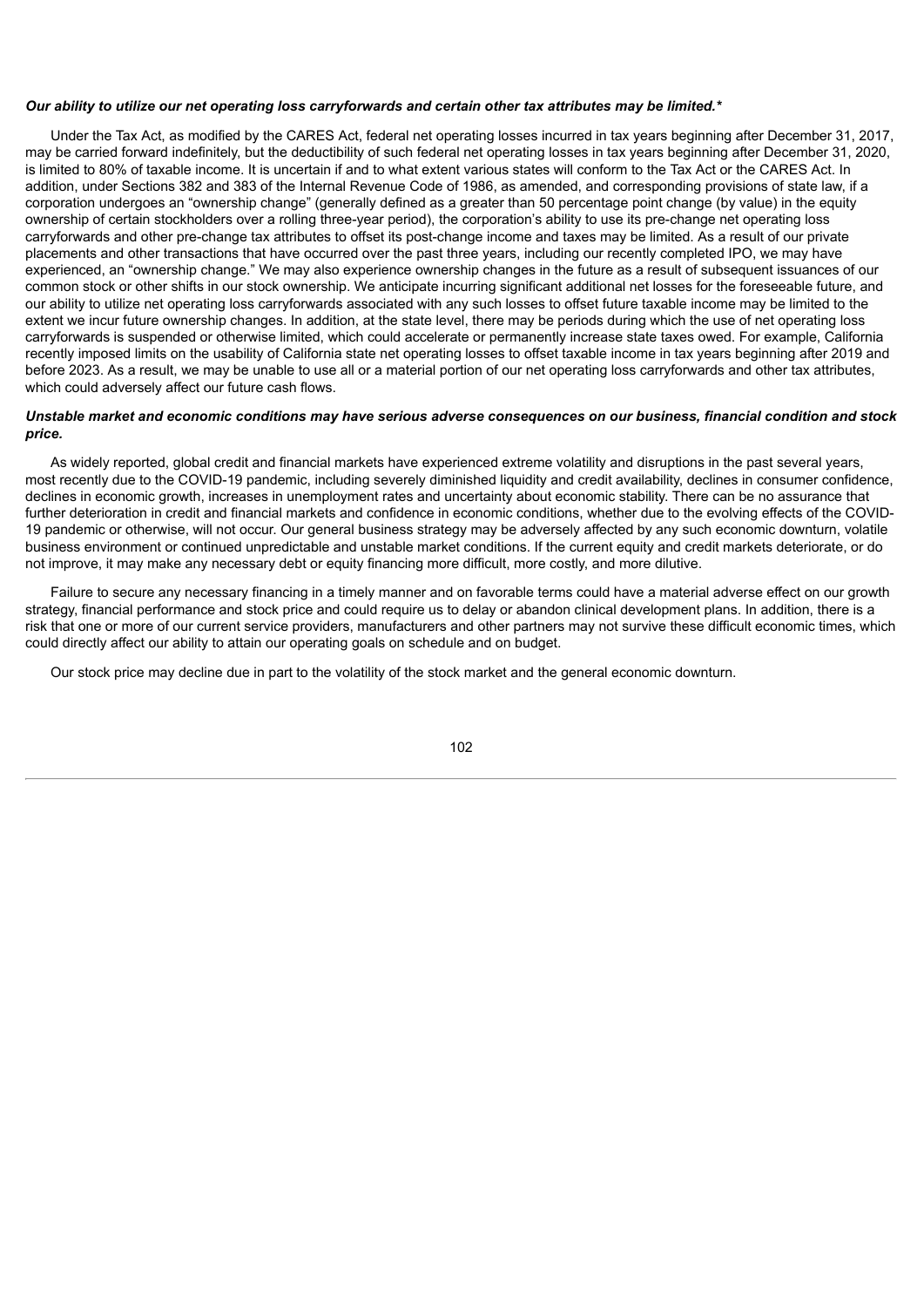### We may be unable to adequately protect our information systems from cyberattacks, which could result in the disclosure of confidential or proprietary information, including personal data, damage our reputation, and subject us to significant financial and *legal exposure.*

We rely on information technology systems that we or our third-party vendors operate to process, transmit and store electronic information in our day-to-day operations. In addition, the COVID-19 pandemic has intensified our dependence on information technology systems as many of our critical business activities are currently being conducted remotely. In connection with our discovery and development efforts, we may collect and use a variety of personal data, such as name, mailing address, email addresses, phone number and clinical trial information. A successful cyberattack could result in the theft or destruction of intellectual property, data, or other misappropriation of assets, or otherwise compromise our confidential or proprietary information and disrupt our operations. Cyberattacks are increasing in their frequency, sophistication and intensity, and have become increasingly difficult to detect. Moreover, the prevalent use of mobile devices to access confidential information increases the risk of security breaches. Cyberattacks could include wrongful conduct by hostile foreign governments, industrial espionage, wire fraud and other forms of cyber fraud, the deployment of harmful malware, denial-of-service, social engineering fraud or other means to threaten data security, confidentiality, integrity and availability. A successful cyberattack could cause serious negative consequences for us, including, without limitation, the disruption of operations, the misappropriation of confidential business information, including financial information, trade secrets, financial loss and the disclosure of corporate strategic plans. Although we devote resources to protect our information systems, we realize that cyberattacks are a threat, and there can be no assurance that our efforts will prevent information security breaches that would result in business, legal, financial or reputational harm to us, or would have a material adverse effect on our results of operations and financial condition. Any failure to prevent or mitigate security breaches or improper access to, use of, or disclosure of our clinical data or patients' personal data could result in significant liability under state (*e.g.*, state breach notification laws), federal (*e.g.*, HIPAA, as amended by HITECH), and international law (*e.g.*, the GDPR) and may cause a material adverse impact to our reputation, affect our ability to conduct our planned clinical trials and potentially disrupt our business. In addition, failure to maintain effective internal accounting controls related to security breaches and cybersecurity in general could impact our ability to produce timely and accurate financial statements and subject us to regulatory scrutiny.

In addition, the information technology systems of various third parties on which we rely, including our CROs and other contractors, consultants and legal and accounting firms, may sustain damage from computer viruses, unauthorized access, data breaches, phishing attacks, cybercriminals, natural disasters (including hurricanes and earthquakes), terrorism, war and telecommunication and electrical failures. We rely on our third-party providers to implement effective security measures and identify and correct for any such failures, deficiencies or breaches. If we or our third-party providers fail to maintain or protect our information technology systems and data integrity effectively or fail to anticipate, plan for or manage significant disruptions to our information technology systems, we or our third-party providers could have difficulty preventing, detecting and controlling such cyber-attacks and any such attacks could result in losses described above as well as disputes with physicians, patients and our partners, regulatory sanctions or penalties, increases in operating expenses, expenses or lost revenues or other adverse consequences, any of which could have a material adverse effect on our business, results of operations, financial condition, prospects and cash flows. Any failure by such third parties to prevent or mitigate security breaches or improper access to or disclosure of such information could have similarly adverse consequences for us. If we are unable to prevent or mitigate the impact of such security or data privacy breaches, we could be exposed to litigation and governmental investigations, which could significantly increase our costs and lead to a potential disruption to our business.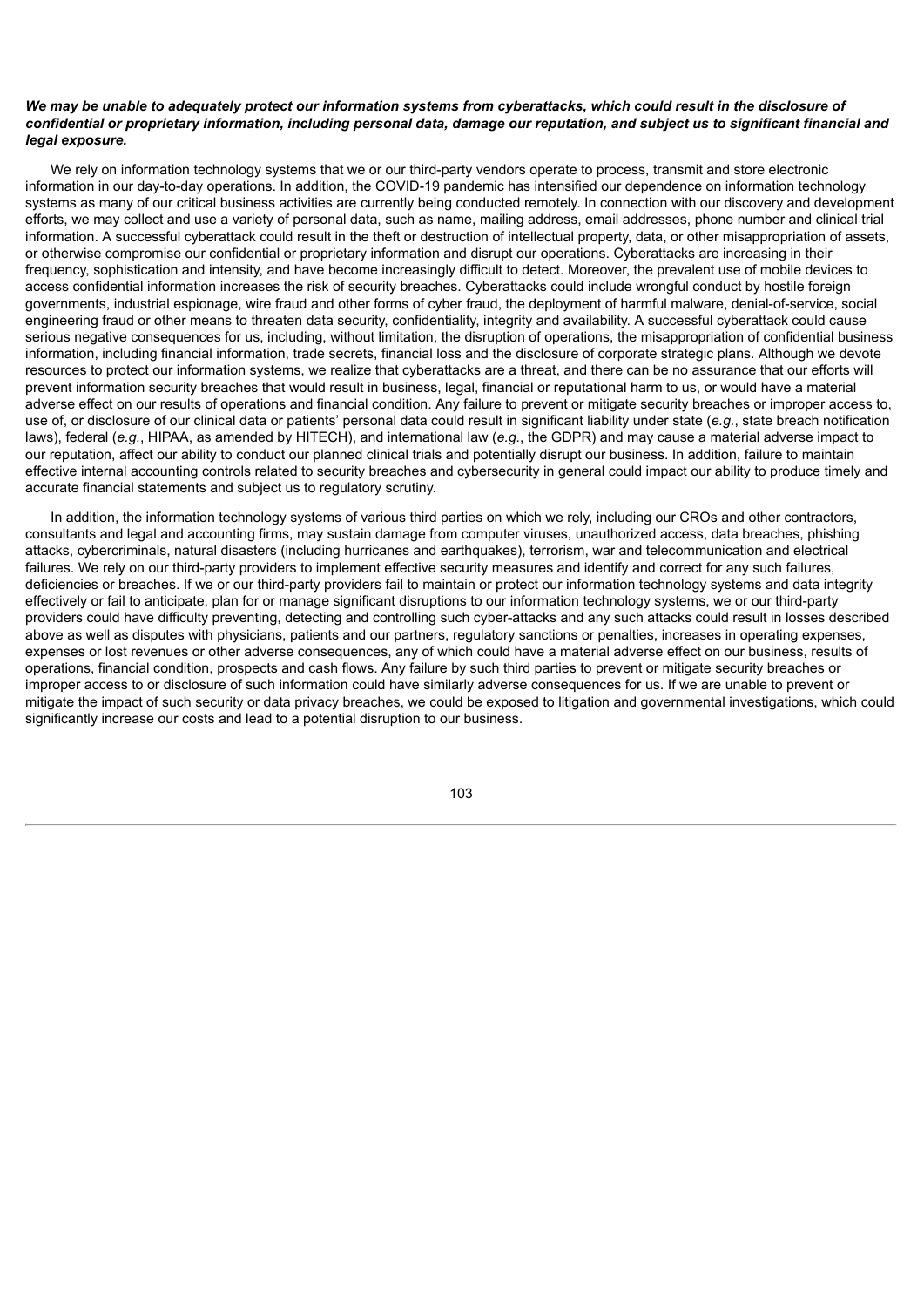## **Risks Related to Our Common Stock**

## Provisions in our corporate charter documents and under Delaware law could make a merger, tender offer or proxy contest *difficult, thereby depressing the trading price of our common stock.\**

Provisions of our amended and restated certificate of incorporation and amended and restated bylaws, may delay or discourage transactions involving an actual or potential change in our control or change in our management, including transactions in which stockholders might otherwise receive a premium for their shares or transactions that our stockholders might otherwise deem to be in their best interests. Therefore, these provisions could adversely affect the price of our common stock. Among other things, our amended and restated certificate of incorporation and amended and restated bylaws:

- permit our board of directors to issue up to 10,000,000 shares of preferred stock, with any rights, preferences and privileges as they may designate (including the right to approve an acquisition or other change in our control);
- provide that the authorized number of directors may be changed only by resolution of the board of directors;
- provide that our board of directors or any individual director may only be removed with cause and the affirmative vote of the holders of at least 66-2/3% of the voting power of all of our then-outstanding common stock;
- provide that all vacancies, including newly created directorships, may, except as otherwise required by law, be filled by the affirmative vote of a majority of directors then in office, even if less than a quorum;
- divide our board of directors into three classes;
- require that any action to be taken by our stockholders must be effected at a duly called annual or special meeting of stockholders and not be taken by written consent;
- provide that stockholders seeking to present proposals before a meeting of stockholders or to nominate candidates for election as directors at a meeting of stockholders must provide notice in writing in a timely manner and also specify requirements as to the form and content of a stockholder's notice;
- do not provide for cumulative voting rights (therefore allowing the holders of a majority of the shares of common stock entitled to vote in any election of directors to elect all of the directors standing for election, if they should so choose);
- provide that special meetings of our stockholders may be called only by the chair of our board of directors, our Chief Executive Officer or by the board of directors pursuant to a resolution adopted by a majority of the total number of authorized directors; and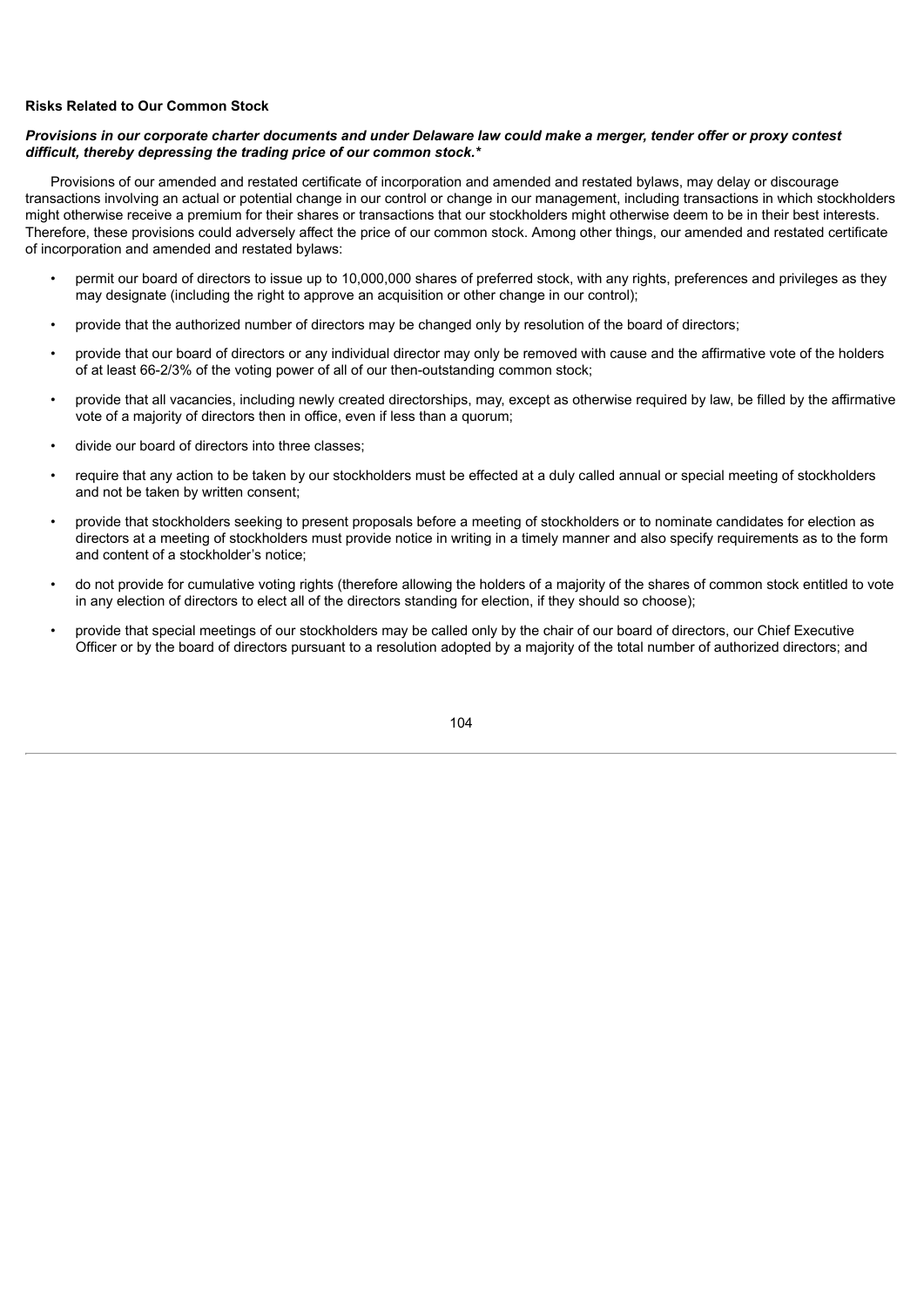• provide that the Court of Chancery of the State of Delaware will be the sole and exclusive forum for the following types of actions or proceedings under Delaware statutory or common law: (i) any derivative action or proceeding brought on our behalf; (ii) any action or proceeding asserting a claim of breach of a fiduciary duty owed by any of our current or former directors, officers or other employees to us or our stockholders; (iii) any action or proceeding asserting a claim against us or any of our current or former directors, officers or other employees, arising out of or pursuant to any provision of the Delaware General Corporation Law, our certificate of incorporation or our bylaws; (iv) any action or proceeding to interpret, apply, enforce or determine the validity of our certificate of incorporation or our bylaws; (v) any action or proceeding as to which the Delaware General Corporation Law confers jurisdiction to the Court of Chancery of the State of Delaware; and (vi) any action asserting a claim against us or any of our directors, officers or other employees governed by the internal affairs doctrine, in all cases to the fullest extent permitted by law and subject to the court's having personal jurisdiction over the indispensable parties named as defendants; provided these provisions of our amended and restated certificate of incorporation and amended and restated bylaws will not apply to suits brought to enforce a duty or liability created by the Securities Exchange Act of 1934, as amended (Exchange Act), or any other claim for which the federal courts have exclusive jurisdiction; and provided that, unless we consent in writing to the selection of an alternative forum, to the fullest extent permitted by law, the federal district courts of the United States of America shall be the exclusive forum for the resolution of any complaint asserting a cause of action arising under the Securities Act of 1933, as amended (Securities Act).

The amendment of any of these provisions, with the exception of the ability of our board of directors to issue shares of preferred stock and designate any rights, preferences and privileges thereto, would require approval by the holders of at least 66-2/3% of our thenoutstanding common stock.

In addition, as a Delaware corporation, we are subject to Section 203 of the Delaware General Corporation Law. These provisions may prohibit large stockholders, in particular those owning 15% or more of our outstanding voting stock, from merging or combining with us for a certain period of time. A Delaware corporation may opt out of this provision by express provision in its original certificate of incorporation or by amendment to its certificate of incorporation or bylaws approved by its stockholders. However, we have not opted out of this provision.

These and other provisions in our amended and restated certificate of incorporation, amended and restated bylaws and Delaware law could make it more difficult for stockholders or potential acquirors to obtain control of our board of directors or initiate actions that are opposed by our then-current board of directors, including delay or impede a merger, tender offer or proxy contest involving our company.

## Our amended and restated certificate of incorporation provides that the Court of Chancery of the State of Delaware and the federal district courts of the United States of America will be the exclusive forums for substantially all disputes between us and our stockholders, which could limit our stockholders' ability to obtain a favorable judicial forum for disputes with us or our directors, *officers, or employees.\**

Our amended and restated certificate of incorporation provides that, to the fullest extent permitted by law and subject to the court's having personal jurisdiction over the indispensable parties named as defendants, the Court of Chancery of the State of Delaware is the exclusive forum for the following types of actions or proceedings under Delaware statutory or common law:

- any derivative action or proceeding brought on our behalf;
- any action or proceeding asserting a breach of fiduciary duty owed by any of our current or former directors, officers or other employees to us or our stockholders;
- any action or proceeding asserting a claim against us or any of our current or former directors, officers or other employees arising out of or pursuant to any provision of the Delaware General Corporation Law, our certificate of incorporation or bylaws;
- any action or proceeding to interpret, apply, enforce or determine the validity of our amended and restated certificate of incorporation or our amended and restated bylaws;
- any action or proceeding as to which the Delaware General Corporation Law confers jurisdiction to the Court of Chancery of the State of Delaware; and

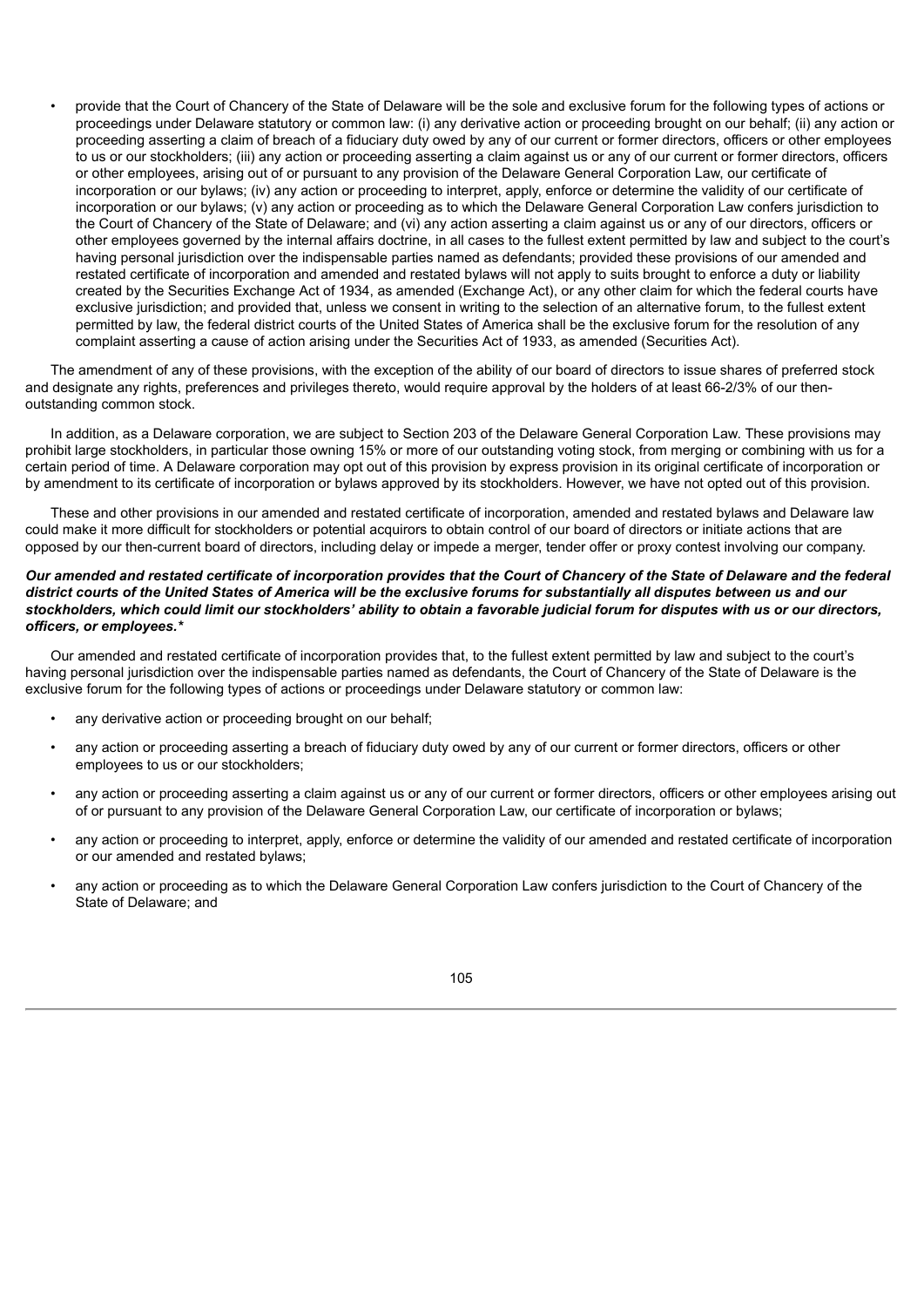• any action asserting a claim against us or any of our directors, officers or other employees that is governed by the internal affairs doctrine.

This provision does not apply to suits brought to enforce a duty or liability created by the Exchange Act. Furthermore, Section 22 of the Securities Act creates concurrent jurisdiction for federal and state courts over all such Securities Act actions. Accordingly, both state and federal courts have jurisdiction to entertain such claims. To prevent having to litigate claims in multiple jurisdictions and the threat of inconsistent or contrary rulings by different courts, among other considerations, our amended and restated certificate of incorporation further provides that the federal district courts of the United States of America will be the exclusive forum for resolving any complaint asserting a cause of action arising under the Securities Act. While the Delaware courts have determined that such choice of forum provisions are facially valid, a stockholder may nevertheless seek to bring a claim in a venue other than those designated in the exclusive forum provisions. In such instance, we would expect to vigorously assert the validity and enforceability of the exclusive forum provisions of our amended and restated certificate of incorporation. This may require significant additional costs associated with resolving such action in other jurisdictions and there can be no assurance that the provisions will be enforced by a court in those other jurisdictions.

These exclusive forum provisions may limit a stockholder's ability to bring a claim in a judicial forum that it finds favorable for disputes with us or our directors, officers, or other employees, which may discourage lawsuits against us and our directors, officers and other employees. If a court were to find either exclusive forum provision in our amended and restated certificate of incorporation to be inapplicable or unenforceable in an action, we may incur further significant additional costs associated with resolving the dispute in other jurisdictions, all of which could seriously harm our business.

## *An active trading market for our common stock may not be sustained.\**

Although our common stock is listed on the Nasdaq Global Select Market, an active trading market for our shares may not be sustained. If an active market for our stock does not continue, it may be difficult for our stockholders to sell their shares without depressing the market price for the shares or to sell their shares at all. An inactive trading market for our common stock may also impair our ability to raise capital to continue to fund our operations by selling shares and may impair our ability to acquire other companies or technologies by using our shares as consideration.

# The price of our common stock may be volatile and fluctuate substantially, which could result in substantial losses for purchasers *of our common stock.\**

Our stock price is likely to be volatile. The stock market in general and the market for smaller pharmaceutical companies in particular have experienced extreme volatility that has often been unrelated to the operating performance of particular companies. The market price for our common stock may be influenced by many factors, including:

- the degree of success of competitive products or technologies;
- the commencement, enrollment or results of clinical trials and preclinical studies of our product candidates or those of our competitors;
- adverse results from, delays in or termination of clinical trials;
- unanticipated serious safety concerns related to the use of our product candidates;
- regulatory or legal developments in the United States and other countries;
- any delay in our regulatory filings for our product candidates and any adverse development or perceived adverse development with respect to the applicable regulatory authority's review of such filings, including without limitation the FDA's issuance of a "refusal to file" letter or a request for additional information;
- receipt of, or failure to obtain, regulatory approvals;
- changes in the structure of healthcare payment systems;

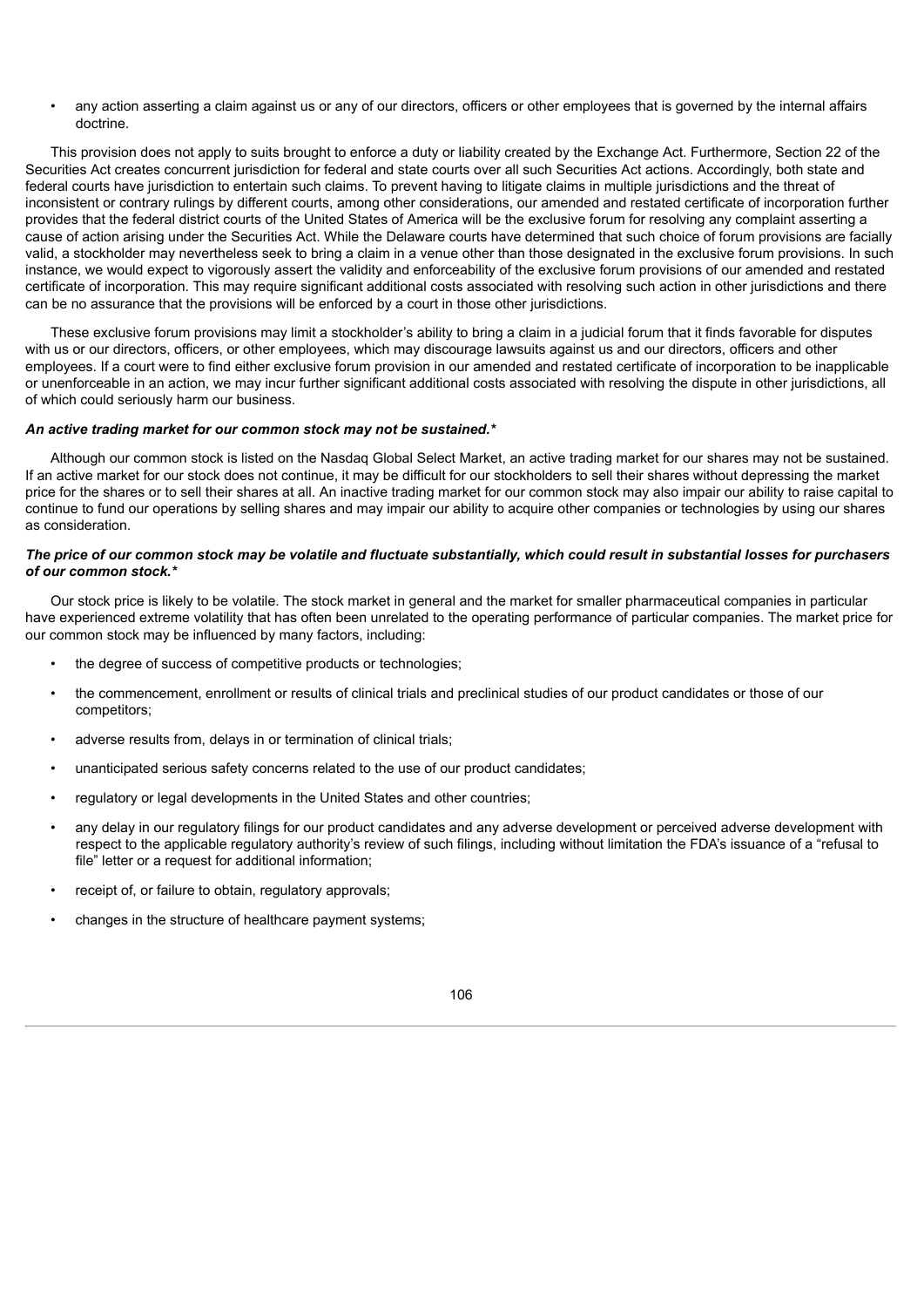- lower than expected market acceptance of our product candidates following approval, if any, for commercialization;
- developments or disputes concerning patent applications, issued patents or other proprietary rights;
- the recruitment or departure of key personnel;
- the level of expenses related to any of our product candidates or clinical development programs;
- the results of our efforts to develop, acquire or in-license additional technologies or product candidates;
- actual or anticipated changes in estimates as to financial results, development timelines or recommendations by securities analysts;
- publication of research reports about us or our industry or positive or negative recommendations or withdrawal of research coverage by securities analysts;
- announcements of investigations or regulatory scrutiny of our operations or lawsuits filed against us;
- variations in our financial results or those of companies that are perceived to be similar to us;
- rumors or announcements regarding transactions involving our company or product candidates;
- proposed changes to healthcare laws in the United States or foreign jurisdictions, or speculation regarding such changes;
- market conditions or trends in the pharmaceutical and biotechnology sectors;
- the societal and economic impact of public health epidemics, such as the ongoing COVID-19 pandemic;
- general economic, industry and market conditions; and
- the other events or factors, including those described in this "Risk Factors" section.

## Sales of a substantial number of shares of our common stock in the public market could cause our stock price to fall.\*

Sales of a substantial number of shares of our common stock in the public market could occur at any time. These sales, or the perception in the market that the holders of a large number of shares intend to sell shares, could reduce the market price of our common stock.

We and our officers, directors, and holders of substantially all of our capital stock, stock options and other securities convertible into, exercisable or exchangeable for our capital stock outstanding immediately prior to the closing of our IPO have agreed with the underwriters for our IPO, subject to certain exceptions, not to dispose of or hedge any of common stock or securities convertible into or exchangeable for shares of common stock for a period of 180 days following the date of the final prospectus for our IPO, except with the prior written consent of Goldman Sachs & Co. LLC, Jefferies LLC, Cowen and Company, LLC and Piper Sandler & Co. on behalf of the underwriters. We refer to such period as the lock-up period. When the lock-up period expires, we and our securityholders subject to a lock-up agreement or market stand-off agreement will be able to sell our shares in the public market. In addition, Goldman Sachs & Co. LLC, Jefferies LLC, Cowen and Company, LLC and Piper Sandler & Co. may, in their sole discretion, release all or some portion of the shares subject to lock-up agreements at any time and for any reason. Sales of a substantial number of such shares upon expiration of the lock-up and market stand-off agreements, the perception that such sales may occur, or early release of these agreements, could cause our market price to fall.

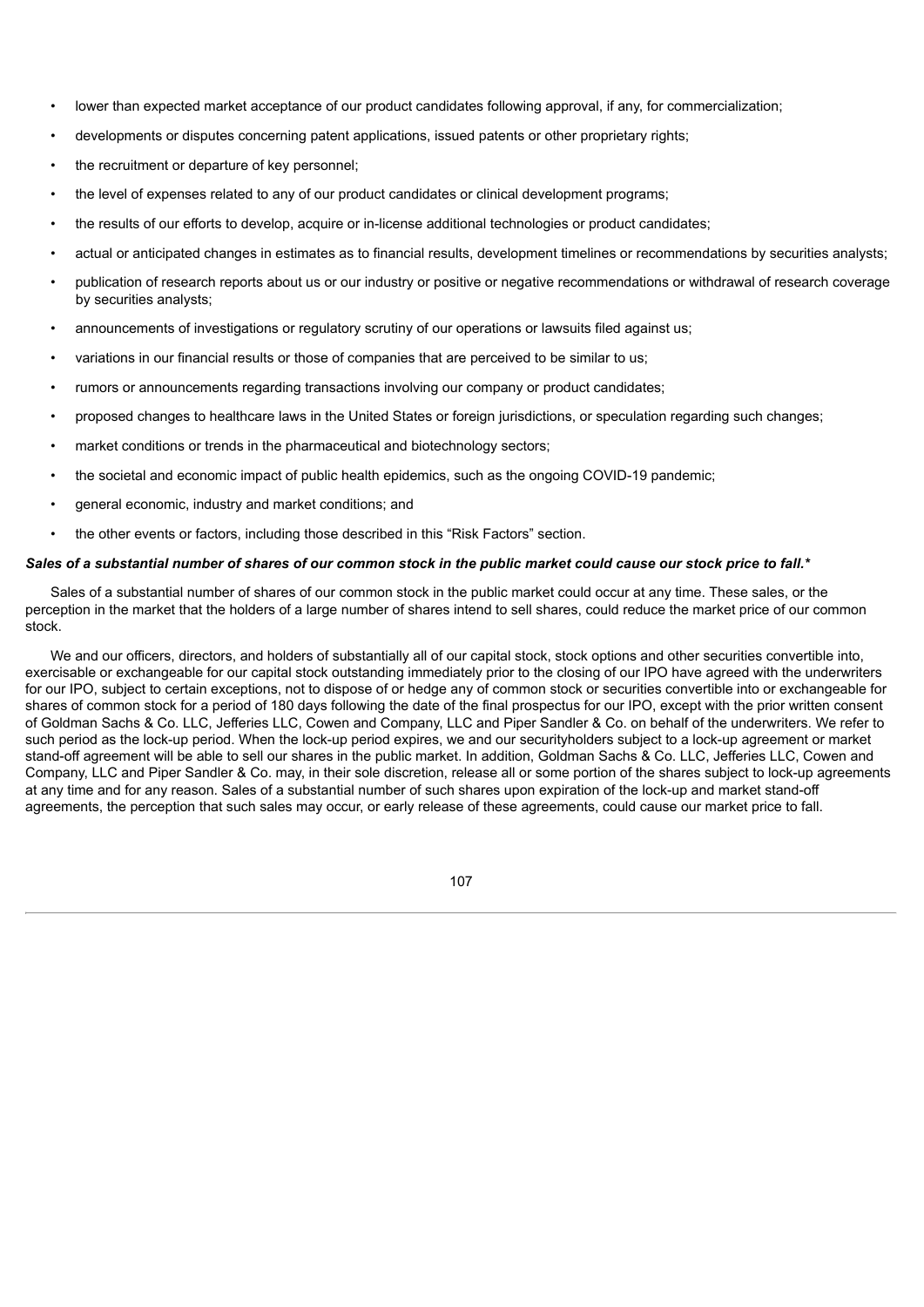## *Our disclosure controls and procedures may not prevent or detect all errors or acts of fraud.\**

We designed our disclosure controls and procedures to reasonably assure that information we must disclose in reports we file or submit under the Exchange Act is accumulated and communicated to management, and recorded, processed, summarized and reported within the time periods specified in the rules and forms of the SEC. We believe that any disclosure controls and procedures or internal controls and procedures, no matter how well-conceived and operated, can provide only reasonable, not absolute, assurance that the objectives of the control system are met.

These inherent limitations include the realities that judgments in decision-making can be faulty, and that breakdowns can occur because of simple error or mistake. For example, our directors or executive officers could inadvertently fail to disclose a new relationship or arrangement causing us to fail to make any related party transaction disclosures. Additionally, controls can be circumvented by the individual acts of some persons, by collusion of two or more people or by an unauthorized override of the controls. Accordingly, because of the inherent limitations in our control system, misstatements due to error or fraud may occur and not be detected. In addition, while we have only recently begun to design and implement a risk management program and processes or procedures for identifying and addressing risks to our business in other areas.

## We are an "emerging growth company," and the reduced disclosure requirements applicable to emerging growth companies may *make our common stock less attractive to investors.\**

We are an "emerging growth company," as defined in the JOBS Act, and may remain an emerging growth company for up to five full fiscal years following our IPO. For so long as we remain an emerging growth company, we are permitted and intend to rely on exemptions from certain disclosure requirements that are applicable to other public companies that are not emerging growth companies. These exemptions include:

- not being required to comply with the auditor attestation requirements in the assessment of our internal control over financial reporting;
- not being required to comply with any requirement that may be adopted by the Public Company Accounting Oversight Board regarding mandatory audit firm rotation or a supplement to the auditor's report providing additional information about the audit and the financial statements;
- reduced disclosure obligations regarding executive compensation; and
- exemptions from the requirements of holding a non-binding advisory vote on executive compensation and stockholder approval of any golden parachute payments not previously approved.

We cannot predict whether investors will find our common stock less attractive if we rely on these exemptions. If some investors find our common stock less attractive as a result, there may be a less active trading market for our common stock and our stock price may be more volatile. In addition, the JOBS Act provides that an emerging growth company can take advantage of an extended transition period for complying with new or revised accounting standards. This allows an emerging growth company to delay the adoption of these accounting standards until they would otherwise apply to private companies. We have elected to use this extended transition period for complying with new or revised accounting standards that have different effective dates for public and private companies until the earlier of the date we (i) are no longer an emerging growth company or (ii) affirmatively and irrevocably opt out of the extended transition period provided in the JOBS Act. As a result, our financial statements may not be comparable to companies that comply with new or revised accounting pronouncements as of public company effective dates.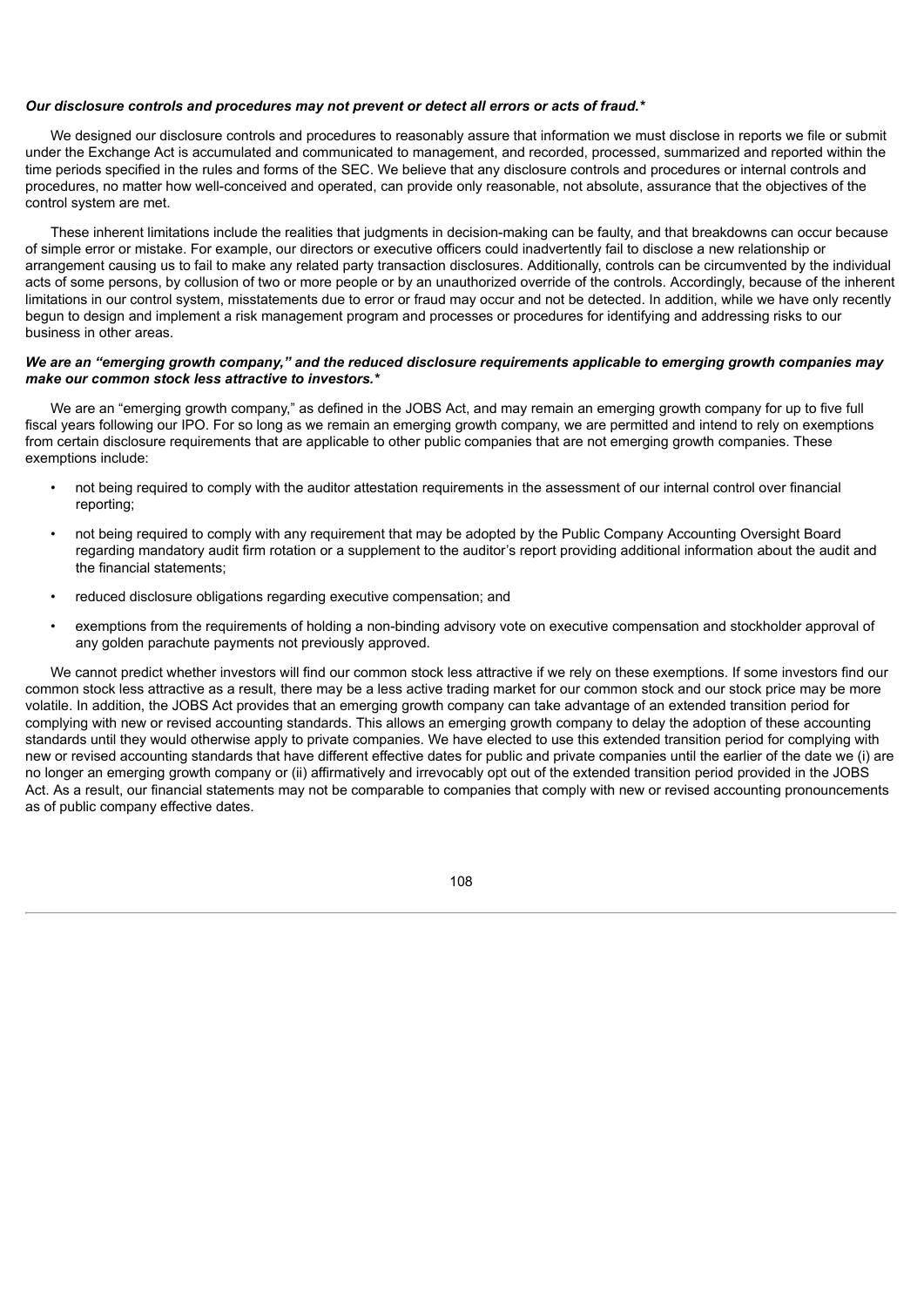## We incur substantial costs as a result of operating as a public company, and our management is required to devote substantial *time to new compliance initiatives and corporate governance practices.\**

As a public company, and particularly after we are no longer an emerging growth company, we incur significant legal, accounting and other expenses that we did not incur as a private company. The Sarbanes-Oxley Act, the Dodd-Frank Wall Street Reform and Consumer Protection Act, the listing requirements of the Nasdaq Global Select Market and other applicable securities rules and regulations impose various requirements on public companies, including establishment and maintenance of effective disclosure and financial controls and corporate governance practices. Our management and other personnel need to devote a substantial amount of time to these compliance initiatives. Moreover, these rules and regulations increase our legal and financial compliance costs and will make some activities more timeconsuming and costly.

## Because we do not anticipate paying any cash dividends on our capital stock in the foreseeable future, capital appreciation, if any, *will be the sole source of gain for our stockholders.\**

We have never declared or paid cash dividends on our capital stock. We currently intend to retain all of our future earnings, if any, to finance the growth and development of our business. In addition, the terms of any future debt agreements we may enter into may preclude us from paying dividends. As a result, capital appreciation, if any, of our common stock will be the sole source of gain for our stockholders for the foreseeable future.

#### *We could be subject to securities class action litigation.*

In the past, securities class action litigation has often been brought against a company following a decline in the market price of its securities. This risk is especially relevant for us because pharmaceutical companies have experienced significant stock price volatility in recent years. If we face such litigation, it could result in substantial costs and a diversion of management's attention and resources, which could harm our business.

## **General Risk Factors**

## If securities or industry analysts do not publish research or publish inaccurate or unfavorable research about us, our business *or our market, our stock price and trading volume could decline.*

The trading market for our common stock will depend in part on the research and reports that securities or industry analysts publish about us or our business. Securities and industry analysts do not currently, and may never, publish research on our company. If no or only very few securities analysts commence coverage of us, or if industry analysts cease coverage of us, the trading price for our common stock would be negatively affected. If one or more of the analysts who cover us downgrade our common stock or publish inaccurate or unfavorable research about our business, our common stock price would likely decline. If one or more of these analysts cease coverage of us or fail to publish reports on us regularly, demand for our common stock could decrease, which might cause our common stock price and trading volume to decline.

# **ITEM 2. UNREGISTERED SALES OF EQUITY SECURITIES AND USE OF PROCEEDS**

#### *Unregistered Sales of Equity Securities*

Set forth below is information regarding securities issued and options granted by us during the three months ended September 30, 2020 that were not registered under the Securities Act. Also included is the consideration, if any, received by us, for such securities and options and information relating to the Securities Act, or rule of the SEC, under which exemption from registration was claimed.

a. In July 2020, we entered into an asset purchase agreement with Gilead Sciences, Inc. (Gilead), pursuant to which we issued to Gilead a \$3.0 million principal amount convertible promissory note as partial consideration under an Asset Purchase Agreement between us and Gilead. The Gilead Note accrued interest at a rate of 6% per year, compounded annually, and had a maturity date of July 14, 2022. The Gilead Note provided that, upon the completion of our initial public offering, the Gilead Note would be settled through our payment to Gilead of \$6.0 million plus unpaid accrued interest thereon, unless Gilead notified us within a specified time of Gilead's election to cause the Gilead Note (including unpaid accrued interest) to be converted into shares of our common stock upon the closing of our initial public offering, with the conversion price being equal to 85% of the initial public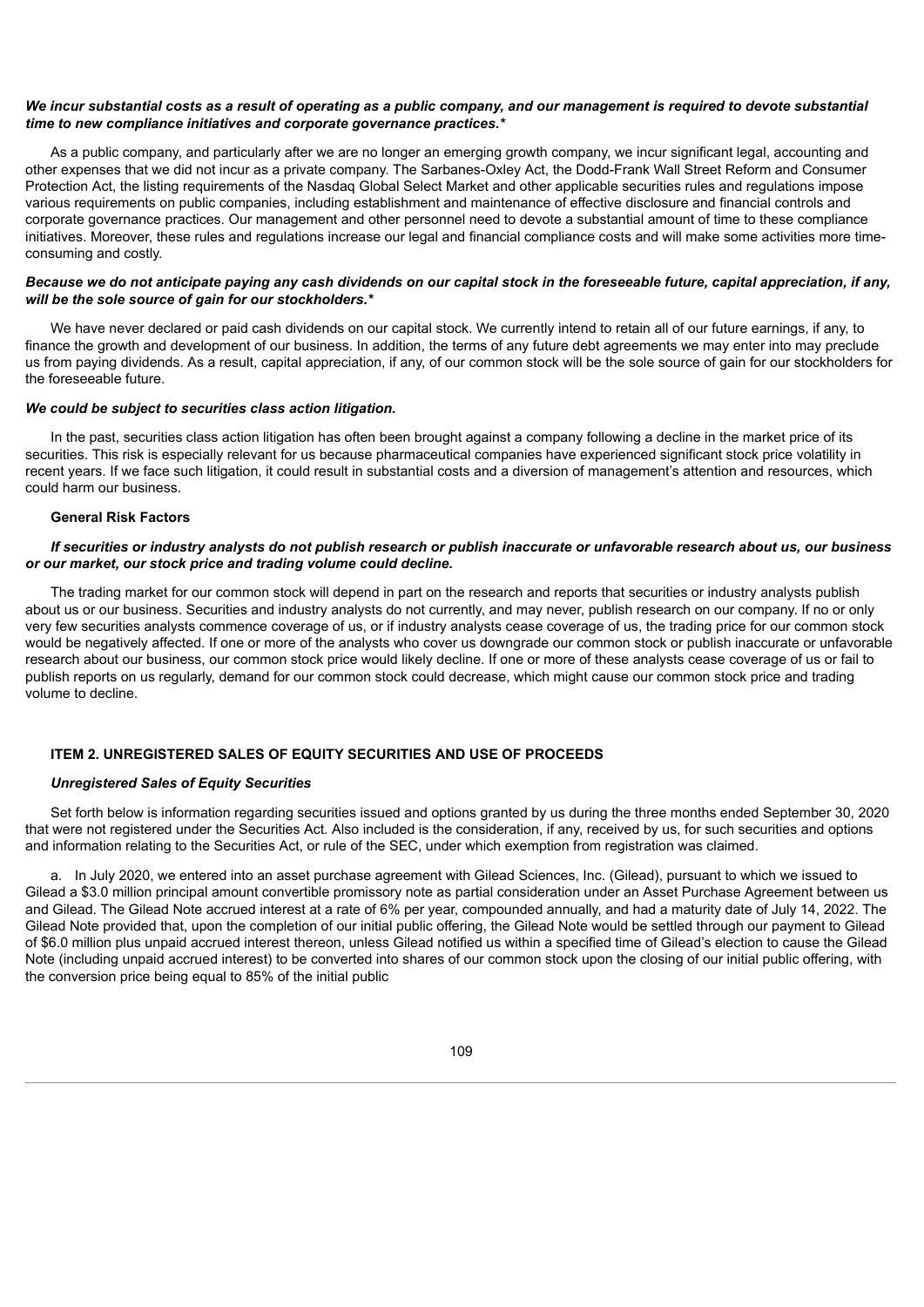offering price. In October 2020, Gilead elected to cause the Gilead Note and unpaid accrued interest thereon to be converted into shares of our common stock upon the closing of our initial public offering. Accordingly, upon the closing of our IPO on October 14, 2020, the Gilead Note and accrued interest thereon was converted into 188,567 shares of our common stock.

b. In August 2020, we entered into a note purchase agreement with certain individual and accredited investors, pursuant to which we sold and issued \$155.2 million aggregate principal amount of convertible promissory notes (2020 Notes) and received \$151.3 million in net cash proceeds after deducting placement agent fees. The 2020 Notes did not accrue interest and provided for their automatic conversion into shares of our common stock at a price equal to 85% of the initial public offering price upon the closing of our initial public offering. Accordingly, upon the closing our IPO on October 14, 2020, the 2020 Notes automatically converted into 9,610,713 shares of our common stock.

c. During the three months ended September 30, 2020, we granted options to purchase an aggregate of 1,981,549 shares of our common stock, at a weighted-average exercise price of \$6.79 per share, and 274,341 shares pursuant to restricted stock awards. In addition, during this period, we issued 858,386 shares upon the exercise of stock options for aggregate exercise proceeds of \$3.6 million.

The offers, sales and issuances of the securities described in paragraphs (1) and (2) were deemed to be exempt from registration under the Securities Act in reliance on Section 4(a)(2) in that the issuance of securities to the accredited investors did not involve a public offering. The recipients of securities in each of these transactions acquired the securities for investment only and not with a view to or for sale in connection with any distribution thereof and appropriate legends were affixed to the securities issued in these transactions. Each of the recipients of securities in these transactions was an accredited investor under Rule 501 of Regulation D. No underwriters were involved in these transactions.

The offers, sales and issuances of the securities described in paragraph (3) were deemed to be exempt from registration under the Securities Act in reliance on either Rule 701 in that the transactions were under compensatory benefit plans and contracts relating to compensation as provided under Rule 701 or Section 4(a)(2) in that the issuance of securities to the accredited investors did not involve a public offering. The recipients of such securities were our employees, directors or bona fide consultants.

Appropriate legends were affixed to the securities issued in these transactions. Each of the recipients of securities in these transactions had adequate access, through employment, business or other relationships, to information about us.

# *Use of Proceeds from our Initial Public Offering*

We commenced our IPO pursuant to a registration statement on Form S-1 (File No. 333-248925) that was declared effective on October 8, 2020 and registered an aggregate of 15,131,579 shares of our common stock. On October 14, 2020, we completed the closing of our IPO in which we sold 15,131,579 shares of our common stock at a price to the public of \$19.00 per share, including 1,973,684 shares sold pursuant to the full exercise of the underwriters' option to purchase additional shares, for gross proceeds of \$287.5 million. Goldman Sachs & Co. LLC, Jefferies LLC, Cowen and Company, LLC and Piper Sandler & Co. acted as joint book-running managers for our IPO.

The underwriting discounts and commissions for the offering totaled approximately \$20.1 million. We incurred additional costs of approximately \$3.5 million in offering expenses, which when added to the underwriting discounts and commissions paid by us, amounts to total fees and costs of approximately \$23.6 million. Thus, net offering proceeds to us, after deducting underwriting discounts and commissions and offering costs, were approximately \$263.9 million. No offering costs were paid directly or indirectly to any of our directors or officers (or their associates) or persons owning ten percent or more of any class of our equity securities or to any other affiliates.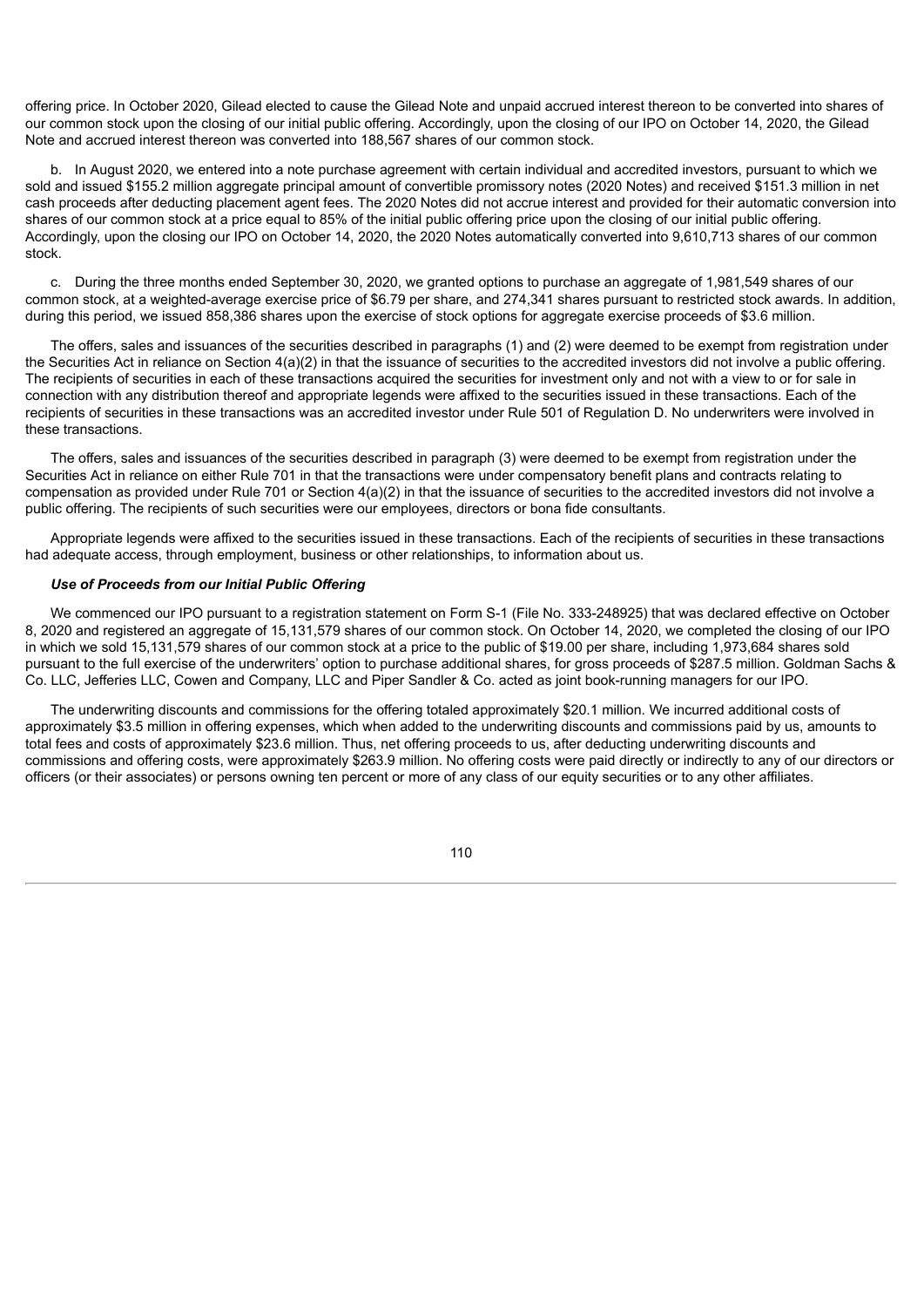Upon receipt, the net proceeds from our IPO were held in cash and cash equivalents, primarily bank money market accounts. Through November 15, 2020, we have not used any of the net proceeds from our IPO. We are investing these funds in some combination of shortand intermediate-term, interest-bearing obligations, investment-grade instruments, certificates of deposit or direct or guaranteed obligations of the U.S. government. We expect to use the net proceeds from our IPO as described under "Use of Proceeds" in the Prospectus. We cannot predict with certainty all of the particular uses for the net proceeds from our IPO, or the amounts that we will actually spend on the uses set forth above. The amounts and timing of our actual use of the net proceeds will vary depending on numerous factors, including our ability to access additional financing, the relative success and cost of our research, preclinical and clinical development programs and whether we are able to enter into future licensing arrangements. As a result, our management will have broad discretion in the application of the net proceeds, and investors will be relying on our judgment regarding the application of the net proceeds from our IPO.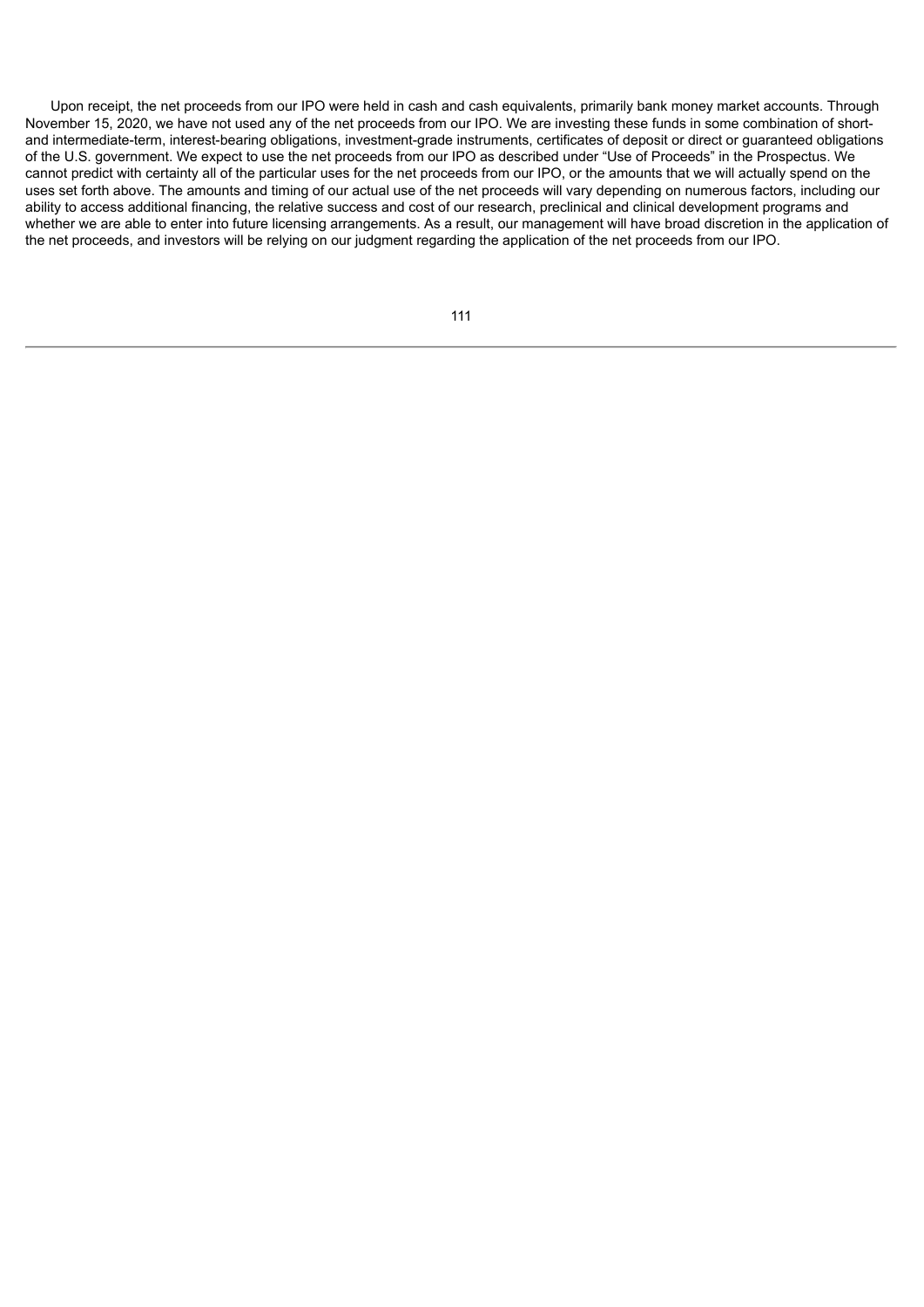# **ITEM 6. EXHIBITS**

# *(a) Exhibits.*

The exhibits listed below are filed as part of this registration statement.

| <b>Exhibit</b><br><b>Number</b>                             | <b>Description Of Document</b>                                                                                                                                                                                                                                                                                                                                  |  |  |  |  |
|-------------------------------------------------------------|-----------------------------------------------------------------------------------------------------------------------------------------------------------------------------------------------------------------------------------------------------------------------------------------------------------------------------------------------------------------|--|--|--|--|
| 3.1                                                         | Amended and Restated Certificate of Incorporation (incorporated by reference to Exhibit 3.1 to the registrant's<br>Current Report on Form 8-K, filed with the SEC on October 14, 2020).                                                                                                                                                                         |  |  |  |  |
| 3.2                                                         | Amended and Restated Bylaws (incorporated by reference to Exhibit 3.2 to the registrant's Current Report on<br>Form 8-K, filed with the SEC on October 14, 2020).                                                                                                                                                                                               |  |  |  |  |
| 4.1                                                         | Form of Common Stock Certificate of the registrant (incorporated by reference to Exhibit 4.1 to the registrant's<br>Registration Statement on Form S-1 (File No. 333-248925), as amended, filed with the SEC on October 5, 2020).                                                                                                                               |  |  |  |  |
| 4.2                                                         | Amended and Restated Investors' Rights Agreement, by and among the registrant and certain of its stockholders,<br>dated July 1, 2019, as amended on August 20, 2020 (incorporated by reference to Exhibit 4.2 to the registrant's<br>Registration Statement on Form S-1 (File No. 333-248925), as amended, filed with the SEC on September 18,<br><u>2020).</u> |  |  |  |  |
| <u>10.1</u>                                                 | <b>Letter of Agreement, by and between the registrant and Barbara Kosacz, dated July 15, 2020</b>                                                                                                                                                                                                                                                               |  |  |  |  |
| 10.2                                                        | Letter Agreement, by and between the registrant and Yasir Al-Wakeel, dated August 16, 2020 (incorporated by<br>reference to Exhibit 10.8 to the registrant's Registration Statement on Form S-1 (File No. 333-248925), as<br>amended, filed with the SEC on September 18, 2020).                                                                                |  |  |  |  |
| <u>31.1</u>                                                 | Certification of Principal Executive Officer pursuant to Rule 13a-14(a) or Rule 15d-14(a) of the Securities<br>Exchange Act of 1934, as amended.                                                                                                                                                                                                                |  |  |  |  |
| 31.2                                                        | Certification of Principal Financial Officer pursuant to Rule 13a-14(a) or Rule 15d-14(a) of the Securities Exchange<br>Act of 1934, as amended.                                                                                                                                                                                                                |  |  |  |  |
| 32.1                                                        | Certification of Principal Executive Officer and Principal Financial Officer pursuant to Rule 13a-14(b) of the<br>Securities Exchange Act of 1934, as amended, and 18 U.S.C. section 1350, as adopted pursuant to section 906<br>of the Sarbanes-Oxley Act of 2002.                                                                                             |  |  |  |  |
| $\overline{A}$ $\overline{A}$ $\overline{A}$ $\overline{A}$ | $VDDL$ $L = L = L = L$                                                                                                                                                                                                                                                                                                                                          |  |  |  |  |

- 101.INS XBRL Instance Document.
- 101.SCH XBRL Taxonomy Extension Schema Document.
- 101.CAL XBRL Taxonomy Extension Calculation Linkbase Document.
- 101.DEF XBRL Taxonomy Extension Definition Linkbase Document.
- 101.LAB XBRL Taxonomy Extension Label Linkbase Document.
- 101.PRE XBRL Taxonomy Extension Presentation Linkbase Document.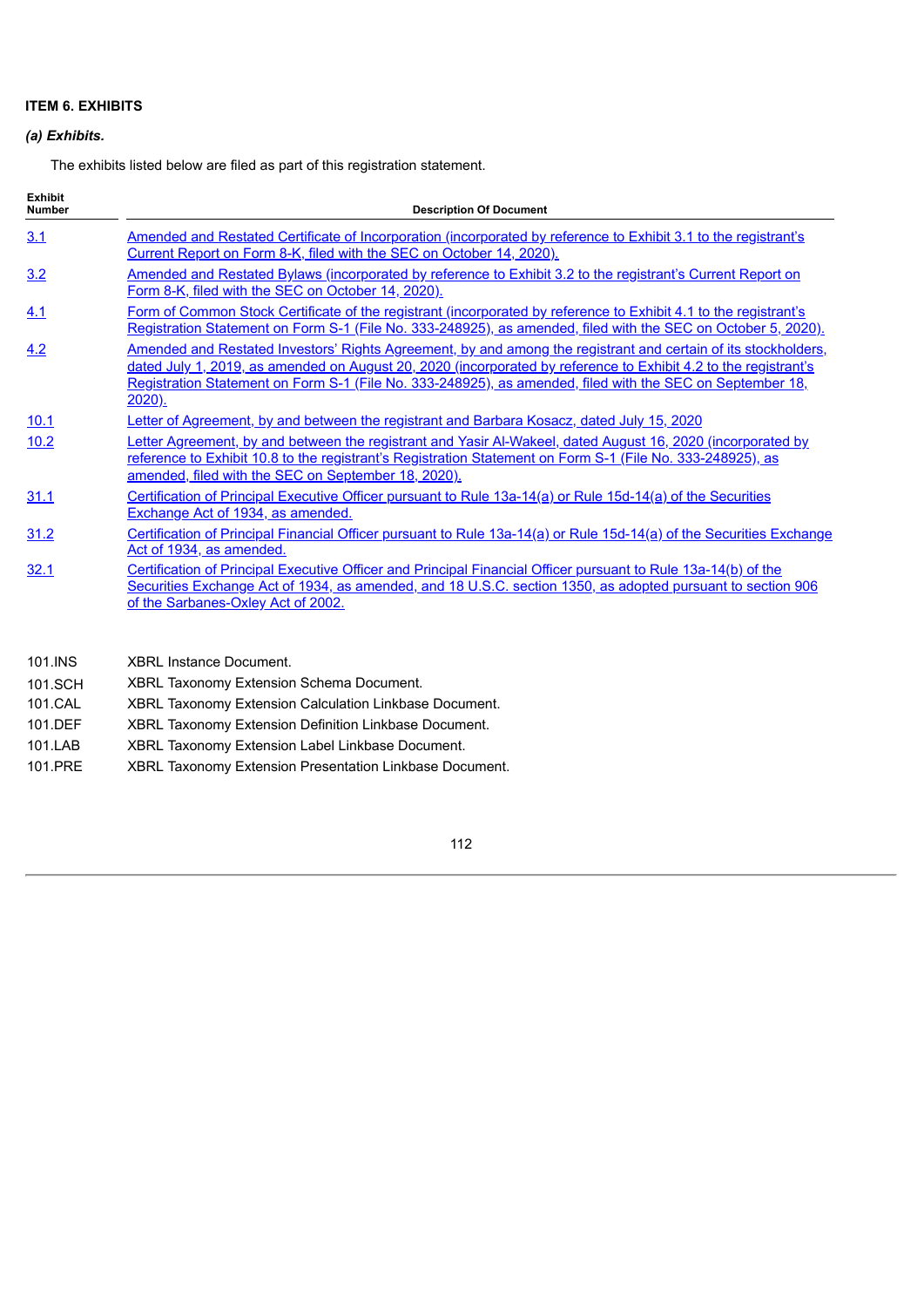# **SIGNATURES**

Pursuant to the requirements of the Securities Exchange Act of 1934, as amended, the registrant has duly caused this report to be signed on its behalf by the undersigned, thereunto duly authorized.

# **KRONOS BIO, INC.**

| Date: | November 18, 2020 | By: /s/ Norbert Bischofberger                             |  |
|-------|-------------------|-----------------------------------------------------------|--|
|       |                   | Norbert Bischofberger, Ph.D.                              |  |
|       |                   | <b>President and Chief Executive Officer</b>              |  |
|       |                   | (Principal Executive Officer)                             |  |
| Date: | November 18, 2020 | By: /s/ Yasir Al-Wakeel                                   |  |
|       |                   | Yasir Al-Wakeel, BM BCh                                   |  |
|       |                   | Chief Financial Officer and Head of Corporate Development |  |
|       |                   |                                                           |  |

*(Principal Financial and Accounting Officer)*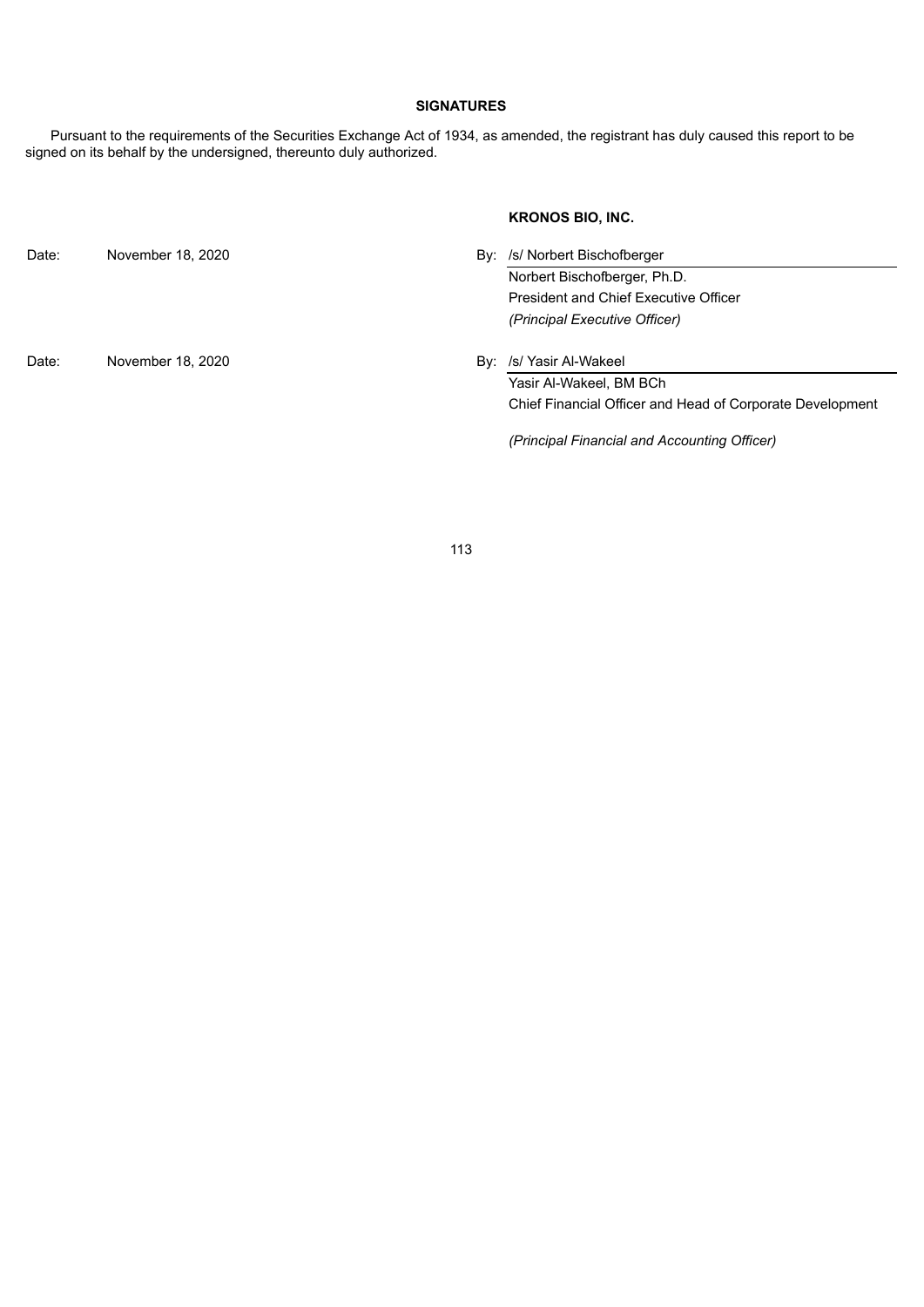<span id="page-113-0"></span>July 15, 2020

Barbara A. Kosacz 28140 Story Hill Lane Los Altos Hills, CA 94022

## **Re: Employment Letter**

## Dear Ms. Kosacz:

Kronos Bio, Inc. (the "Company") is pleased to offer you the position of Chief Operating Officer and General Counsel of the Company, on the following terms and conditions (the "Agreement"):

- 1. Title; Reporting; Duties.
	- (a) As Chief Operating Officer and General Counsel, you will perform such duties as are customarily provided by a Chief Operating Officer and General Counsel of a similarly situated company in the United States and shall have such other responsibilities and duties as may be from time to time directed by the Company. You shall report directly to the Company's Chief Executive Officer.
	- (b) You shall devote substantially all of your business time, attention and energies to the business and affairs of the Company and shall not during the term of your employment be actively engaged in any other business activity, whether or not such business activity is pursued for gain, profit or other pecuniary advantage, that will interfere with the performance of your duties or your availability to perform such duties or that will adversely affect, or negatively reflect upon, the Company. Any such outside business activities that you may wish to pursue during the term of your employment with the Company shall require the prior written consent of the Company's Chief Executive Officer. Notwithstanding the foregoing, you may continue to provide the services set forth on Exhibit A, attached hereto and made a part hereof, in the capacity set forth thereon.
	- (c) Your duties shall be performed primarily at 1300 S. El Camino Real, Suite 300, San Mateo, CA 94402 or such other place as the parties may agree.
- 2. Start Date. Your employment shall commence on July 15, 2020, or such other date as may be agreed to by you and the Company (the "Start Date").
- 3. Compensation.
	- (a) Base Salary. You shall receive an annual base salary equal to Three Hundred Fifty Thousand Dollars (US\$350,000), which shall be payable in accordance with the Company's payroll practices.
	- (b) Performance Bonus. You shall be eligible to receive an annual performance bonus payable in cash at a target amount equal to 35% of your Base Salary, subject to the successful achievement of agreed upon individual and corporate performance goals, payable at the same time as such bonuses are generally paid to the Company's executive officers. Any Performance Bonus paid to you for the calendar year 2020 shall be pro-rated.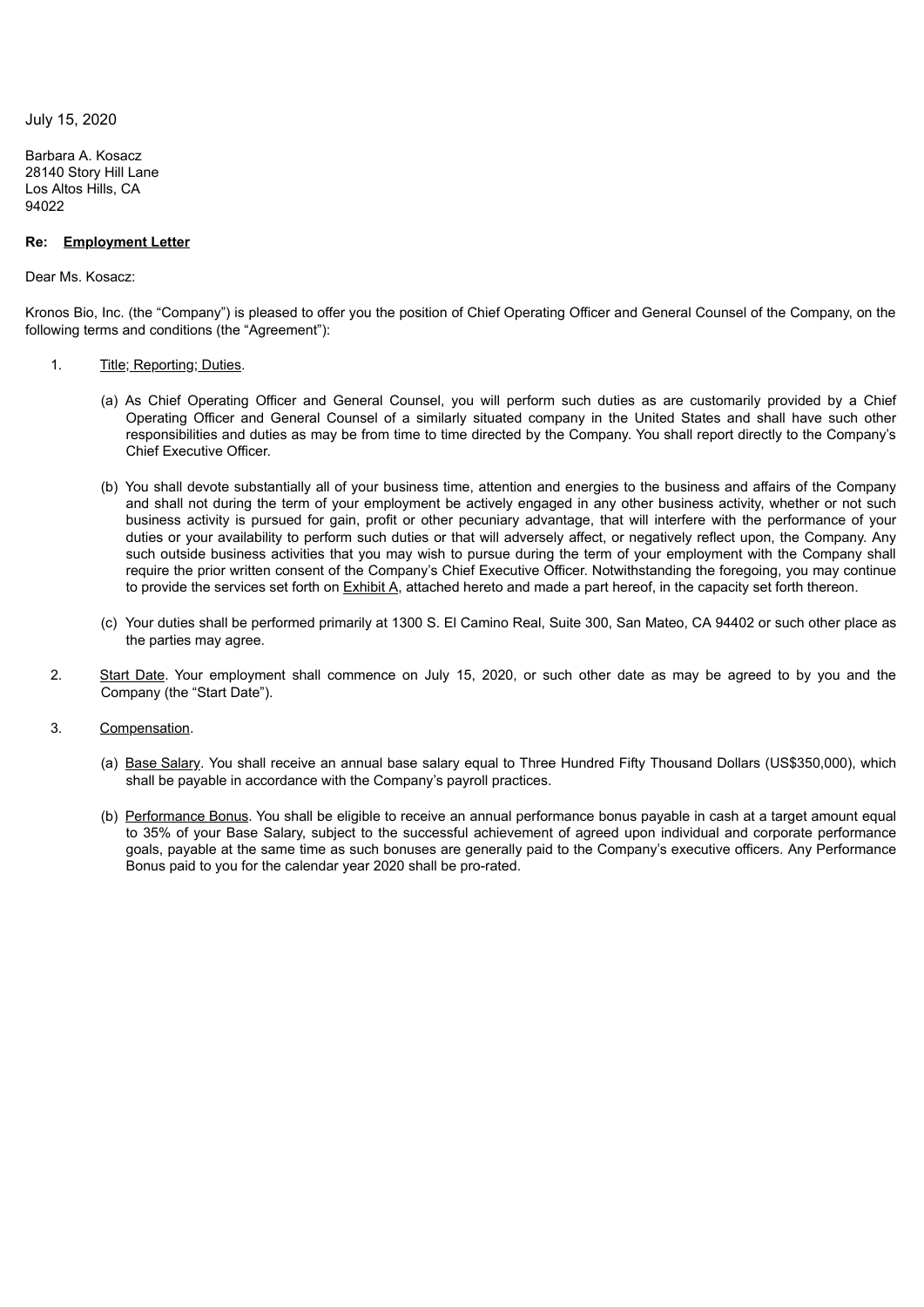- (c) Withholding. Except as expressly stated otherwise, the Company shall withhold all applicable federal, state and local taxes and social security and such other amounts as may be required by law from all amounts payable under this Section 3.
- 4. Equity Awards.
	- (a) Restricted Stock Awards. Subject to the approval of the Board of Directors of the Company (the "Board"), or an authorized committee thereof, you shall be granted a Restricted Stock Award of 260,039 shares of common stock of the Company, par value \$0,001 per share (the "Common Stock") pursuant to the Company's 2017 Equity Incentive Plan (the "Plan"). Such grant shall be evidenced by a Restrictive Stock Agreement to be entered into by and between you and the Company. In the event of a conflict between this Agreement and the Restricted Stock Agreement, the terms of the Restricted Stock Agreement shall control. The shares subject to the Restricted Stock Award (the "Restricted Shares") shall vest as follows: (i) 130,020 Restricted Shares shall be fully vested on the date the Restricted Stock Award is granted (the "RSA Grant Date"); (ii) 32,505 Restricted Shares shall vest upon the first anniversary of your Start Date; and thereafter, (iii) 97,514 Restricted Shares shall vest in 36 substantially equal monthly installments on the last business day of each calendar month.
	- (b) Employment Options. Subject to the approval of the Board or an authorized committee thereof, you shall be granted a stock option (the "Employment Option") to purchase 317,544 shares of Common Stock (the "Employment Option Shares") pursuant to the Plan. Such grant shall be evidenced by an option agreement (the "Option Agreement") to be entered into by and between you and the Company. In the event of a conflict between this Agreement and the Option Agreement, the terms of the Option Agreement shall control. The exercise price per Employment Option Share will be equal to the fair market value per share of the Company's Common Stock as of the date that such Employment Option is granted. The Employment Option shall have a 10-year term and shall vest and become exercisable as follows: (i) 73,136 Employment Options shall vest upon the first anniversary of your Start Date (the "Initial Vesting Date"); and thereafter (ii) the remaining unvested Employment Options Shares shall vest in 36 substantially equal monthly installments as of the last calendar day of each month following the Initial Vesting Date.
	- (c) Early Exercise. All Employment Options shall be immediately exercisable with respect to one hundred percent (100%) of the Employment Option Shares in exchange for restricted shares of Common Stock of the Company (the "Restricted Option Shares"); provided, however, that the Restricted Option Shares will be subject to a repurchase right (the "Repurchase Right") in favor of the Company that lapses in accordance with the schedule described above. Upon termination of your employment, the Company may exercise its Repurchase Right with respect to any or all Restricted Option Shares for which the Repurchase Right has not lapsed at a price equal to the exercise price per Employment Option.
	- (d) Accelerated Vesting.
		- (i) All unvested Equity Awards described in this Section 4 (collectively, the "Equity Awards") shall become one hundred percent (100%) vested upon the consummation of a Change of Control (as defined in the Plan) that occurs at any time prior to the date that the Company becomes a publicly reporting company.
		- (ii) After such time as the Company becomes a publicly reporting company, in the event that your employment is terminated without Cause (as defined in the Plan) or you terminate your employment for Good Reason (as defined in Section 11(c)), in either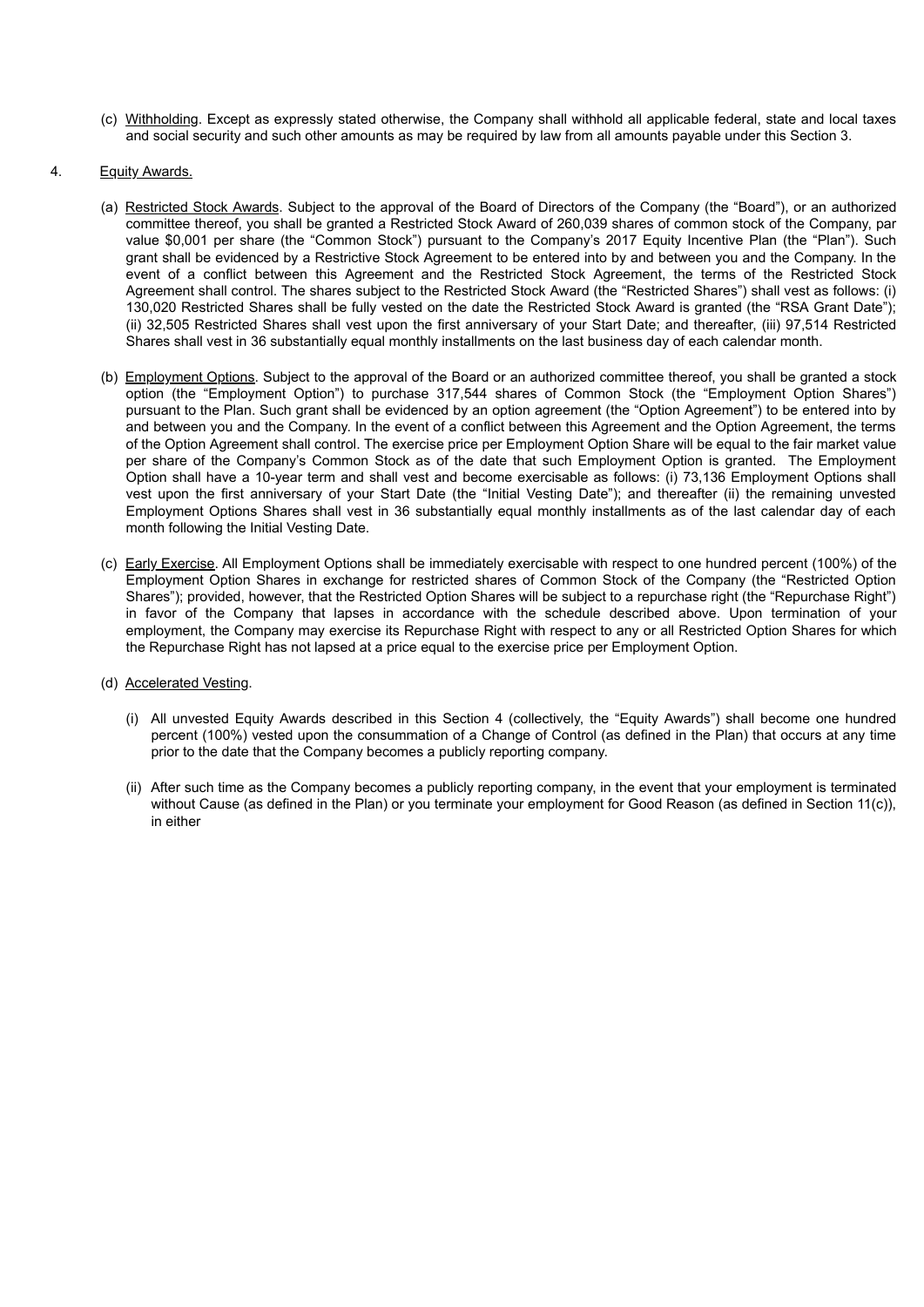case at any time beginning on the date that is 90 days prior to the effective date of a Change of Control (as defined in the Plan) and ending on the date that is 12 months following the Change of Control (or any time after the Outside Date, if for Good Reason), then (A) all unvested Equity Awards shall immediately vest in full, and (B) all Employment Options will remain exercisable for a period of 90 calendar days following the date of such termination, after which time any unexercised Employment Options shall expire; provided, however, that no such Employment Option shall be exercisable after the expiration of its maximum term.

- (iii) In order to give effect to Sections 4(d)(i) and (ii) above, notwithstanding anything to the contrary set forth in any agreement or any equity plan governing an equity award regarding immediate forfeiture of unvested shares upon termination of service or the duration of post-termination of service exercise periods, following any termination of your employment, none of your equity incentive awards shall terminate with respect to any vested or unvested portion subject to such equity award before 90 days following such termination.
- 5. Expenses. The Company will reimburse you for all normal, usual and necessary expenses incurred in furtherance of the business and affairs of the Company upon timely receipt by the Company of appropriate vouchers or other proof of your expenditures and otherwise in accordance with any expense reimbursement and approval policy as may from time to time be adopted by the Company.
- 6. Benefits. As a regular full-time employee, you shall be entitled to participate in the employee benefits made available to senior executives of the Company, in accordance with the terms of such benefits plans and programs. Details on each plan and program will be provided at the time of hire. The Company, in its sole discretion, has the right to amend or terminate any benefit plan or program at any time and without prior notice. Your health benefits will be effective on the effective date of your hire if you timely enroll when you commence employment with Kronos.
- 7. Paid Time Off. Consistent with the Company's Time Off Policy, during each year of your employment you shall not accrue vacation benefits but are entitled to an indeterminate amount of personal time off subject to approval from your supervisor and as operational conditions permit. Under the Company's policy, you will still be responsible for meeting the expectations and requirements of your position including timely and satisfactorily completing all work assignments while taking time off. This may include being required to respond to emails, telephone calls, mobile messages and other forms of communication. For purposes of the Company's policy, this personal time off is in addition to company recognized holidays or sick leave. You will accrue sick leave consistent with applicable law. Sick leave may be used for yourself or a family member for the diagnosis, care or treatment of an existing health condition or preventive care, or specified purposes set forth in the Company's policy if you are a victim of domestic violence, sexual assault, or stalking. Notwithstanding the foregoing, you shall not be entitled to take more than two consecutive weeks of time off without the prior written consent of the Company.
- 8. Representations and Warranties. You hereby represent and warrant as follows:
	- i. By accepting the Company's offer of employment, you represent that you have no agreements, relationships, or commitments with any other person or entity that conflict with your obligations to the Company.
	- ii. You have the full right, power and legal capacity to enter and deliver this Agreement and to perform your duties and other obligations hereunder. This Agreement constitutes the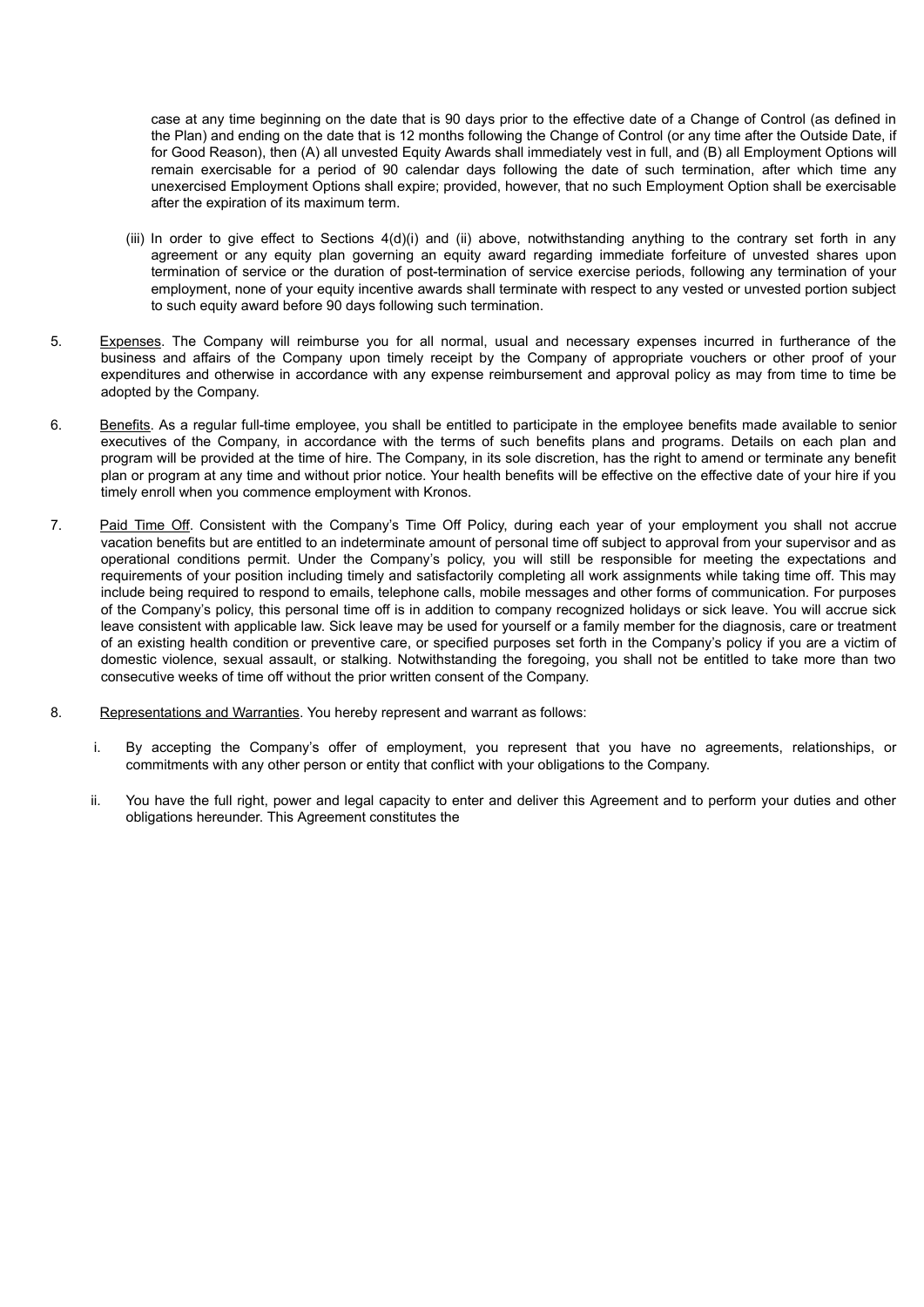legal, valid and binding obligation of the parties, enforceable against each in accordance with its terms. No approvals or consents of any persons or entities are required for you to execute and deliver this Agreement or perform your duties and other obligations hereunder.

- iii. You represent and warrant to the Company that you have not brought and shall not bring with you to the Company, or use in the performance of your duties, any materials or documents of any former employer that are not generally available to the public, unless you have obtained written authorization from the former employer for their possession and use and provided the Company with a copy thereof.
- 9. Conditions to Employment. This offer of employment is contingent upon, and your employment shall be subject to:
	- (a) execution of the Company's form of Proprietary Information and Invention Assignment Agreement attached hereto as Exhibit B, which prohibits unauthorized use or disclosure of the Company's proprietary information;
	- (b) completion of a background examination to the reasonable satisfaction of the Company; and
	- (c) satisfying the requirements of the Immigration Control and Reform Act, which may be accomplished by showing your proof of right to work in the U.S. within three days of commencing employment (*see* http://www.uscis.gov/i-9 for a list of acceptable proof, such as (i) an original driver's license and social security card, or (ii) a passport).
	- (d) Notwithstanding the foregoing, this offer may be withdrawn by the Company at any time prior to its execution by the Company.
- 10. Employment-at-will and Termination. Your employment shall be at-will. Accordingly, you may terminate your employment with the Company at any time and for any reason whatsoever, without or without advance notice, simply by notifying the Company in writing. Similarly, the Company may terminate your employment at any time and for any reason whatsoever, with or without cause or advance notice. This at-will relationship cannot be changed except in a writing signed by a duly authorized office of the Company and you. The employment terms contained in this Agreement supersede any other agreements and promises made to you by the Company or any representative on its behalf, whether oral, written or implied.

# 11. Severance.

- (a) In the event that at any time your employment is terminated by the Company without Cause (as defined in the Plan), or by you for Good Reason (as defined below), then:
	- (i) the Company shall pay your accrued but unpaid Base Salary through the date of termination, at the rate in effect at the time of termination, accrued but unused vacation, and reimburse you for any unreimbursed business expenses incurred prior to the date of termination;
	- (ii) the Company shall continue to pay your Base Salary at the rate in effect at the time of termination (without regard to any reduction in Base Salary that served as the basis for a resignation for Good Reason) for a period of 180 days following the date of termination in accordance with the Company's ordinary payroll practice;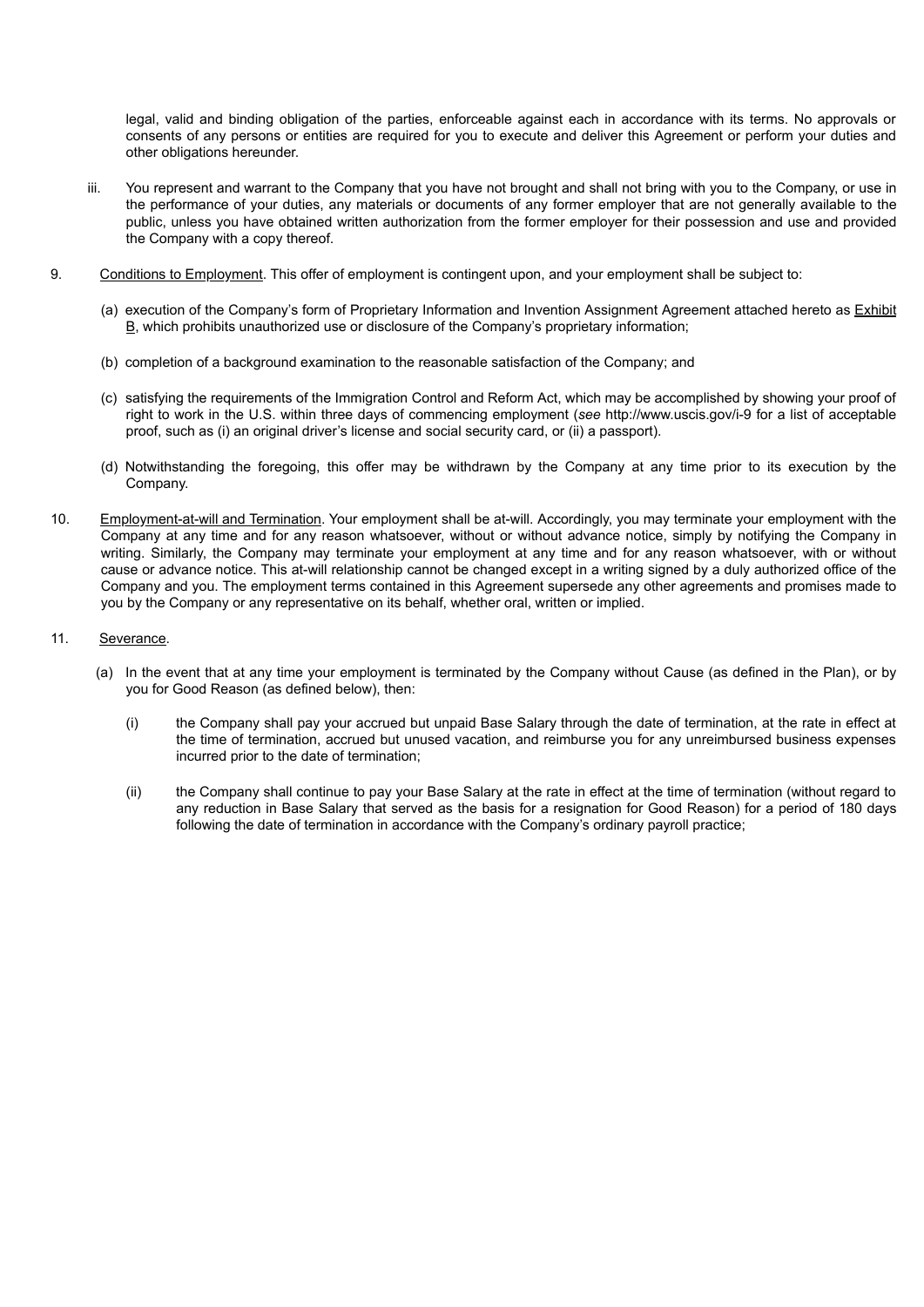- (iii) to the extent permitted by applicable healthcare laws and provided that you make a timely election to continue coverage, the Company shall pay directly to the insurance provider the premium for COBRA continuation coverage for the you and the your dependents, less the amount payable by an active employee for such coverage, for a period of 180 days or until you obtain new employment, whichever comes first (the benefits provided in this Section 11(a)(iii) shall be referred to as the "Continued Benefits"). Notwithstanding the foregoing, in the event that applicable healthcare laws do not permit continuation of coverage, then the Company shall reimburse you for the costs of obtaining coverage in an amount not to exceed the coverage amounts paid or payable by you immediately prior to the date of termination; and
- (iv) (A) all unvested Equity Awards and any other Company equity compensation awards you then hold shall immediately vest in full, and (B) all Equity Awards will remain exercisable for a period of 90 calendar days following the date of such termination, after which time the Equity Awards shall expire; provided, however, that no such Equity Award shall be exercisable after the expiration of its maximum term. In order to give effect to the foregoing provision, notwithstanding anything to the contrary set forth in any agreement governing an equity award regarding immediate forfeiture of unvested shares upon termination of service or the duration of post-termination of service exercise periods, following any termination of your employment, none of your equity incentive awards shall terminate with respect to any vested or unvested portion subject to such equity award before 90 days following such termination.
- (b) In the event that your employment is terminated by the Company for Cause, or by you other than for Good Reason, then:
	- (i) the Company shall pay your accrued but unpaid Base Salary through the date of termination, at the rate in effect at the time of termination, accrued but unused vacation, and reimburse you for any unreimbursed business expenses incurred prior to the date of termination;
	- (ii) you shall not be entitled to receive any payments and Continued Benefits described in this Section 11; and
	- (iii) the vesting applicable to all Equity Awards granted to you by the Company shall cease immediately and you shall have a period of 90 days to exercise any and all vested Equity Awards, after which time all Equity Awards shall expire; provided, however, that no such Equity Award shall be exercisable after the expiration of its maximum term pursuant to the terms thereof.
- (c) For purposes of this Agreement: "Good Reason" shall mean your resignation after one of the following conditions has come into existence (i) any material diminution by the Company of your title, duties, authority or Base Salary (including without limitation any requirement that you report to any person(s) other than the Board of the Company); (ii) a material breach by the Company of any of the provisions contained in this Agreement, which, if capable of being cured, is not cured by the Company within 30 days after written notice thereof by you to the Company; (iii) the relocation of the Company's principal place of business more than 50 miles from its current location without your consent; or (iv) the occurrence of any date following the first anniversary of the effective date of a Change of Control (the "Outside Date") if none of the conditions described in Sections 11(c)(i), (ii) or (iii) above has occurred prior to the Outside Date.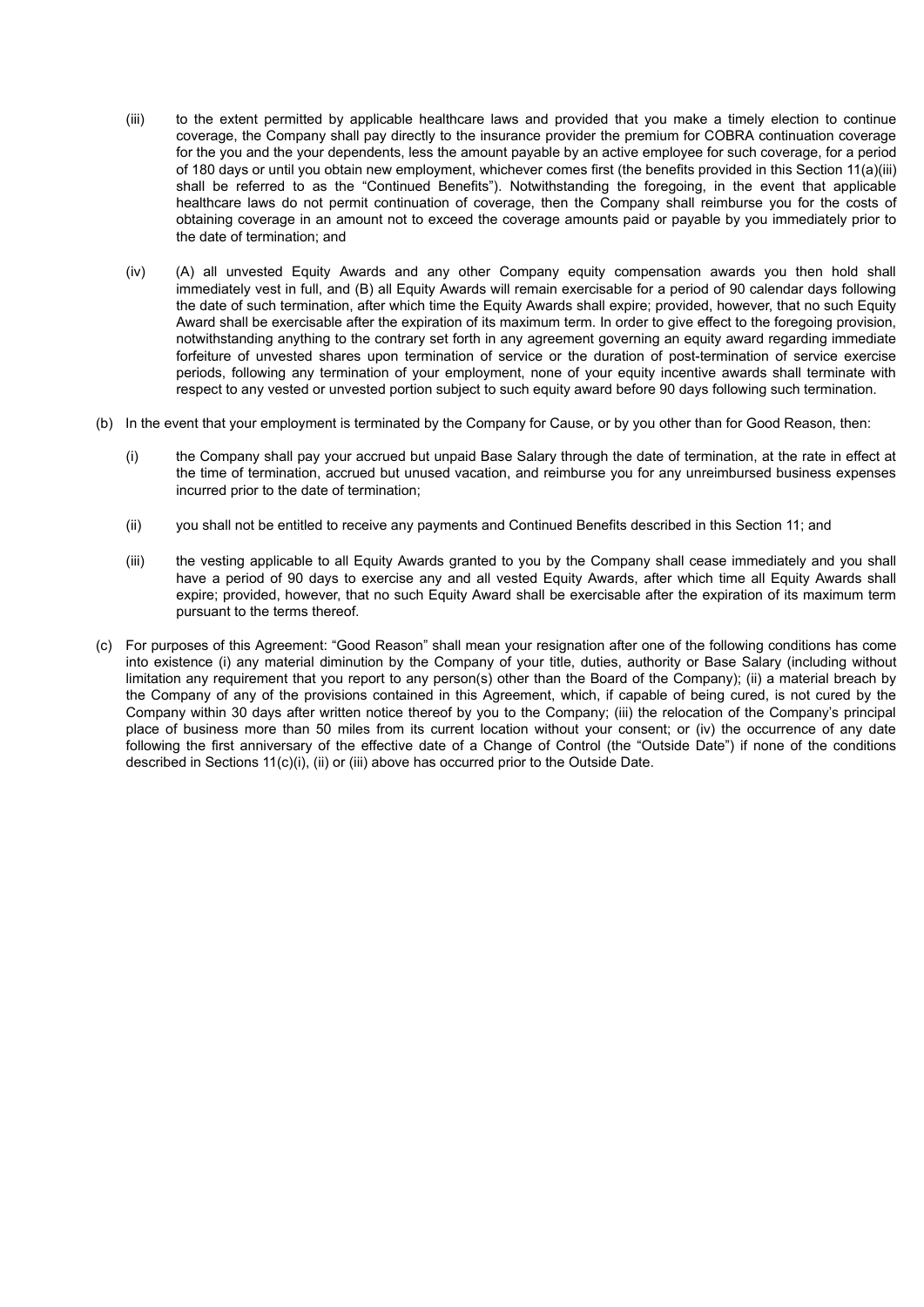- (d) This Section 11 sets forth the only obligations of the Company with respect to the termination of your employment with the Company, and you acknowledges that, upon the termination of your employment, you shall not be entitled to any payments or benefits which are not explicitly provided in this Section 11. Further, notwithstanding anything to the contrary contained herein, the Company shall have no obligation to pay, and you shall have no right to receive, any compensation, benefits or other consideration provided for in this Section 11 (other than any accrued but unpaid Base Salary through the date of termination and any reimbursement of unreimbursed expenses incurred prior to the date of termination) (the "Payments") unless you execute a release agreement substantially in the form attached hereto as Exhibit C to the Company (the "Release Agreement") releasing the Company from any and all liability in connection with your employment or the termination thereof that becomes effective no later than 60 days following your termination (the "Release Deadline"). Except as required by Section 13, the Payments will commence on the first payroll period following the Release Agreement becoming effective; provided, that (i) if the Payments (or any portion thereof) constitute "deferred compensation" within the meaning of Section 409A (as defined in Section 13) and (ii) the period commencing on the date of termination and ending on the Release Deadline spans two calendar years, then the Payments (or such portion thereof that constitute "deferred compensation") will commence on the later of the Release Agreement becoming effective and the first payroll date of the Company in the second calendar year. Any portion of the Payments that is delayed due to the application of the preceding sentence shall be made on the date that the Payments commence.
- (e) The Company shall withhold all applicable federal, state and local taxes and social security and such other amounts as may be required by law from all amounts payable to the you under this Section 11. The provisions of this Section 11 shall survive any termination of this Agreement.
- 12. No Reliance by You on Promise or Representation Not in this Agreement. In accepting employment with the Company and signing this Agreement, you agree that you are not relying on any representation, promise or inducement that has been made by the Company or any representative on its behalf that is not explicitly stated in this Agreement. the Company is not bound by and will not be liable for any representation, promise or inducement that is not explicitly stated forth in this Agreement.
- 13. Section 409A. Notwithstanding anything to the contrary set forth herein, any payments and benefits provided under this offer letter that constitute "deferred compensation" within the meaning of Section 409A of the Internal Revenue Code of 1986, as amended (the "Code") and the regulations and other guidance thereunder and any state law of similar effect (collectively, "Section 409A") and that are payable in connection with your termination of employment shall not commence unless and until you have also incurred a "separation from service" within the meaning of Section 409A, unless the Company reasonably determines that such amounts may be provided to you without causing you to incur the additional 20% tax under Section 409A. If you are, upon a separation from service, a "specified employee" within the meaning of Section 409A, then, solely to the extent necessary to avoid the incurrence of the adverse personal tax consequences under Section 409A, the payment of any deferred compensation shall not commence until the earlier to occur of: (i) the date that is six months and one day after your separation from service, or (ii) the date of your death. Any payments that are delayed due to the application of the preceding sentence shall be made on the date that payments commence. For purposes of Section 409A, the right to a series of installment payments under this offer letter shall be treated as a right to a series of separate payments.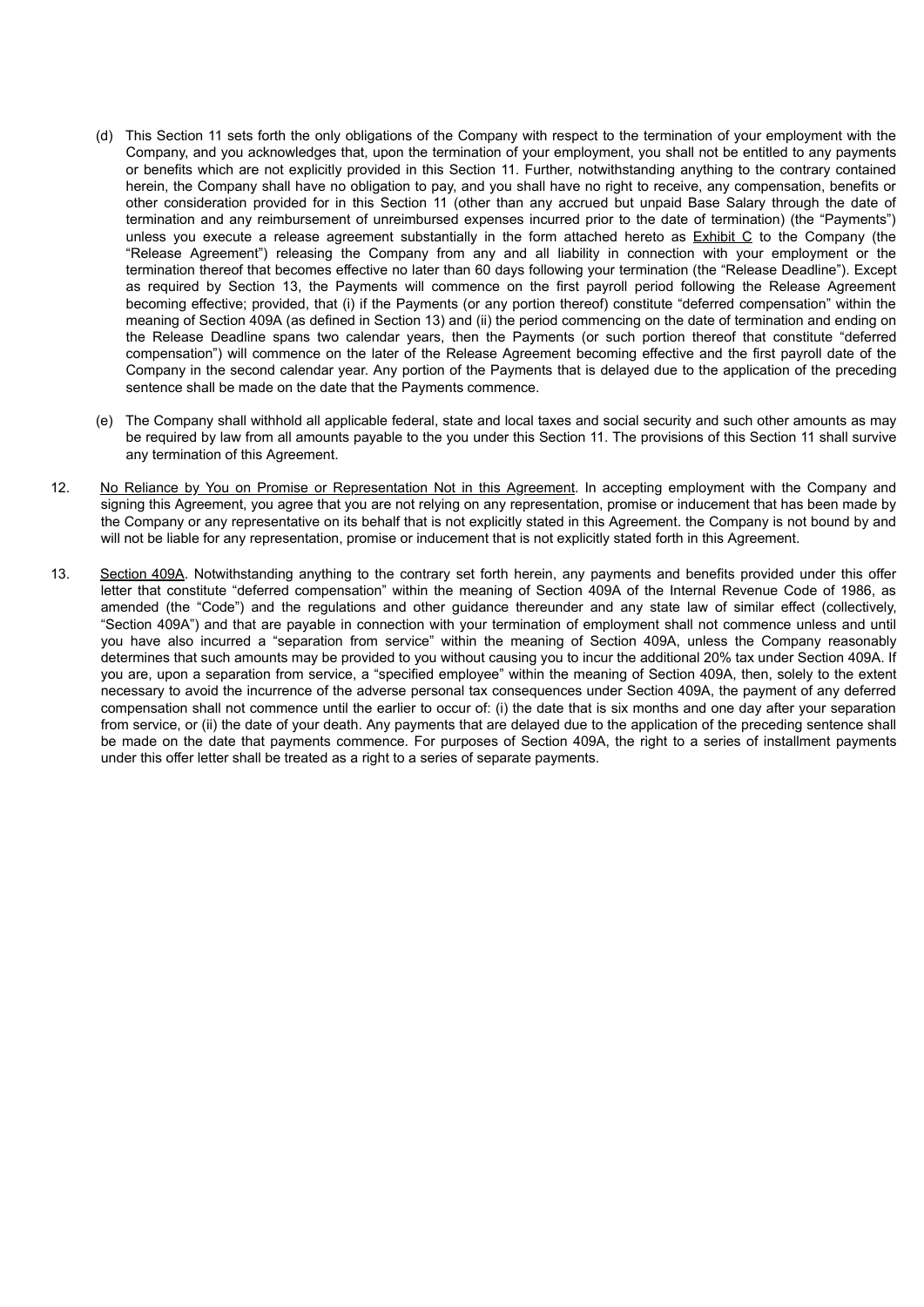- 14. Governing Law. The terms of this offer letter shall be governed by, and construed and interpreted in accordance with, the laws of the State of California without regard to such State's principles of conflict of laws, except as provided in Section 1.
- 15. Arbitration. To the maximum extent permitted by law, any dispute between the parties, including but not limited to those arising out of, or relating to, this Agreement, shall be exclusively decided by binding arbitration in accordance with the terms of the Mutual Agreement to Arbitrate Claims, which is attached as Exhibit D and incorporated into this Agreement. The Federal Arbitration Act shall govern the interpretation, enforcement and all proceedings pursuant to the Arbitration Agreement. To the extent that the Federal Arbitration Act is inapplicable, the terms of the Arbitration Agreement shall be construed in accordance with California law.

# 16. Miscellaneous.

- (a) This agreement, and your rights and obligations hereunder, may not be assigned. The Company may assign its rights, together with its obligations, hereunder in connection with any sale, transfer or other disposition of all or substantially all of its business or assets provided the assignee entity which succeeds to the Company expressly assumes the Company's obligations hereunder and complies with the terms of this Agreement.
- (b) This agreement cannot be amended orally, or by any course of conduct or dealing, but only by a written agreement signed by the parties hereto.
- (c) The failure of either party to insist upon the strict performance of any of the terms, conditions and provisions of this agreement shall not be construed as a waiver or relinquishment of future compliance therewith, and such terms, conditions and provisions shall remain in full force and effect. No waiver of any term or condition of this agreement on the part of either party shall be effective for any purpose whatsoever unless such waiver is in writing and signed by such party.
- (d) This agreement sets forth the entire agreement and understanding of the parties relating to the subject matter hereof, and supersedes all prior agreements, arrangements and understandings, written or oral, relating to the subject matter hereof. No representation, promise or inducement has been made by either party that is not embodied in this agreement, and neither party shall be bound by or liable for any alleged representation, promise or inducement not so set forth.
- (e) This Agreement may be executed in counterparts, each of which will be deemed an original, and all of which together will be deemed to be one and the same instrument. A portable document format (".pdf") copy of this Agreement, including the signature pages, will be deemed an original.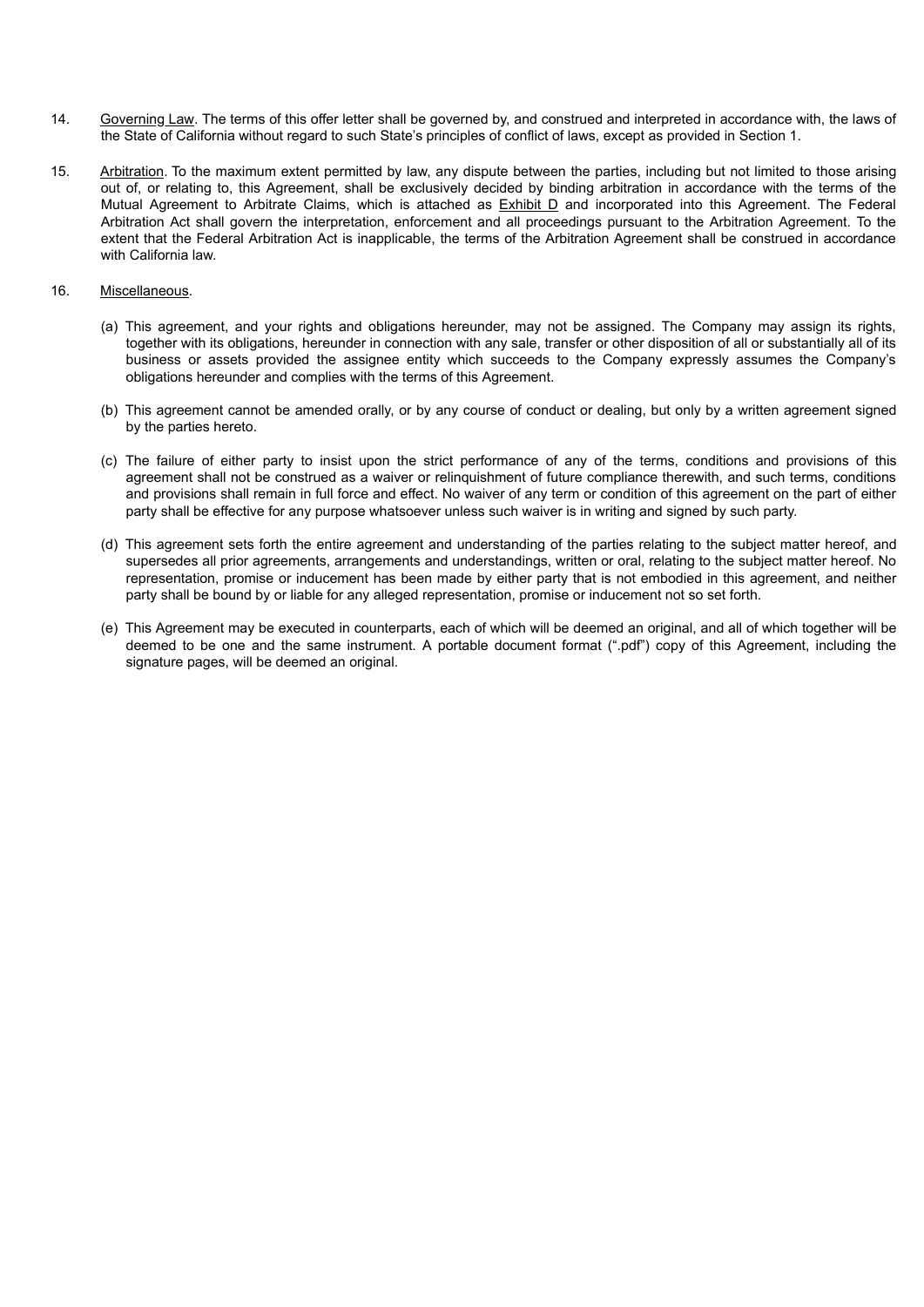If you wish to accept employment at Kronos Bio, Inc., under the terms described above, please sign and date this letter, and return it to me.

We look forward to your favorable reply and to a productive and enjoyable working relationship.

Very truly yours,

**Kronos Bio, Inc. Agreed and Accepted:**

| Bv:    | /s/ Norbert Bischofberger      | Bv:   | /s/ Barbara A. Kosacz |  |
|--------|--------------------------------|-------|-----------------------|--|
| Name:  | Norbert Bischofberger, Ph.D.   | Name: | Barbara A. Kosacz     |  |
| Title: | <b>Chief Executive Officer</b> | Date: | July 15, 2020         |  |
| Date:  | July 15, 2020                  |       |                       |  |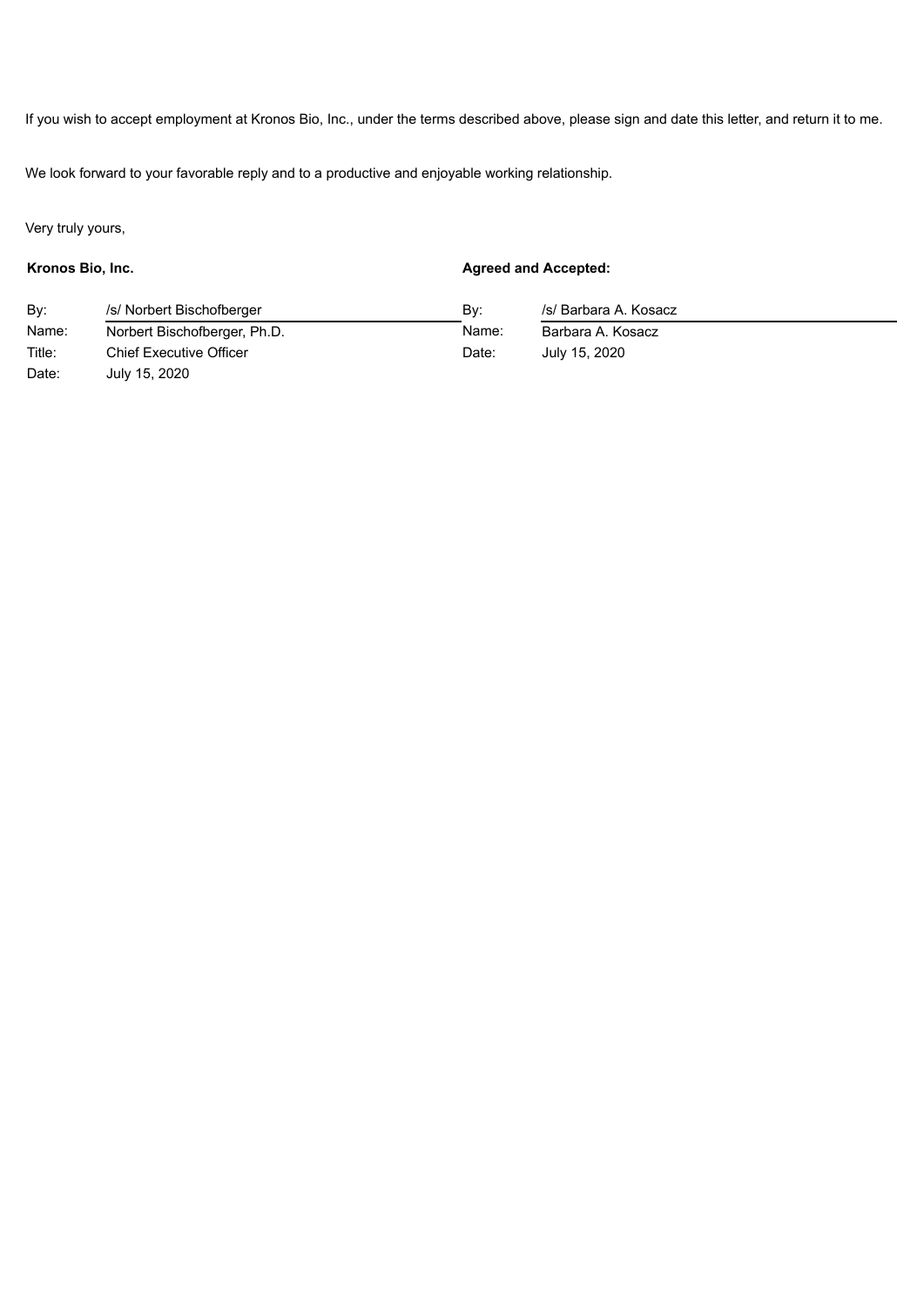# <span id="page-121-0"></span>**CERTIFICATION OF PRINCIPAL EXECUTIVE OFFICER PURSUANT TO EXCHANGE ACT RULES 13a-14(a) AND 15d-14(a) AS ADOPTED PURSUANT TO SECTION 302 OF THE SARBANES-OXLEY ACT OF 2002**

I, Norbert Bischofberger, Ph.D., certify that:

- 1. I have reviewed this Quarterly Report on Form 10-Q of Kronos Bio, Inc.;
- 2. Based on my knowledge, this report does not contain any untrue statement of a material fact or omit to state a material fact necessary to make the statements made, in light of the circumstances under which such statements were made, not misleading with respect to the period covered by this report;
- 3. Based on my knowledge, the financial statements, and other financial information included in this report, fairly present in all material respects the financial condition, results of operations and cash flows of the registrant as of, and for, the periods presented in this report;
- 4. The registrant's other certifying officer and I are responsible for establishing and maintaining disclosure controls and procedures (as defined in Exchange Act Rules 13a-15(e) and 15d-15(e)) for the registrant and have:
	- (a) Designed such disclosure controls and procedures, or caused such disclosure controls and procedures to be designed under our supervision, to ensure that material information relating to the registrant, including its consolidated subsidiaries, is made known to us by others within those entities, particularly during the period in which this report is being prepared;
	- (b) Evaluated the effectiveness of the registrant's disclosure controls and procedures and presented in this report our conclusions about the effectiveness of the disclosure controls and procedures, as of the end of the period covered by this report based on such evaluation; and
	- (c) Disclosed in this report any change in the registrant's internal control over financial reporting that occurred during the registrant's most recent fiscal quarter (the registrant's fourth fiscal quarter in the case of an annual report) that has materially affected, or is reasonably likely to materially affect, the registrant's internal control over financial reporting; and
- 5. The registrant's other certifying officer and I have disclosed, based on our most recent evaluation of internal control over financial reporting, to the registrant's auditors and the audit committee of the registrant's board of directors (or persons performing the equivalent functions):
	- (a) All significant deficiencies and material weaknesses in the design or operation of internal control over financial reporting which are reasonably likely to adversely affect the registrant's ability to record, process, summarize and report financial information; and
	- (b) Any fraud, whether or not material, that involves management or other employees who have a significant role in the registrant's internal control over financial reporting.

Date: November 18, 2020 By: */s/ Norbert Bischofberger*

Norbert Bischofberger, Ph.D. President and Chief Executive Officer (Principal Executive Officer)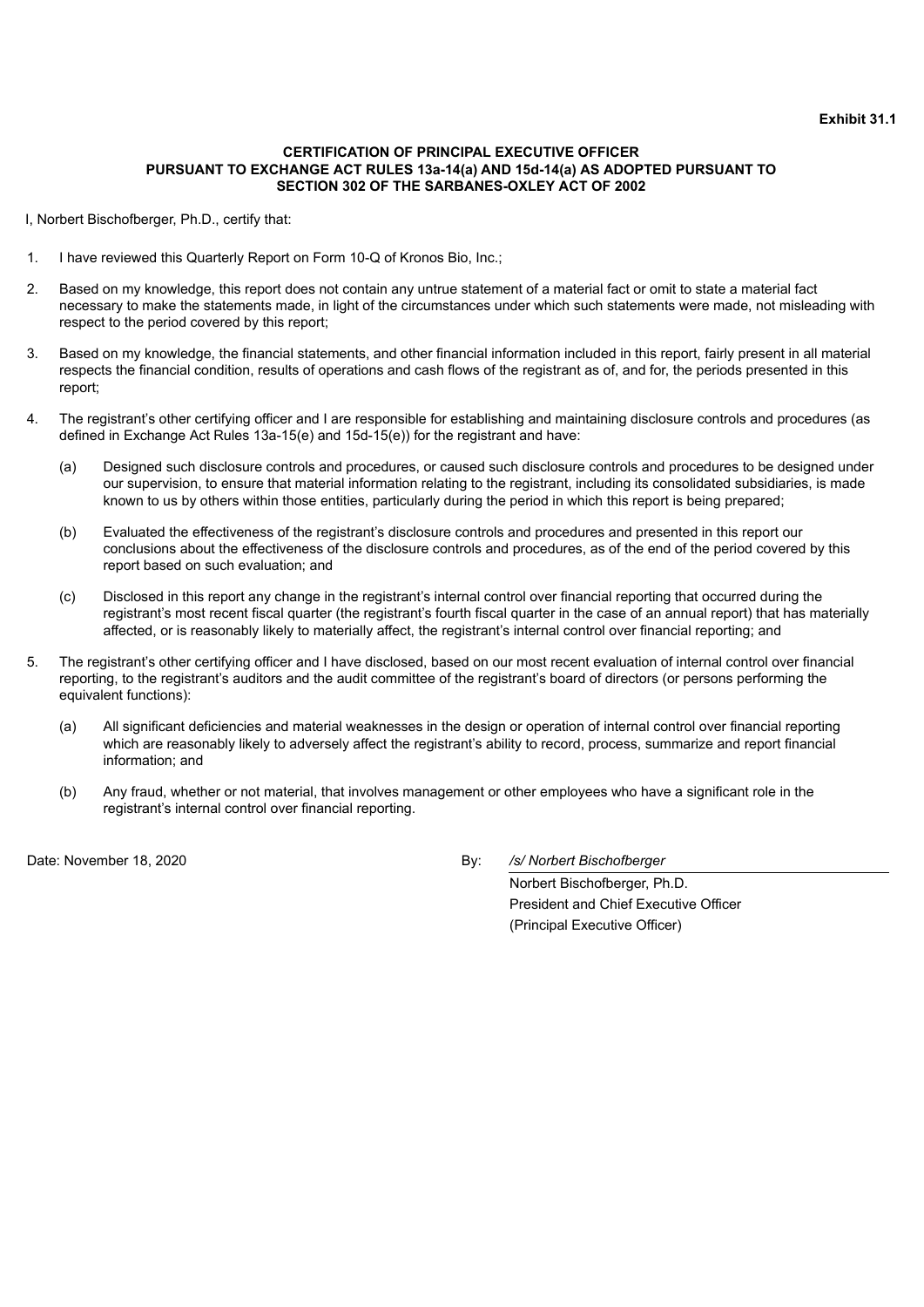# <span id="page-122-0"></span>**CERTIFICATION OF PRINCIPAL FINANCIAL OFFICER PURSUANT TO EXCHANGE ACT RULES 13a-14(a) AND 15d-14(a) AS ADOPTED PURSUANT TO SECTION 302 OF THE SARBANES-OXLEY ACT OF 2002**

I, Yasir Al-Wakeel, BM BCh, certify that:

- 1. I have reviewed this Quarterly Report on Form 10-Q of Kronos Bio, Inc.;
- 2. Based on my knowledge, this report does not contain any untrue statement of a material fact or omit to state a material fact necessary to make the statements made, in light of the circumstances under which such statements were made, not misleading with respect to the period covered by this report;
- 3. Based on my knowledge, the financial statements, and other financial information included in this report, fairly present in all material respects the financial condition, results of operations and cash flows of the registrant as of, and for, the periods presented in this report;
- 4. The registrant's other certifying officer and I are responsible for establishing and maintaining disclosure controls and procedures (as defined in Exchange Act Rules 13a-15(e) and 15d-15(e)) for the registrant and have:
	- (a) Designed such disclosure controls and procedures, or caused such disclosure controls and procedures to be designed under our supervision, to ensure that material information relating to the registrant, including its consolidated subsidiaries, is made known to us by others within those entities, particularly during the period in which this report is being prepared;
	- (b) Evaluated the effectiveness of the registrant's disclosure controls and procedures and presented in this report our conclusions about the effectiveness of the disclosure controls and procedures, as of the end of the period covered by this report based on such evaluation; and
	- (c) Disclosed in this report any change in the registrant's internal control over financial reporting that occurred during the registrant's most recent fiscal quarter (the registrant's fourth fiscal quarter in the case of an annual report) that has materially affected, or is reasonably likely to materially affect, the registrant's internal control over financial reporting; and
- 5. The registrant's other certifying officer and I have disclosed, based on our most recent evaluation of internal control over financial reporting, to the registrant's auditors and the audit committee of the registrant's board of directors (or persons performing the equivalent functions):
	- (a) All significant deficiencies and material weaknesses in the design or operation of internal control over financial reporting which are reasonably likely to adversely affect the registrant's ability to record, process, summarize and report financial information; and
	- (b) Any fraud, whether or not material, that involves management or other employees who have a significant role in the registrant's internal control over financial reporting.

Date: November 18, 2020 By: */s/ Yasir Al-Wakeel*

Yasir Al-Wakeel, BM BCh Chief Financial Officer and Head of Corporate Development (Principal Financial Officer and Principal Accounting Officer)